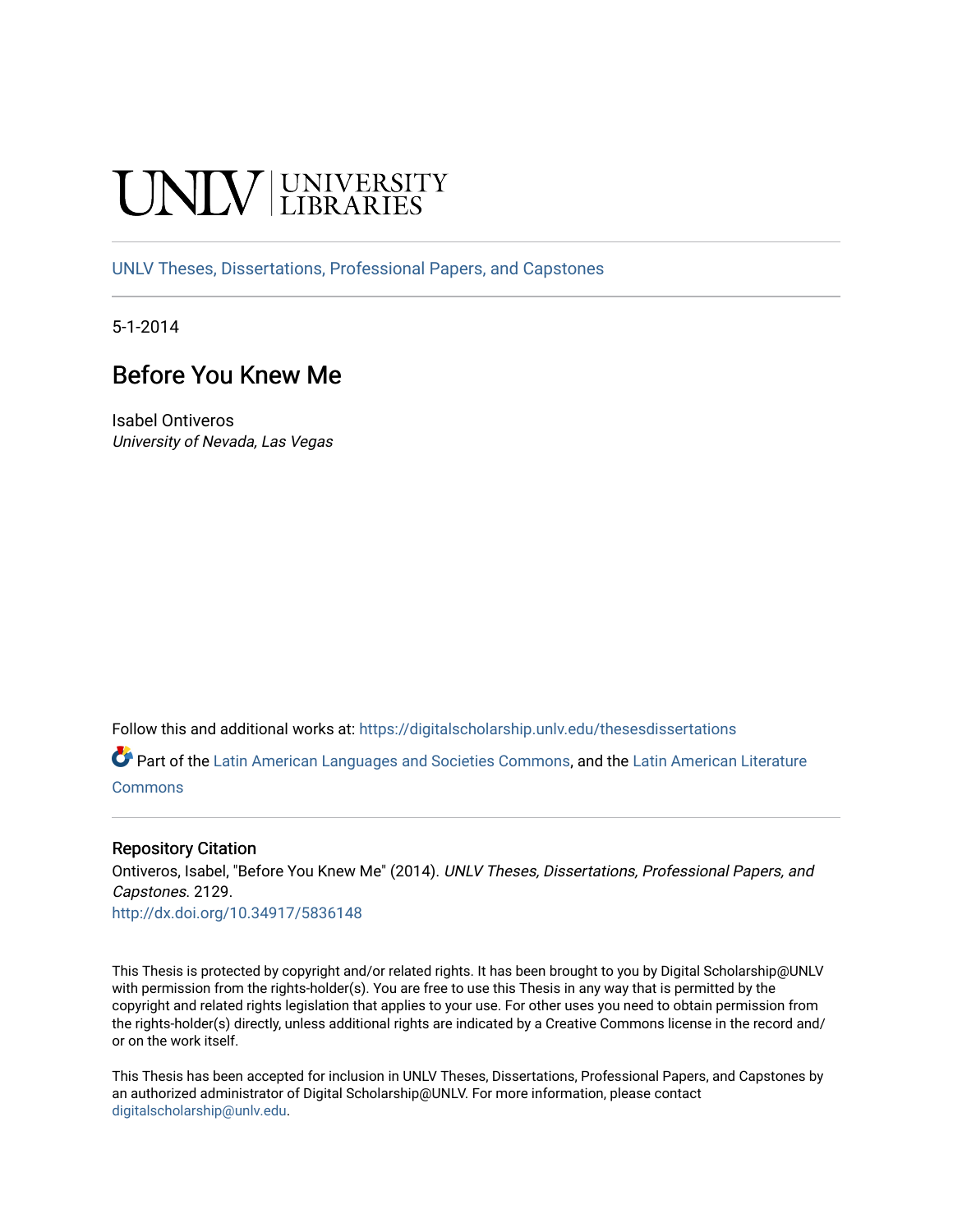## BEFORE YOU KNEW ME

By

Isabel Ontiveros

Bachelor of Arts in English University of Nevada Las Vegas 2005

A thesis submitted in partial fulfillment of the requirements for the

Master of Fine Arts - Creative Writing

Department of English

College of Liberal Arts

The Graduate College

University of Nevada, Las Vegas

May 2014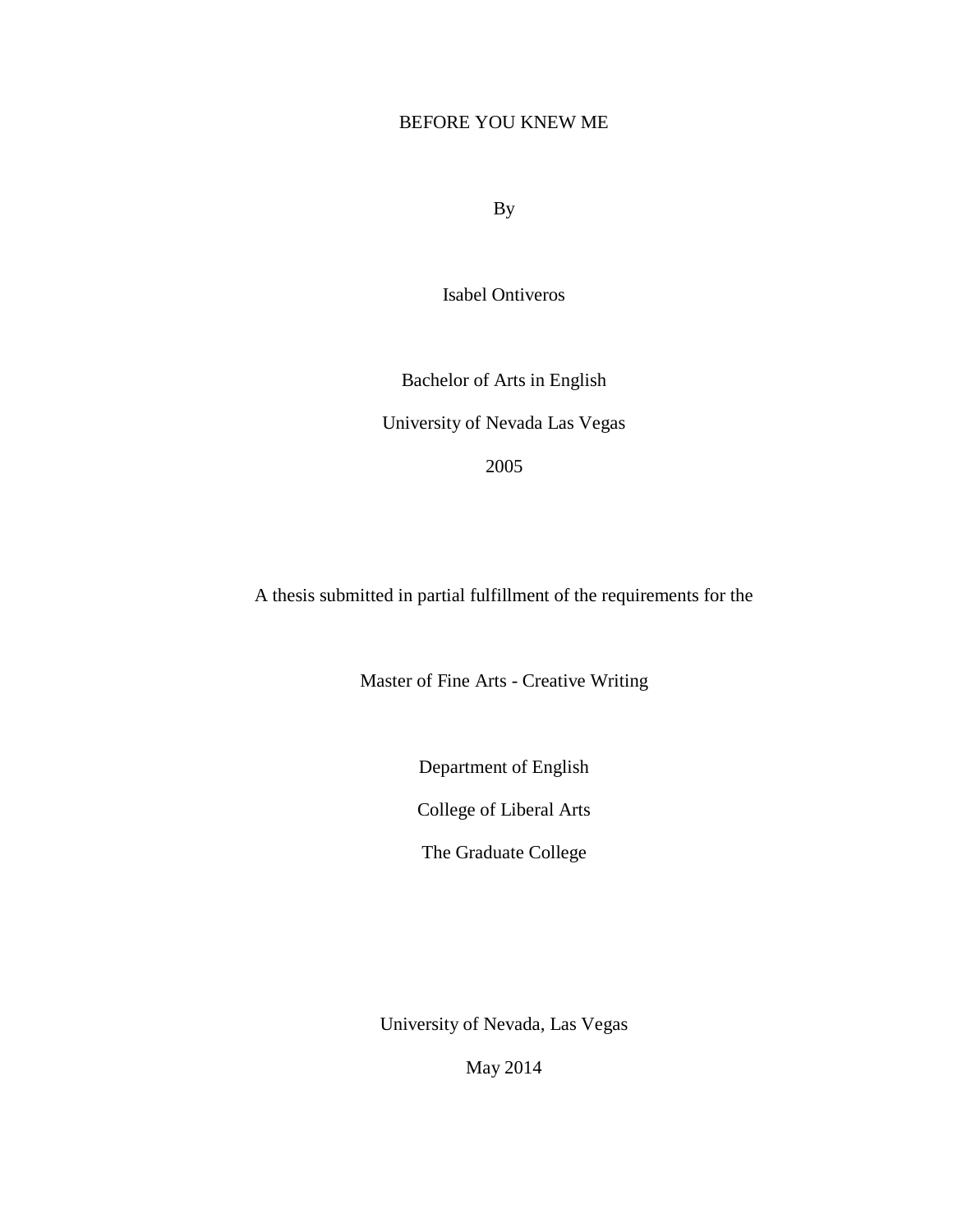

## THE GRADUATE COLLEGE

We recommend the dissertation prepared under our supervision by

#### **Isabel Ontiveros**

entitled

### **Before You Knew Me**

is approved in partial fulfillment of the requirements for the degree of

## **Doctor of Philosophy - English**

Department of English

Richard Wiley, M.F.A., Committee Chair Douglas Unger, M.F.A., Committee Member Maile Chapman, Ph.D., Committee Member Miriam Melton-Villanueva, Ph.D., Graduate College Representative Kathryn Hausbeck Korgan, Ph.D., Interim Dean of the Graduate College

**May 2014**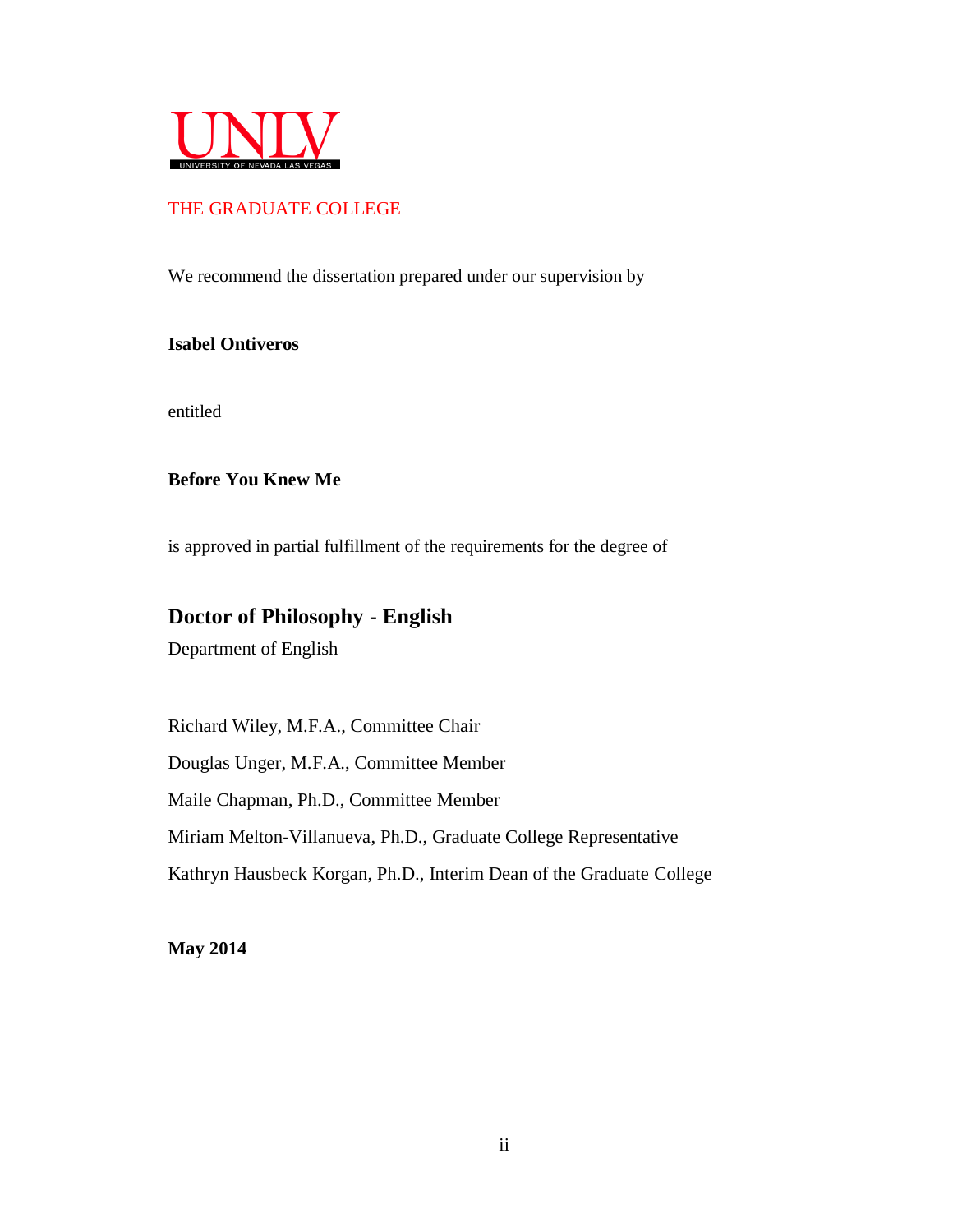#### Abstract

My thesis is a collection of short stories titled *Before You Knew Me.* The collection centers on people whose lives have been affected by addiction or loneliness. Families attempt to get through adversities and piece together the fragments of a life they once had. Happiness for both the adults and the children depends on their ability to resist the cycle of dysfunction and the pressures of their peers.

The collection begins with a Gothic story about an abduction. My story "Goldfish" was inspired by Joyce Carol Oates's story, "Where Are You Going, Where Have You Been," where a young girl meets a serial killer and is taken from her home. I love the intensity of that story and I tried also to infuse that kind of dread within my own version. Joyce Carol Oates says in *The Faith of a Writer*, "Your 'forbidden' passions are likely to be the fuel for your writing." Despite my concerns in writing such an illicit story, I felt compelled to push past my comfort level in order to create the most "natural" fearful environment.

Sex is a theme throughout many of the stories. Teenage girls try to get a sense of their own sexuality in the face of the examples set by their parents or other outside influences. In "You Don't Like the Way it Sounds" a girl befriends a boy from her track team who seeks consolation after the recent loss of his mother. Despite her own curiosities about sex, she resists what she perceives as the animalistic contortions of sexual intimacy. She feels the boy is ruined by the lack of a mother and the negative influences of his father.

A teenager tries to find stability outside of her home in "So Far From Where They Were" but encounters the unwonted lives of a white family she mistakenly assumes will be better than her own. The girls are affected by the "love" letters that expose their parent's sexual secrets. The runaway girl realizes she must go back home and confront family conflict with the fortitude she had all along.

"Before You Knew Me" is a story titled after the collection. It is about a father, addicted to heroin, who rebuilds a relationship with his daughter during a year-long incarceration. Through their letters, she finds strength to deal with problems at home. Years later, she travels by bus to a prison in Juarez, Mexico, where she finds herself in a compromising situation.

In "Cigarettes" a recently divorced woman tries to nurture a relationship with her cousin who struggles with alcoholism and lives in the same apartment complex. In an attempt to stabilize her cousins living situation, she inadvertently becomes her enabler. The narrator and her aunt form a bond. Her aunt is the key to understanding and breaking away from the effects of co-dependency.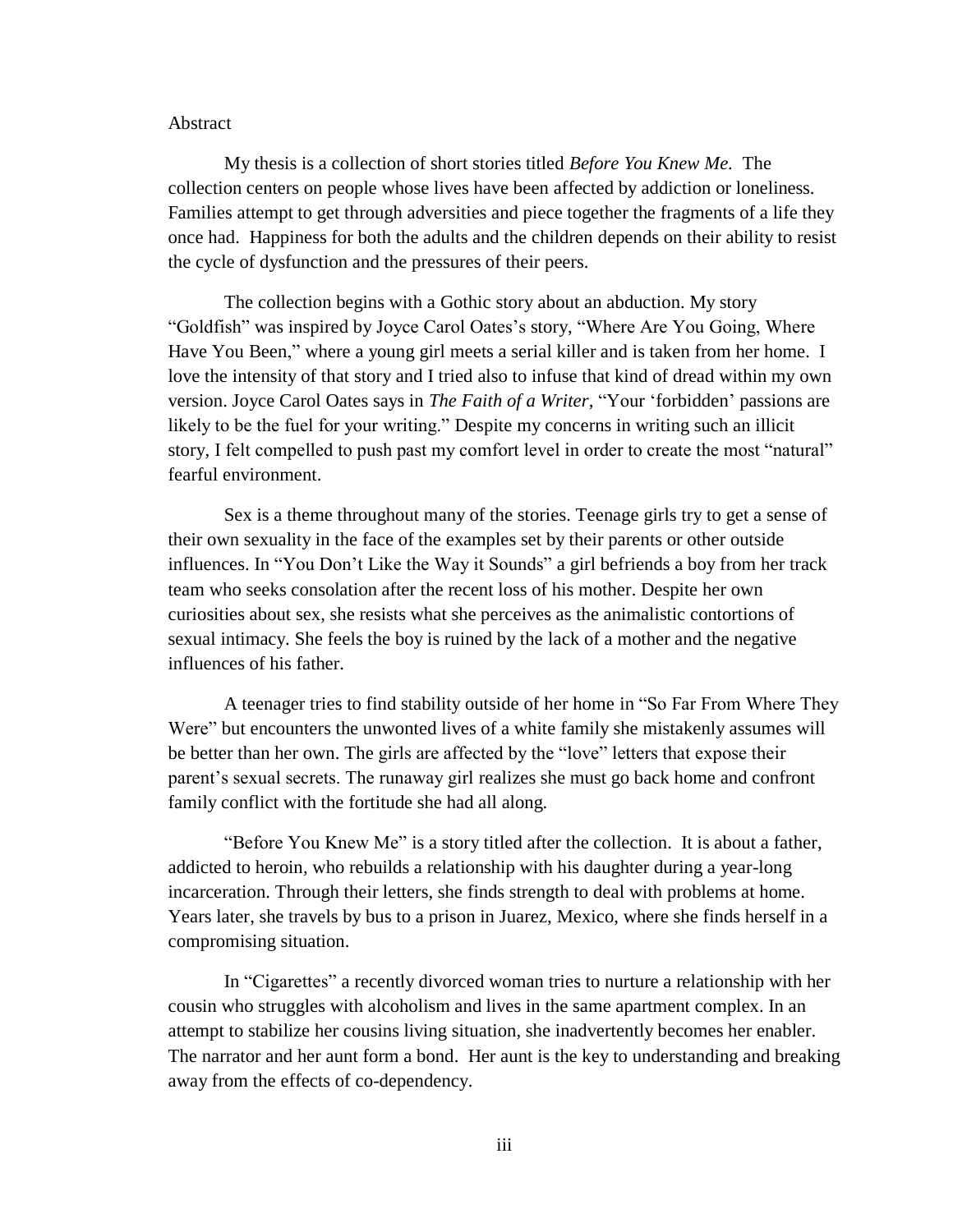## *BEFORE YOU KNEW ME*

## TABLE OF CONTENTS

| Abstract                         | iii |
|----------------------------------|-----|
|                                  |     |
| Goldfish                         | 1   |
| You Don't Like the Way it Sounds | 24  |
| So Far From Where They Were      | 33  |
| Before You Knew Me               | 52  |
| Cigarettes                       | 78  |
| Curriculum Vitae                 | 103 |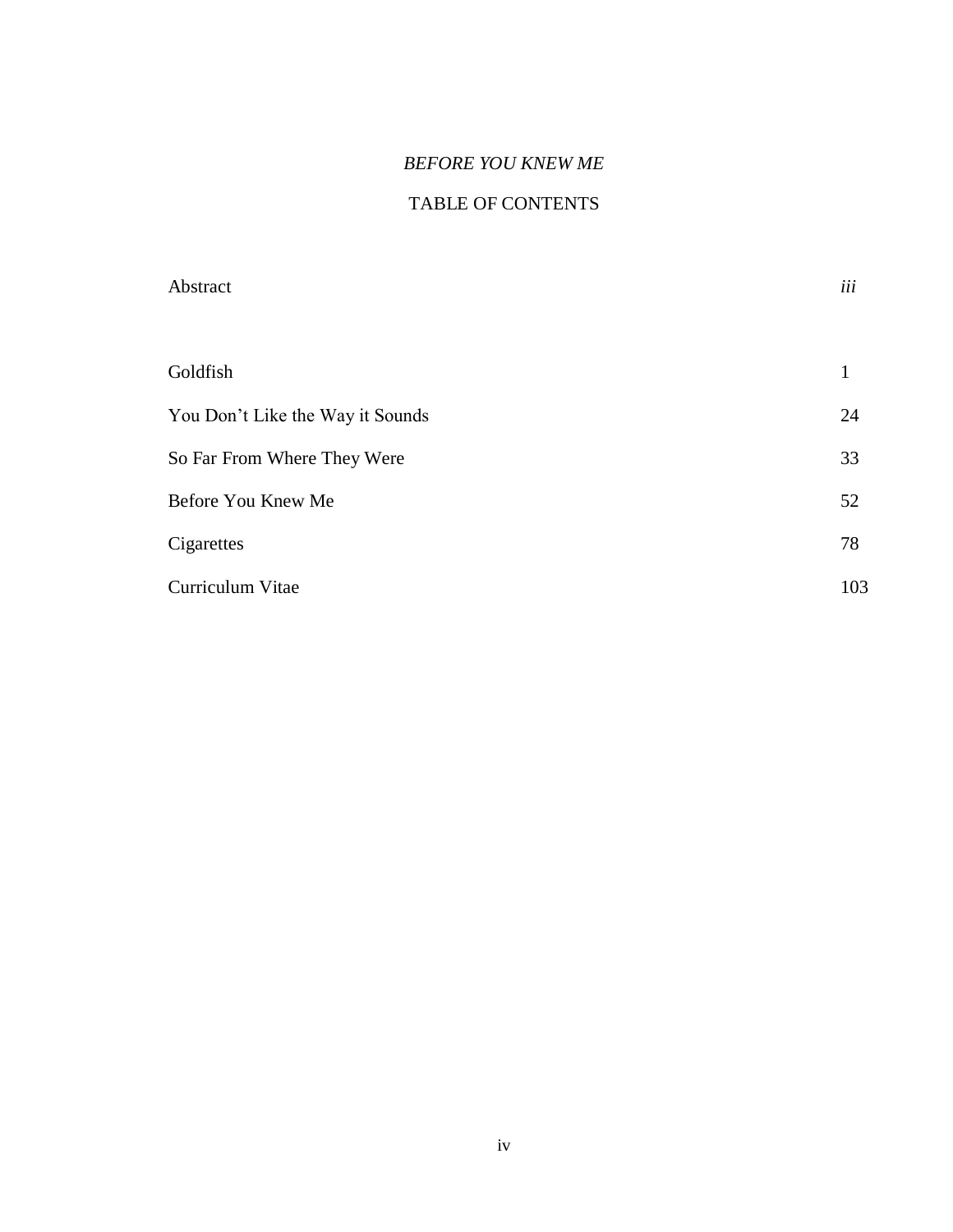#### **Goldfish**

For her birthday, they gave her a Pixie Stingray. It had been handed down from a relative who was too old for it now. Lisa's father had replaced the tires and the old dingy banana seat with other used parts that looked like new. It shone a powdery blue with a miniature license plate just below the rear of the seat with her name on it. For months, she rode it through the neighborhood, over driveways, through rose bushes, and as far as the Boys and Girls club about a mile from home. She'd been scolded for going so far and the threat of not being able to ride it for a month caused her to keep closer to home.

Her parents sometimes had small gatherings during the summers, like this one, where friends and family socialized and had an occasion to laugh when often, there wasn't one. Their home was at the end of a cul-de-sac, where the children were free to play in the streets. It was a section of low-income homes, where one clothesline succeeded another along rows of identical backyards, and where the wind did not pass through them. The trees were abundant and lush, as if they'd been bedded for an affluent community.

That afternoon, the cul-de-sac was filled with cars, and Lisa and the other neighborhood kids had to maneuver around them with their bikes. It was the middle of July, the hottest month of the year, and keeping a certain pace as she rode her bike allowed the wind to cool her skin and dry the perspiration that gathered at the nape of her neck.

When the children got hungry, they went inside for something they could eat quickly. The boys drenched a flimsy paper plate with *chile con queso* and shared it with each other. They used tortilla chips to scoop up the cheese and then a moist finger to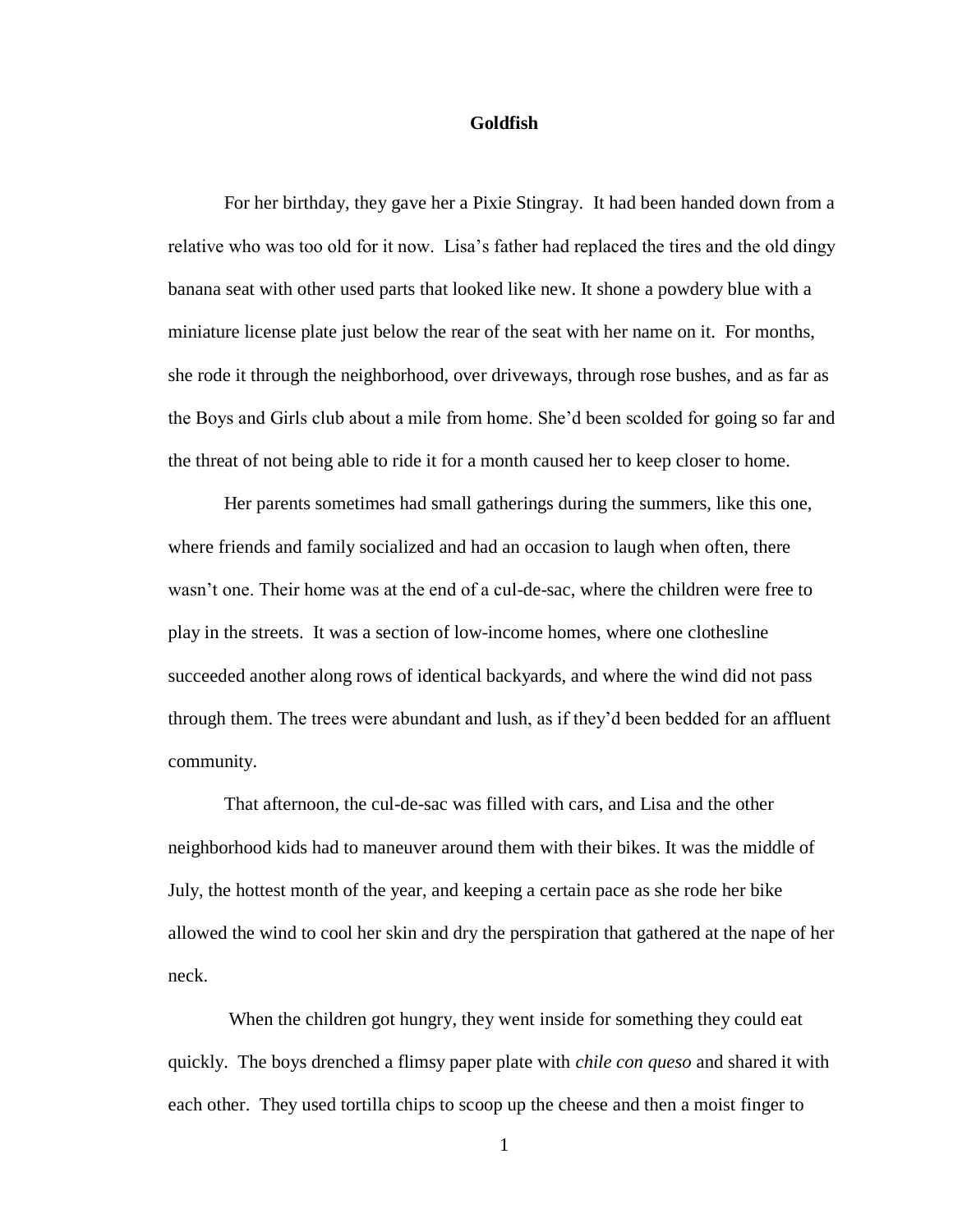savor what was left. Even with so much to choose from, beef enchiladas, fried tacos, quesadillas with rajas, the children preferred the saltiness and portability of the hot dogs. Ice chests were filled with flavored sodas and fruit popsicles and the other two were filled with Mexican and American beer. The unopened packs were stacked in cases next to them. There was always a reason to celebrate, a birthday, a holiday, or a going away, but in this case, there wasn't one and the idea had only been sparked in passing.

Lisa maneuvered her way through the people in order to get to the popsicles, inadvertently stepping on a plate of tacos that were skillfully filled with a little bit of everything, causing a stream of sour cream and salsa to squeeze out over the carpet. But all were in good spirits. The women sipped on margaritas and spoke in a flirtatious tone to anyone who engaged them. The men laughed at Lisa's misstep, patting her on the head to let her know: 'No es gran cosa.'

Lisa ate her popsicle outside to prevent any other accidents. At her father's request she checked in on her little brother, who sat cross-legged in the grass with children who were older than he was, sons of his father's friends. He watched without getting in the way, and when they asked him to toss a water balloon at the neighbor's cat, he did. The cat ran from him and then stopped to shake water from its paws. It looked back at him, and he looked sadly at the cat. They allowed him to hang around and took turns giving each other rides on his Big Wheel. The boys were rowdy, not mindful of the other children, often running over their feet if they were nearby.

When the horn sounded, the boys scattered quickly from the driveway, leaving her brother to shuffle the plastic tricycle with his feet instead of the pedals. An old white Pontiac proceeded to pull in slowly and weighty, like a ship into a dock. Although the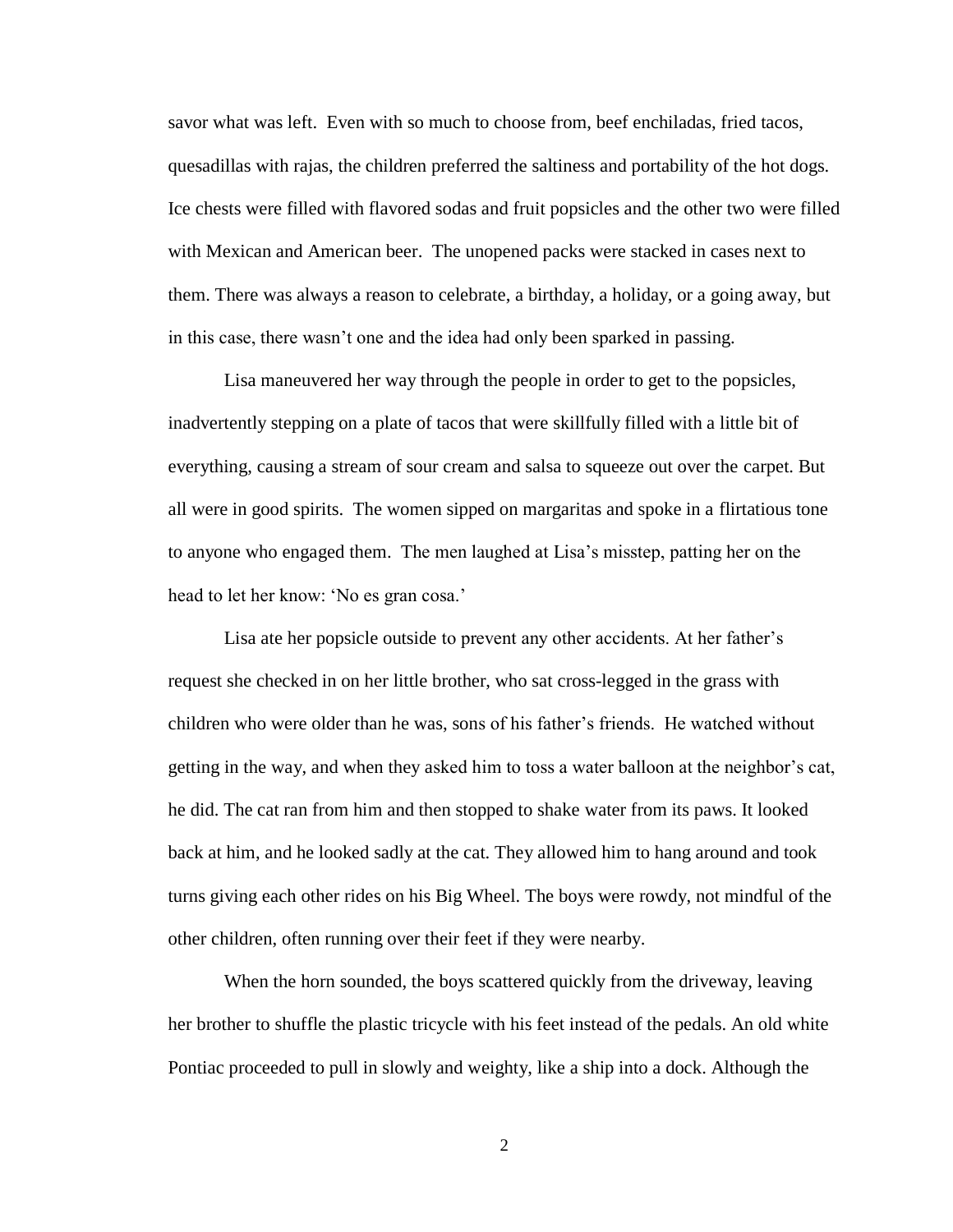driveway had been purposely left vacant so that the children could play safely, the man did not take notice.

 A child's hand reached out of the window, waiving excitedly. Lisa squinted in an attempt to make out the face of the girl but could not, so she nipped at the coconut bits in her popsicle while she waited for the people to come out. The heat from the cement made the firm rubber soles of her shoes feel soft under her feet. Her feet were sweaty squeaked with the movement of her toes. She stood at the top of the driveway, watching the car come in close. The heat from the engine felt intrusive; the gears rebelled against the weight of the car but were forced into place as it settled in.

The man held the seat forward for the girl while she stepped out of the car and shielded the sun from her eyes. It was Bridget, a girl she'd met once before but thought perhaps she might not see again. Her sundress was tied at the shoulders in perfect bows. As young as she was, her cork wedge sandals tipped her feet like a woman's in heels, making her legs to look longer than Lisa had remembered. The end of her braid rested neatly over her shoulder, fastened with a large, yellow color-ball, and a daisy in between the strands of her hair just above the ear. The man, Lisa remembered, was named Javier. He and her father were musicians and sometimes played gigs together. He was Mexican, but spoke English without an accent, and looked like an Italian movie star with a long slender face and prominent cheek bones. There was a natural shadow over the cheeks and chin from the dark hair. His eyes, drowsy and melancholic, reminded Lisa of Paul McCartney, so that when he sang his love songs, his expression was both amorous and sorrowful. Bridget, with her father's hand at her back, whispered to Lisa as she passed her, "I have to say hello to everyone." Her breath was sweet and warm.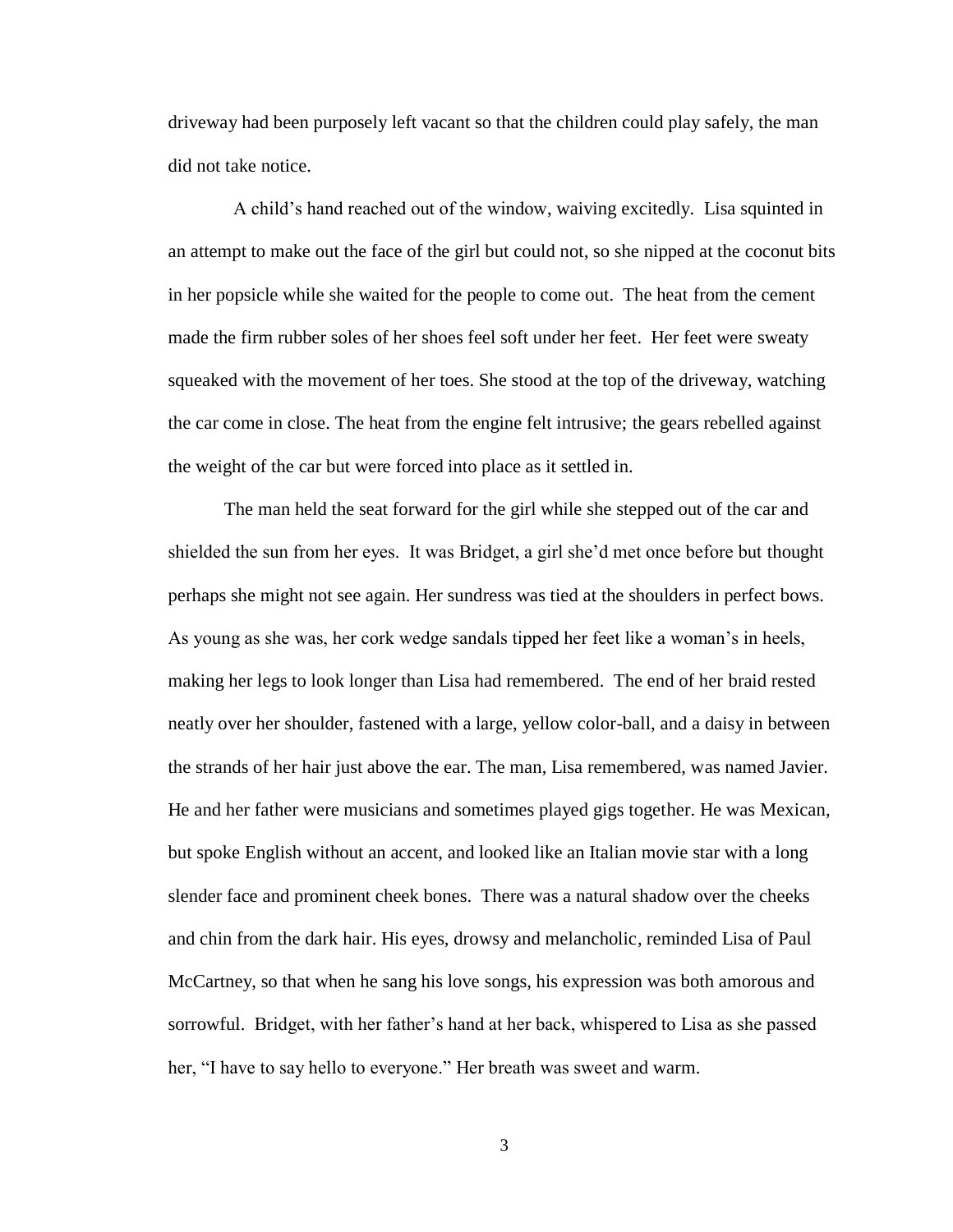Javier looked down at Lisa over a thick cigar he gripped between his molars with what appeared to be a smile. He had a case of beer in tow and greeted the men from which he garnered the same sort of adoration as he did from the women. Bridget's mother was still at the car unloading a casserole and two grocery bags from the trunk. She poked her head around the car and hollered to Bridget for assistance, but Bridget, standing intently in front of Lisa, behaved as if she hadn't heard the call.

"I brought you something," she said. Her skin was luminous with brown freckles over the bridge of her nose and lips.

Lisa could only half-listen, distracted by the murmurings of Bridget's mother in the distance. Her eyes lingered over Bridget's shoulder, watching the mother line grocery bags along the driveway, and then drop the sunglasses that held her hair in place. Bridget twirled a yellow daisy under Lisa's chin to get her attention. Lisa focused her eyes, while Bridget placed the daisy in her hair, touching Lisa cheek with cheek as a gesture of their friendship.

It had been a year since she'd last seen Bridget. Their fathers had met to record a music demo they collaborated on. A small studio company agreed to record the entire demo for three hundred dollars. They had been apprentices to the master musicians via used sheet music they'd purchased or traded from old records stores. And although Lisa's father studied mostly American rock music, he agreed with Javier to choose an arrangement of Spanish love songs for the demo.

Bridget's family lived in a new mobile home park that had a pool and play area. They moved frequently and had settled in early that spring. The day felt like two since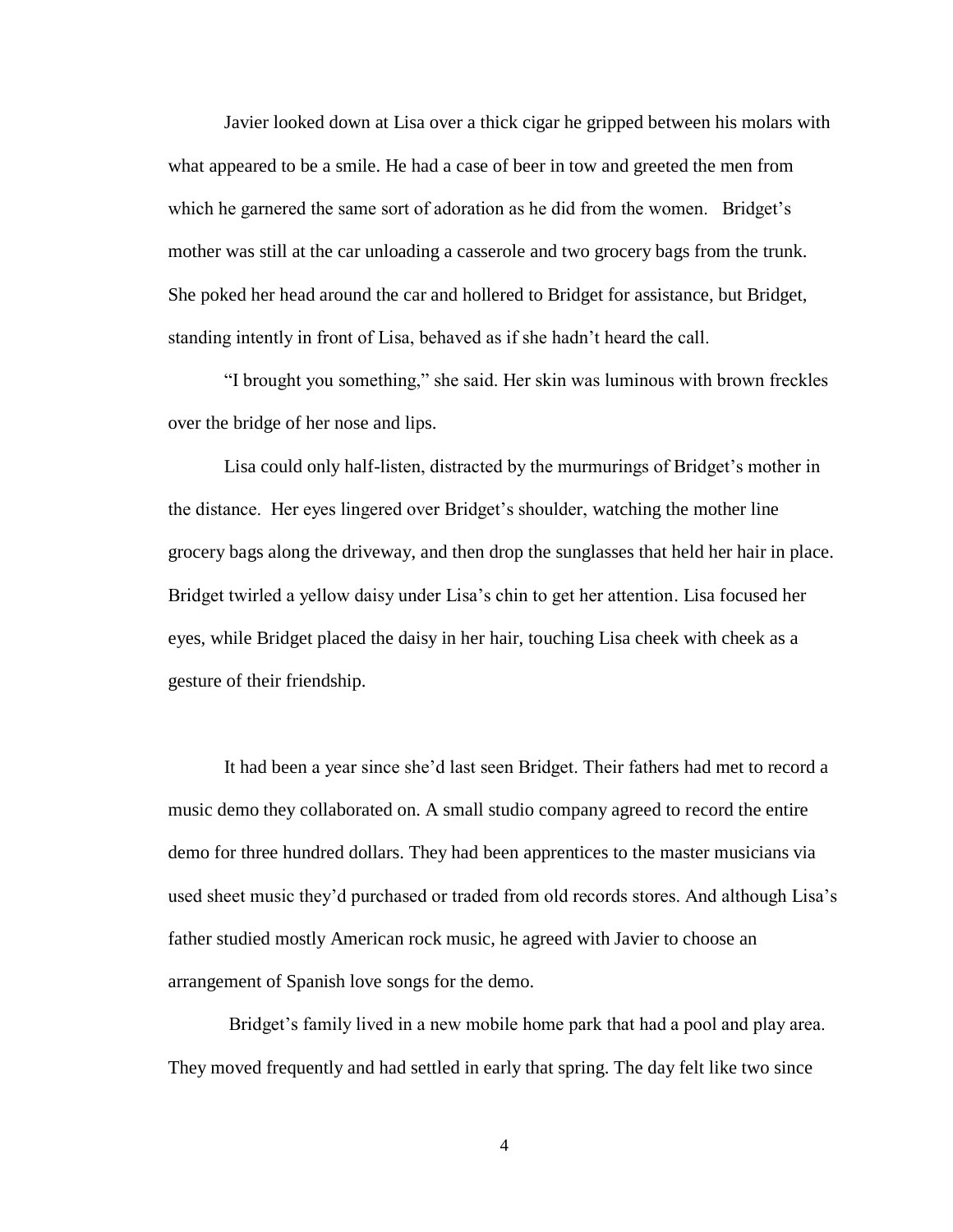the girls had spent most of it at the pool. Their parents, mothers then fathers, alternated shifts to watch after them. The mothers sunbathed in modest swimwear and smoked too many cigarettes, but they didn't swim. The fathers stood and talked mostly to each other, and stayed only until they ran out of things to say. They told the girls to stay out of the pool for an hour while they worked on Javier's car. Lisa's father was a mechanic and could fix almost any type. The heat that afternoon was unbearable, and the people who came didn't stay long. Even the girls' parents only came out to check on them from time to time. Since they didn't know when they would see each other again, they endured the heat. They kept swimming even though they weren't supposed to and chased each other around the pool, doing back flips onto a floating raft that had been abandoned there.

"Ten minutes, senoritas. That's it." Javier held out both hands for emphasis. He had come back for them, sent by the mothers who were now busy in the kitchen making sandwiches. He put the head of a cigar into his mouth and ran a match underneath the tip, rotating it between his fingers while he took slow deliberate puffs. He savored the taste in his mouth, thoughtfully, running a hand over the sides of his face and scratching at the stubble. Removing his t-shirt and flip-flops, he sat at the edge of the pool with his legs in the water. He dipped the t-shirt into the pool and ran it under his arms and around his neck. Playfully, he splashed water at the girls when they passed then over his shoulders where they had reddened under the sun.

"Bridget, come over here," he said with two sweeping hand movements.

He held the cigar tightly between his teeth. "Lisa! Sweetie, watch this. This is a fun game. It's Bridget's favorite." His manner demanded their attention.

Bridget smiled in Lisa's direction without looking at her. She swam to her father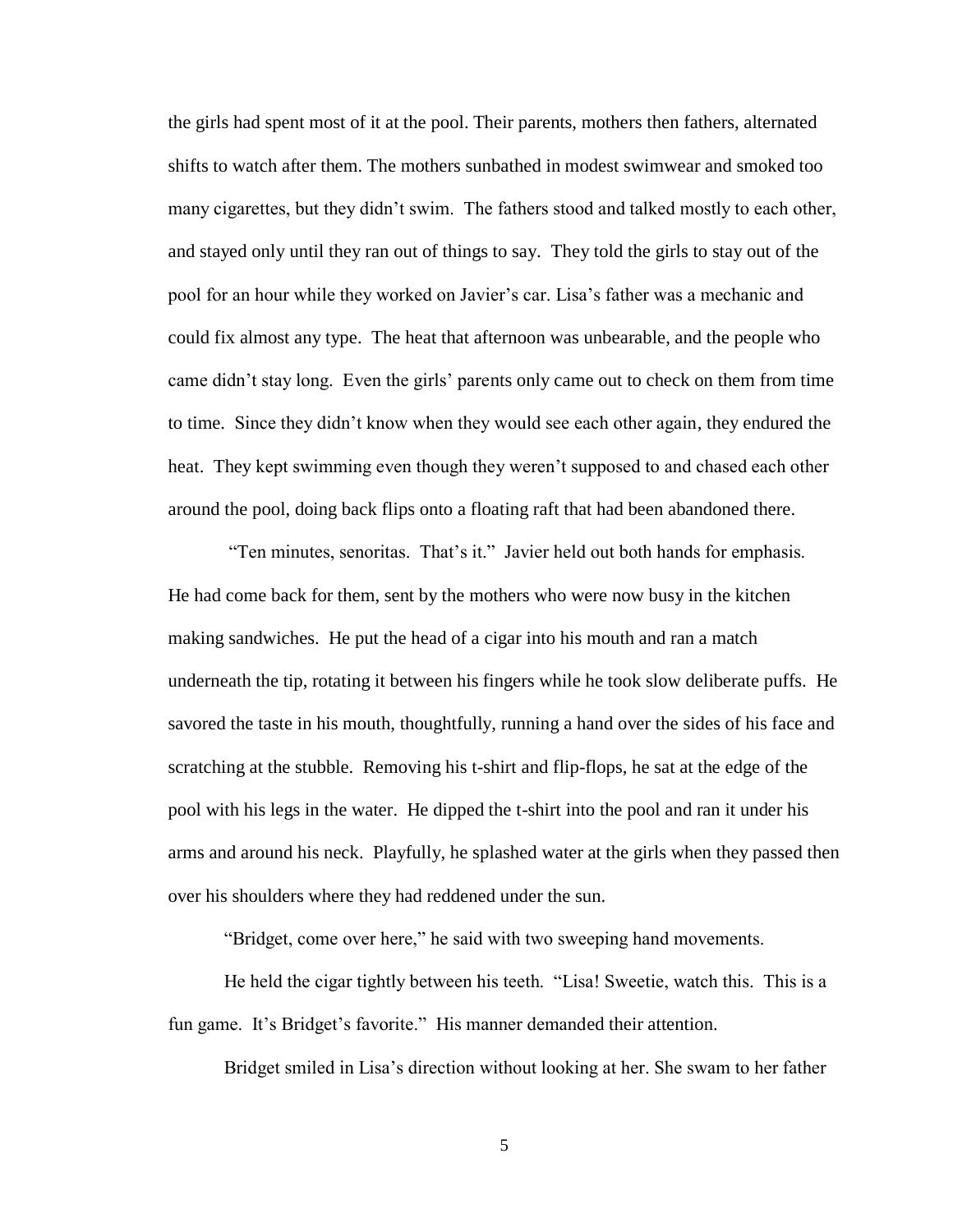and he clasped her hands while she pulled her leg over his. His long, tan legs sloshed gracefully through the water, gradually increasing momentum.

"You see how she does it, Lisa?" Javier said, leaning back against his arms for support.

With squinted eyes, he peered through the smoke that came from the cigar. Bridget let go of his hands and gripped his shins with her small thighs, her hands gently swaying in the water and her body moving with the motion. He spread her legs apart by widening his own and his eyes seemed to linger in that space between them. Lisa sat at the steps of the pool, feeling the sun against her back. She looked to Bridget, who caught her eyes without any sign of distress. Javier called over to Lisa, insisting that she take a turn. Bridget, at the urging of her father, also gave an encouraging word.

Mindful not to breach his mood, Lisa trudged through the water with legs that felt like anchors, her energy draining with every step. She bit at a piece of cuticle near her fingernail until it tore loose. A thin stream of blood trickled behind her. He waited patiently for her. His face was like a photograph, a motionless image, and when she stood in front of him, his legs, although somewhat thin, seemed fleshy and thick. Standing there, she felt like a clumsy child with skinny legs and dried-out, tangled hair. His voice was soothing, melodic, and unlike one she'd heard before, so she barely noticed when he brought his legs up between hers. She tried to keep her hands at her lap, but her legs felt far apart and she was forced to hold on to his knees. Lisa was out of sync with the movement causing her swimsuit to slide up and around the right butt cheek. When she tried to swim away, he caught her with one leg and flexed his foot upward to hold her in place. She fell forward with her face against his knee. The hair on his legs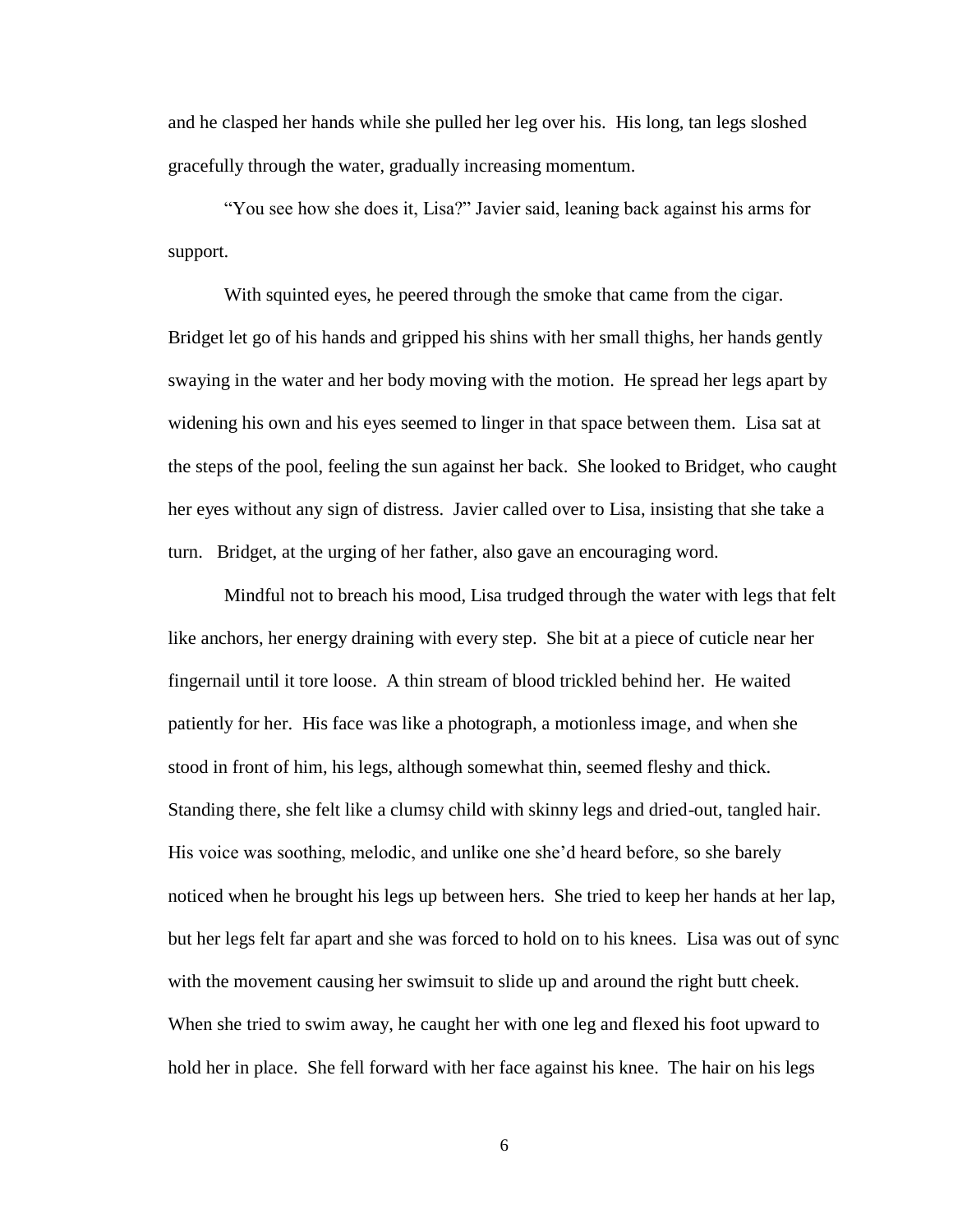rubbed coarsely against her lips as he quickened his movement. Her chest rubbed painfully against the front of his leg, over the area where her breasts had not yet fully developed but were beginning to form. Within a few minutes, the motion abruptly stopped, and her body drifted slowly underneath the water. She felt a sting on her chest and an urge to urinate. Then, a hand on her face caused her to open her eyes, instinctively. Water flooded her eyes and nose, startling her and she began to push herself to the surface. Bridget took Lisa's hand and swam to the top, where the only sound was that of their own heavy breathing and coughing. Lisa blinked several times while she looked around for Javier and found him standing at the edge of the pool with two towels over his forearm like a maitre d'. His black hair gleamed in the sunlight, and from inside the pool, it was difficult to see his expression.

They changed out of their swimsuits with the curtains drawn and decided against a shower. Instead, they got dressed without drying off or combing out their hair, giving them a feeble appearance. Bridget's ponytail hung low against her back, her t-shirt soaking up the moisture. Lisa's bangs laid flat against her forehead, dripping water down her temples. Their skin was tight from the effects of the chlorine. The room was small with a bed pushed into the corner, adorned with a white, leafy quilt and colorful pillows in the shape of flowers. Adjacent to the door, perched on an old wooden dresser, was an antique, French birdcage that housed a riotous cockatiel. It shrieked when Lisa entered the room, flapping its wings violently, kicking up dust.

"She doesn't like visitors," Bridget said.

"Shhh…it's okay." Lisa tried to comfort the bird, but in its exasperation, it began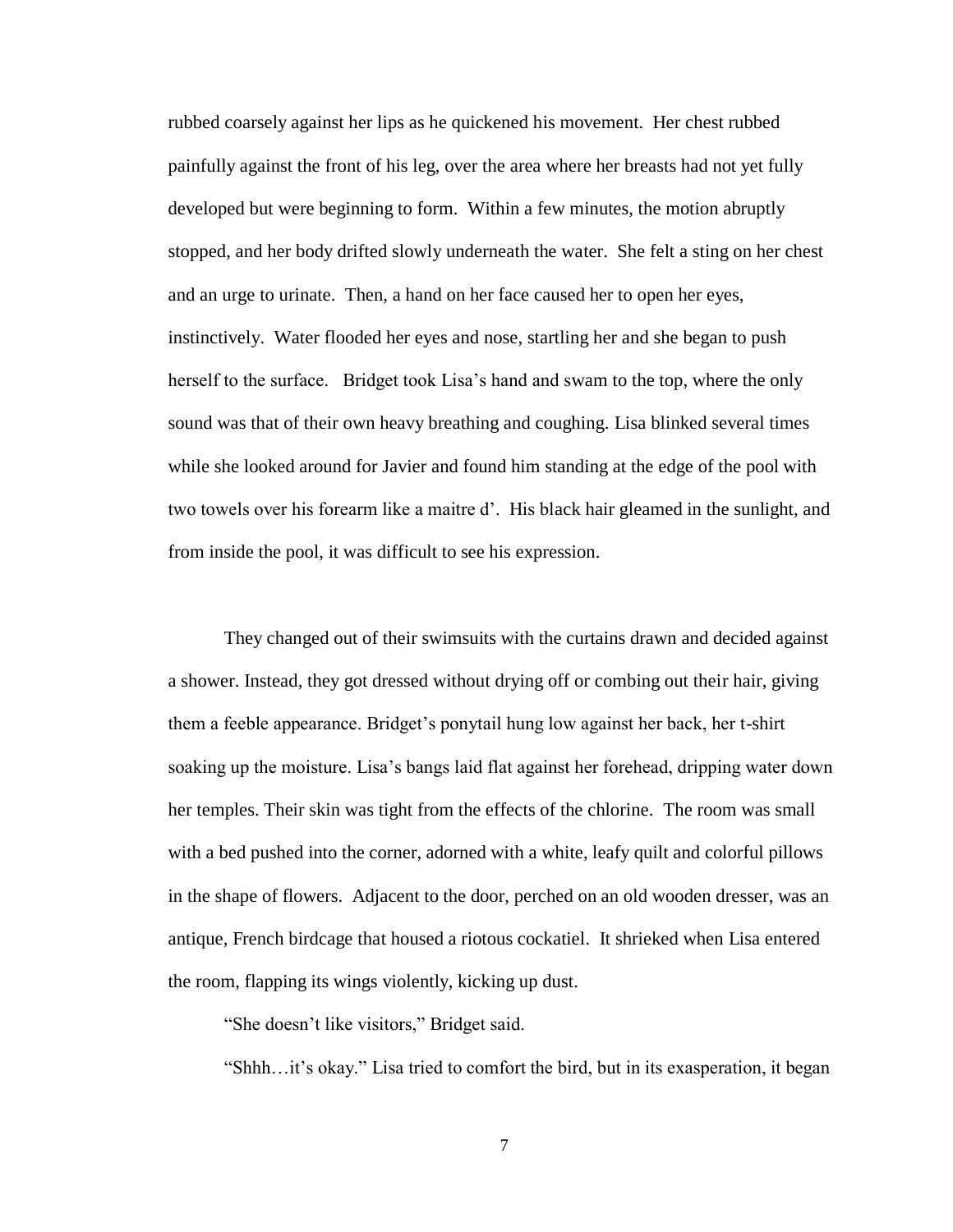to pluck at its feathers. Lisa caught a small white feather that drifted out of the cage. "No, stop that."

"¡*Pica, cálmate! Es un amiga*." Bridget pursed her lips and made a clicking noise with her tongue, calming the bird. She blew softly into the bird's face. It twitched and raised its crest.

"That's her name?" Lisa said, leaning in closer.

"Yeah, don't put your finger in there."

The bird gazed at Lisa between the thin, rusted bars. The clean-out tray had become an unintentional receptacle for the large gray feathers that had fallen there. They'd lost their firmness, and were fuzzy and downy-like at the base, as if they had been there a long time. The newspaper that lined the bottom of the cage was cluttered with smaller white feathers and a mixture of seeds, bird droppings and unrecognizable specks of brilliant orange and gold.

"Is she sick?" Lisa said. She could feel the crust of the soiled carpet underneath her tennis shoes, where the bits stuck to her loosely tied laces.

"She gets night frights," Bridget said, pulling a feather from the cage.

Lisa looked wide-eyed at Bridget and blinked several times in response to her words.

"Is it nightmares?" Lisa said. She held her nostrils together and let out a muted sneeze.

"No," Bridget said. She ran her fingers over the fine strands until they lay in the opposite direction. "Certain things just scare her."

"Oh. Is that what the sheet's for?" Lisa pointed to a thin beige sheet that partially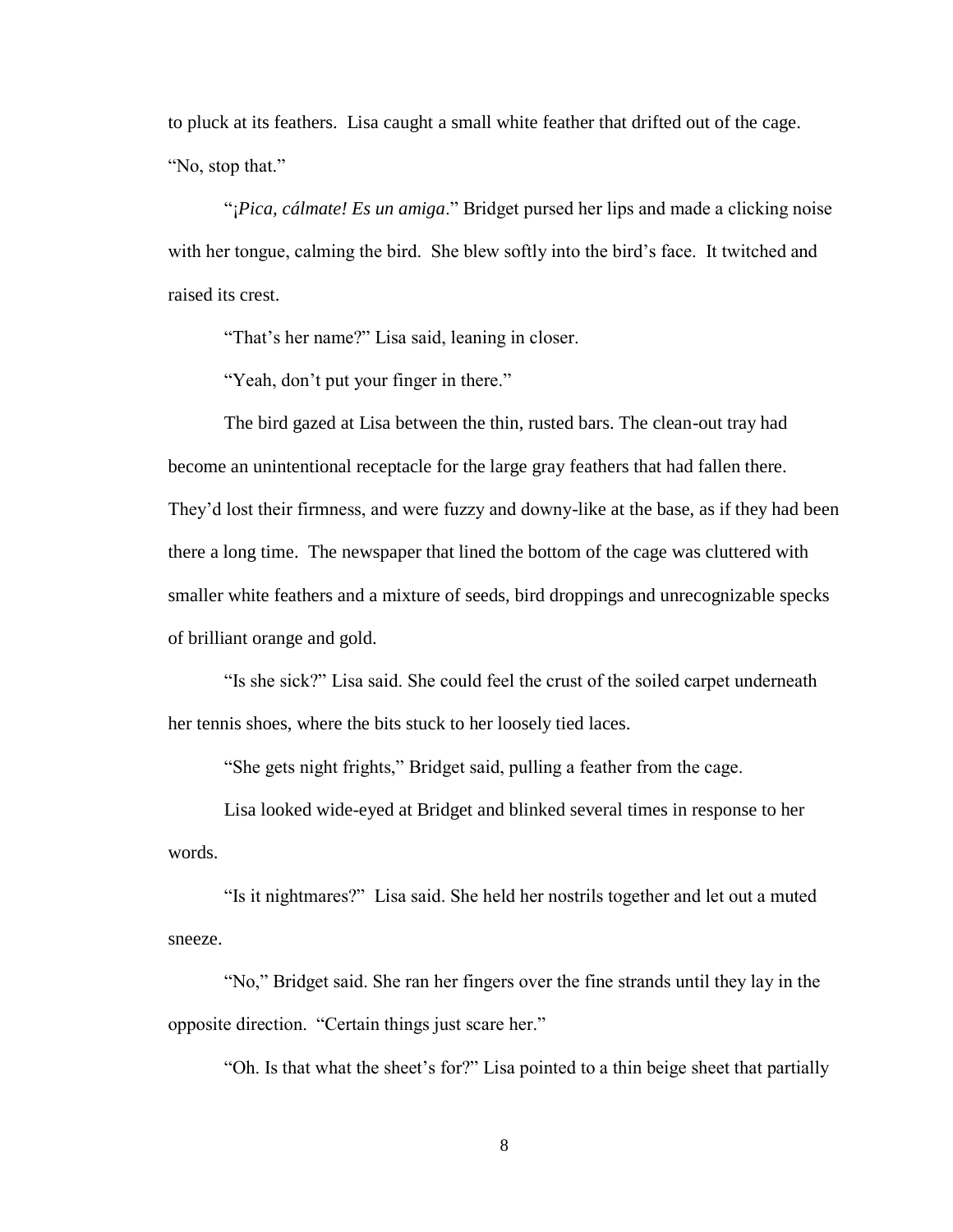rounded the back of the cage. "So she doesn't get scared?"

Bridget sunk her body into a quilted chair with clothes that hung over the back.

"Nothing helps, not even the sheet," Bridget said. She pulled a silver flute from behind the chair and played a familiar tune from school. The bird was calm now and paced side-to-side on its perch.

"You can feed her if you want. There's food there." She pointed to a box of dried fruit bits. Lisa put two cubes of papaya in the bird's feeder. The bird tilted its head, brought its wings in slowly, and waddled to the feeder with a gaping beak, where it stabbed at the fruit bits. Lisa noticed a glint of orange shine through the feathers at the bottom of the cage and so she used the sharp end of a feather to poke at it. The object felt spongy and unstable. She pressed firmly until it gave way through the rubbery texture, then she slowly pulled it through the bars so as not to drop it. She had to bring it closer to her face so she could see it. It was oddly formed, but she made out the disfigured shape of a goldfish, the feather stuck firmly in its eye. She held it out, afraid to drop it and hurt it further, but the small macerated body was finless and the scales that remained, curved upward. Realizing it was dead, she threw the feather down and gasped.

Bridget looked up at the specimen, "She eats other things too," she said and repositioned her lips on the mouthpiece.

"Goldfish?" Lisa said, wiping her fingers on her t-shirt.

"I thought she might like them. She does, actually." Bridget alternated her fingers over the holes of the flute as if she were going through the motions of a song she knew well. "My mother buys them for me because she thinks I like them. It's not that I don't,  $but...$ "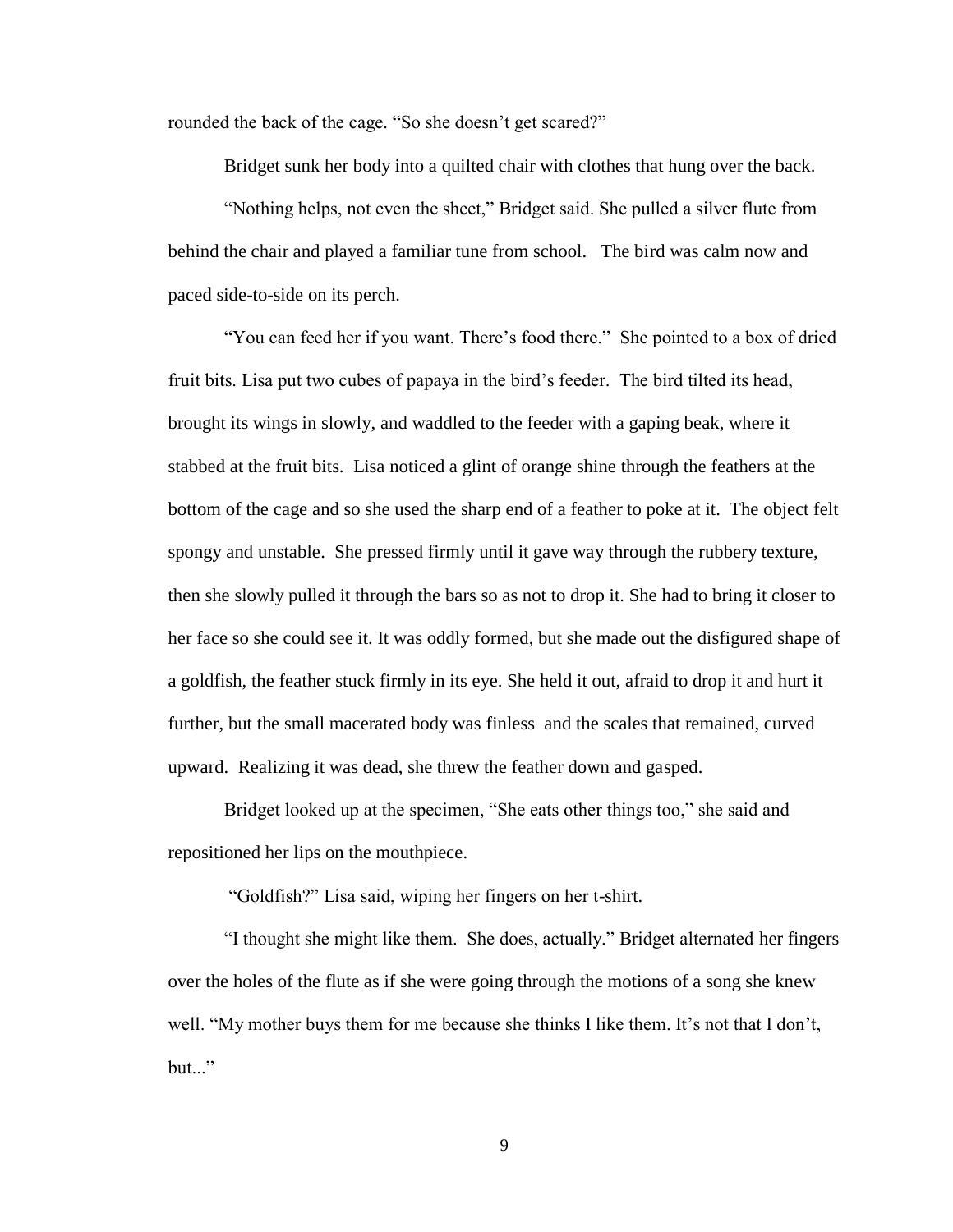"That's kind of mean," Lisa said.

"Don't cry about it. There's more fish," Bridget pointed her flute toward a round fish bowl next to her bed that was halfway filled with murky gray water. Lisa tipped the glass bowl toward her and held her nostrils together to evade the sulphuric smell. The water was a mixture of excess fish food and fine little orange fins. A green plastic shrub rolled loosely within the mix.

"It's not *mean*, it's natural. Birds eat fish all the time, Senorita," Bridget said in a tone that echoed her father's.

"I think fruit is better," Lisa said. She held out a dried apple peel to Pica, and the bird, in a sudden frenzy, pecked it from her trembling fingers before she could pull back.

"Ouch!" She gripped the finger with her other hand and held it against her chest.

Bridget scolded the bird, "bad girl," she said, and to that, the bird fanned out the small lime-green feathers on the back of its neck, leaning in to her voice with an inquisitive eye.

"Portase bein," she whispered to the bird. "Behave yourself. Do you hear me?"

\*

It was four in the afternoon and the energy was still high. Lisa's mother was cooking burgers on a grill that sat over two burners on the stove. The last case of beer had been opened and Javier volunteered to get more from the corner store. He went outside holding two halves of a pomegranate and gave a piece to each of the girls. He took Bridget's half and shook it until the plump red seeds fell into his hands. He made a funnel with his fingers and poured the seeds into Bridget's mouth, laughing when some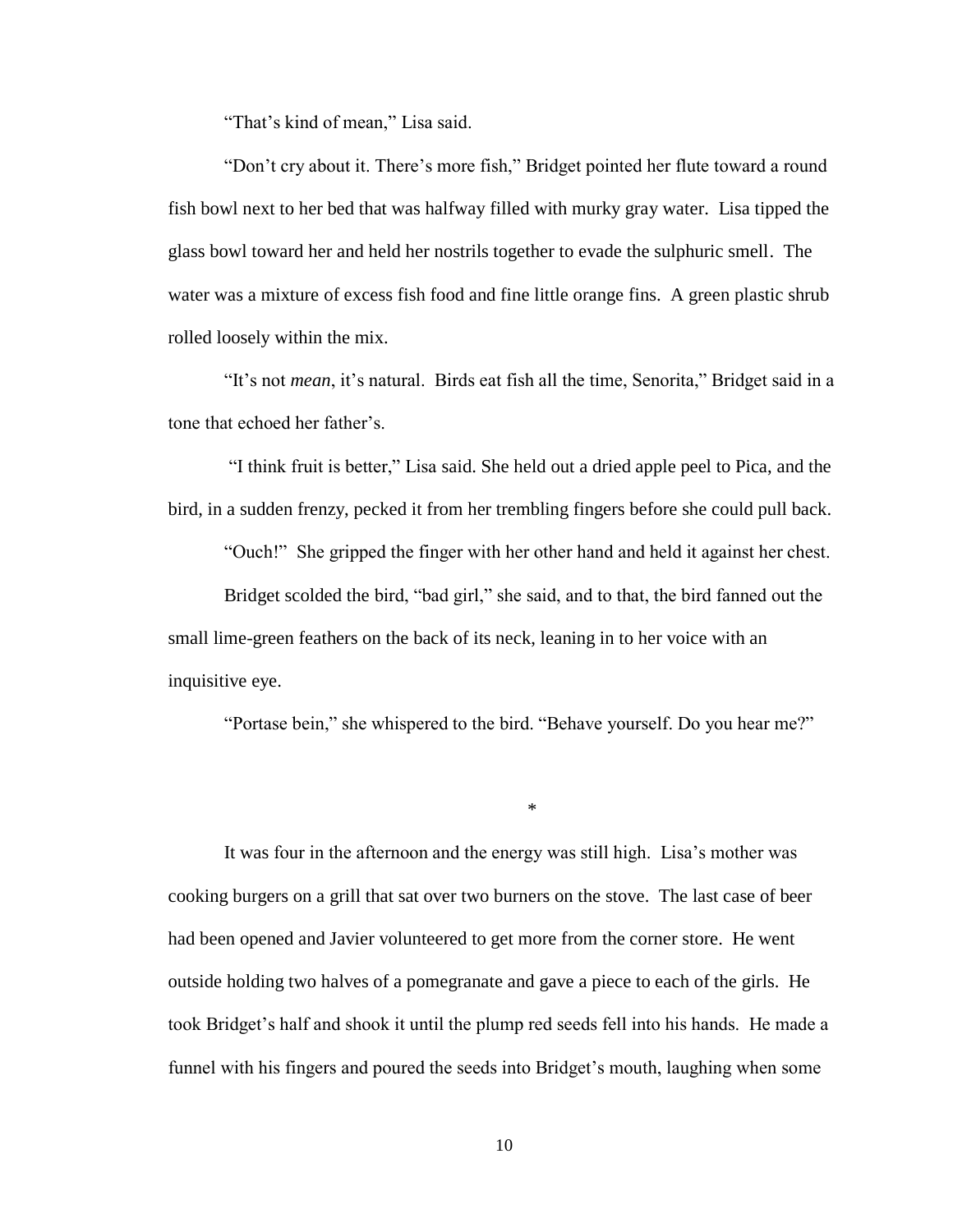of them rolled off her cheek, his tongue and chin stained with pomegranate juice.

"Who wants to come to the store with me?" Javier said.

Bridget and Lisa looked at each other with an unintentional enthusiasm.

"Remember you wanted that crunchy candy, Bridget?" he says.

Bridget creased her brows trying to remember.

"Honey, it's one that pops in your mouth like fireworks." Javier uses his hands to animate the eruption.

"Oh, yeah." She slid a pomegranate seed off her tongue. "Yeah, I wanna go."

"Lisa?" he said.

"I can't go. I have to look after my brother." She pointed to him, happy to see his toothy smile as he rode past them on the Big Wheel. Her brother pedaled faster, relishing the attention he was getting.

"What's your favorite, Sweetie? You like chocolate?" Javier asked Lisa, holding her chin upward with his fingers.

"Now or Later's." Lisa said and smiled.

"Now and Later's, yes, those are my favorite, too. But listen, next time, you'll have to come with us to get your candy. That's the deal, okay?"

Lisa nodded. She crouched down to tie her shoes and watched them drive away, Javier leisurely dangling an arm out of the window and Bridget's head swaying with the car's movement. Lisa turned to the sound of her brother's voice. He begged her to push him on the Big Wheel, and for once, she agreed. She felt content with him at that moment. He was not a hindrance, but a good boy.

The paisley orange apron that Lisa's mother wore was now spotted with grease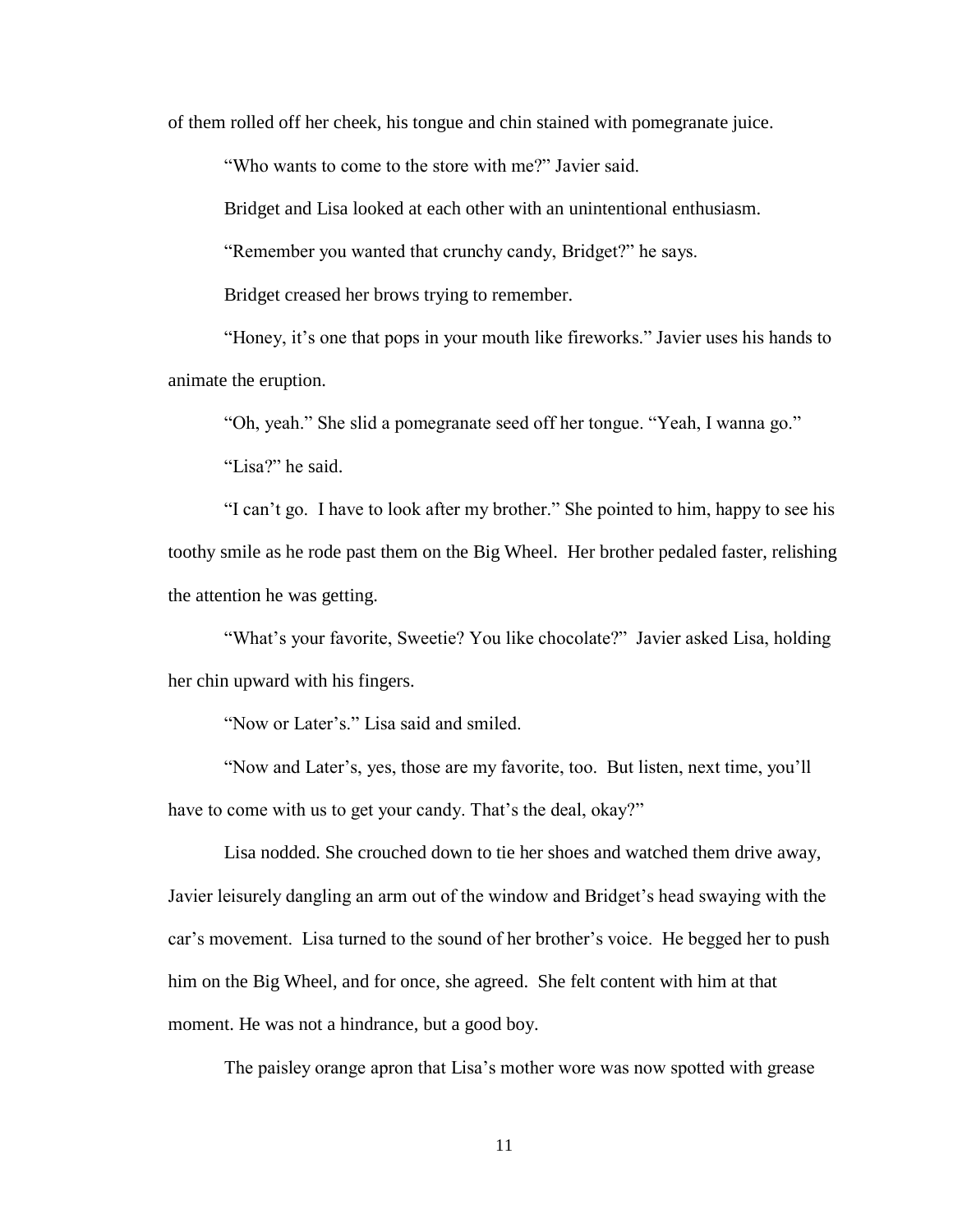from the burgers. It was thin and barely protected her clothes, but she liked the way it looked with jeans. She waived the spatula in the air as Lisa's father passed by, and he kissed her near her mouth. Her cheeks flushed as their friends applauded and whistled at the gesture. Javier joined in on the excitement and came behind her mother, loosening the apron, "Come on, it's dirty," he said.

Surprised, she laughed loudly as a way to brush off the inappropriateness of his actions.

"Rosa! Look at your husband, he's such a showoff," she said playfully to his wife.

Rosa nodded but did not look up. Her bell-bottomed corduroys rubbed briskly between her thighs as she emptied cans and paper plates into a garbage bag. Her hair shimmered with highlights that were more yellow than golden and gave her a youthful appearance from behind, but her face cast patches of an uneven tone, and the circles under her eyes gave her a gaunt look that drew the energy from them.

Lisa's father threatened to send Rosa after Javier. "Rosa, I'll hold him down and you can kick him in the balls."

"We can take turns," she said as she gazed hotly at Javier.

That evening, Lisa's mother drew a warm bath for Lisa to soak in while she got ready for work. Her mother worked late nights at a downtown casino as a cocktail waitress. It was their special time together before she had to leave. Against her mother's wishes, she filled the bath with her dolls and the dolls' blow-up swimming pool and kept the smaller accessories, like sunglasses, comb, and a lipstick in a cup on the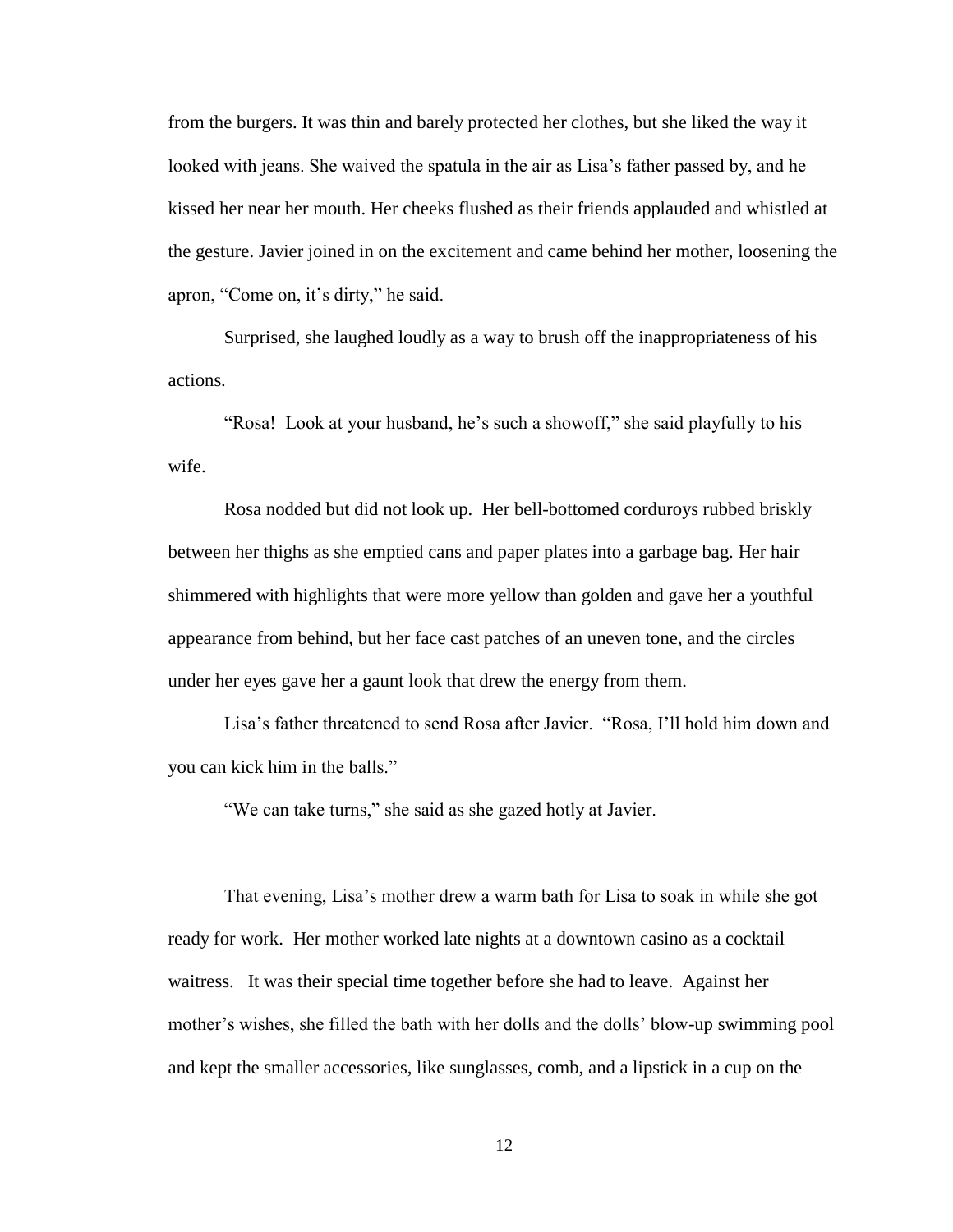floor so they wouldn't go down the drain. She played and watched her mother in the other room as she put on her makeup, always heavier than normal when she wore it for work, with fake eyelashes and silken red lipstick. Lisa's voice echoed in the bathtub when she dialogued the dolls actions or called out to her mother for more bubble bath. Before long, her mother was slipping on her hose, smoothing them out evenly.

Lisa's little brother had already fallen asleep on the couch and was put to bed, so she had her mother all to herself. It took fifteen minutes to get the tangles out of her hair, but her mother gently combed her hair until it was done.

"Mija, did you have fun today?" her mother asked.

"Yes, but I'm not tired yet," Lisa said.

"Well, just fall asleep when you get tired then, and I'll kiss you goodnight and tuck you in when I get home."

"When the second *I Love Lucy* is over?"

"Yes, when it's over. Your father is already asleep. He had too much to drink today. So, please, don't turn up the TV too high, okay?" She put lotion over Lisa's arms and face, then helped her to put on her pink button-up robe over her pajamas. Her mother gathered her things and stood at the door to primp one last time. Her uniform was like a swim suit with sides that came up high over the hips and tapered down around the backside. Lisa followed the silky lining of the uniform with her finger over her mother's hips. Her mother tousled her hair and wrapped her body in a belted cardigan sweater, pursing the lips that shimmered like water. She knelt down and hugged Lisa tightly, kissing the top of her head, while Lisa buried her face into her mother's chest where the scent of her perfume was the strongest. It always remained on her own skin long after her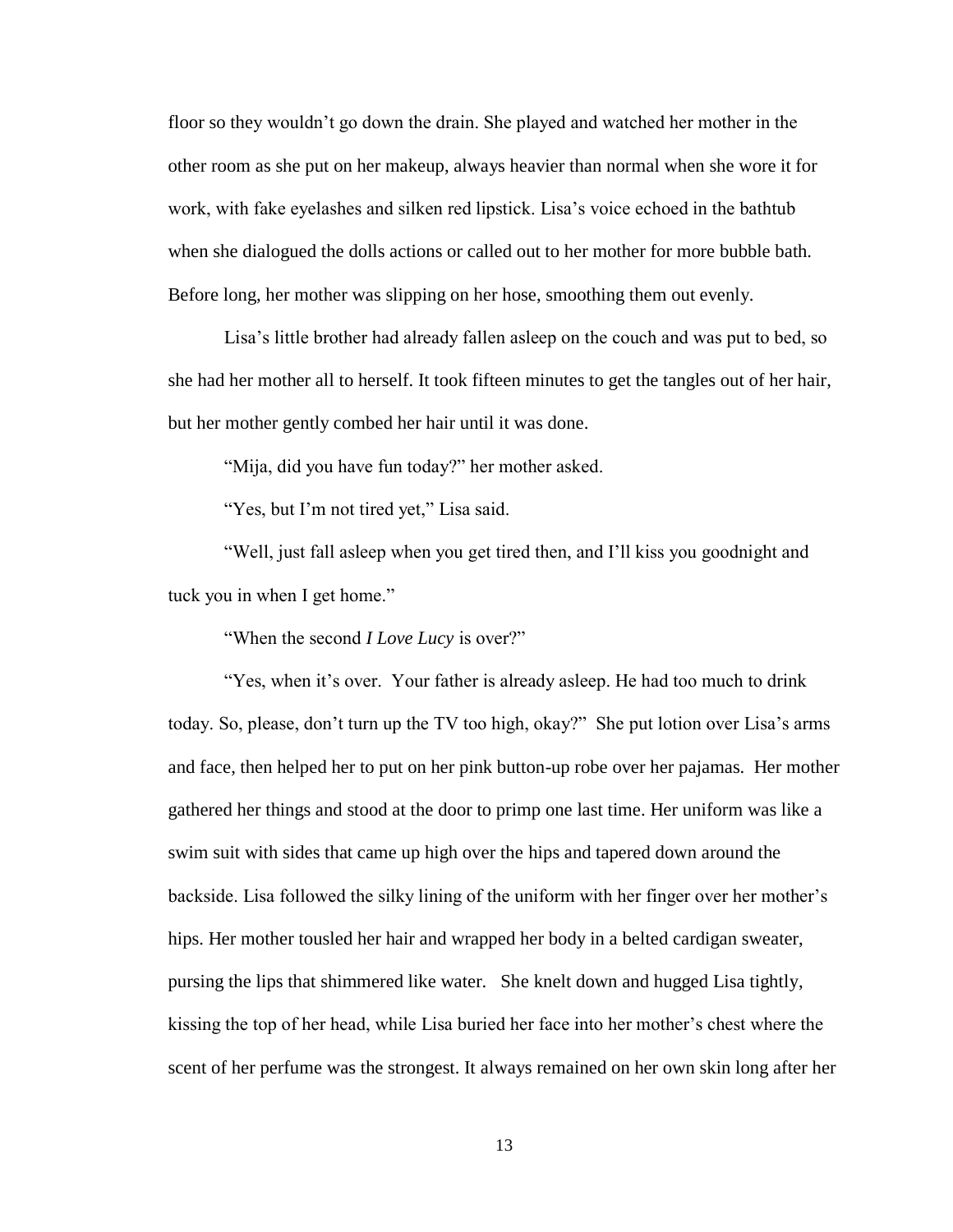mother was gone and comforted her when she lay awake in her bed.

"Lock the door when I leave," her mother said.

Lisa locked the door and listened to her mother's heels on the walkway. She pressed her forehead against the window and watched the block taillights of the Mustang fade down the street and around the corner. She went back to her bed, resisting sleep, and positioned herself toward the television, unaware she had already started dreaming.

She couldn't see her parents but she could feel her mother's warmth at her ear, her soft hands over her eyes, and she could hear the remote sound of her father's voice.

"You have to guess what it is," her mother said.

"A hula hoop?" she heard herself say.

"It's your birthday. It's better than that," she said.

Lisa felt her father kiss her head and say, "Mija, it's not new, but it almost is. I made it pretty just for you."

"You made it pretty for me? I think I know what it is. What's the color?"

"Well," her mother said, "it's blue, like on the days when there aren't any clouds and the birds look like spears in the sky."

"Mamá, can I say what it is?" Her voice was nasaly and indistinct, from the pressure of her mother's hands. She tried peeking through the space between her fingers, but she could only see glimpses of trees and sky.

"Does it have my name on it?"

Her father laughed, "Yes, it has your name on it."

"It's my bike!" she tried to wiggle out of her mother's hands.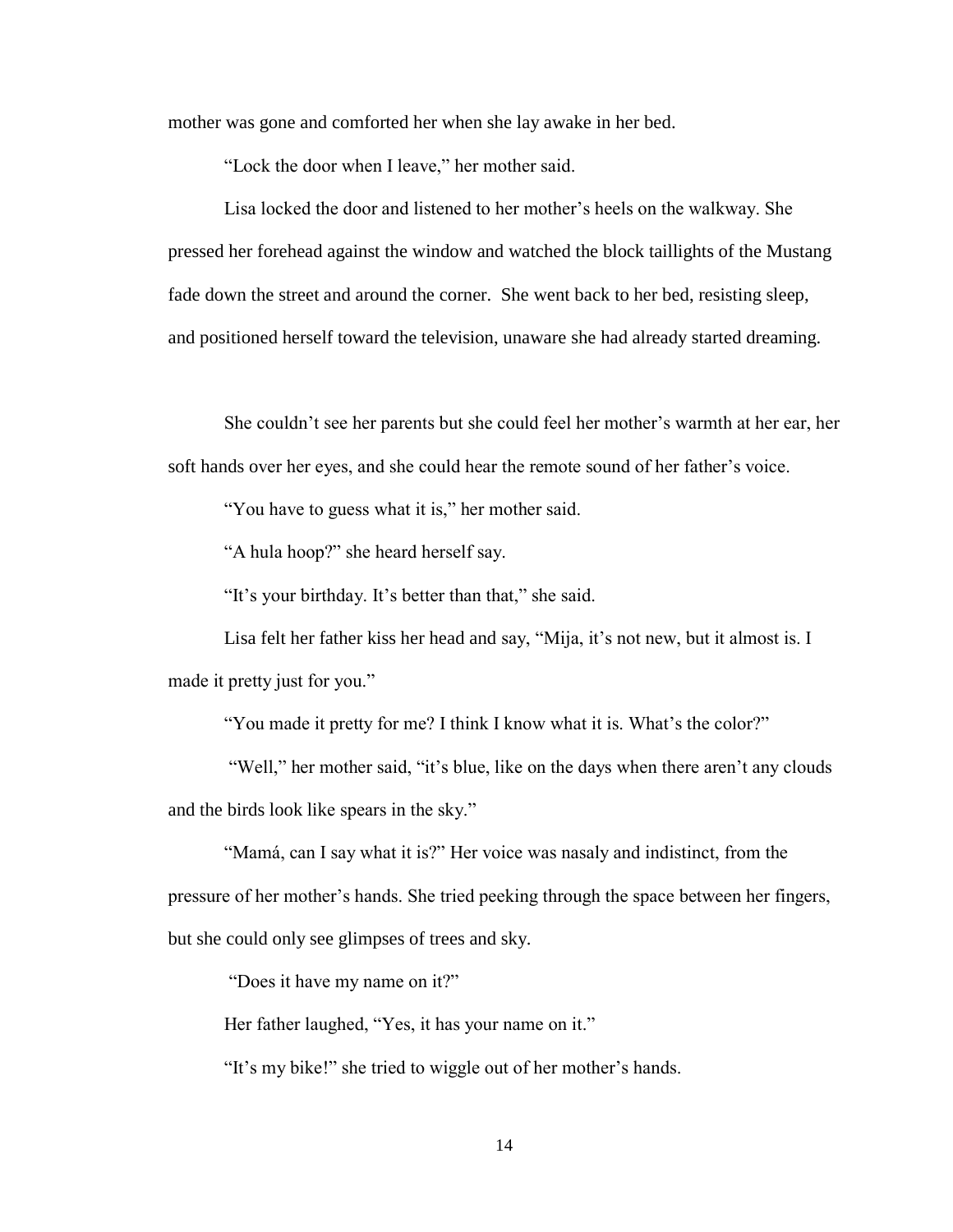"Maybe it's not a bike, maybe it's something else," her mother said. "Deja la, don't tease her."

Lisa heard the gravel under her father's work boots as he put the bike down in front of her. "Okay," he said. "You can open your eyes."

When Lisa woke up from her dream, the echo of her father's voice was still in the room. She blinked several times to adjust her eyes to the television, where she could hear the sound of low laughter. *I Love Lucy* was on, but she couldn't tell if it was the first episode or the second. Lucy seemed to be looking back at her with wide, mascarathickened lashes, her mouth ballooning with chocolates to the point of asphyxiation, small, heart-shaped lips, almost clownish looking, mouthing something serious and funny at the same time; the heart lips getting tighter and tighter until finally, she released the chocolates into her apron. It made Lisa thirsty to watch it, but not enough to go into the dark kitchen for a glass of water. When she heard her own laughter, the room suddenly felt empty and she thought of her mother.

Headlights shone through the curtains that started at one side of the room to the other. It must be her mother, she thought. There was the sound of a car door then she listened for her mother to come through the front door, but there was only silence. After a few minutes, she stood on her bed and pulled back the curtains. The driveway was empty, and after looking around at everything that moved outside, she noticed a white car parked outside of the neighbor's house. The car was partially obscured by the tree in her front yard. There was a sound like clinking glass. Her eyes caught movement coming from inside the car. A man emerged from the front seat. He sat up as if he had been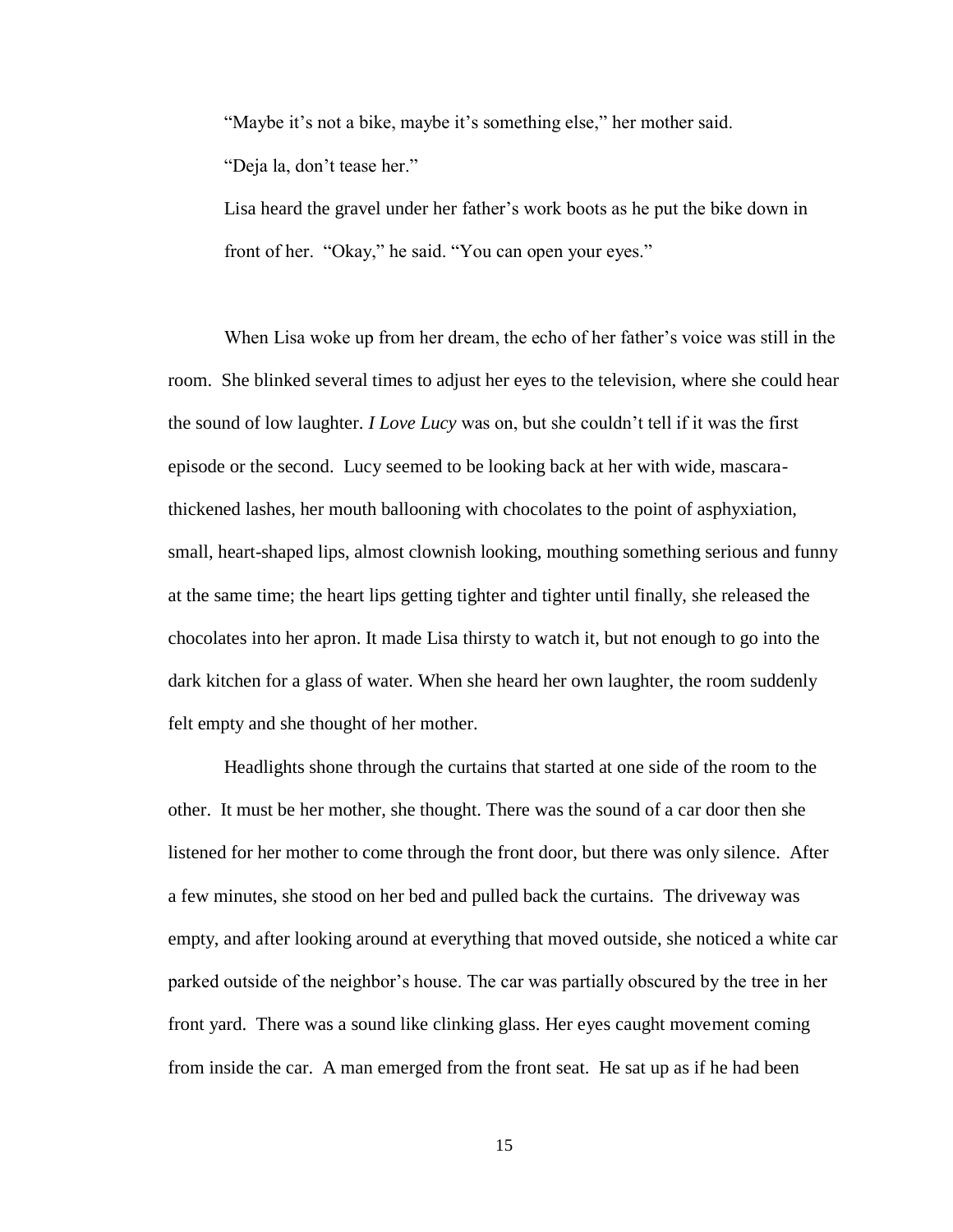lying down, and after flattening out his hair in the rearview mirror, he looked directly at Lisa. He waived to her and with the change in his demeanor, she recognized him─it was Javier. Frightened, she closed the curtain and backed away. It suddenly occurred to her that he might be there to see her father, so she pulled down the sleeves of her robe and carefully stepped off the bed. It wasn't easy for her to leave the room, but she had to see her father. She walked on the balls of her feet trying to avoid the chill of the floor and stopped to look into her brother's room. He slept contently on his stomach, wearing only a Spider Man top and a diaper. His blanket had fallen to the floor. The light from her television dimly illuminated the hallway, giving her just enough courage to pass the living room. She avoided looking into the darkness, but felt the coolness of the air as she passed. The door to her parent's bedroom was closed so she knocked lightly, barely emitting the sound.

"Papá?"

There was no response. She looked back toward her bedroom. Her stuffed toys were lined at the foot of her bed, the giraffe's head slumped over the frame. The voices from the television were barely audible, except for the high pitch of Lucy's voice.

"Can I come in?" Lisa said with her mouth at the corner of the door.

Her voice cracked and felt as though it had come back to her. She turned the doorknob and pushed the door with too much force, causing it to bang against the wall. The room was dark except for the moonlight that shone through the curtain. Her eyes moved over the silhouette of furniture and lingered over the darkest area, where the closet door had been left open. When her eyes adjusted to the dark, she was able to see the outline of her father lying on his back with one arm over his chest. There was a sense of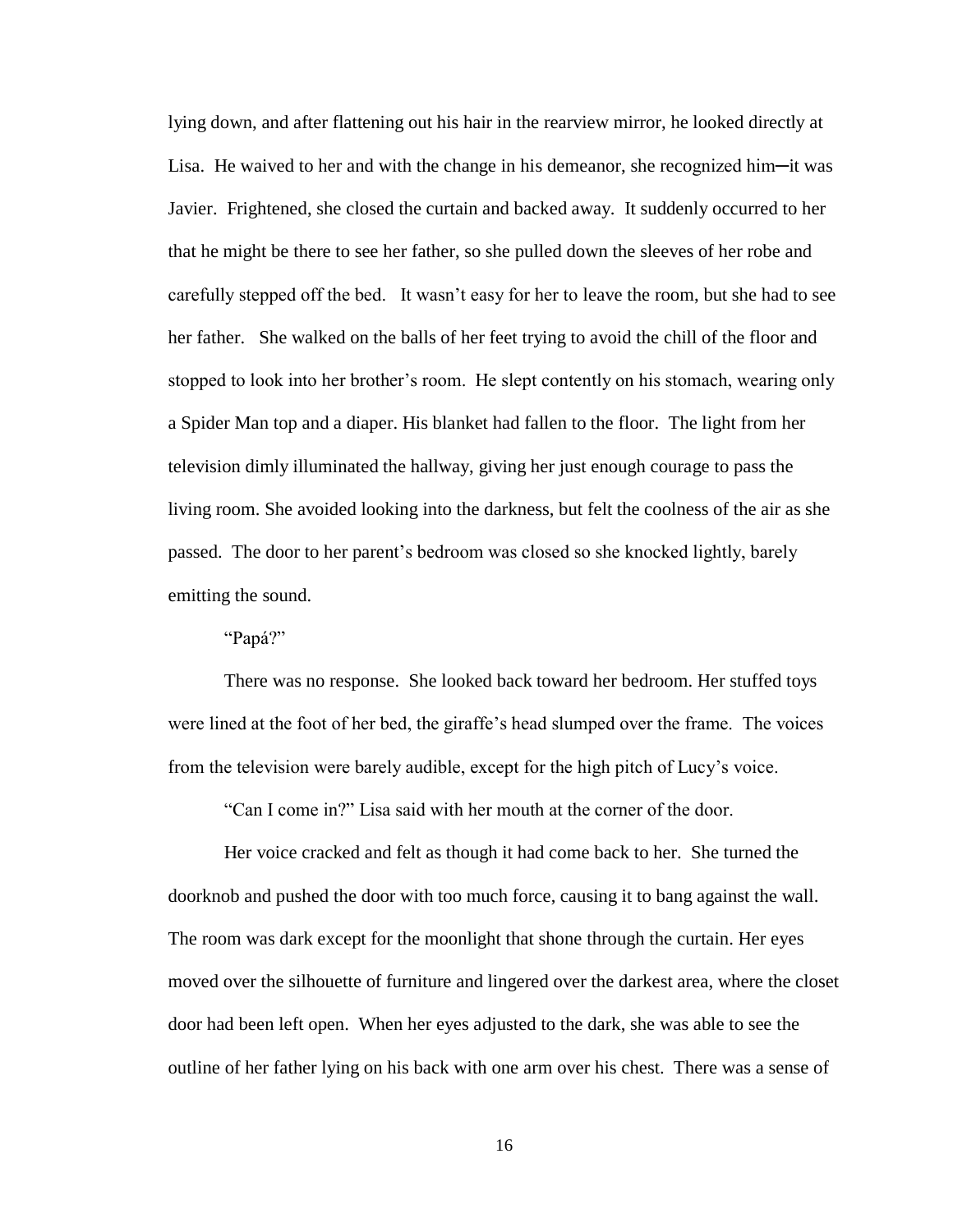relief, but she didn't want to wake him. She stood next to the bed, fiddling with the pink pearl button of her robe, hoping he would sense her presence until she heard the clinking sound again, closer this time, and deliberate. She steadied her foot on the bed frame and hoisted herself onto the bed, where she knelt next to her father, who seemed to be barley breathing. She lifted his hand to rouse him. His skin was coarse and familiar and comforting, but he could not feel her. Her hands gently held the sides of his cheeks as she watched the flair of his nostrils. The alcohol on his breath fluttered against her eyelashes and stung the tip of her nose.

"Wake up," she said, trying to shake an unyielding shoulder.

He took in a deep breath and lifted his head to look at her. He was confused, and his voice came out in a whisper, half dreaming.

#### "*Dónde está tu hermano*?

"He's sleeping. But I want you to wake up…please," she said.

"In a little while. I have to sleep, Mija…I have to sleep." His arm slumped over his chest "*Duermase*," he said, his voice trailing off.

Lisa's anxieties intensified as the clinking turned into tapping, which she was sure, now, was at her bedroom window. She placed her ear to her father's chest, his heart beat slow, but strong. The light outside her parent's window momentarily eclipsed. She slid backwards off the bed and onto the floor, and even though she didn't want to know what it was, she listened intently to distinguish the sound. There was nothing else. She considered for a moment that it might be her mother, that she could have forgotten her key and could be trying to find a way in. The thought of it left her desperate for an answer. She stood up and reached for her father's hand, placing her cheek in his palm,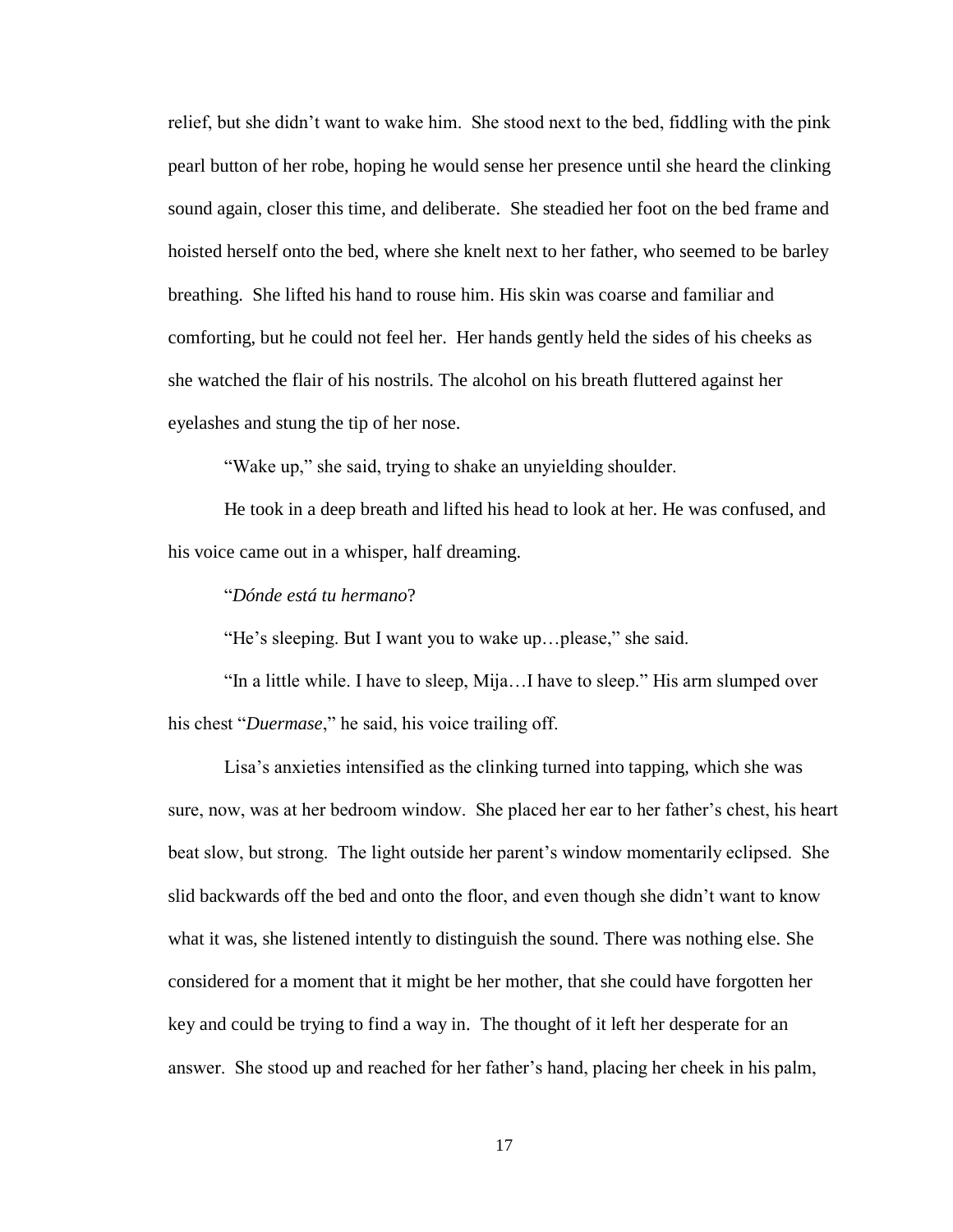resting it there until she could decide what to do. She calmed herself and somehow found the courage to leave his side. Scurrying to the living room, she called out to her mother, and the anguish in her voice caused her alarm. She stood alone in the dark, nothing in front or behind her except flickers of dancing light that came from the bedroom. After a few minutes, there was a knock at the door. It was barely audible.

"*Lisa…soy yo, habre la puerta*." It was Javier's voice. It was distant, even though it came from just the other side of the door. "Your mamá, she told me to come and pick you up," he said.

Lisa did not respond. She stood there, frozen, as if the door was transparent and he could clearly see her.

"She said your Papá was sick...I have her things, *see*?"

Lisa peered through a small opening in the curtain without touching it, but she couldn't see what he had in his hand. She held her breath as she carefully moved the curtain with her finger. Javier jerked his head at the movement.

"*See*?" Javier said, holding the sweater close to his torso.

It was similar, she told herself, but somehow different, smaller. She wanted so desperately to see her mother, and it had been long past the usual time of her arrival. Lisa gripped the dead bolt and turned it slowly so as not to announce its release. But he knew. At once, Javier opened the door, pulling the bolt from her fingers. She was seized by the immediacy of his presence.

"*No tiengas miedo*," he said, catching his breath. He stroked her chin with his thumb to calm her, then took her hand, encouragingly, and in her eagerness to be with her mother, she went willingly with him down the walkway. His pace quickened and she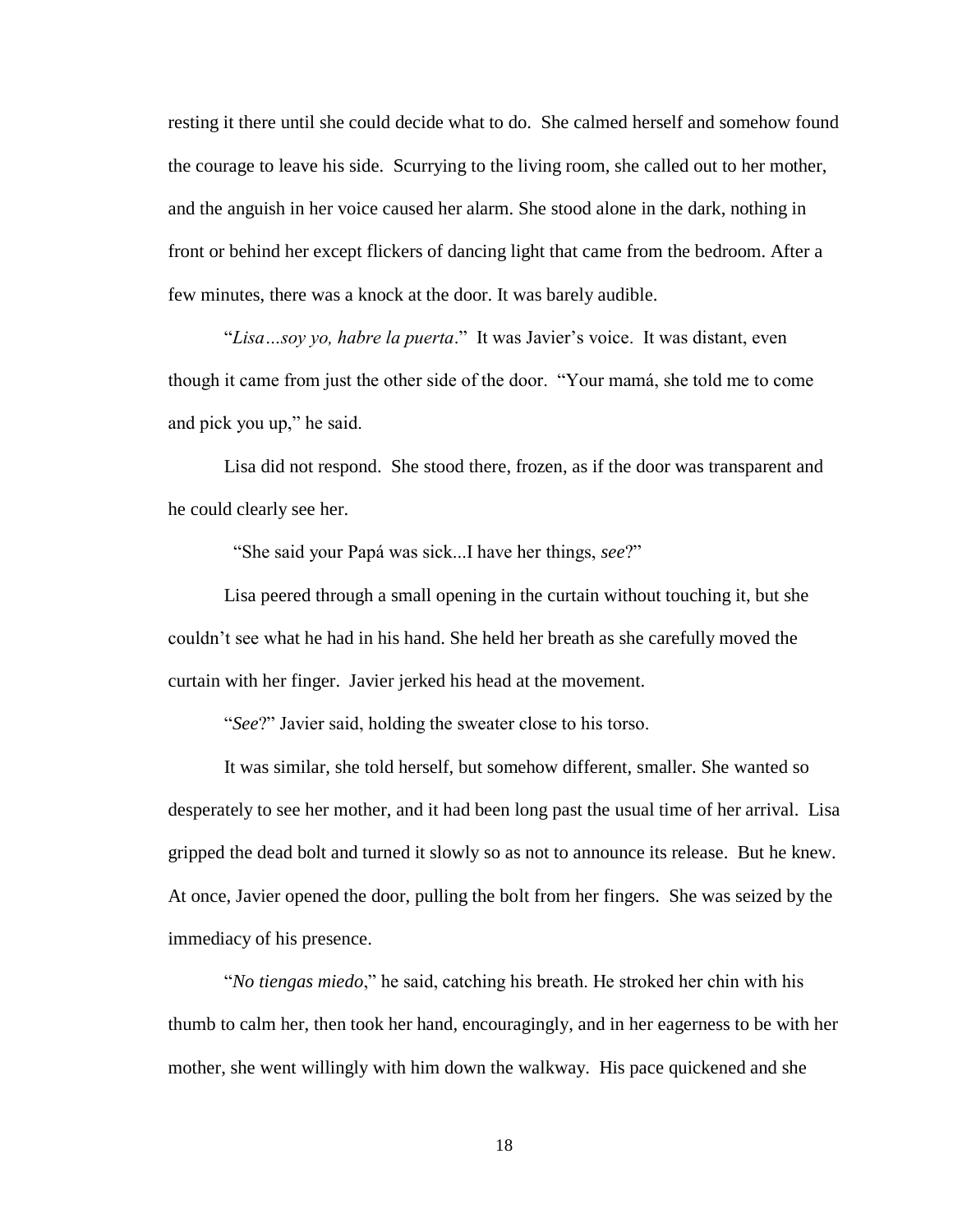began to stumble over her own feet, grunting with the force of each step. Although somewhat disoriented, she caught sight of her bicycle that lay nearby, and as they approached, she allowed her legs to go limp while she reached for it. She clutched the tire as the bike spinned around, dragging behind her. Javier persisted, his eyes on the car and body leaning forward with the weight of the bike. Lisa held on tight, causing the pedal to grind in the dirt, unearthing patches of grass and soil. Frustrated, but without saying a word, he pried her fingers from the tire and tightened his grip at her upper arm, nearly lifting her off the ground. Then he set in motion once again. The wind blew strands of hair across her face and into her mouth where it felt dry. She could feel the dust accumulating on her face and under her feet. There was no sign of her mother anywhere. Javier mumbled words, a sort of goading before he opened the car door. Bridget did not look at Lisa, but only pulled in the hem of her nightgown to make room for her.

"It's just a sleepover, Honey," he said to Lisa.

"*Verdad*, Bridget?" Javier looked to his daughter, who lowered her eyes out of annoyance.

"Where's my mom?" Lisa said.

"She'll pick you up at my house, Sweetie," Javier said in a soft voice as he helped Lisa tuck her robe underneath her legs. He looked at her feet, noticing the alternate shades of pink and yellow on her toenails, and gently took her foot in his hand, "*Mira tus pies tan hermosas. ¿Quien te pintó sus uñitas?*"

He wanted to know who painted them so pretty. The sweet scent of cigar was heavy on his breath, like chocolate and dried leaves, and it lingered at her mouth even when he did not speak. It was the same scent, she remembered on Bridget's skin and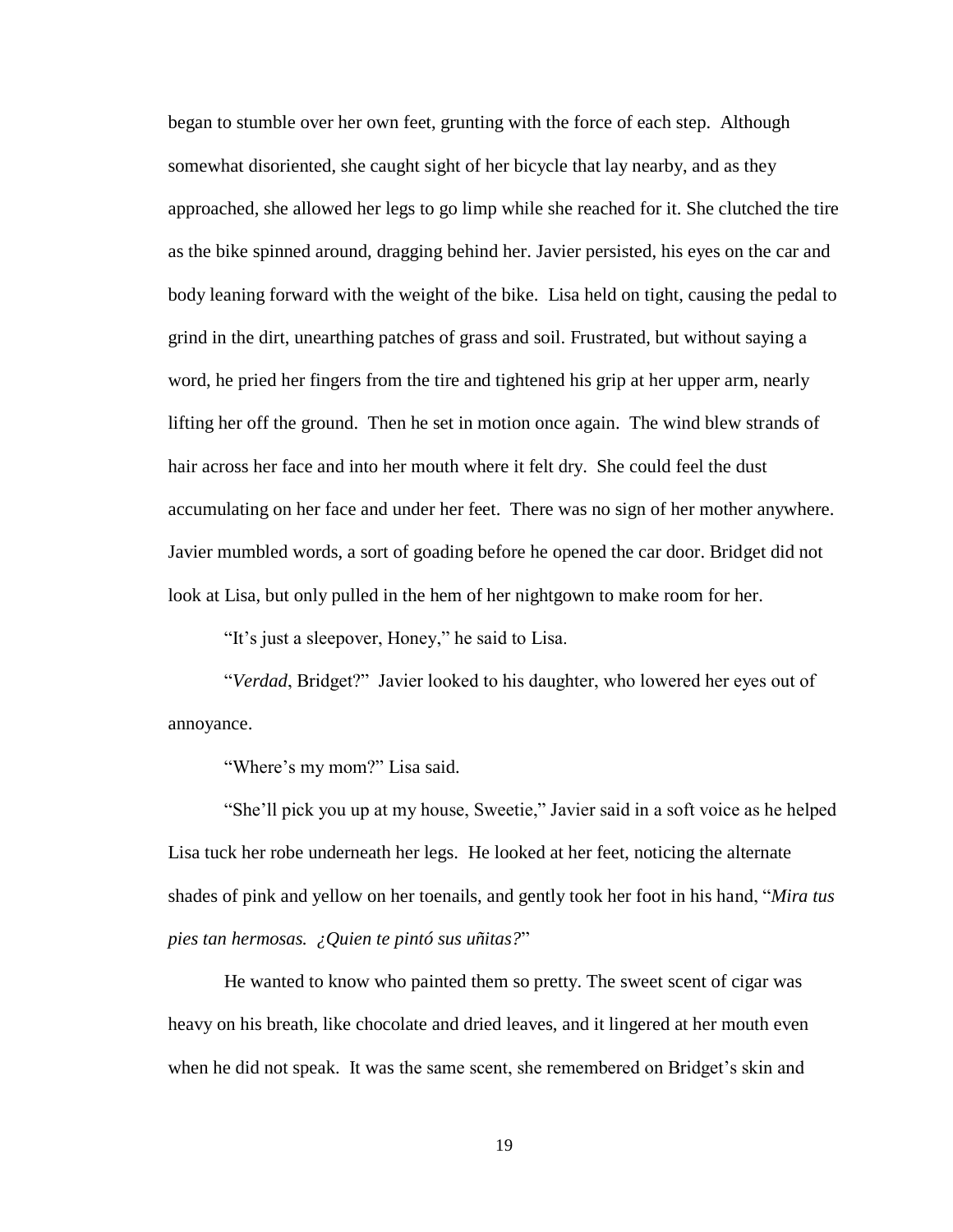hair. He leaned in to Lisa's face for her reply, but the tone that he used to convey the compliment made her feel too ashamed to answer him. With the street lights over his head, she could not see his eyes.

"*¿Tienes verguenza?*" he asked. His voice was immediate.

Lisa nodded to imply that she wasn't embarrassed, even though she was. She could hear him smile as he put her leg back onto the seat, then he closed the door. She kept her eyes on the house as they drove away, feeling the sting of tears welling up in her eyes. When they turned the corner onto the main road, Lisa saw headlights moving toward her street, low and far apart, like her parents' car. She strained her eyes to look out the back window and saw that, similar to their car, one of the taillights was out.

"It's her." Lisa said aloud.

When she turned back around, Javier was lifting up in his seat to peer at her through the rearview mirror. She knew, then, that he had seen the car, too. She stared into his eyes pleadingly, but he lowered himself back into his seat and broke their gaze. They drove in silence most of the way. Lisa watched Bridget, trying to induce a response from her. From the side, her face appeared haggard, with creases around the mouth and near the eyes, and she did not acknowledge Lisa's efforts. Bridget's skin glistened under the moonlight from the heat, and her hair fell loosely down her back. Lisa lowered her head and listened to the sound of the cars as they passed.

A piercing screech came from underneath the sheet when they walked into the room. Bridget left the light off and spoke in whispers as they passed Pica's cage.

"You should go to the bathroom before you go to bed," she said.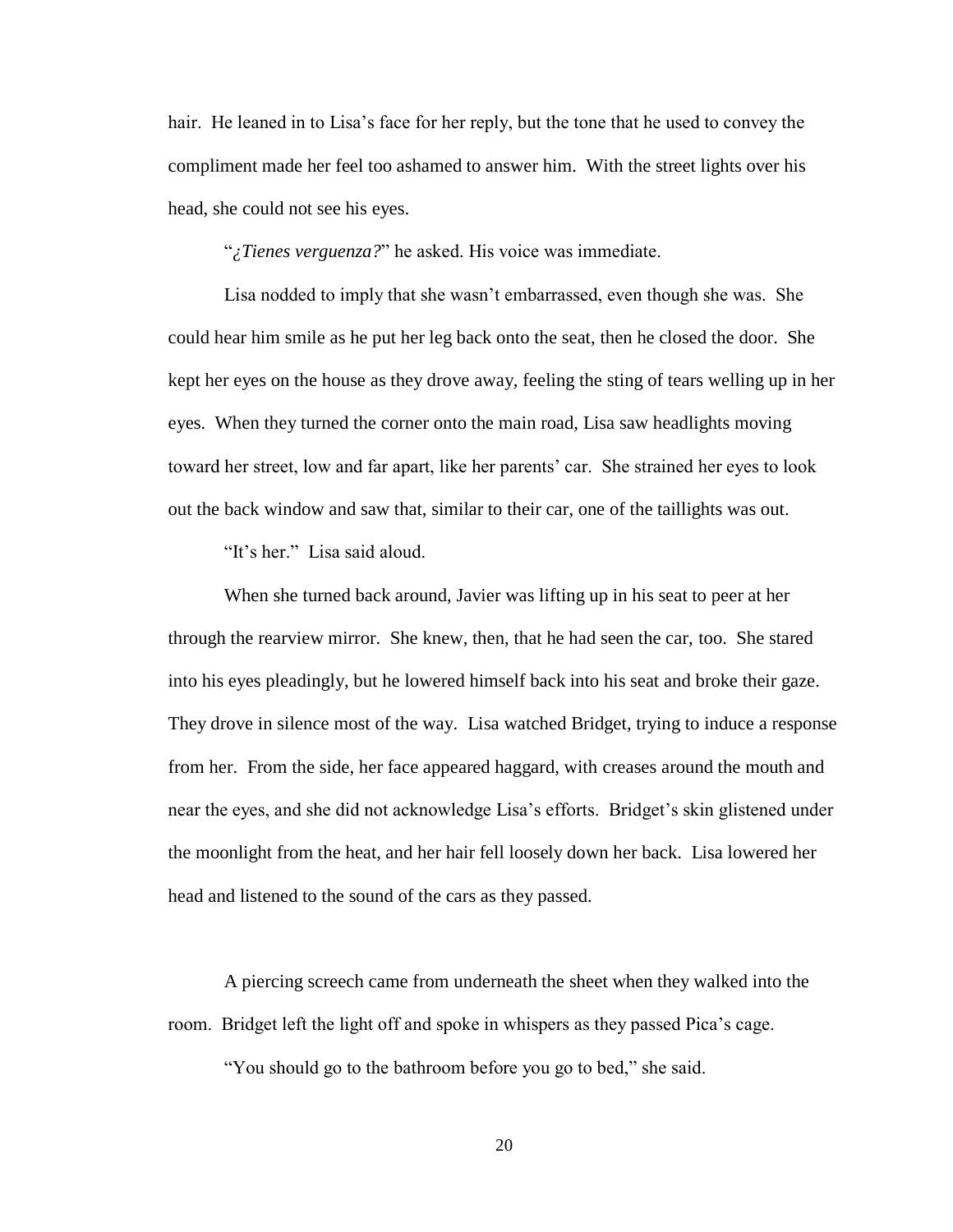Lisa not knowing if she had to go, went anyway. Her chest felt tight and her palms were damp. She sat on the toilet and urinated longer than she thought she had to, looking around the bathroom that looked different than it had the day they went swimming. The window above her head was wedged shut with a fitted piece of hardwood. When she was done, she checked the other windows, but they had been secured as well. She saw herself in the mirror: a pale face and eyes that no longer looked like her own. When she reached down to turn on the faucet, her hand dipped into water that already filled the sink. The water was level with the counter and gathered at the edges, where drops of it fell onto a vinyl floor. Spindly orange fins and tiny unrecognizable organs floated in the stagnant water, hearts and livers. There was a pink waste bin underneath the vanity filled with used tissues and disposed goldfish parts, the bodies cut unevenly into rectangular pieces.

"She won't eat them whole," Bridget's voice came up from behind her.

"Please, I want to go home," Lisa's whispered.

Bridget continued to speak over her plea. "The water keeps the organs moist. She won't go near them once they've dried out."

They heard the bird rustle in its cage and squawk, then shortly thereafter, Javier was at the bathroom door.

"It's late. You girls need to get to bed," he said.

He looked over at the carnage in the sink and furrowed his brows.

"Bridget, what did you do?"

"It's for Pica," she said, standing defiantly in front of her father.

"They were a gift from your mother," he said with a wave of his hands in the air.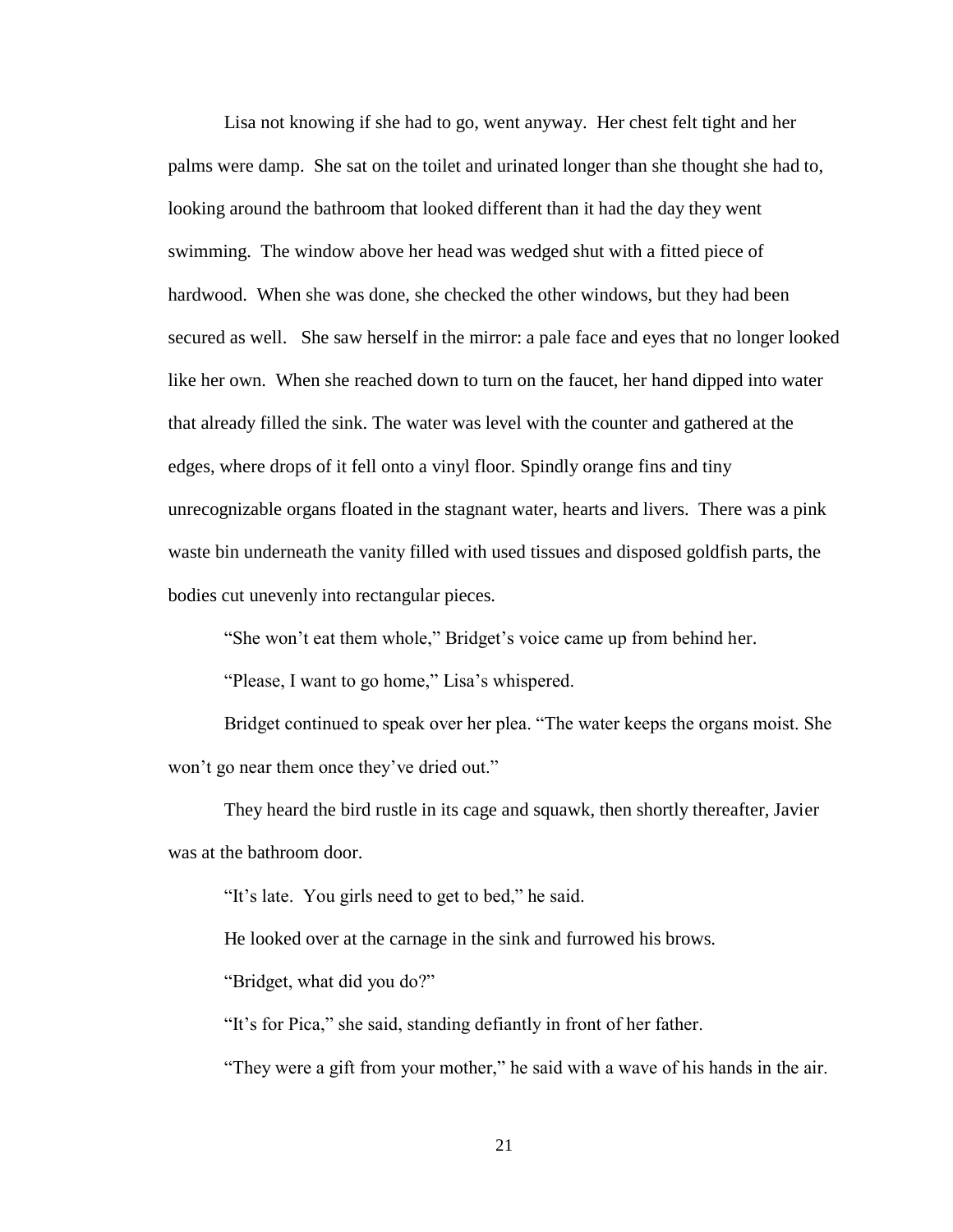Bridget's eyes remained mute toward his remarks.

"All my *mother* does is sleep. She doesn't care what I do," she said.

Javier knelt down to Lisa and said, "It's important that you girls keep quiet. We don't want to wake Rosita."

He put his lips to her forehead for a moment, breathing heavily through his nostrils. He left the room without another word.

The girls were quiet for a moment, then Lisa spoke: "I think I saw my mom back at the house. When we were leaving, she was there."

Bridget held Lisa's head with both of her hands and said, "Moms-don't-matter." Lisa began to wail.

"Quiet! You'll wake Rosa."

Lisa's crying turned into heaving, but she fought hard to get it under control.

Bridget wiped the tears from Lisa's face with the palms of her hands, and said,

"Listen, everyone does it like this. It's weird at first, but…try to focus on something else."

When Lisa's cries began to subside, she felt lightheaded. Her eyelids were heavy. At that moment, sleep felt as though it could fix everything. Bridget brushed her teeth and put another slather of paste on the same toothbrush, holding it out for Lisa. It was difficult for Lisa to open her mouth wide enough to brush because her face had swelled.

The only light in the bedroom came from the moon outside the window. Bridget pulled back the white sheets and motioned for Lisa to get in. She lay flat on her back with the pearl buttons of her robe fastened up to the lapel. She was still, with her arms at her side and her dirty feet exposed. Bridget lay down next to her, and when she drew the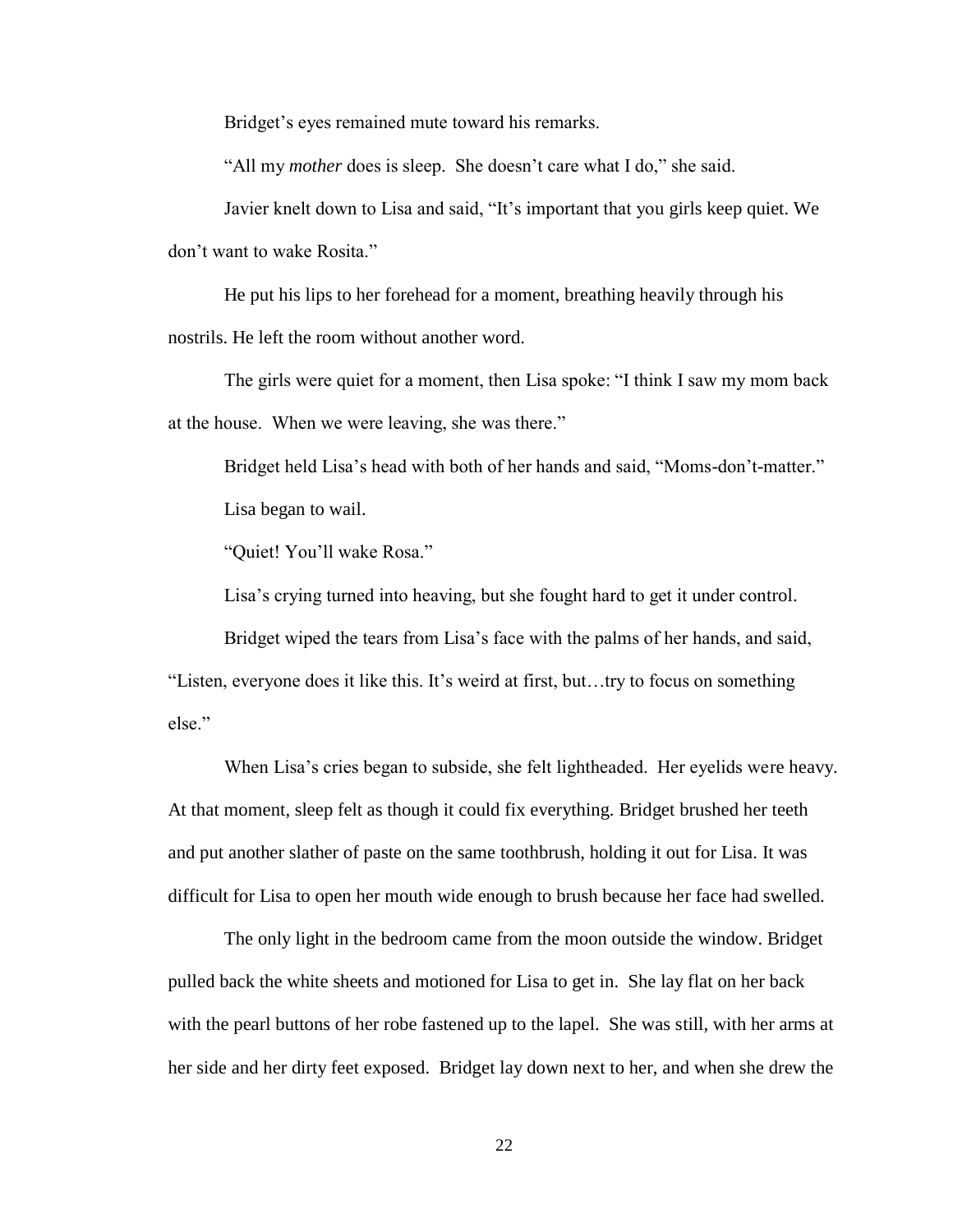sheets, Lisa could smell the scent of dried leaves come over her. Bridget lay down beside her with her hair spread out over the pillow. They held hands and lay there without saying anything.

"Close your eyes," Bridget said, looking toward the ceiling.

Lisa closed them tightly, letting the tears trickle into her hair without wiping them. She linked her fingers in between Bridget's and listened to the silence for what seemed like hours. Her mind was so fatigued that it drifted in and out of sleep. She dreamed that the sun had come up and was shining over her face, warm and calming. The sound of the bird flapping its wings was real, but she did not open her eyes. She allowed herself to dream that the bird flailed so wildly, it broke through the cage door. It flew overhead through the wide open windows. The breeze floated high above her, and her eyes never left the bird. It opened its beak, but all she could hear was the sound of its wings.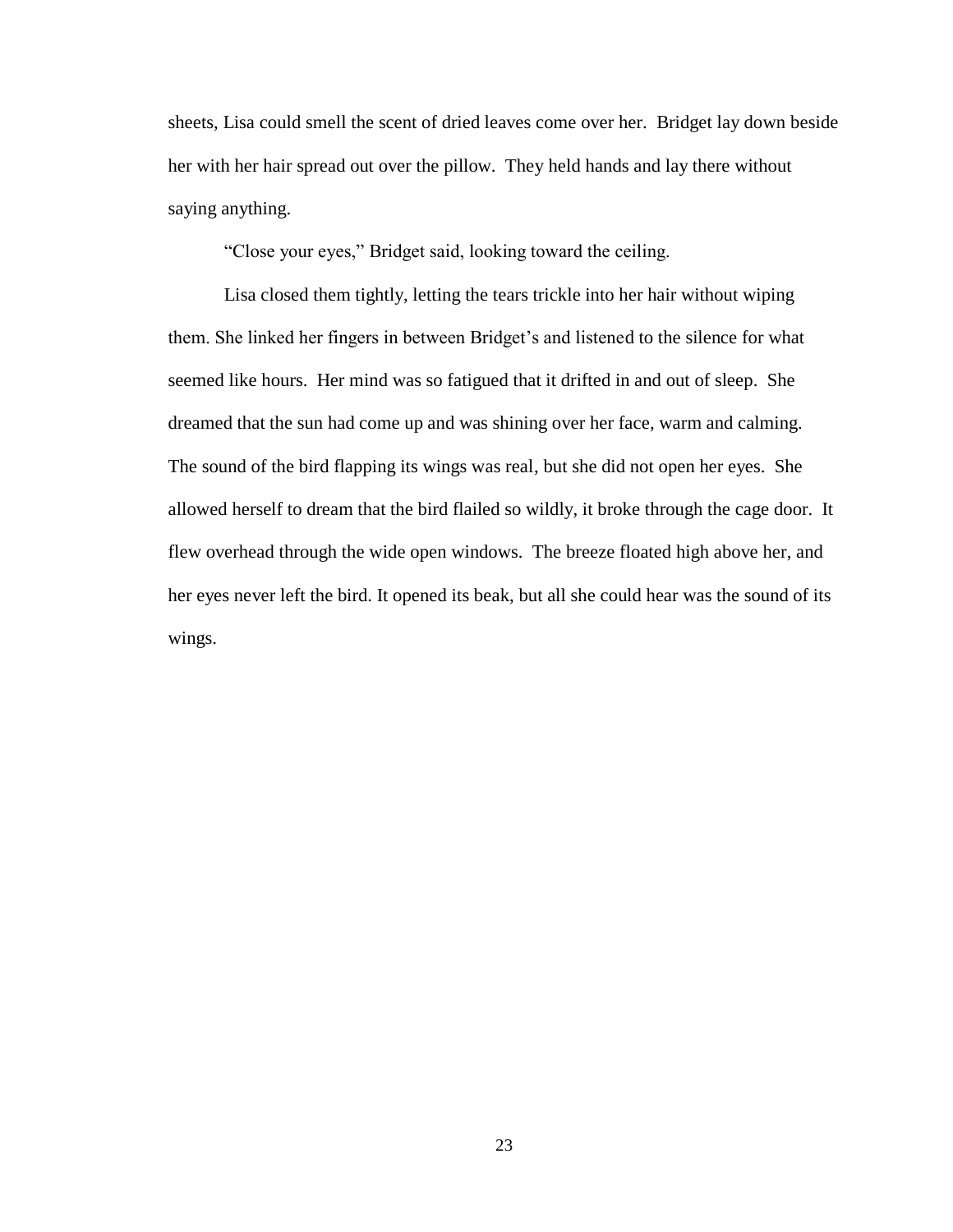#### **You Don't Like the Way It Sounds**

He says our relationship is getting serious, but he doesn't have a mother and that complicates everything. It's Saturday at track and field, and we're murmuring again about where we should go from here. I make sure to out run him every time as a way of telling him he doesn't have a say in what I do. He doesn't know it, but I come out to the field during the weeknights to practice. Sometimes my competitive spirit gets in the way of my honesty. He says he wants to make love to me. I tell him it sounds weird when he says it that way, so he says *fuck*. I tell him I don't like that word; he says *sex*. I make a face; then he grunts and says, "You don't like the way it sounds because you haven't done it yet."

"Lies," I say.

"It's time to do this. It's been what? Three months?" he says.

"I don't think it's been that long."

We walk over to the water cooler, away from the others. The water has an aftertaste, like the acrid flavor of ice cubes after they've absorbed odors from the freezer. I readjust my ponytail and swish and spit water out of my mouth onto the grass. He moves close to me and whispers in his subtle Kansas drawl, "It's the same as putting my fingers down there. You like that." His eyes are warm and sincere, the way a young boy pleads to stay up past his bedtime. The top of my head tingles, and I laugh through my nose. I try to remember again what it was my mother told me, but her voice is distant and I find myself longing to be with him.

They eat shrimp and steak most nights at a nearby steakhouse. Scott and his father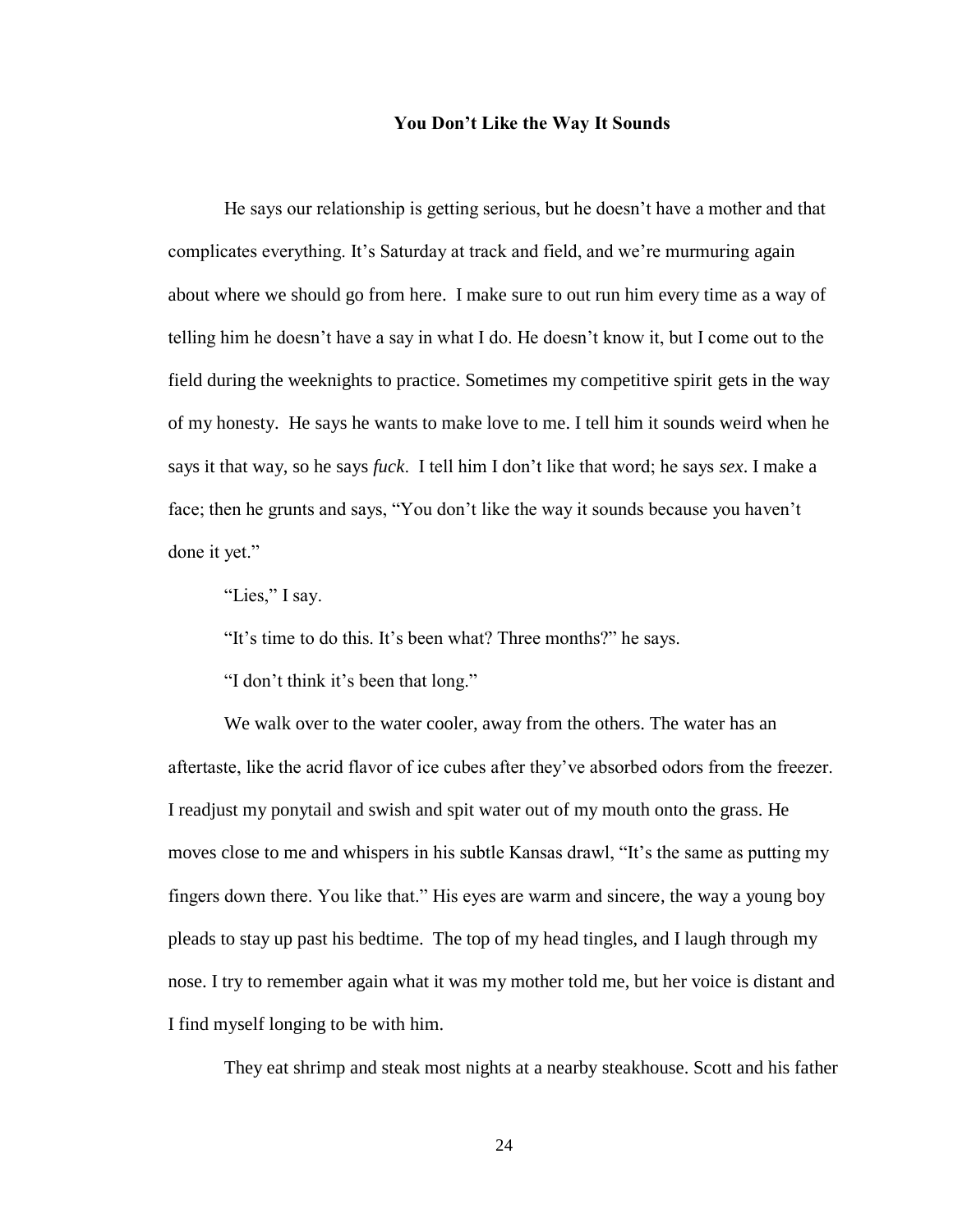rarely eat at home and try to limit themselves to pork tenderloin or grilled lamb on the weekends. They went to dinner early, and I'm hopeful that we'll get to see a movie together. I sit attentively on the couch. His father does not look at me, nor I at him, but I know he's paying attention to my behavior around his son. This is their time. I watch them play video games, mesmerized by the violence. Hours pass, and without knowing it, our eyes have adjusted to the darkness of the room. The blue light from the television pulsates against the walls and over our eyes, dehumanizing us, creating a blithe disregard for one another's presence. I realize that now I am slouching with my chin resting against my clavicle. I sit up straight and feel an urgency in my bladder. The living room is quiet except for their periodic bursts of playful rivalry toward the television and each other. When I look around the room, the darkness seems to have encroached around us, and I blink several times until my eyes adjust to the clock on the wall. It's not as late as it feels, and I'm hoping to spend time alone with Scott. I cross and uncross my legs, and he, feeling my restlessness, caresses my thigh, enticing me to stay longer.

His touch lightens my mood, and I begin to imagine soft plaid and warm skin. I rub the side of his arm, careful not to draw attention to myself. But I lose him again to the game, and I begin to lose my patience. Because we are not alone, I find roundabout ways to make him aware of my frustration. I move his hand from my leg and go to the restroom, where I fuss with my lip gloss and take out my ponytail, letting the natural dark waves fall down to my back. I dawdle around with my blond tips, checking for split ends and then checking the time. When I return, he welcomes me back with a raise of his brows, and I yawn. His dad is at the door, greeting his girlfriend. I get jealous because I think the girl is here to see Scott. She looks young, not much older than me. Her legs are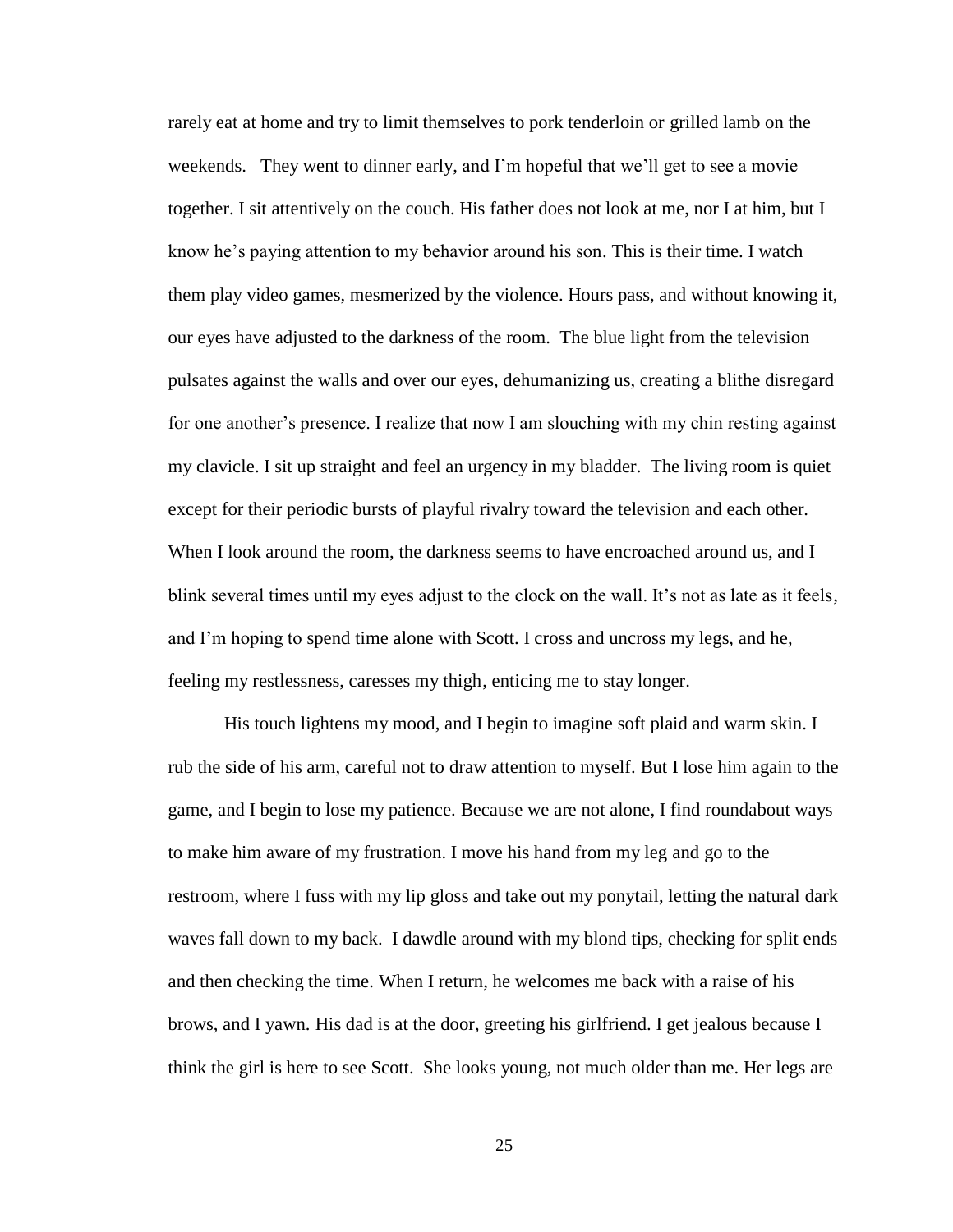slender and doe-like, with a natural grace. Her hair is as long as mine, only dark blond with highlights, and her little brown marble eyes are accentuated by lashes thickened with purple mascara. He introduces us, and when we shake hands, her bracelets sound off like chimes.

Over this past summer, Scott and I had discovered that our parents were moving into the same apartment complex. He was new to town and didn't have many friends. Since we moved in on the same weekend, we spent the day helping our parents unpack, and at night, we agreed to meet by the fountain. The nearby pool was illuminated and cast shadows against the legs of the children who played there. Their voices were hollowed out by depth, as if they were at the bottom of a well, causing the chatter to echo throughout the complex. He told me about his life in Kansas, and by the time he was done, I felt I had been there, too. I knew the friends who were like siblings and neighbors who were like parents in a community that held together. I saw the way his mother made early dinners out on the porch, setting the pinewood table with bowls of sickle pears and plump mandarins and mason jars that overflowed with willow-leaf sunflowers and yellow primrose. She grew pomegranates every summer and sold home-canned peaches during the winter. Instead of grocery store birthday cakes, she made lattice top blackberry pies with fresh cream; it's what he missed the most. She died three years ago, and he and his father grew weary of the rotted pomegranates that multiplied in the backyard after she was gone. They sold the house and everything in it and moved to Las Vegas. He said that after a year and two apartments later, he hadn't yet adjusted to this city, even though he felt it had begun to change his temperament.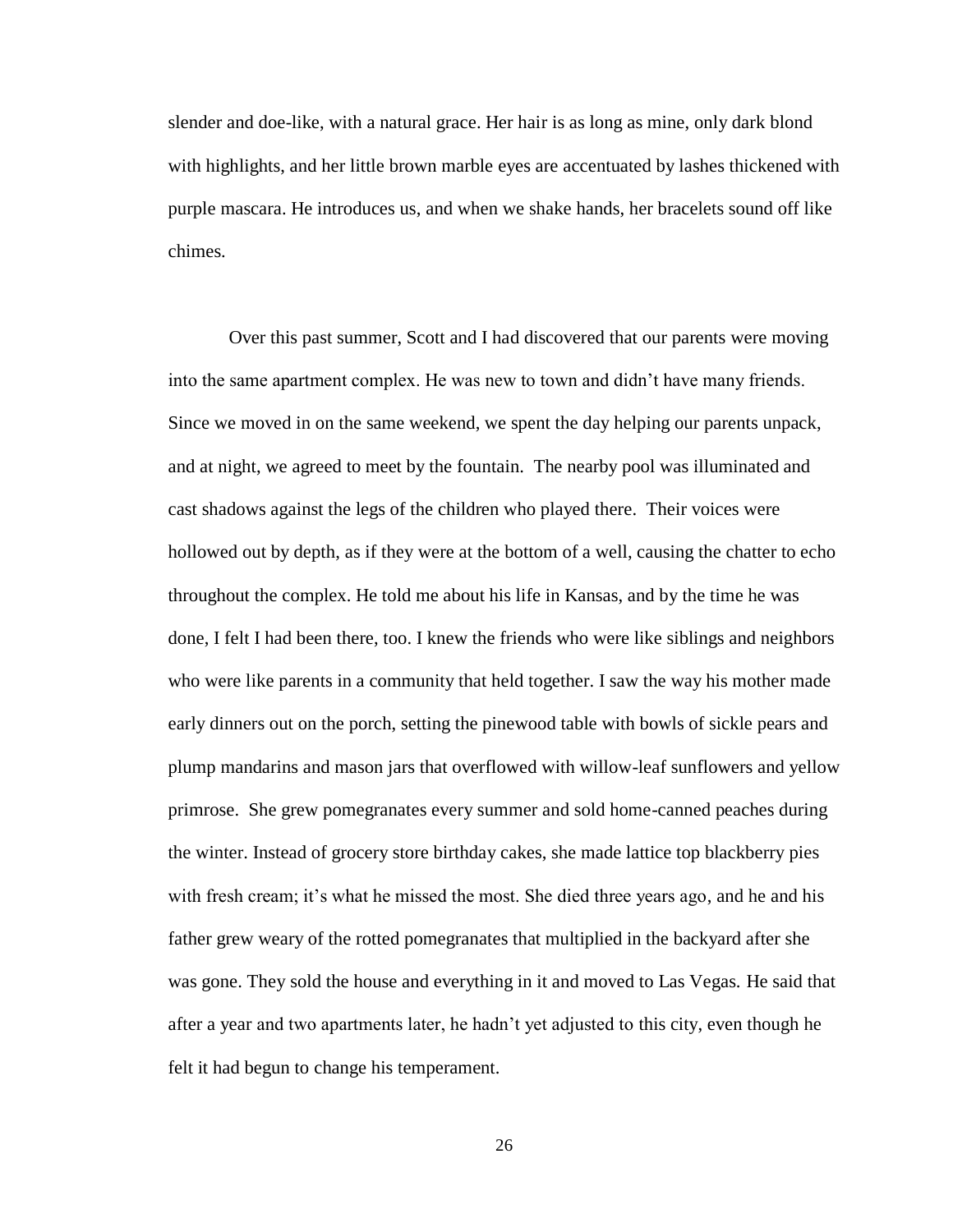He took me to his room to consider the changes. It was late and his father was at work, a professional poker player, Scott told me. It sounded glamorous, even to someone who had lived here all her life. The walls were bare, except for a target board, and the carpet blotched with dark stains that carried an acrid smell, the remnants of territorial cats. The blinds were dusty with edges that bent in different directions, making them difficult to open, but the room did not face the sun and would never get enough light. A futon was the only other accessory. It had a fitted bed sheet and a faded 49ers throw blanket that reminded me of one a child would have.

"It's missing something," he said in earnest.

He looked from wall to wall, scratching his chest around the small hole in his favorite green t-shirt (the one he wears to school most days). It had become a reflexive action during decision making; the hole, a result of his indecisiveness. In the closet, he had button-ups and polos, a suit and tie, all of which I'd never seen him wear.

I thought of him more as a friend than anything else. His neediness was sometimes a burden to me. I had always wanted relationships to be easy. Not effortless, but not oppressive either. I took him to the mall the next day to look for posters for his room, but we spent three hours testing and selecting video games instead. I told him I was dreadfully bored and hungry, so we went on to peruse the food court. We took more than our share of soy mirin chicken samples because the boy holding the tray recognized Scott from school. Ultimately, we decided to buy snacks instead of a meal. I bought a pretzel and flicked off half of the salt before I realized I should offer Scott a bite. Eager, he leaned in and crushed the salt granules beneath his elbows.

"Doughy," he said, paying no mind.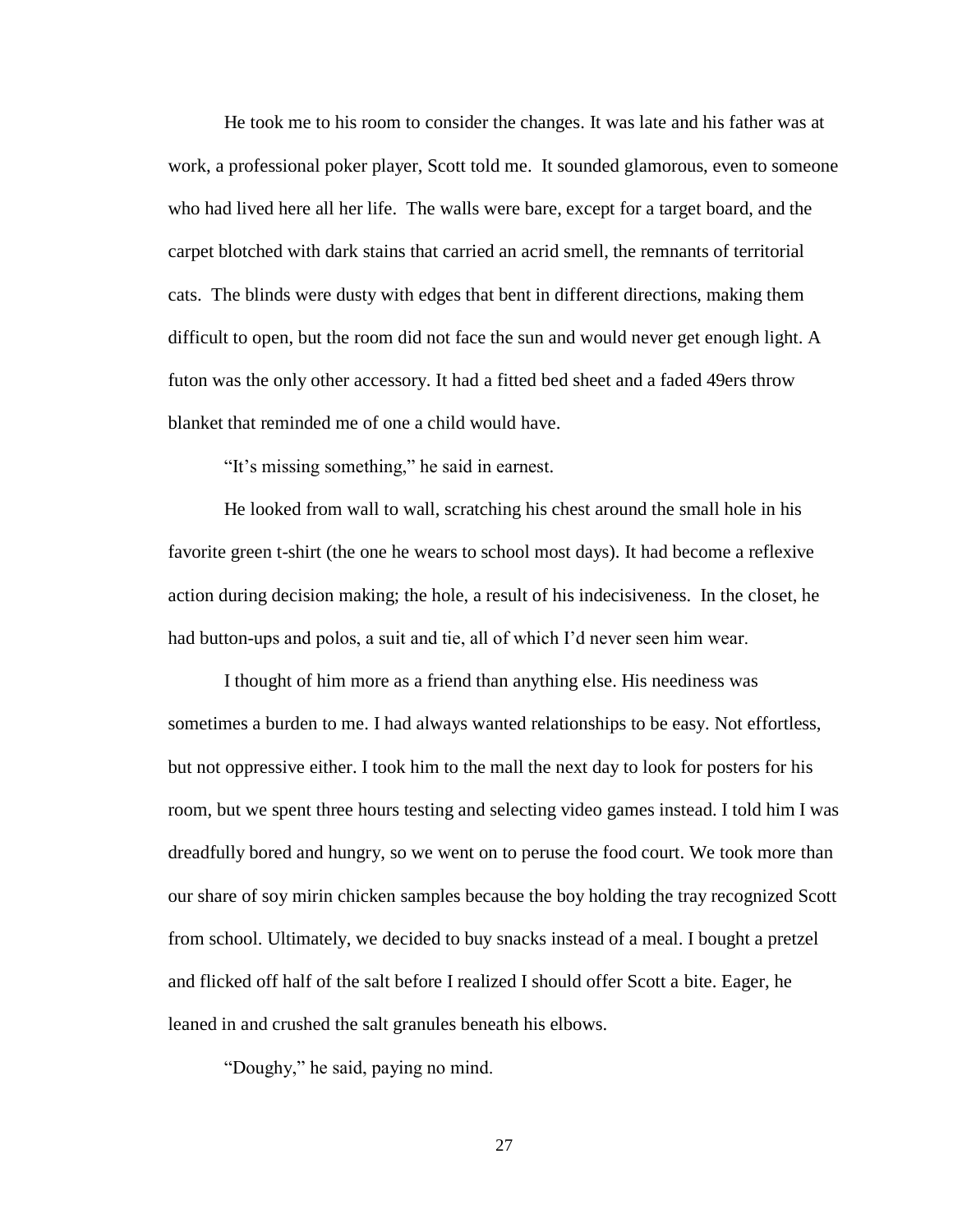He began to use a plastic fork and knife to eat his cinnamon bun, but I fussed and insisted he use his hands instead. He pulled the layers apart with ease and let the icing run over his fingers, feeding it to me, fingers and all.

I used a wipey to clean his fingers afterwards. We talked about our plans for school and he said, "No I'm joining the Air Force. I hate school."

"What's to hate?"

"The time. I figure I could train to be a pararescue jumper or an aerial gunner within a year or two. My dad says they look like the best fuckin' jobs in the world."

 He was animated in his desire to get air force training and to learn various combat techniques. It reminded him that he wanted to buy a new set of cold steel throwing knives, which would be our last stop after the mall. He needed, also, other accessories, and I had some items in mind. I told him I'd found the perfect painting for his room. He smiled brightly at me with a smear of icing still over his lip, and when he kissed my cheek, I felt it there.

I took him to a kiosk outside of the mall, where a man with dusty tan skin and mussed hair sold discounted paintings. I chose Gustav Klimts, *The Kiss,* stretched over a wooden frame with bulky staples that held it together. The man in the painting had a neck that was somewhat skewed, so we got a good deal on it. We browsed other kiosks, where we found a plaid comforter and low thread count sheets on the cheap. Everything changed after that. Against my better judgment, we began to form a bond.

I still love the painting; it puts me in a romantic mood. Scott removed the thumbtacks I used to hang it above the bed three months ago, and used a leveler and nails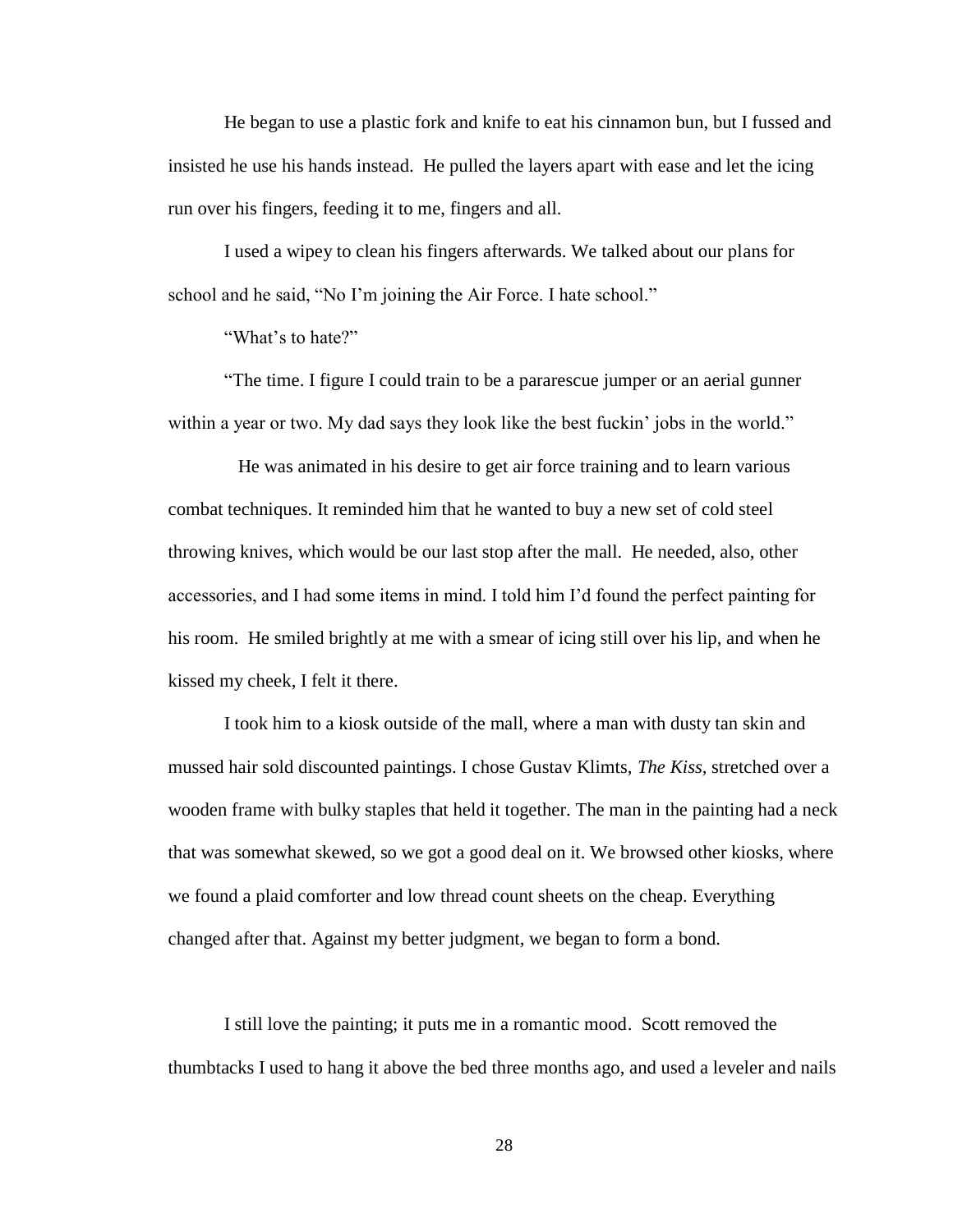to maximize its effect. It stays put now during heavy make-out sessions, which I've tried to subdue, but with his dad gone most of the time, it has become difficult. We made plans to meet today, since I've been too busy with school to see him. Ever since he found out he would need college credits to get into the air force, he has directed his attention elsewhere. His dad's second job, gold mining investments, has caught his interest and he has decided to take part in the cause. There's a poker tournament at Bally's, a \$200 buy in for a payout of \$6800. After he leaves, we go out for pizza, bowling, and a night walk. We spend the rest of the evening at his apartment and rent a movie. We watch one about the Mexican drug war, but it is watered-down by celebrity actors and diluted sex scenes and killings. We begin to kiss halfway through the movie under a halo of gold leaf tendrils. Before long, I'm down to my bra and panties, and Scott, in his green t-shirt, boxers, and socks. His skin smells like me and like him, warm and delicious. After a couple hours, he tires of fondling and rubbing our bodies together because he knows nothing will happen. We lay there, exhausted and disheveled, his arm resting gently over my breast, while I braid the ends of my hair, my virginity scarcely intact. Famished, we assemble a picnic on the bed with Oreos and chips. We eat more than we should, the excess sugar and salt, an excellent reliever of stifled energy. I feel myself going beyond my limits, but I ignore it. We fill the rest of the evening with music and idle chatter well into the night.

I wake up startled because I've fallen asleep and stayed later than I should. I know my mother must be worried. *What does it look like when a girl stays at a boy's place too late?* And I won't have an answer. *It only means trouble.* And I won't believe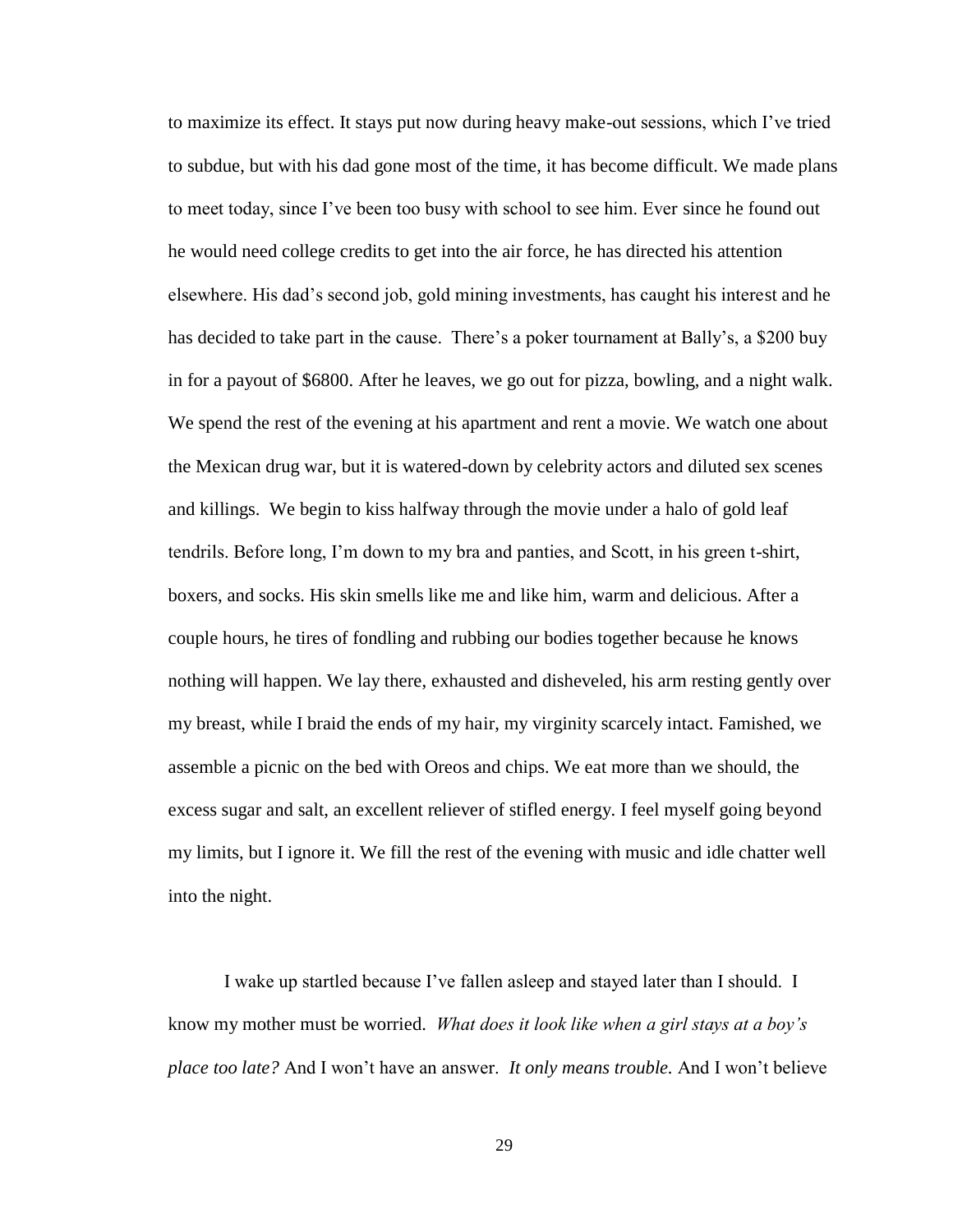her. I lean over and kiss Scott on the nose. I tell him I have to leave, but I have to pee first. He says to leave the lights off in case his dad is home and to bring him water on the way back. I know my way around so it isn't hard to do. The restroom is dirtier than usual or maybe it's my senses, heightened, because of the hour. The toilet is running water. Crusts of hard water stains line the rim, and a yellowish-brown film has settled at the bottom of the bowl. I squat over the toilet, holding the towel rack for balance. The back of my calves rub against the exterior of the bowl, where urine stains have become powdery and sticky in some places. I try to flush but the handle only rattles. There are specks of black mold around the metal fixtures of the sink and the only soap, a sliver, sits in a puddle of water. I use it to wash my hands and legs and I dry them with a bath towel that makes them feel dirty again. I turn off the light before I open the door and walk gingerly to the kitchen to get Scott a glass of water. The air conditioner blows a gust of cold air over my head, chilling my bones and flattening my hair, and I can hear the ceiling fan, also at its highest setting, rotating in erratic circles. In the dark, I open the cupboard and have to reach for a glass on the top shelf because most are still in the dishwasher. I hear a sound and I think it's my name. I look down the hall to see if it was Scott, but it wasn't. The father's bedroom door is open, the lights are off, and I can't tell if he's there. I quickly pour warm tap water into the glass, not waiting for it to turn cold. I hear the moaning of a cat, the sound it makes when it's hungry or lost. I come around to the living room and I see silhouettes of two people, shapes contorted, almost artistic, moving in swift, frantic motions. I hear the sound of flesh in the way that a human mouth ravishes a peach. I realize it's Scott's dad. He sounds peculiar, a guttural drone without language. And the girl I envision like a wounded doe with broken limbs. I walk back to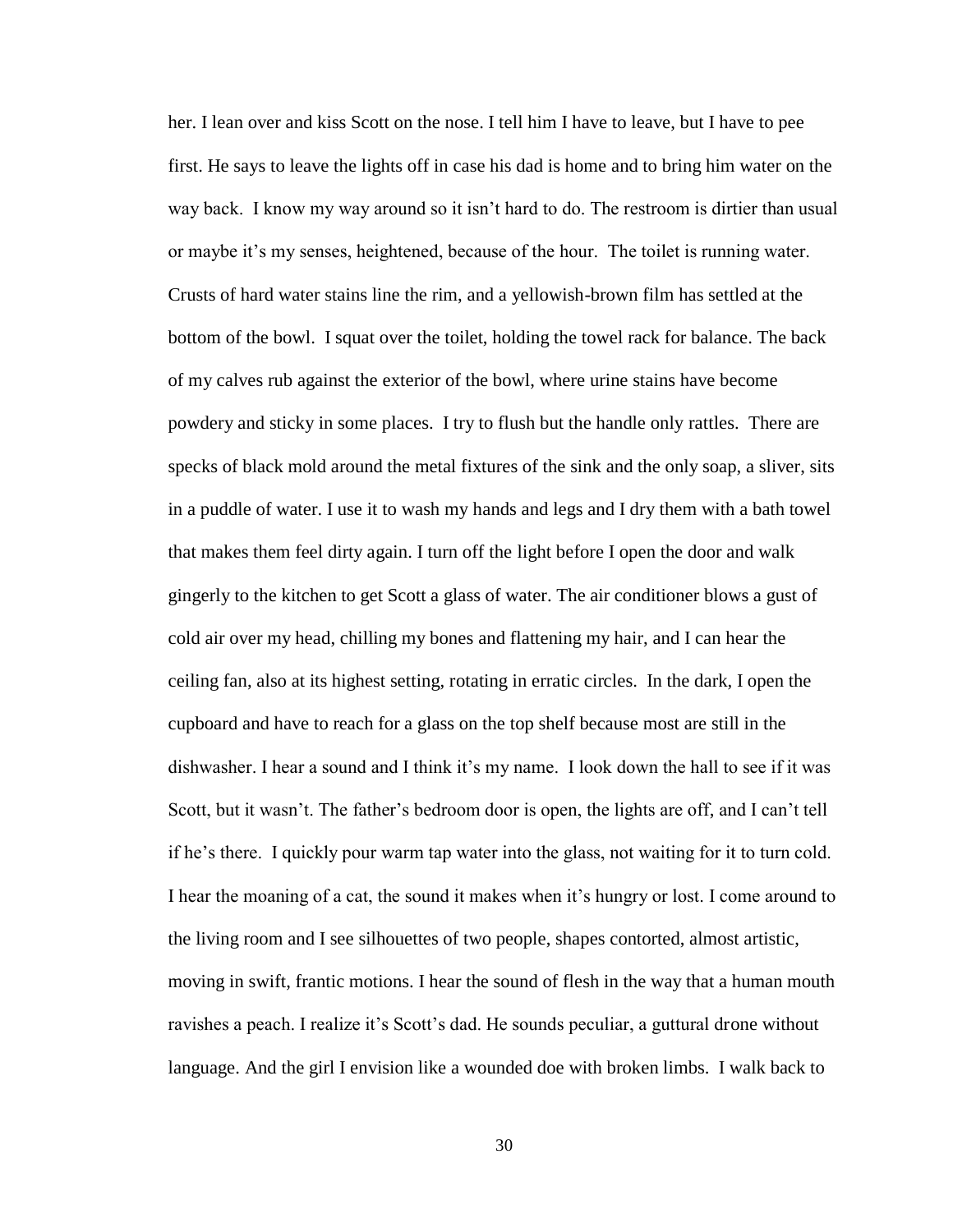the room, leaving them unaware of the intrusion.

"What's the matter?"

"Nothing."

"Come here," he says. He holds out his arms. "You should stay."

We've made this place our own, his room feels like our room, and I want to stay here with him like this. And I want to be with him in the way that he wants me. He seems more gentle than his dad, but is he really? If I gave him what he wanted, would I be broken, too? We are in this space where parents don't exist and that penetrating voice of a mother cannot bleed into consciousness, where it has the ability to change everything.

It's a Friday night, and their stomachs are filled with the charred loins of some docile creature. They've just come back from an early dinner at the steakhouse, where his dad gave him 'the talk' about the similarities between women and money. He tells me that his dad has always dated twenty-somethings, and I look at his father with curiosity as to why they would. He has a sharp nose and chin, deep set eyes, kinked hair, and narrow shoulders; features that feel like arrogance and a lack of humor. It is only from a distance, when he saunters around in sunglasses and stylish clothes that he seems appealing. Maybe he once was, but now, it is the image he creates himself, an impression of significance and good character. Scott seems altogether spawned from a different seed: tall, broad shoulders, strong jaw, bright blond hair. It's all that's left of his mother.

They're on their third hour of *Call of Duty: Black Ops*. His father is full of energy, cursing the television, and using the controller to hurl grenades at Vietnamese soldiers. He is gunned down. A red glow radiates from the screen, an indication of diminishing health. His girlfriend rubs his back and neck to relieve his stress, but he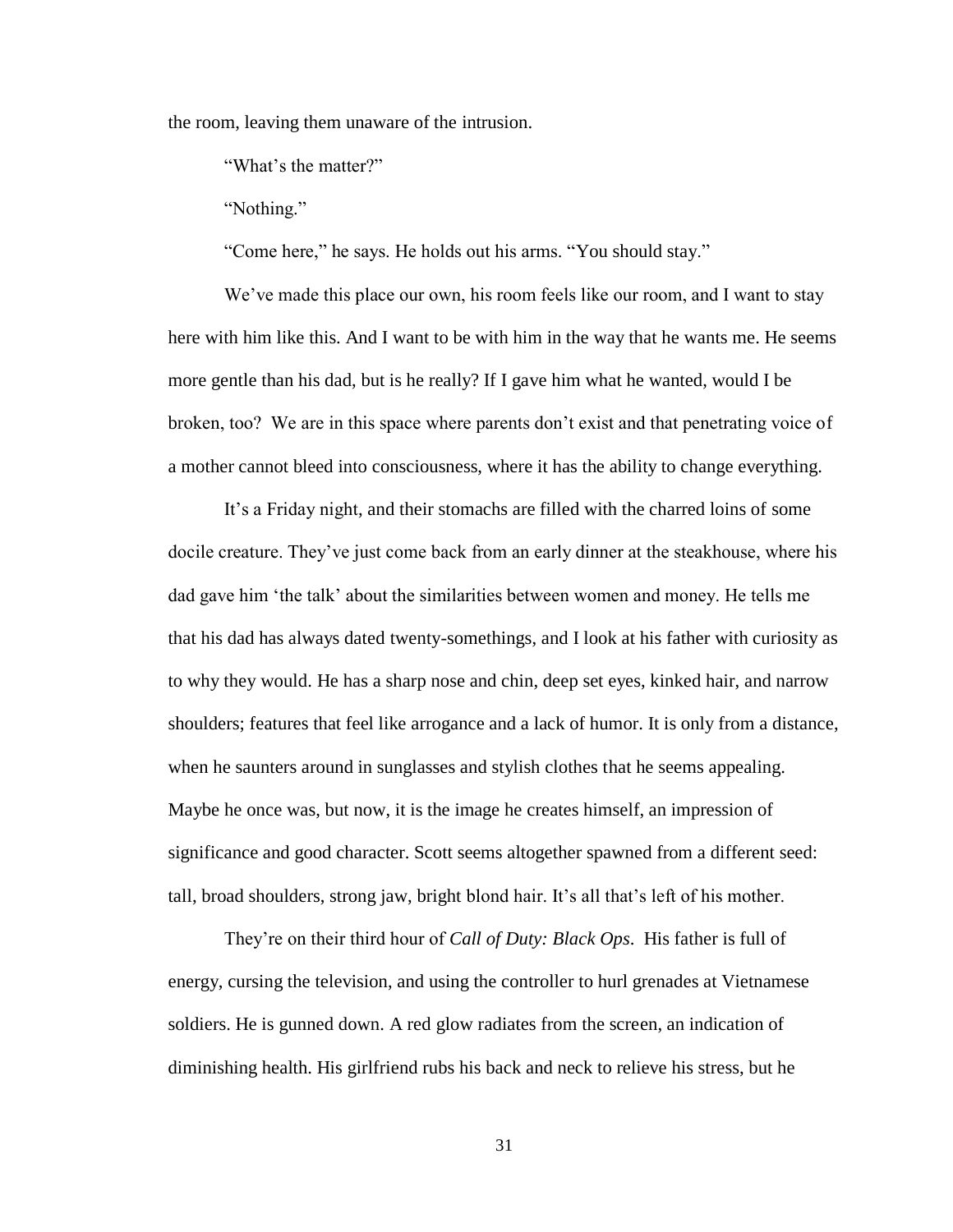pounds his fist on the coffee table, causing her arm to fall to her lap. A part of her inner thigh that is visible beyond the length of her skirt is bruised. She pulls down her skirt when she sees I've noticed it. Even though the day is beautiful, they keep the shades drawn, stifling the atmosphere. I run my hand over the back of Scott's head. His hair is still wet from an earlier shower, and beginning to frizz at the ends, the soft, straight texture showing signs of change. He looks to his dad, marveling at his extensive knowledge on espionage operations.

My mother's number flashes on my cell phone, and I get up to take the call in the kitchen.

"Mom?" I pull up the shade to look out the window toward my apartment. Her voice feels like a tonic with its happy and worried tones. She asks me if I would go with her on a hike like we used to. She says fresh air would do me good, and that the snow in the mountains has melted and the creeks are full. With one hand on the remote, Scott signals for me to come back to him the way a soldier motions to his comrades in the line of duty. I turn away. My mother waves to me from our window. In her eagerness, she struggles to lift the blinds and blows me a kiss with both hands. The day looks so bright from in here. It feels as if I have been depriving myself of it.

"I made sandwiches. The kind you like," she says. She breathes in to say something else then pauses for my response. Even with our distance, I know she's looking out for me. I thought she'd given up.

"Wait for me," I say.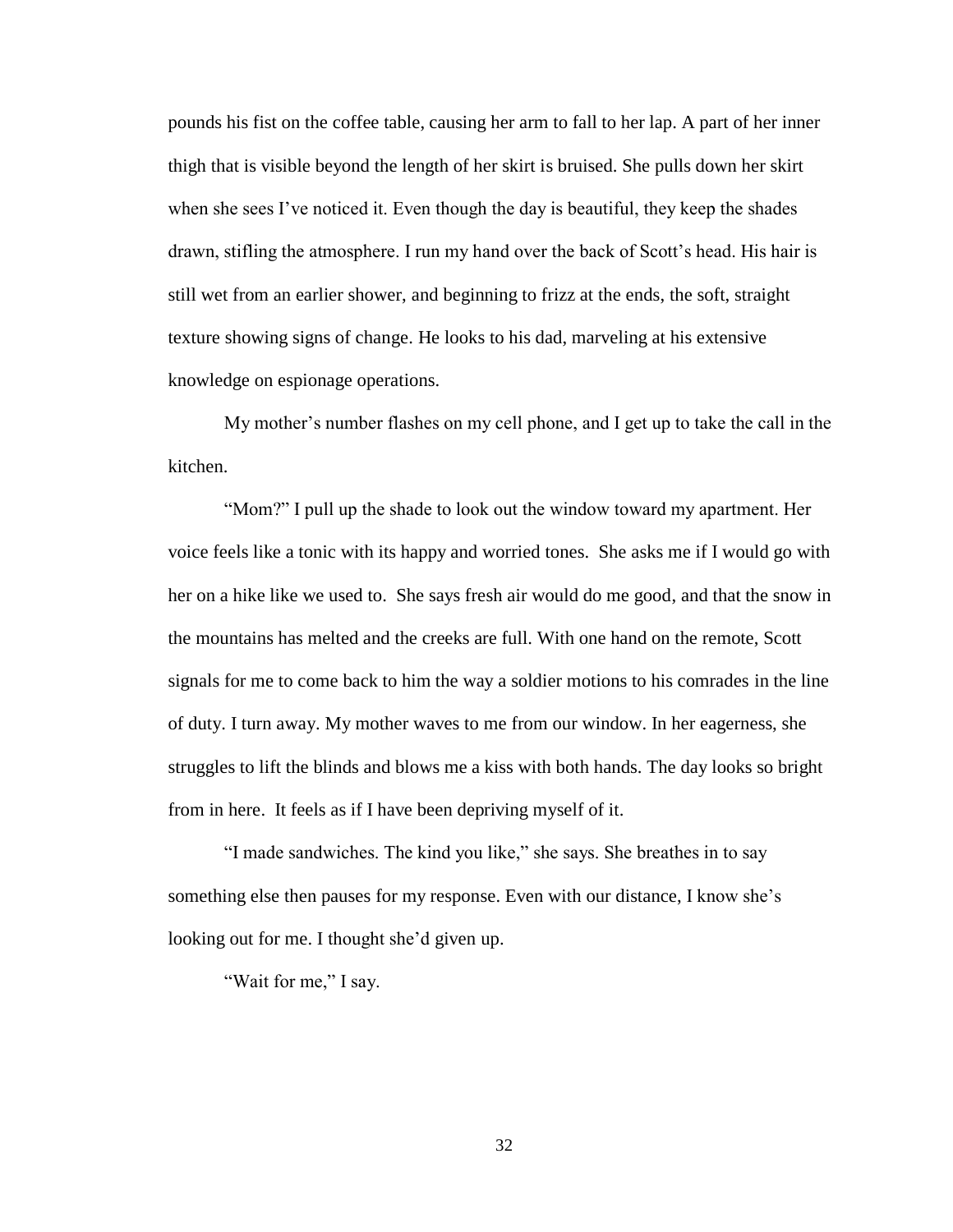## **So Far From Where They Were**

Before she left home, Miriam tried writing a letter to her mother, but all the things she said, she took back. It was her words that would be used against her because that was what a mother did when she destroyed everything. She was a mother in the habit of communicating her grievances to friends and family who were her best sympathizers.

Once Miriam was gone, and once the lines between mother and daughter had been blurred, a distortion of the truth could begin. With a towel over her shoulders to take up the dampness from her hair, and with blotches of mascara near the hollow of her eyes, she would make the first call.

"Can you believe it?" her mother would tell them.

"That girl. Nothing but problems," her supporters would say, her friends who were not friends, but passive participants. Taking in more information than they needed to, they gave nothing in return but their useless sympathies. And by the time she was done with the theatrics, she'd have exhausted herself and had to lay down for a nap.

With her mother's voice behind her, Miriam ran. The insoles of her shoes were heavy with water as she headed toward the road that merged into the state highway. She began to doubt that Stacey would find her. Had she recognize her voice? But in the far distance, she heard the percussions of AC/DC blaring out of the open doors of her Jeep Wrangler. Stacey switched the headlight on and off to signal her arrival.

Without turning down the music, she yelled, "I knew it was you. Get in," and they drove away.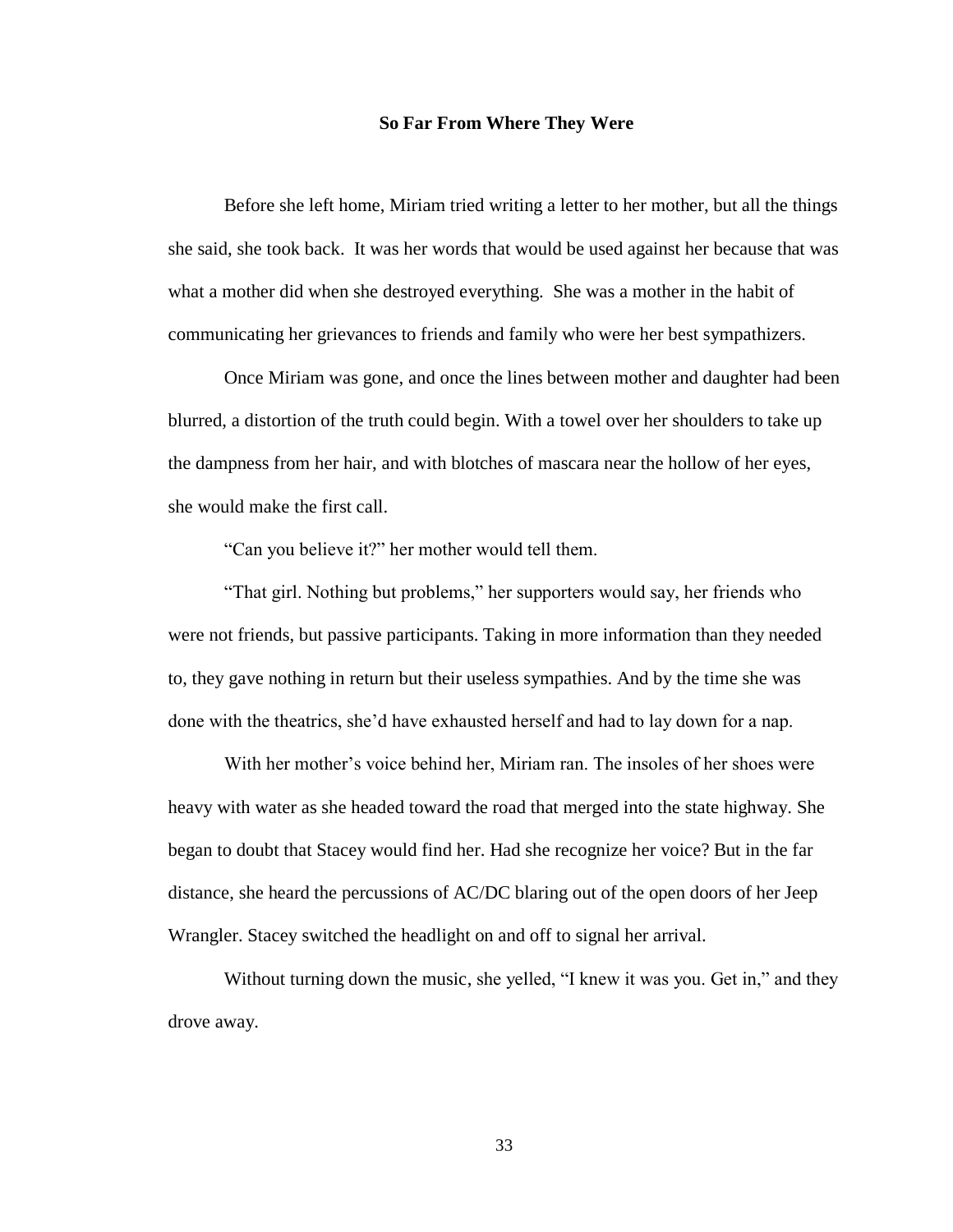Miriam had never lived with a white family before. They were different, she thought. Despite their eccentricities, they ate dinner at a dining table instead of the coffee table and used napkins instead of a communal dish towel. The family portraits that hung over the couch were not of faces, but silhouettes of identifying features: the steep curvature of Stacey's nose, the slack of her father's jaw line, and the roundness of her mother's cheeks. Miriam liked the black and whites in the hall of grandparents and of aunts and uncles and the large wedding photo of Stacey's parents with Susan in a layered organza dress, wearing cat eye glasses and sharp lipstick lines, and Glen in a white tux with a stylish pompadour. There were other pictures that were browned with age, of the family opening presents by the Christmas tree or of Stacey posing like a roller queen on skates, that were markedly similar to her own memories in that everyone was so far from where they were now.

It was too hot to walk anywhere that day, so they sat on the back porch smoking Virginia Slims, eating dollar store chicken pot pies. They were on their last pack, and in desperate need of cigarette and gas money, which stirred their ingenuity. A garage sale always yielded enough money for the things they wanted. Since there wasn't much left from the last sale (three weeks ago), Stacey had to forage the house for other expendables. She searched through drawers and closets and took clothes that her parents still wore but might not miss.

"You have to see this," Stacey said. "Listen for the garage."

Stacey balanced herself on a stool that teetered over the sole of her mother's slipper, while Miriam stood watch at the parents' bedroom door. The thing she looked for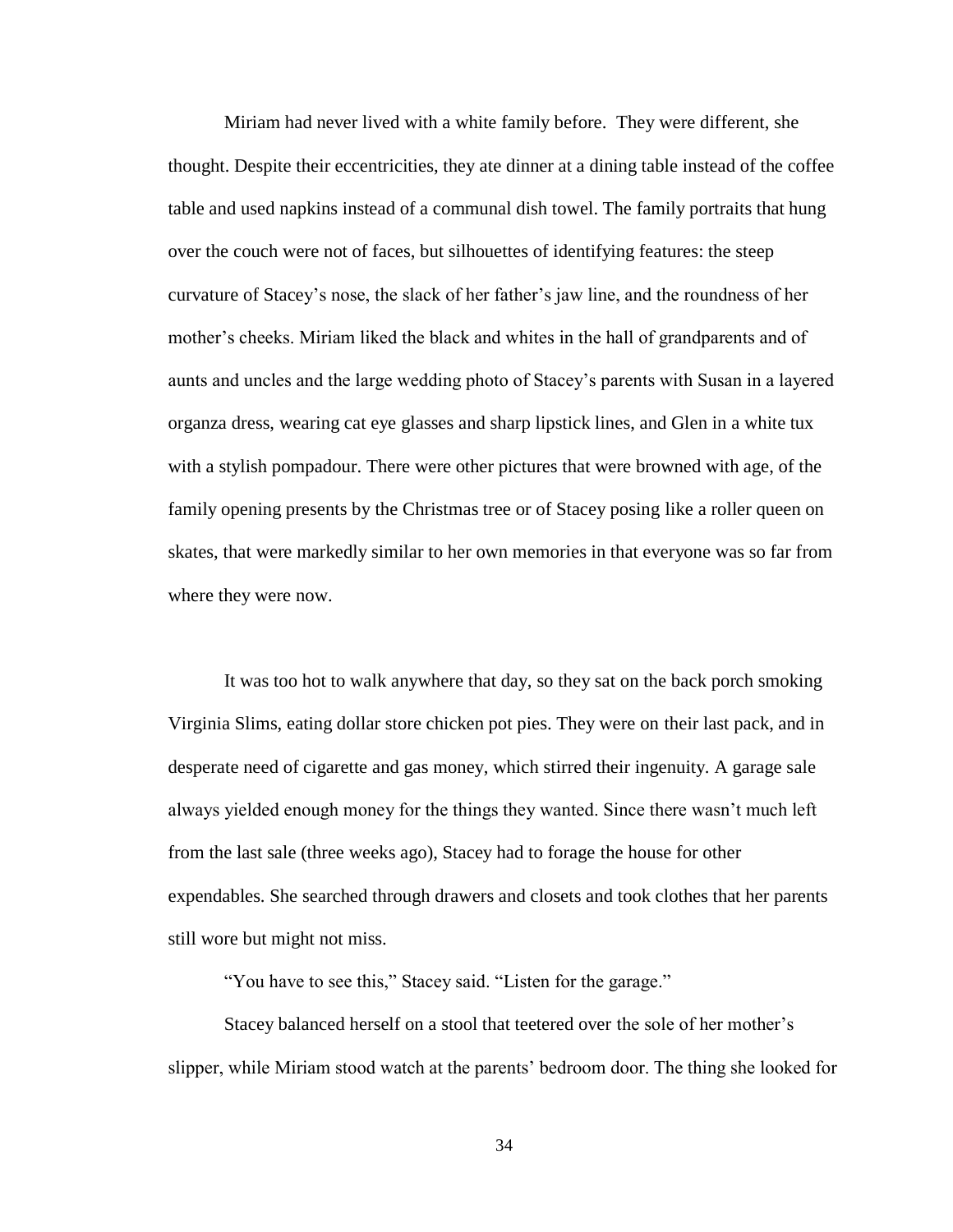was at the back of the closet, behind the Lucky Strikes bowling attire and winter sweaters. With the tips of her fingers, she dragged a large Christmas cookie tin to the edge of the shelf and brought it down. She stopped to look out the window then motioned to Miriam to sit with her on the bed.

"My parents are freaks," she said.

Miriam was fond of Stacey's parents and would be mortified if they were caught snooping, but at the moment, it seemed the most important thing to do. Stacey pulled out a pair of thigh-highs with small black bows that ran down the backs of the legs. She slid out a red babydoll top that was still wrapped in logo tissue paper. The top was made of satin and black lace trimming, perfumed by a sachet of dried lavender inside the tin.

"There's pictures," Stacey said.

She kept shuffling through a stack of them until she found what she was looking for.

"This one." Stacey held out a Polaroid picture and bit her lip in a coy manner.

Miriam looked longer than she should have at the image of a naked black man sitting on one thigh with his arm stretched out over the other knee. His penis hung over his inner thigh like the horn of an elephant. Because she knew she was being watched, she tried to appear indifferent, but her eyelashes stuck together at the corner of her eyes, causing her to open them wide.

"My mom's boyfriend," Stacey said.

Her smile widened, making the gaps between her teeth more noticeable. They were cigarette-stained and created the illusion of a freckled mouth.

"Your mom has a boyfriend?" Miriam looked at the picture again, careful not to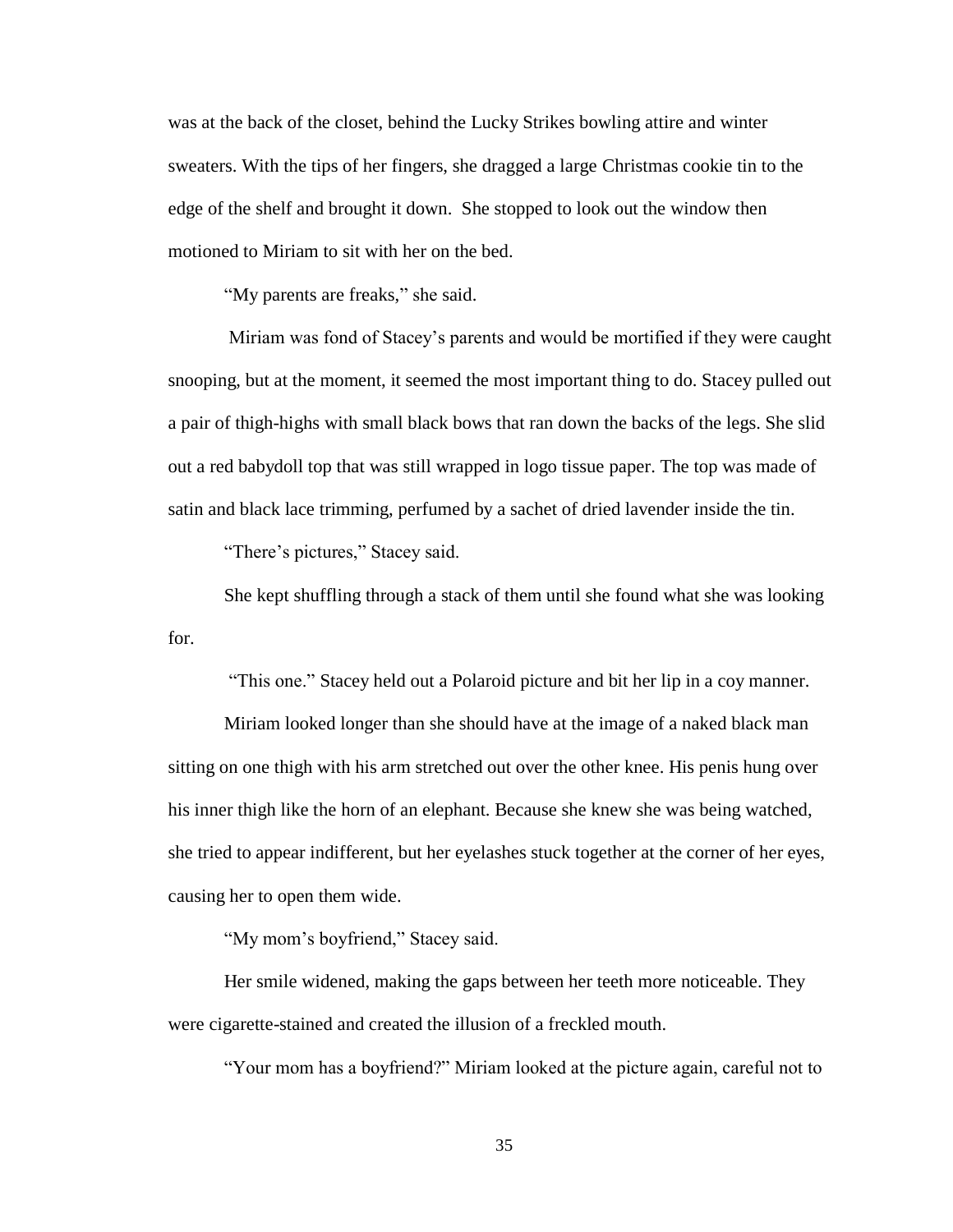touch the penis with her thumb.

Leaning into the bed on her hands and knees, Stacey put her face in front of Miriam's and whispered, "They're swingers." Her lips were pink and smelled like Dr. Pepper, and her turned-up nose moved like rubber when she spoke. Miriam tried to process what she thought she knew about the word. Frustrated with the blank look on Miriam's face, Stacey rolled her eyes and said, "They screw other people."

Miriam tried to take it all in, but when the images of Susan and the black man began to take shape, she forgot her words, so she nodded. Her lips were dry from the summer air, but she felt that licking them at that moment might be mistaken for sexual arousal.

"But your parents are so…" Miriam tried to find the right word to describe them. *Nice*, she thought. But what did being nice have to do with anything? "Does he make her do it?" she asked.

"She fuckin' loves it. Read this." Stacey handed her a three page letter and began to gnaw at the tips of her fingers.

Miriam pulled her hair behind one ear the way she did when she presented a report at school, clearing her throat, but then read the letter to herself. "*…I love the sound between your legs when we get going. It tortures me…You know I try to think of something else, but it sounds so good, It just makes me go faster. I hear myself going in and out of you and I know it's coming."*

Her eyes were dry from not blinking, so Miriam had to look away from the letter. Stacey, who was still gnawing at skin, had been reading her eyes, envisioning the words on the page that she already knew by heart. Miriam skimmed through the rest, which was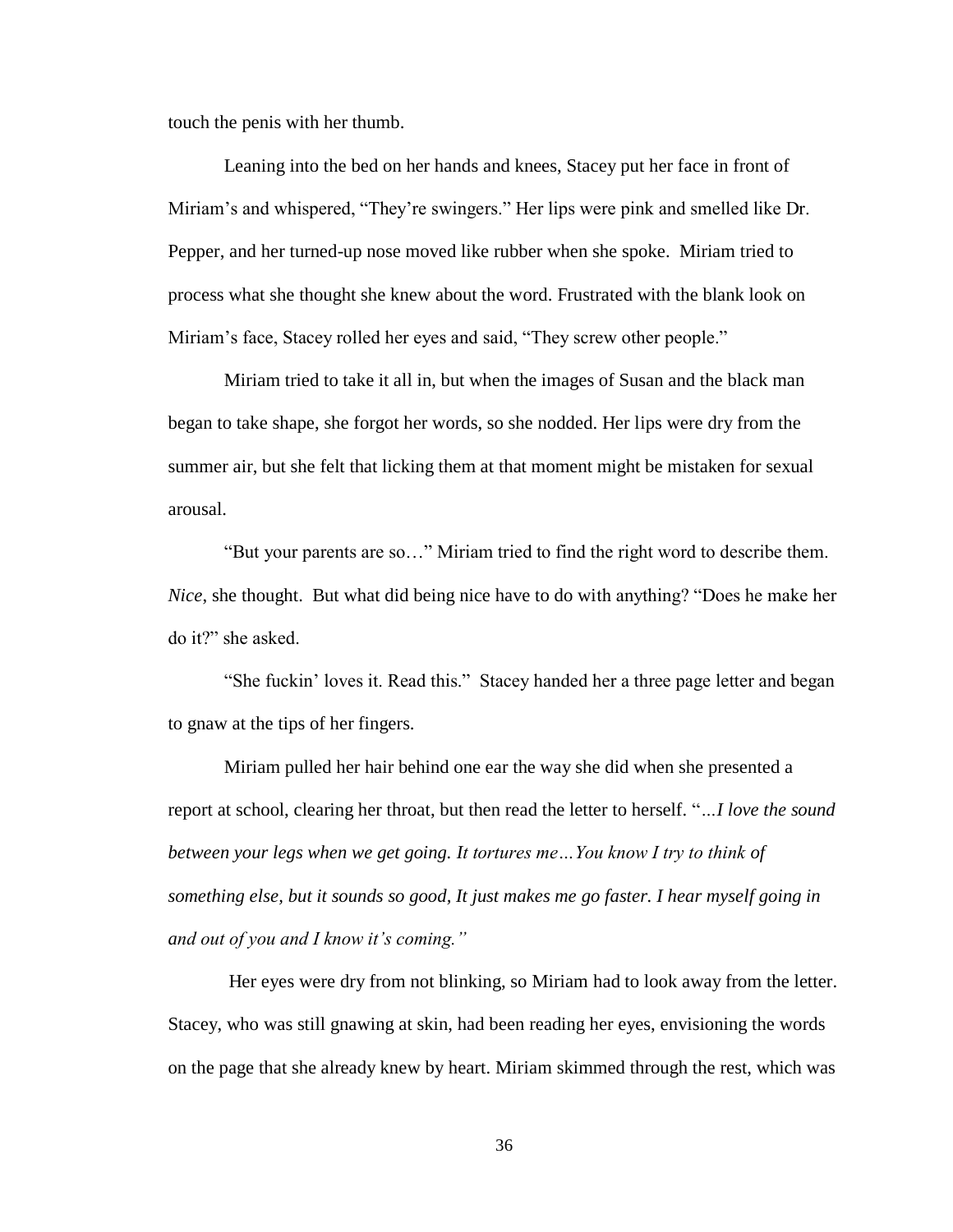more of the same. It was confusing to think of parents as pretenders, sensible people who left the house everyday well-groomed and always on time, who looked sagely into the eyes of their children and told them to 'do good.'

*"My wife found stains on the back seat of the car. I know you told me to check, but shit, how could I think straight? She doesn't want to do this anymore, I can tell."*

"My dad has a friend, too," Stacey said. She handed Miriam a wallet sized photo of a blonde woman wearing a modest silk blouse, buttoned at the neck and cuffs. The woman had large eyes, colored from lid to brow with blue eye shadow. The eyes bulged slightly, producing a frightened look, but despite them, she was attractive.

"It's the black guy's wife. She's in love with my dad," Stacey spoke without breaking her gaze. "That dumb bitch wants to marry him. There's no fucking way I'm going to let that happen!"

Miriam opened the letter from the woman. She said she wanted to leave home and she wanted to know if Glen would leave Susan, too. "*He really doesn't care, Glen,"*  she wrote, *"He'd give me to anyone if I let him."* 

Stacey wrenched the letter out of Miriam's hands.

"My parents don't know I know. They'd fucking kill me," she said. She gripped an unlit cigarette between her thin lips, while she put everything back into the tin without regard to the order of things. She slid the tin back until she heard it tap against the wall and arranged the sweaters and bowling balls as they were before. Stacey laughed dryly and took a lighter from Glen's bathroom drawer to light a cigarette. She held it between her fingers in front of their mirror and watched herself slowly exhale. She touched her pinkie to her thumb and tilted her head to her shoulder, assessing her own sex appeal,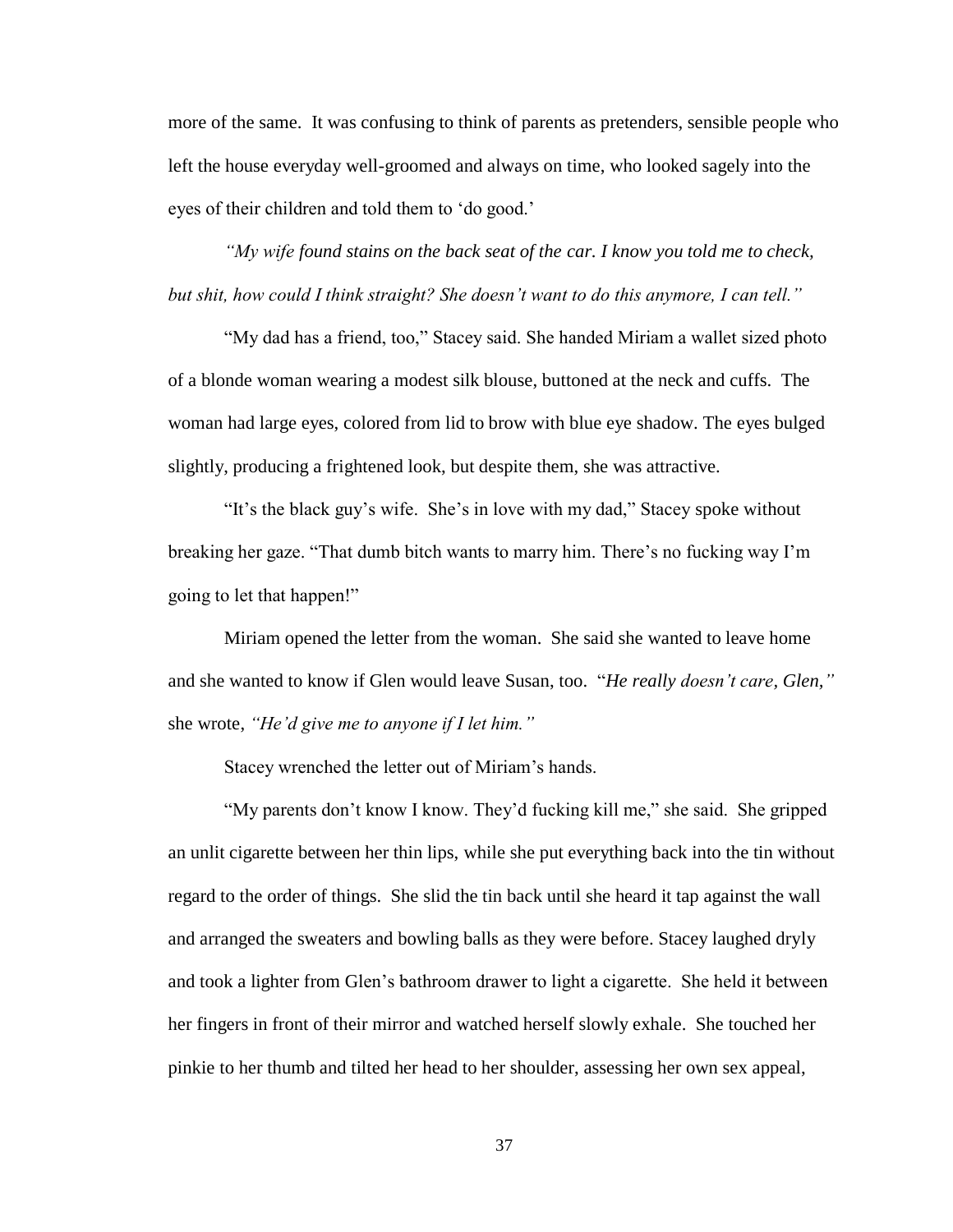comfortable in her own skin as if no one else was watching.

"What are you doing?" Miriam asked.

Stacey rubbed at a smudge of eyeliner under Miriam's eyes with a clammy finger and said, "Let's kill this before they get home."

That evening, Glen and Susan retreated to their room shortly after dinner. Stacey cleared the dinner plates, creating a sludge of mashed food in the garbage can, while Miriam rinsed and set them in the dishwasher.

"She won't let me go anywhere when I get back," Miriam said. She planned to go home the next day.

After a month, she felt she had out stayed her welcome. She knew more about Stacey's family than she wanted to, but that's what happens when you stay in one place for too long. Her mother said she would come in the morning.

"We'll still see each other at school," Miriam said.

After the dishes were done, they felt like a smoke. They opened the window and removed the screen so they could see the stars. It was one of those nights where Stacey had the sensibility of a seductress and decided to phone boys she knew from school. She dialed several numbers. In some cases, there was no answer, and in others, the boys had not picked up on her signals. The one who finally succumbed to her antics was the one they least suspected: the Know-It-All. He was an only child who had a frantic need to garner the attention of classmates and teachers with his insights on the latest technology.

With the cell phone on a pillow between them, the girls listened. At first, it made them laugh to hear the kind of honesty that came only in the twilight hours of a summer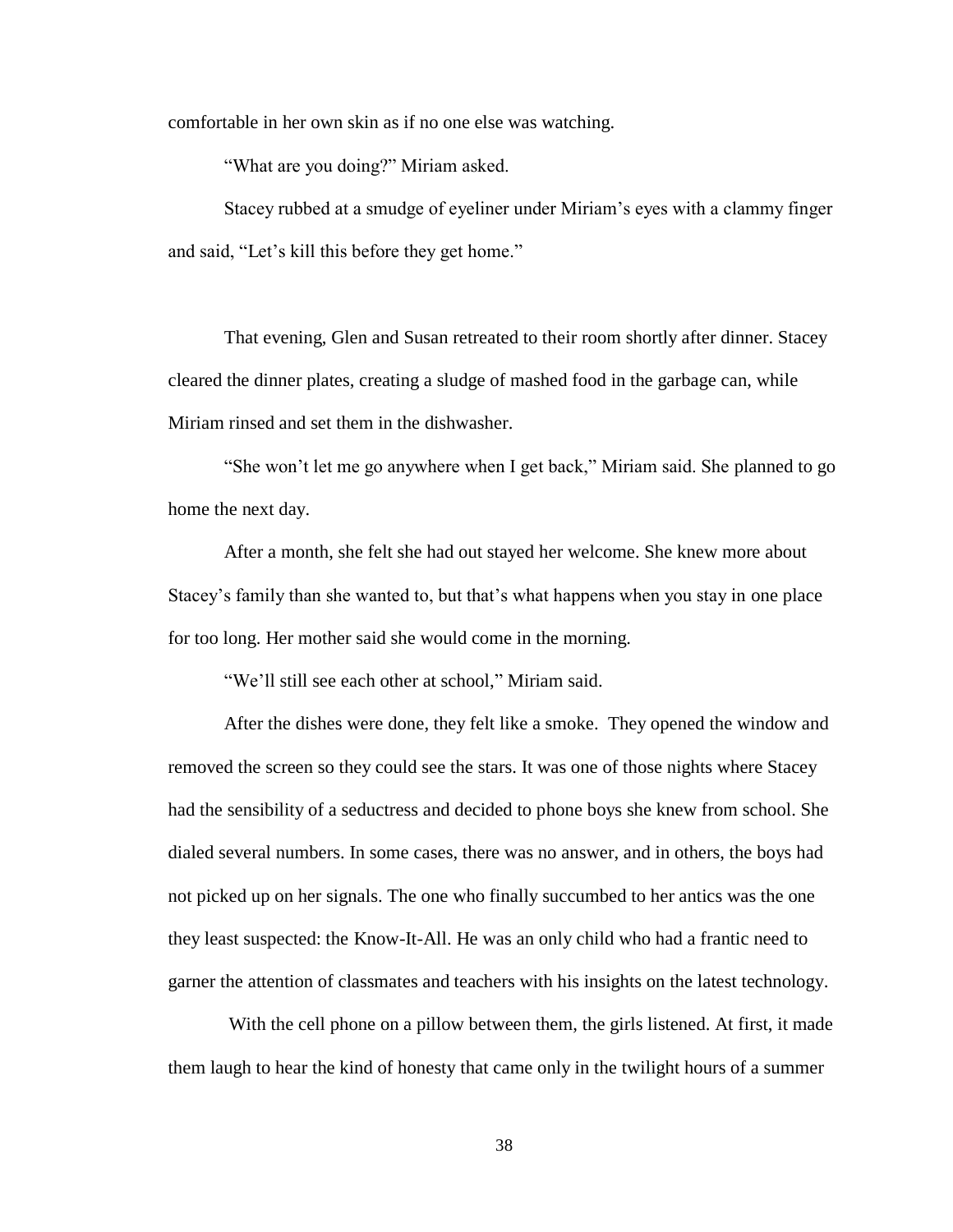night when everyone was restless. Thinking she was alone, he spoke of his loneliness and then of the erection that pained him. The girls remained quiet and attentive, anticipating the outcome, wondering just how far he would take it. Stacey kept her eyes toward the ceiling, cool and unaffected, breathing in smoke and releasing the sound of crackling ash.

"Oh yeah? How hard is it?" she said. She held the smoke in her lungs.

"It's like a rock. Really, if you touched it, it'd shoot all over you." he said. His voice quivered.

"Where all over? My tits? My face?

"Yeah, tits and a wide open mouth…." His words stopped abruptly as if one more breath would set him off. He breathed out slowly the way woman does when she is in labor.

"Do you want to see this thing or what?" he said.

The girls looked at each other. Miriam, with her eyes wide, mouthed "no," but Stacey only laughed silently. And before she responded, he sent the picture.

Stacey put her hand over the receiver. "Lock the door!" she whispered.

With their mattresses side by side on the floor, Miriam's feet got tangled up in the sheets, but Stacey held her by the arm to get her attention. Each of them kept a hand on the phone, trying to get a better look. His body was feeble, almost anemic, but his penis stalked outward from his pelvis, firm and pointy, like a branch from a tree.

"I told you it was hard." His mouth was pressed to the phone. "You like this don't you?"

"We both do. Say hi, Miriam," Stacey said, leaning into the receiver. "What did you say?" The boy's voice was still low and scratchy.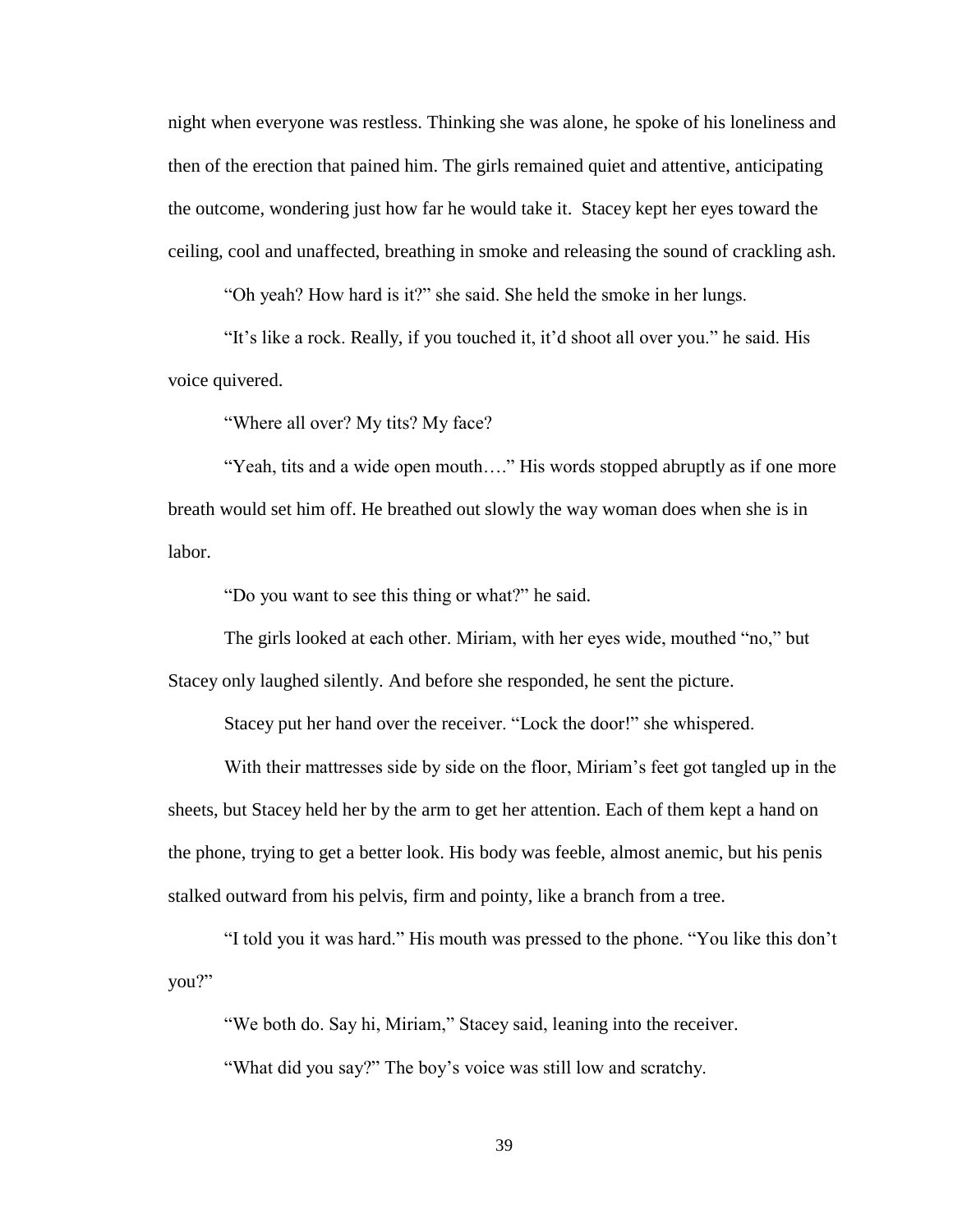"Miriam wants to…" Miriam slapped the fatty part of Stacey's arm.

"Oww!"

The phone made a plunking sound, indicating that he'd hung up.

"Why did you tell him?" Miriam said.

"Because he's a fucking perv."

"He sounded sad," Miriam said. She imagined the boy alone in his room,

surrounded by his favorite things, a telescope pointed toward the stars, lying cold and

disgraced in sheets wet with semen.

"You would think he'd know when someone was messing with him."

"I'm sure he's done it before. That horny little shit."

They shared one last cigarette to help them sleep. They lay with their heads to the window, the moon shining on their faces. The air was so fresh and cool; it was like they were someplace else.

"So you're going back? What's at home?" Stacey said.

"I don't know. I have to finish school, and then, I don't know after that."

"We should get a place together, next summer."

"I'd like that." Miriam put her arm over her forehead.

"Try to stay put until then. Don't let her get to you. None of them know what the hell they're doing. You know that, right?"

"I'm beginning to see it."

Miriam packed the few things she bought during her stay, and put on her own clothes, placing the ones she borrowed from Stacey in a duffle bag. She lifted the sheet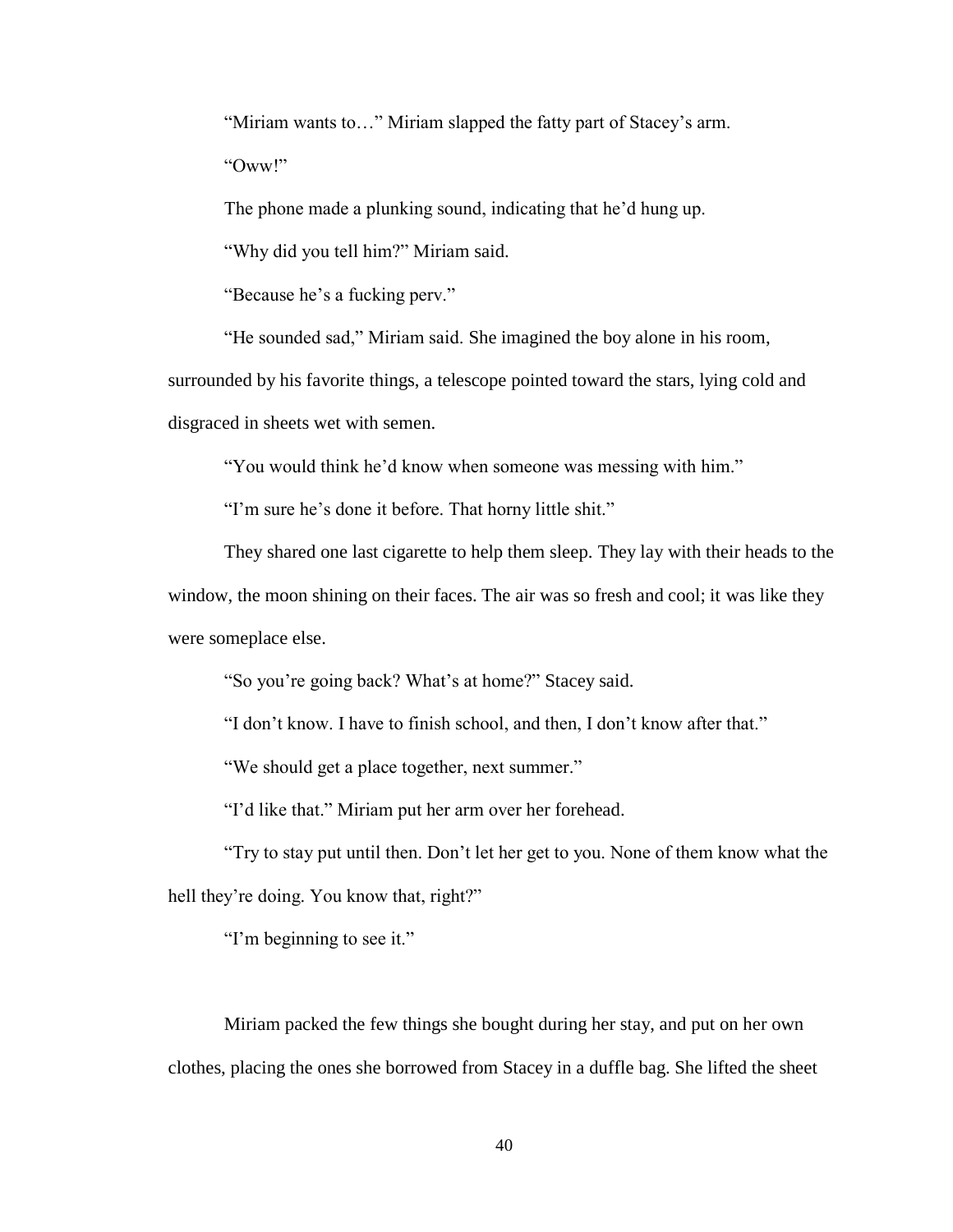from Stacey's head and whispered, "I'll bring them back after I wash them."

Stacey grunted and turned over in her pillow, her hair still crisp with hairspray. She had the face of child when she slept, peaceful and pale-faced. She put the sheet back over her face and went to the kitchen to wait for her mother.

Susan was up early, making breakfast and listening to a radio talk show. Everything was different now and Miriam could only stand in the hallway, watching her mix a pancake batter, feeling like a voyeur. The batter was thick and Susan made a low grunting sound at the weight of the bowl. She turned abruptly toward Miriam, sensing there was someone there and Miriam took a step back.

"Come have breakfast," Susan said. "This is grandma's recipe. It'll stay in your gut for a while."

Miriam sat at the table with her hair in a ponytail, legs shaved, and skin scented with vanilla. She said, "I've decided to go back home."

"Yeah, I figured. I saw your things by the door," Susan said. She wiped the table in wide circular motions, her hair still moist from a shower, and her breasts moving freely under a thin white tank top. Small clumps of deodorant accumulated in the creases of her arm pits, where they were red and razor burned.

"You like hotcakes, don't you? 'Course you do."

"I used to make them for my sister," Miriam said. She rolled down the sleeves of her denim shirt and used them to wipe the wet parts of the table. "We used to go to church on Sunday's and my mom would buy *menudo* after service, but Emily wouldn't eat that."

"You miss her?"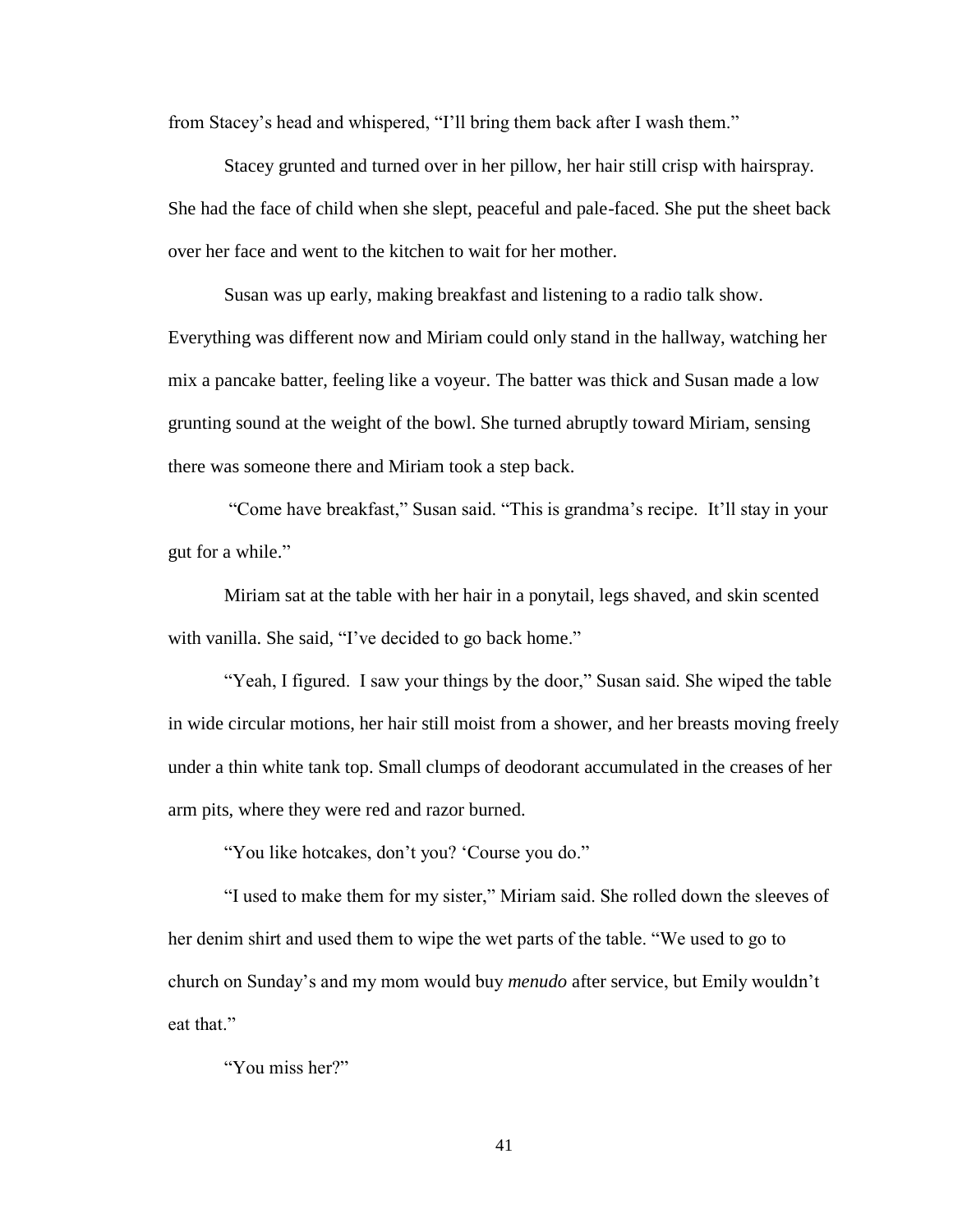"Emily? Yes, very much."

"I'm sure they miss you, too. Got to."

Glen shuffled in with his cowboy boots and tapered brown slacks. He leaned into the heels of the boots when he walked, scuffing the floor. Susan stood with a hand on her hip, observing the trail. She sucked her teeth.

"Huh," she said.

Glen twitched his lip at the sentiment, but kept his stride.

"This fresh?" he asked. One front tooth was longer than the others, and when he spoke, it came out like a wet lisp.

"You think I'd be up this early and not have a fresh pot of coffee? You're mistakin' me for someone else," Susan said.

Embarrassed by the remark, he made a sideward glance toward Miriam.

"Mornin'," he said.

Miriam crossed her legs. They were strong with a faded tanned and a beaded anklet around the one she swayed. Glen sipped his coffee, his eyes moved up the length of her legs.

"You leavin'?"

"Yeah…Yes," Miriam said.

"Probably best," Glen snorted, clearing his sinuses.

"You gonna yap all mornin' or eat breakfast?" Susan asked.

He said he wasn't in the mood for hotcakes so he ate toast with jalapeño jam. He flipped through the pages of the newspaper, clearing his throat after each bite. The emulsification of toast and coffee between his teeth was the only sound. Miriam thought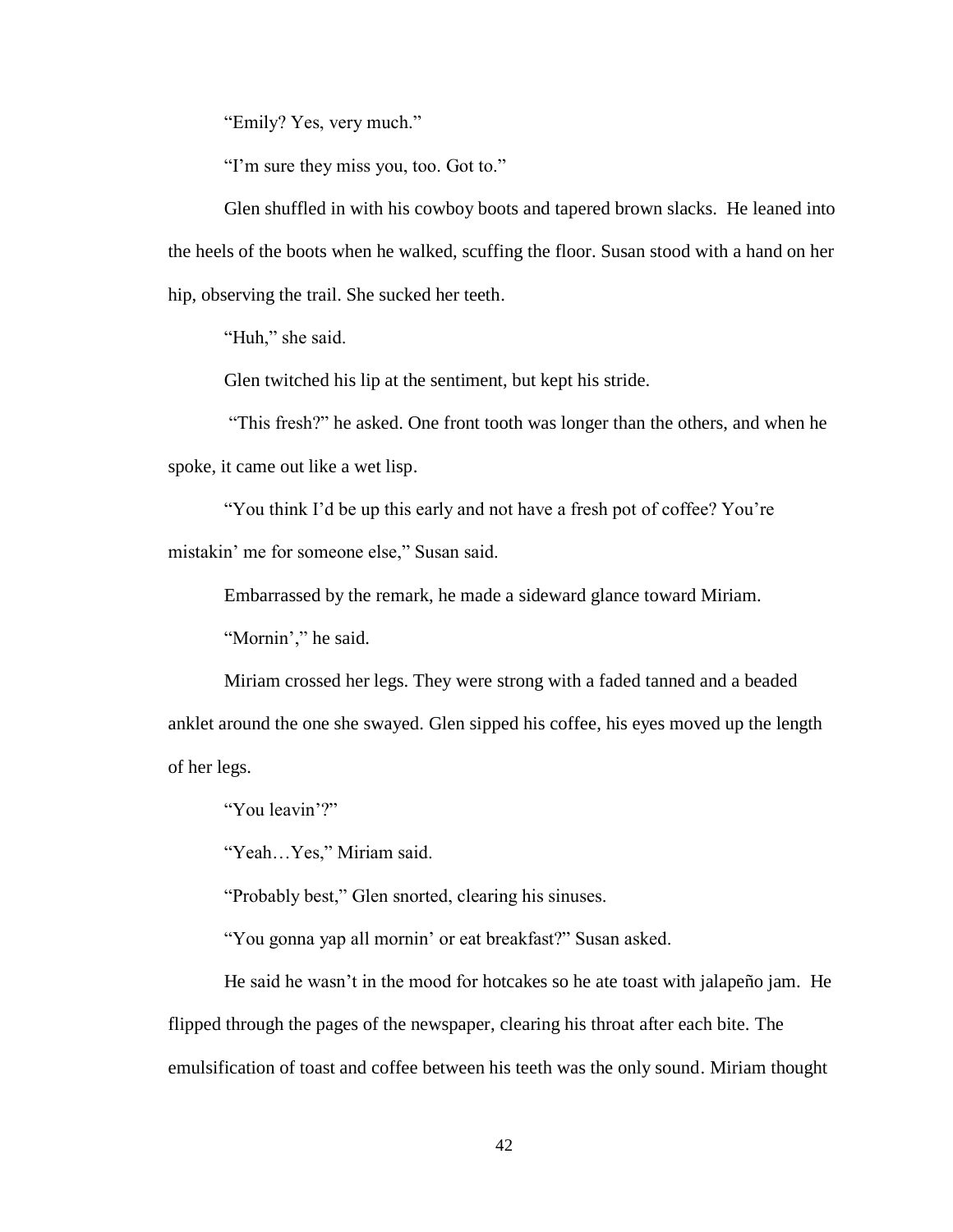of the woman in blue. She thought her too delicate, too broken inside to be a "swinger." Did he even love her? Did he and Susan still love each other? From the letters it seemed that, for both couples, discretion was the key to making the whole thing work. Swinging had its own set of rules just like anything else. And as long as there were rules, they could maintain decorum.

"Don't miss out on those hotcakes, girl. Grandma knew what she's doin'," Glen said, almost shouting.

With saliva at the corners of his mouth, he kissed Susan on her temple and mumbled a few affectionate words before he left for work. Susan set a butter dish and a bottle of corn syrup on the table. She lit all four burners with a match, striking a second one halfway through.

"That'll warm things up," she said.

 She rubbed the excess water from her short blond hair, and checked her reflection in the window. The whistle from the tea kettle came to a peak, and she poured boiling water into a mug with a tea bag that looked like little sachets.

"Drink this. It's citrus and lavender."

They reminded Miriam of the sachets from the Christmas tin. She held her nose over the mug and breathed in the floral scent. She had never had tea but didn't mind something new. It was hot and bitter on her tongue, making her thirstier than she was.

"Oh Miriam, put a little honey in that. Just needs a little, it's very sweet."

Miriam drew up the wooden dipper that sat in an open ceramic jar.

"Twirl it," she said.

The honey drizzled down in thick waves, and when it thinned out, it released a fly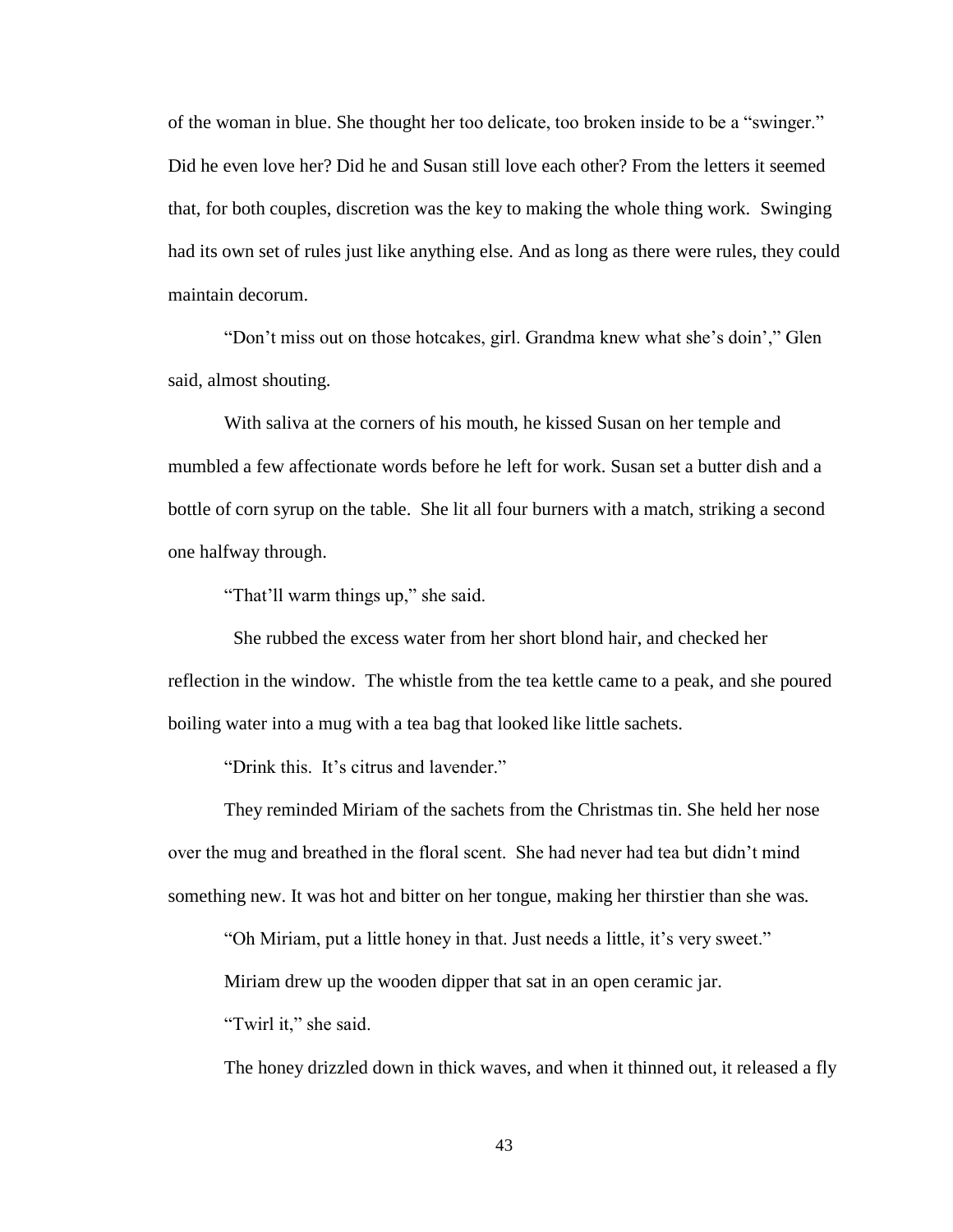that had been enshrouded in between the ridge of the dipper.

"That's it. Now hold it over your cup."

Miriam did what she was told, but the honey only made her tea taste both bitter and sweet.

"Don't you drink tea at home?"

"Sometimes. I make it with a lot of sugar, though."

"Huh, you're one of those. Sweet tooth?

"I think so."

Susan turned and leaned her backside against the sink with a dish towel over her shoulder.

"What was so bad you had to leave, anyway?" she asked. Her apron shifted to the far right with the movement, and through the white top, Miriam could see the outline of her breast. With a nipple the size of a small button, it curved upward like a cornucopia. Its awkwardness unsettled her stomach.

"I gave up on my mother."

"Gave up on her?" Susan held the hotcakes on the spatula and tried to look into Miriam's eyes, but Miriam resisted her gaze. "Well, I guess you did."

She slid the hotcakes onto Miriam's plate. They were soft and fluffy, like fresh baked bread, only the butter was oily and didn't absorb well.

"You can't run away from problems. You'll be runnin' away your whole life if you do that," Susan said.

She made more tea with sweetener instead of honey and sat with Miriam until she had to leave. She spoke of her own problems with her mother when she was Miriam's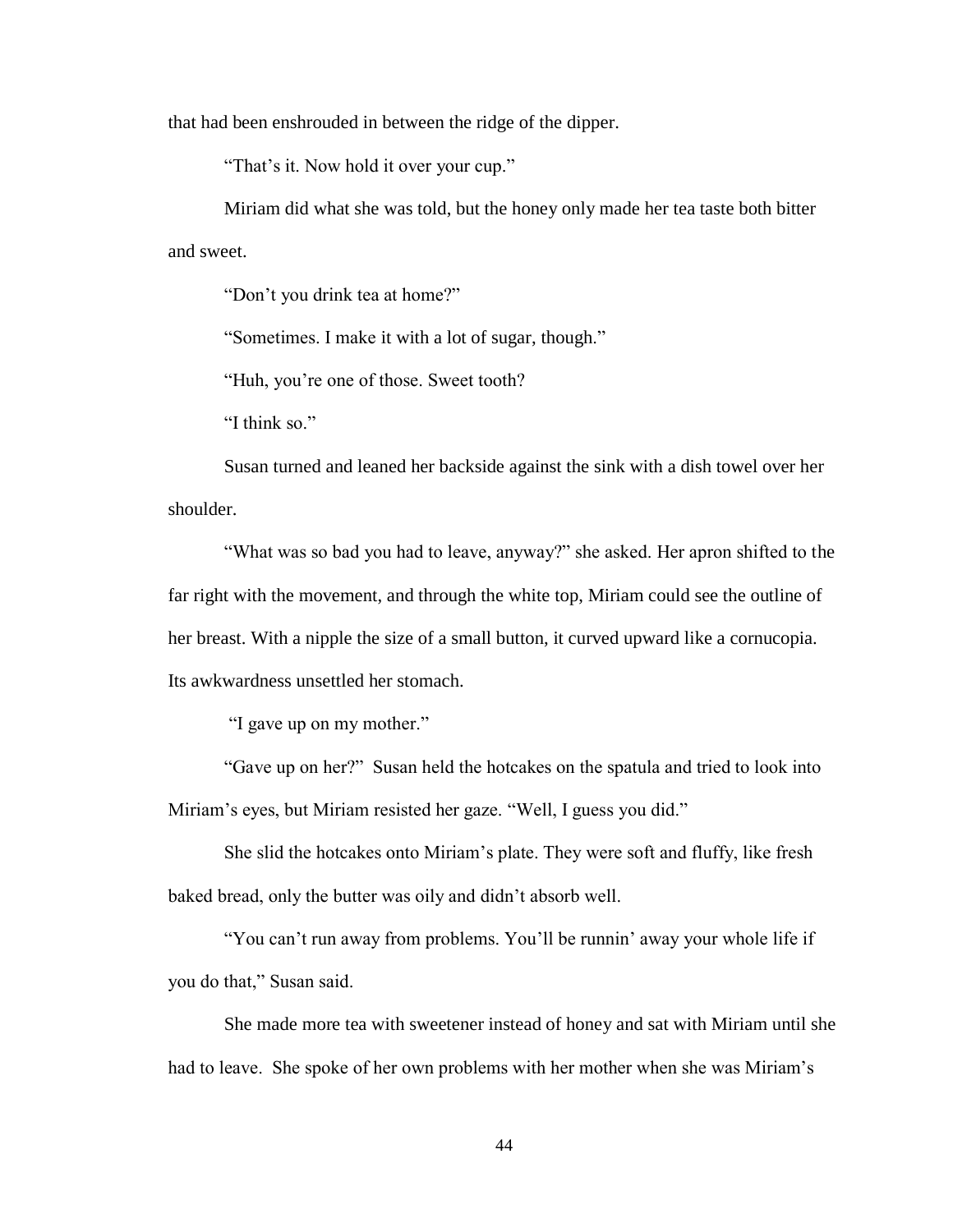age and told her how she got through them.

"Tenacity," she said.

Stacey slept through breakfast, but Miriam enjoyed the time alone with Susan. And then it was over. Neither of the mothers cared to meet the other.

Her mother sat in the car with the engine running, her hands firmly on the steering wheel, expecting but not beckoning her daughter to get in. They drove in silence. Miriam looked to her mother for reprieve, but the squint in her eyes, partly from the sun, and partly from her discontentment, caused her to keep silent. In the morning light, her features looked harder, sharper. It heightened the stone of her cheek bones, and the unevenness of her nose, which had been broken in an accident as a child. The way she chewed her gum created a sort of exaggerated gesture like a jaw that was pulling against the force of rubber bands, meant to send off waves of negative energy. It was not in her mother's nature to hold back her words, but she anticipated an apology from Miriam in which she would be prepared to return a litany of complaints and disappointments.

Miriam's high school was on the way home, and when they turned onto the main thoroughfare, they came upon runners who were sprinting on the road, two by two, in red and black jerseys. They were people from her cross country team. She felt a surge of melancholy, but at the same time, Miriam was elated. It gave her energy to see them. They pressed through the agony of exhaustion with measured breathing. Their skin and hair were bronzed by the sun, muscles toned, which bore a likeness of well-being. She felt the warmth of her breath on the window as she silently cheered them on until they were out of sight.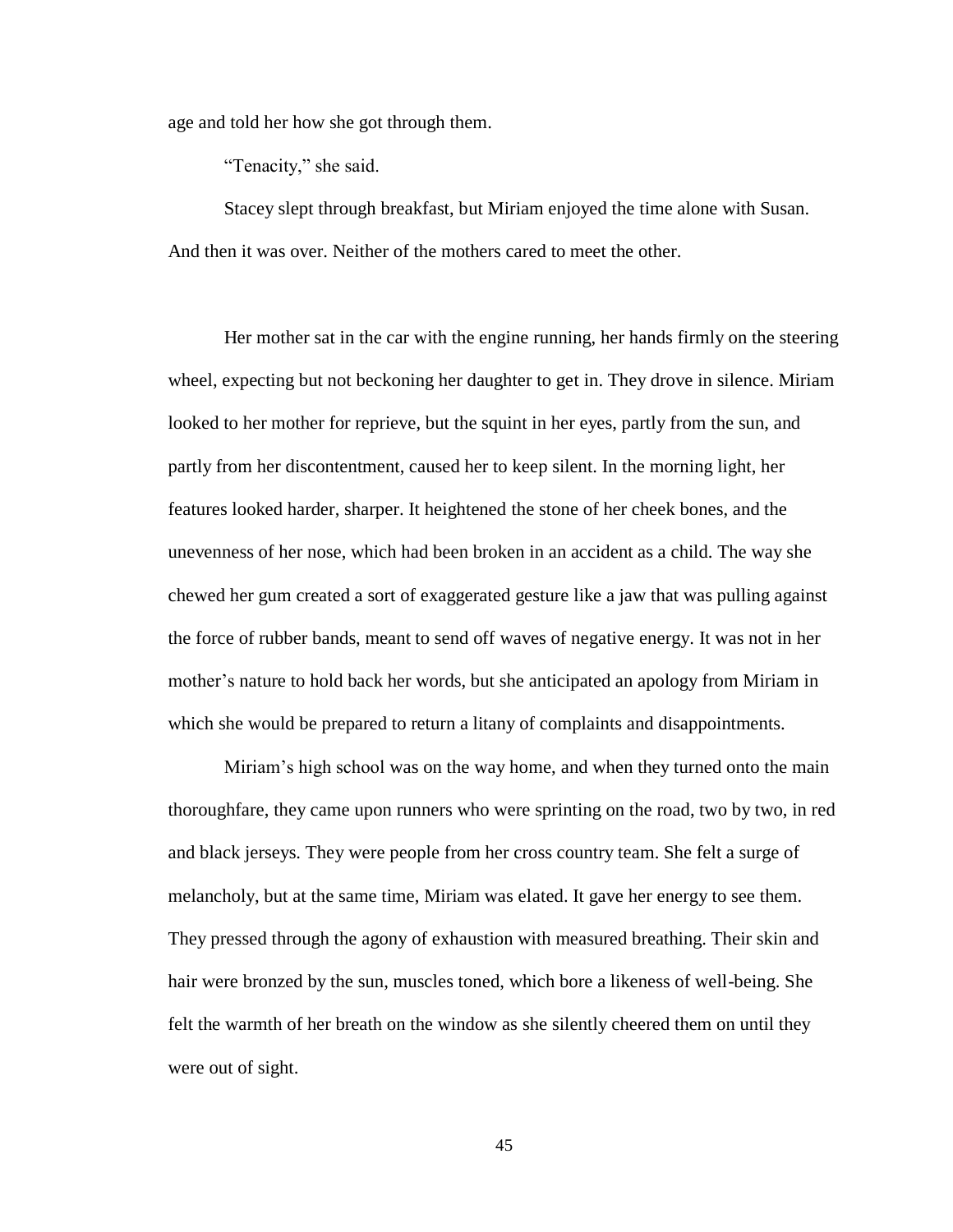Her mother turned on the radio and let the scan button run its course— Country, Tejano, Country, Country, Country. The air conditioner blew cold against her legs. Repositioning the vents, she turned her body away from her mother and leaned her head against the window. She tried to close her eyes and quiet her thoughts, but with the volume louder now and the radio suspended on the rhythms of Ranchera music, she could feel the timbre of trumpets pounding against her temples.

When they got to the house, Mrs. Vargas, a friend of her mother who lived next door, was watering her yard, an invariable morning routine that made her privy to the neighborhood happenings. She had a menacing arched brow and high pitched voice, and looked like the Queen of Hearts standing within a cluster of red roses that disjointed the landscape. Miriam ducked her head behind the rose bush in an attempt to avoid her.

"*Malita*." She used the word "bad" as if it were her name.

Miriam entered the house with her mother at her heels. The house was immaculate, with glistening floors and polished furniture, and the couch with its primed pillows sat like a display in a museum. She looked at her shoes that were grimy and water-stained and treaded lightly on the white floors.

"Hi, Miriam." She heard a phlemy little voice come from the kitchen. It was Emily. She cleared her throat and said it little louder, "Hi, Miriam."

It was a voice so sweet it pained Miriam to hear it. Her sister sat at the kitchen table eating breakfast, the usual soggy corn flakes swimming in sugary milk. Emily smiled wide with her spoon held upright, dripping milk down the handle onto her fingers. Already dressed for school, she tapped her pink glitter shoes against the legs of the chair.

"Hey, you," Miriam said. She bent over to hug her, putting her arms around the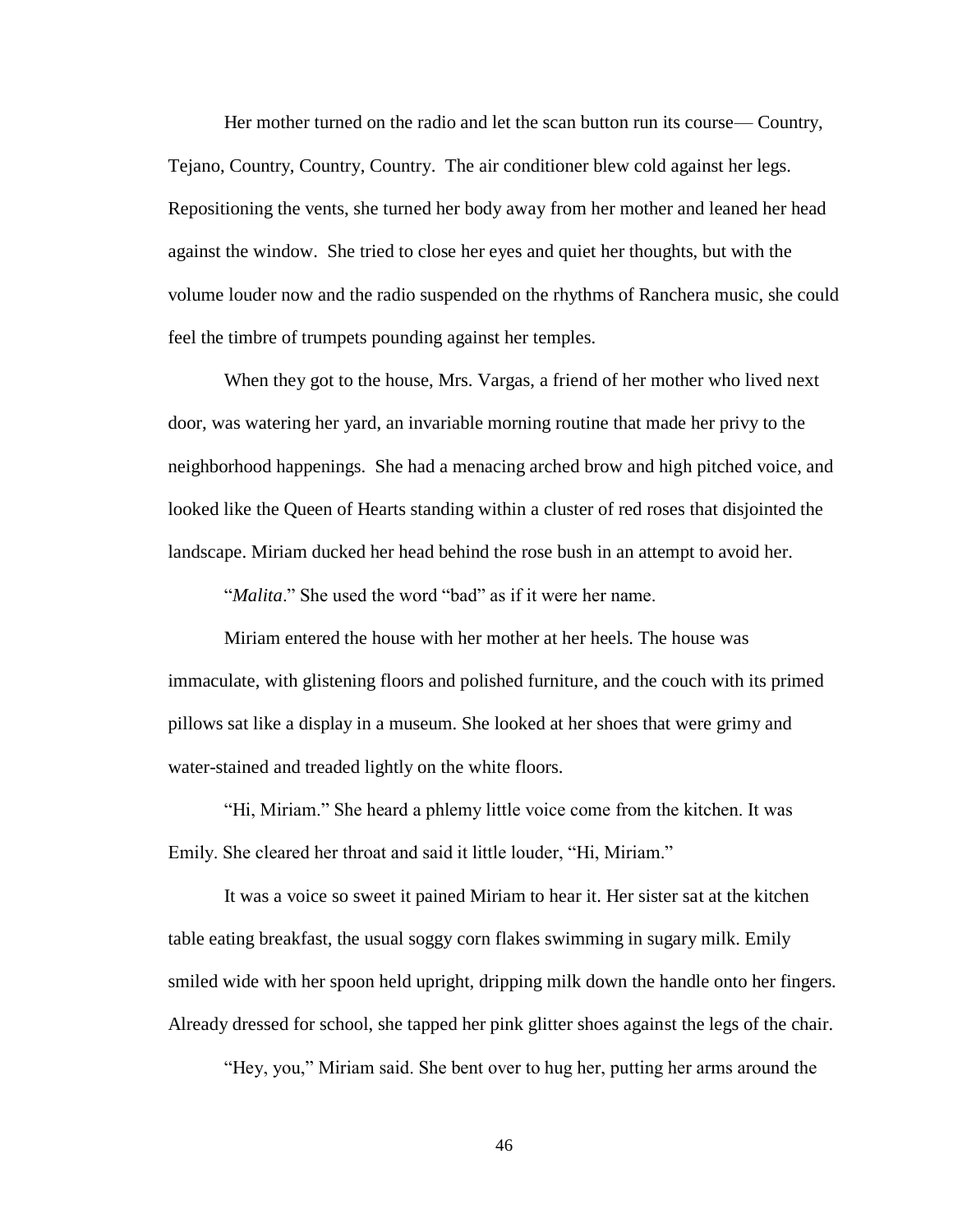half-empty Barney backpack. She kissed her forehead. "I missed you," she said.

"Me, too," Emily said with sweet cornflake breath. Her bangs were uneven on one side from getting haircuts at home. Miriam sat at the table with her bag at her lap and listened to Emily talk about first grade drama at school.

Miriam smiled at her father, who was simmering a pot of *chile colorado* and letting a tortilla burn too long on the grate of the stove. The familiar smell of charred tortillas and spices, the kind of aromatic chile spice that tickles the throat during various stages of roasting, was comforting to her.

"Un abrazo," he said and held his arms out for a hug.

"Papá, it's good to see you." Miriam embraced him. It hurt her to hurt him in this way.

Her father held her face with both hands, indicating his concern, wanting answers, but knowing it wasn't the right time to ask for them. "You've been gone too long."

"I'm sorry. I really am."

"Cuidese, Mija," he said. "You have to take care of yourself, eat right, go to school. That's all you have to do."

She held her father for a long time, telling herself that his love and kindness would be enough to make up for her mother's lack of it. And it would be.

"Can I have one of those? Miriam said, pointing to the tortillas.

"*Con mantequilla*?" he asked.

"Yeah, lots of butter. And fold it tight so it doesn't drip."

Emily raised her hand, "I want one, too."

"Pero tú no tienes dientes," her father said, teasing her about her missing teeth.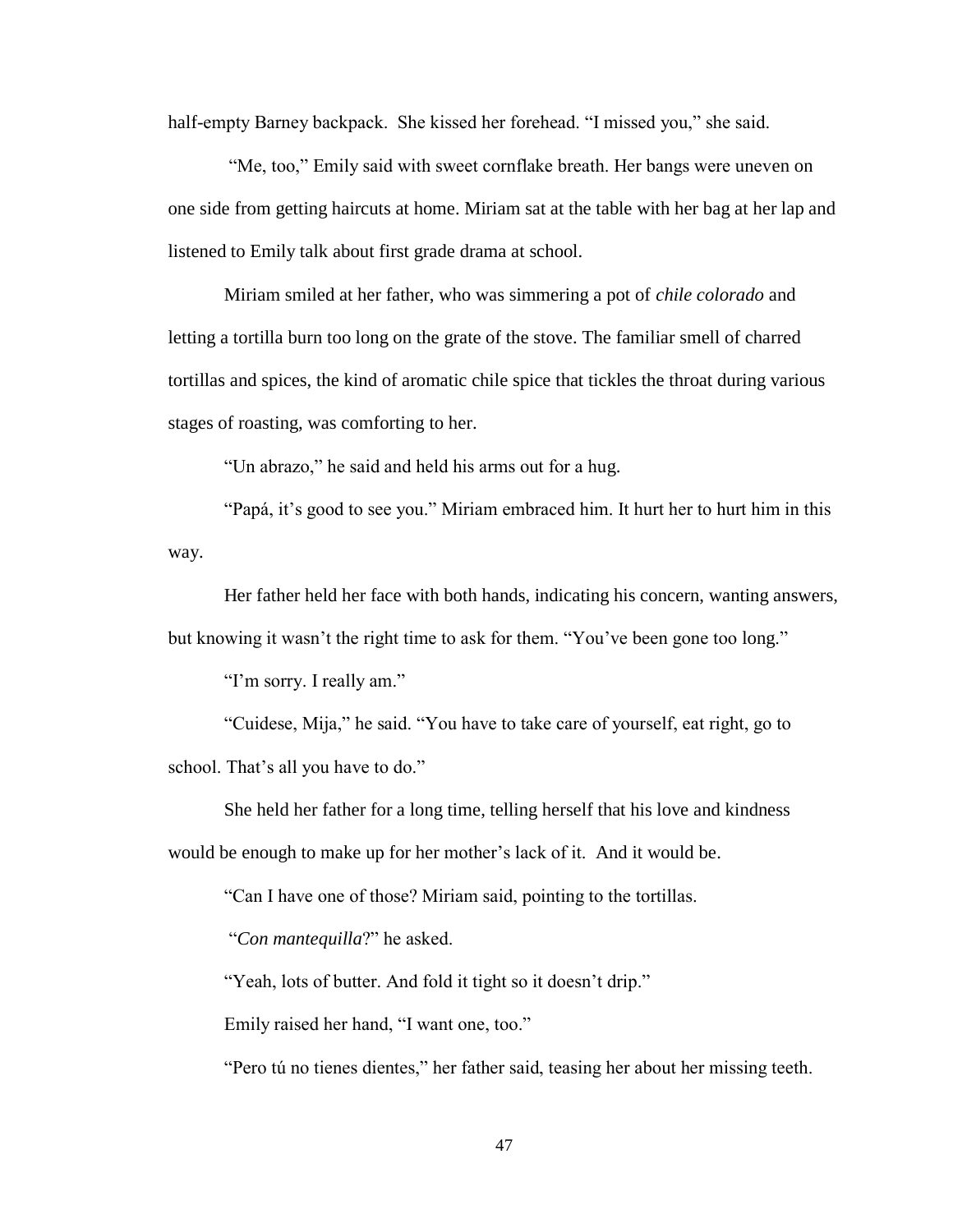She put a finger to a tiny canine, "Here!" she said.

Her mother said in a sharp tone that was meant for Miriam, "You'll be late!"

Emily tried to scuttle out of the chair, but her backpack got caught. Miriam lifted her out of the chair and Emily whispered to her, "I left something in your room."

"You better go," Miriam said. She patted her sister on the bottom.

Her mother picked up Emily's backpack and lunchbox with one hand and rattled the keys in the other, her pantyhose sounding like sandpaper between her legs.

"Things are going to change around here," she said. She closed the door without waiting for a response.

"She's hurt," her father said.

"She's angry. Always at me."

"As much as I know you want to give up on her, you can't. It isn't right. When they're gone, you always want them back."

"No one tells her it's wrong. All those brothers and sisters of hers, and no one says anything."

\*

She never meant to hurt her mother. But sometimes these things happen out of necessity. With a burden of a love affair she carried in heart, her mother raged with discontentment. It took from her the things her family loved the most: her humor, kindness, thoughtfulness. In her own searing pain, she did not know that the disappointment came from inside herself. It was Miriam who finally confronted her about these things. So when she argued with her mother that day, and when Miriam hurled the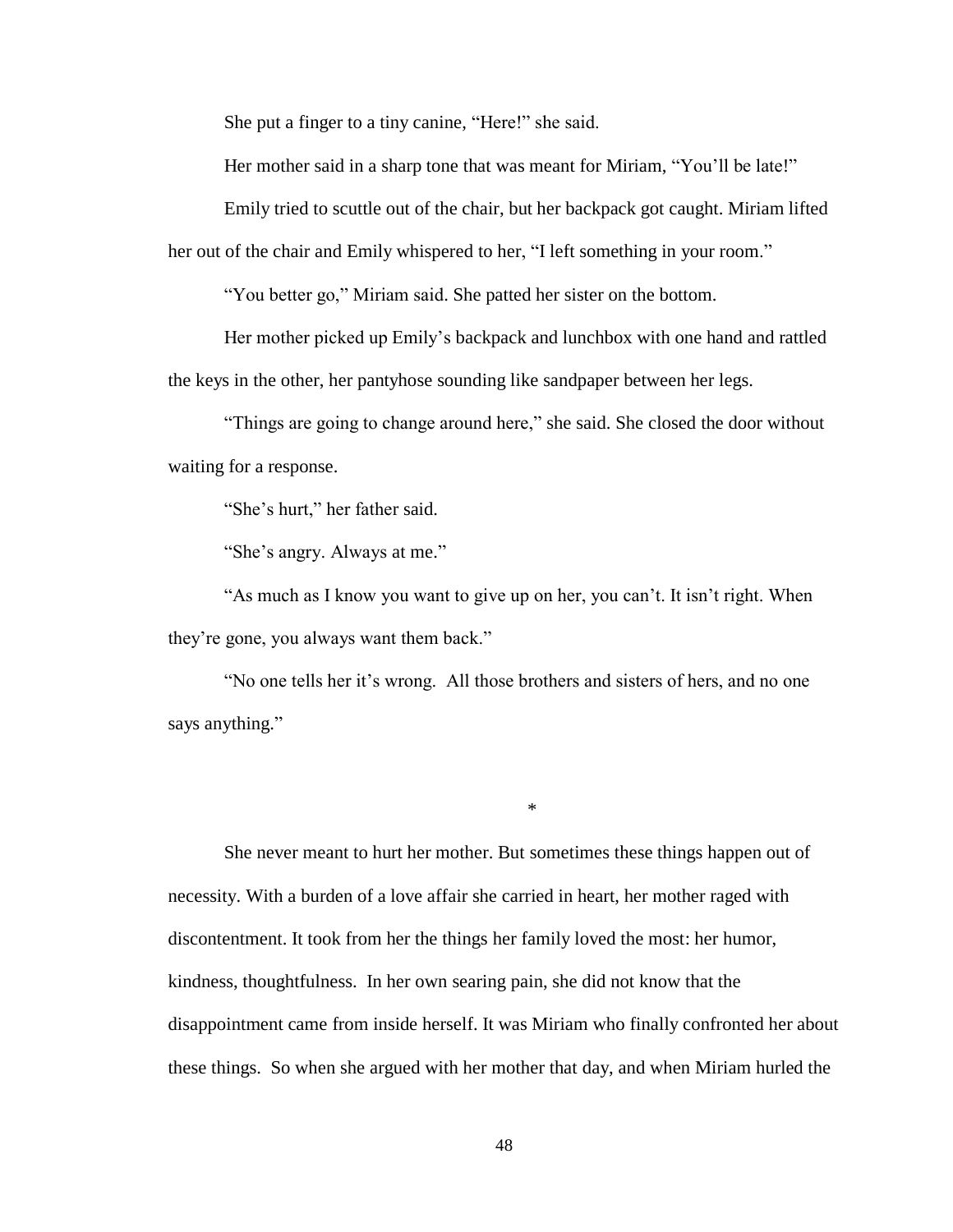bucket of dish water at her, everything changed in that moment. They stood there soaked in water and suds, both of them in disbelief. Miriam was no longer willing to be her mother's doormat. This instigated her wrath, and she leapt at Miriam like a winged demon. She pulled her to her knees, wildly slapping the top of her head and the sides of her face. Her mother's cheeks were flushed and her lips turned white, and soon, the slapping turned into punching. It was as if no one had ever let her speak her mind and the years of torment had created a flood of anguish. I caught glimpses of her porcelain capped teeth that came together sharply as she released a string of expletives. Miriam could not feel anything but the pulse of her temples. *Cheater, liar,* she wanted to say. *You are the one who doesn't know herself. I didn't do this to you.* And she dug her nails into her mother's calves to set herself free. She picked up the phone and called Stacey, who paused before saying hello to take a hit of her cigarette.

"Come get me!" Miriam shouted before the phone went dead.

Miriam took her purse and ran out the door. The sun never felt as good as it did that day. She took in its light, letting it fill her lungs and unburden her thoughts. She ran and did not stop.

After her father left, the house was empty. There weren't any sounds from the outside, no car doors slamming, no barking dogs or children playing. The note on her bedroom door from her mother said, *Keep room clean! I'm not your maid!* Miriam wanted to do everything her mother said would make her happy, but she knew it was only an illusory sense of happiness. To keep it nourished took more energy than she had, and it left her with no strength inside to propel herself forward.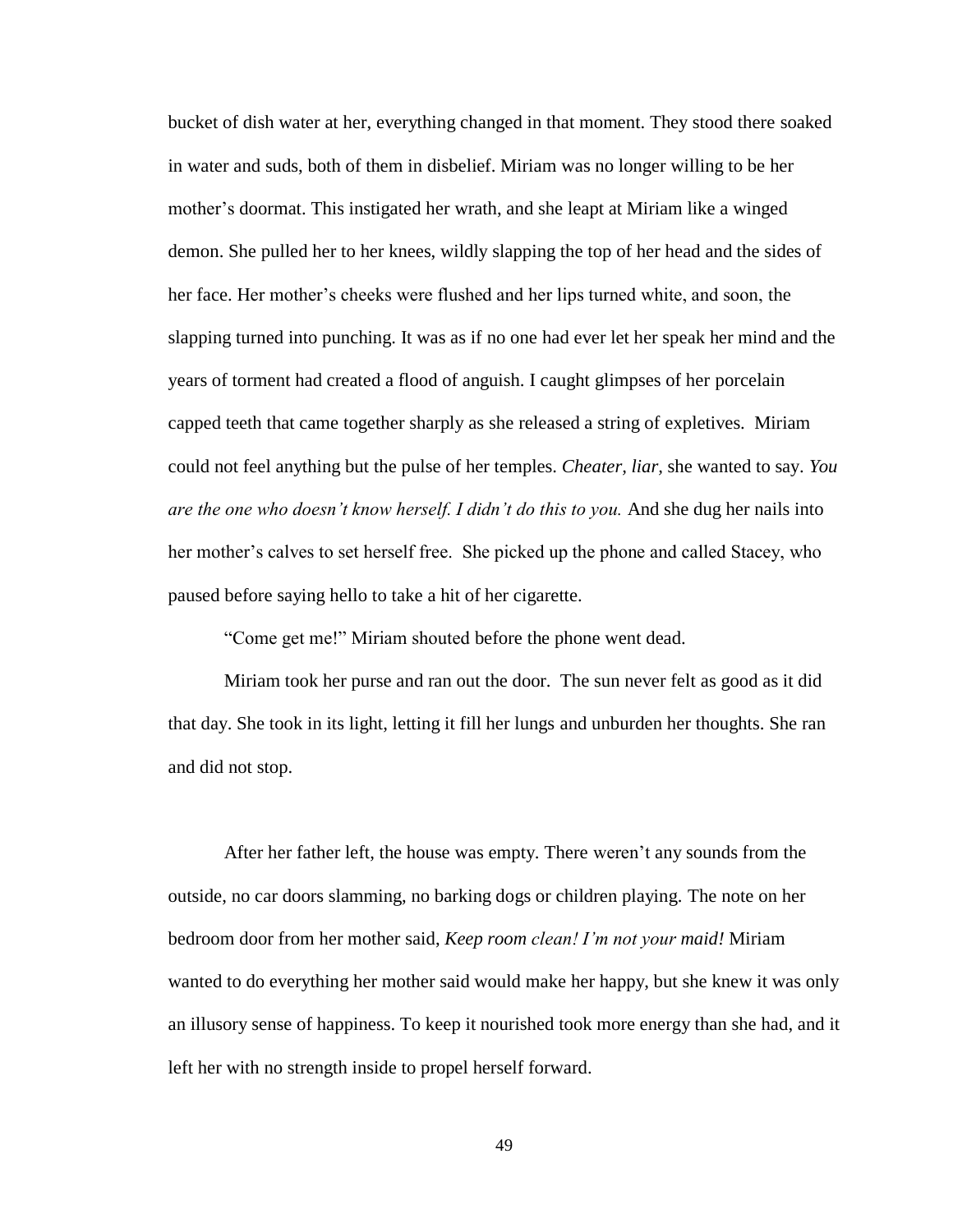Inside the room, there were others. They lined the walls like a banner. *When will you listen, no one ever listens…You're not the only one who's miserable here...You're just like your father, always messing things up …you think you're perfect, you'll make all the mistakes I did, just wait and see…*

Her mother had ripped her posters from the wall and replaced them with her notes. Miriam could see their edges were still attached underneath the thumbtacks and tape. Minnie Mouse Valentine cards were spread outward at her feet as though they had been slipped under the door. Each card had a message written in Emily's best handwriting: *To Miriam...I love you… Are you there? When are you coming home?* Miriam tucked the cards in at the corners of the dresser mirror. They would help her to make better decisions in the future.

She noticed a paper that had fallen behind the dresser. It was a race number bib: 429. She'd worn it during a regional cross country meet, when she placed sixth among hundreds. Despite obstacles at home, she managed to attend all of the practices and competitions last year. Running was euphoric. It was the destroyer of limitations. She used the safety pin to tack it to the wall then emptied the contents of her bag onto the bed. Her dirty clothes reeked like cigarettes and began to overpower the room. She pushed everything off the bed and lay there with her eyes closed, but her head made a buzzing sound, or at least it felt that way. Miriam reached over the bed for the cigarettes and went to the window, opening it as far as it would go to allow the sounds to come in. The commotion from the birds in the tree and the passing of the cars down the street made her feel as if the earth were full again and she was not alone. She took the package and began to crush the cigarettes. She bent them forward and backward and rolled them between her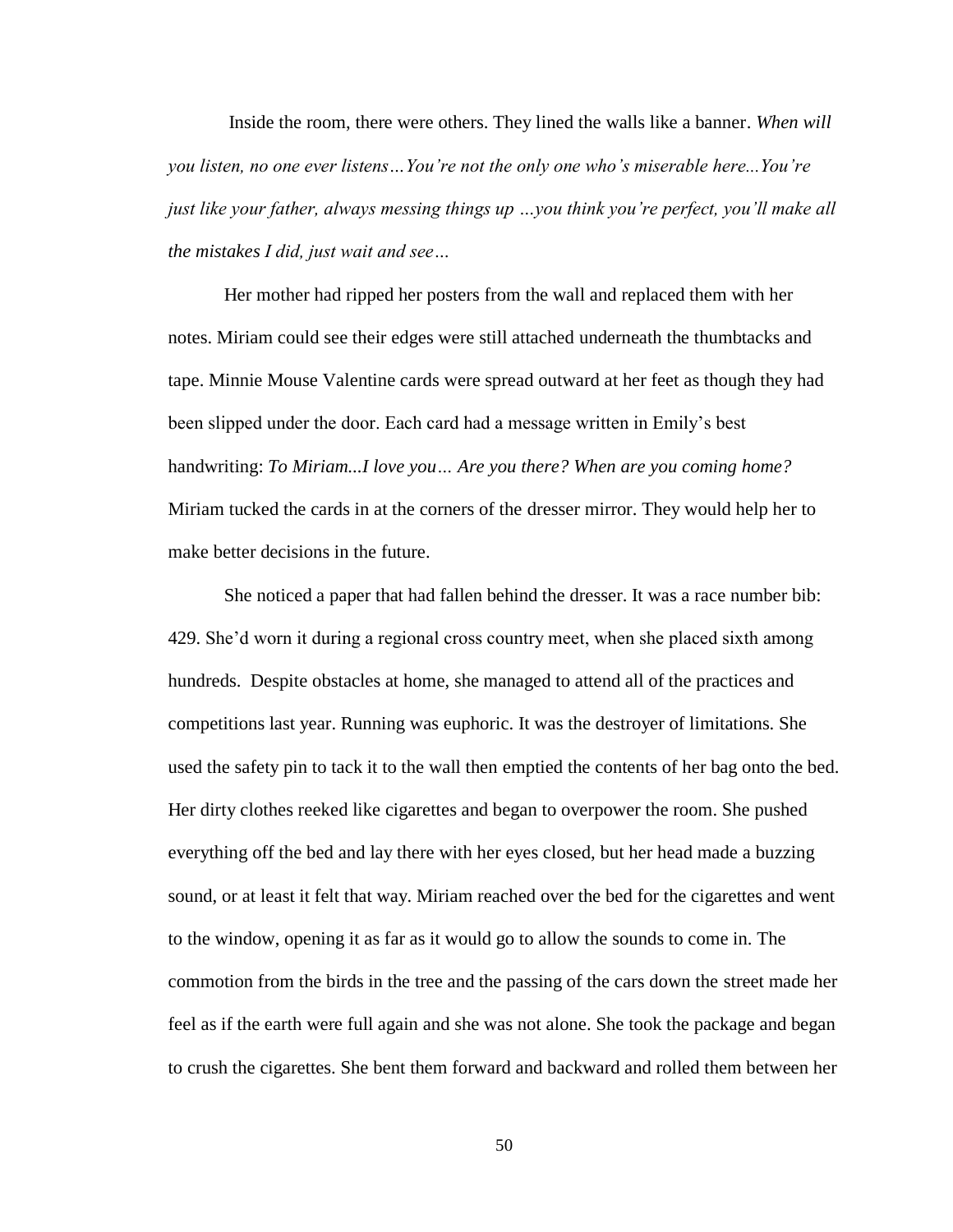hands until the tobacco leaves trickled down like wood shavings onto the sill.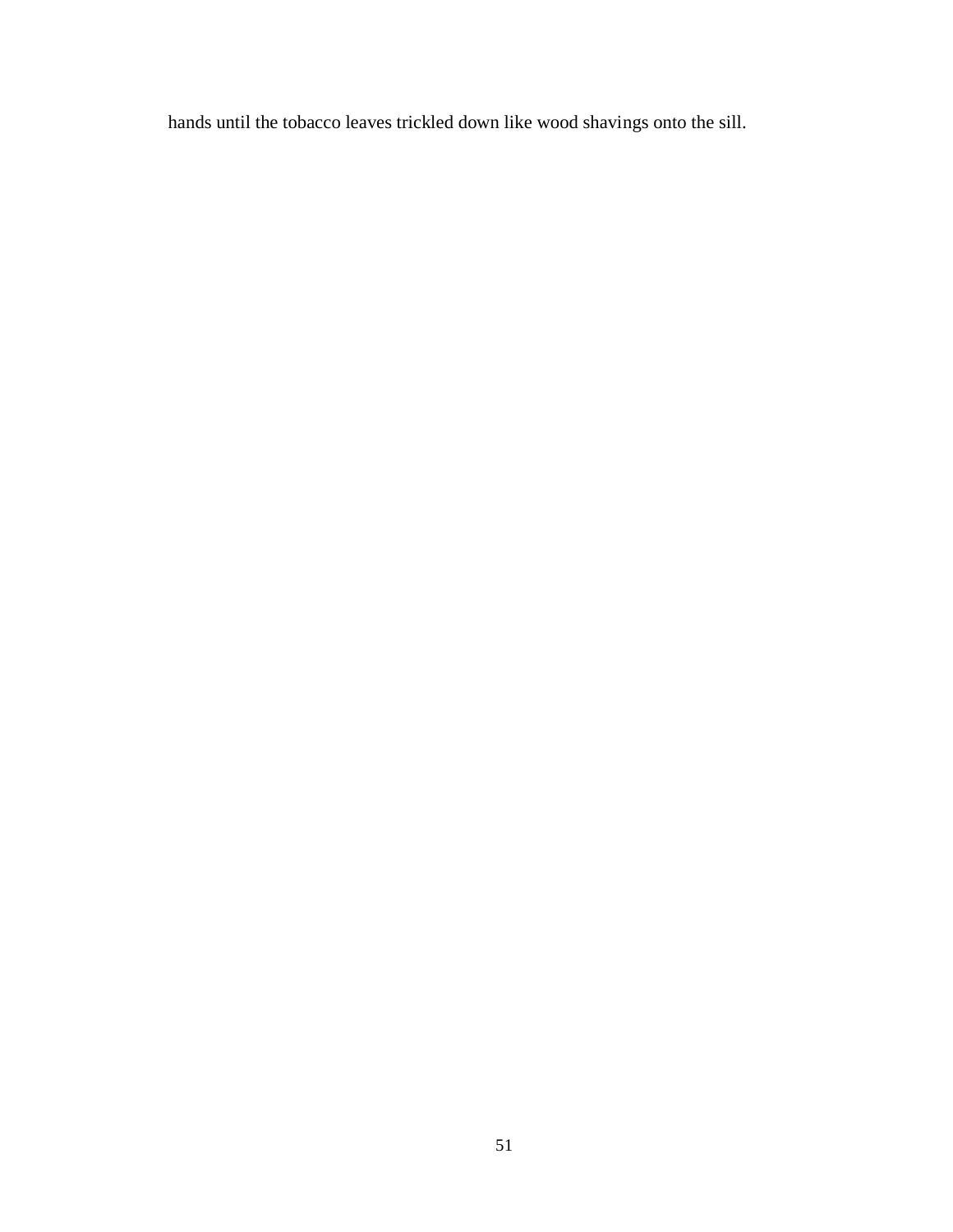## **Before You Knew Me**

*My father looked as if he didn't belong there, with a woman who had black pearl eyes and ashen skin. It had been a year since I'd seen him last. My mother stayed behind, but told me I'd find him in this place. They shared a room together at the Blue Angel motel. I stood at his door in a white pleated dress with a pink barrette that held back my hair. I brought him a gift to keep him warm, wrapped in brown paper and twine. I held my umbrella and listened to the groan of the revolving angel that hovered overhead.* 

*The woman let me in, she spoke softly with a heavy tongue. Her dress was worn at the shoulders, her hair disheveled from lack of sleep. She fed me chickpeas in sweet syrup and smoked a cigarette by the window. Her children lay on the floor near the television, playing with dolls with no arms and scratching at their skin. I worried that he might love them, too and that there would be nothing left for me.* 

*My father sat in the chair next to me with motor oil on the cuff of his sleeve. He smiled with his eyes, and had the smell of rain on his skin. We spoke of the weather and of my time in school, but I couldn't remember why I came. I told him I had a dream he was outside my door in the snow. He had come back to tell me he was leaving. He gave me an envelope with the faded words of a place he'd been to, and on the back was a picture of Dylan's hand reaching out to his followers. He told me to write to him, and I promised him I would.*

*He listened closely to the dream as though it sounded familiar, and when it was time for me to leave, I didn't want to go. He told me to wait for the snow, it would come again, and I would find him at the steps of the Juarez Cathedral.*

He'd been in prison once before, in the States. It was the time my father lost his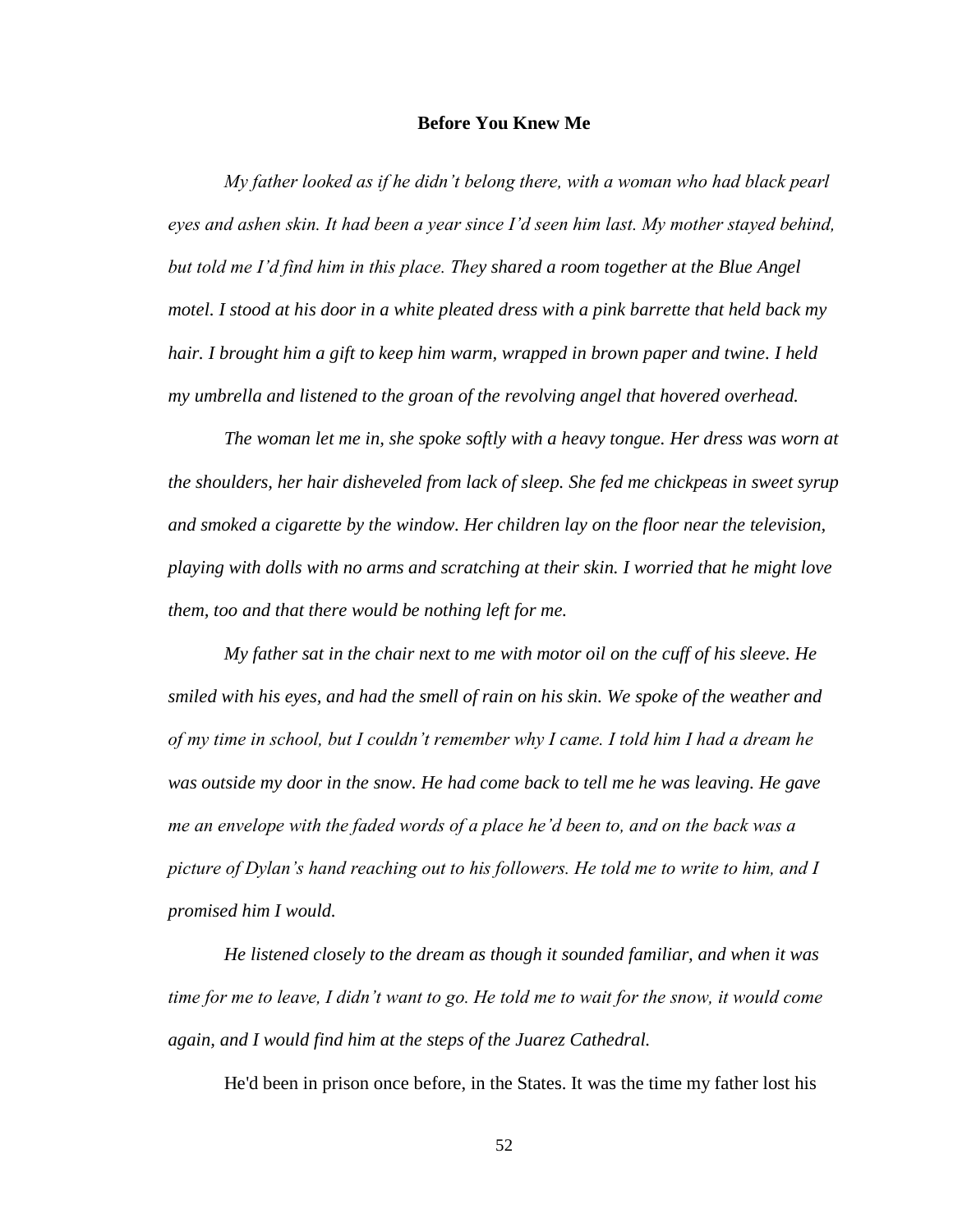citizenship. Even upon hearing of his recent reincarceration, I felt relieved when I found out he was looking for me. No matter where he was, he always managed to find me despite the fact that I could never to stay in one place. His connections to the outside world were remarkable. When I least expected it, I would get word through a friend of a distant cousin or some other unlikely source. In my adolescence, I'd hand written letters to family and friends as a way to keep connected. I used my maternal grandparents' address to correspond with them, since I had left my mother's house. My mother had tired of me and I of her, and so I left the state to travel with friends for the summer. When I returned home, my grandmother contacted me about letters she had for me from my father. She welcomed me with a kiss, her lips like silk against my cheek. She asked me if I was hungry and fed me a baked potato with warm grainy skin that tasted like it came from the earth. We talked for a while, but mostly, she listened. She knew I had run away from home and wanted to make sure I knew I was loved, if perhaps that's why I had left. I held her hands. They were the shape of my mother's, only softer and warmer. She wrapped the letters in a cloth napkin and tied them with ribbon, reminding me to come back in the spring when the bougainvilleas will have bloomed. With the visit to my grandmother's house and the retrieval of the letters, I could feel my heart whole and at peace again.

I did not share the news of the letters with my mother. When I walked in the door, I felt the weight of her reproach at my back, since we hadn't yet discussed my recent hiatus. I closed the door to my room and spread the letters out on my bed. The envelopes were decorated with his hand-drawn imitations of Fernadad Léger paintings and sealed with a stamp on the back that read: *Warm Springs Correctional Center*. He had been put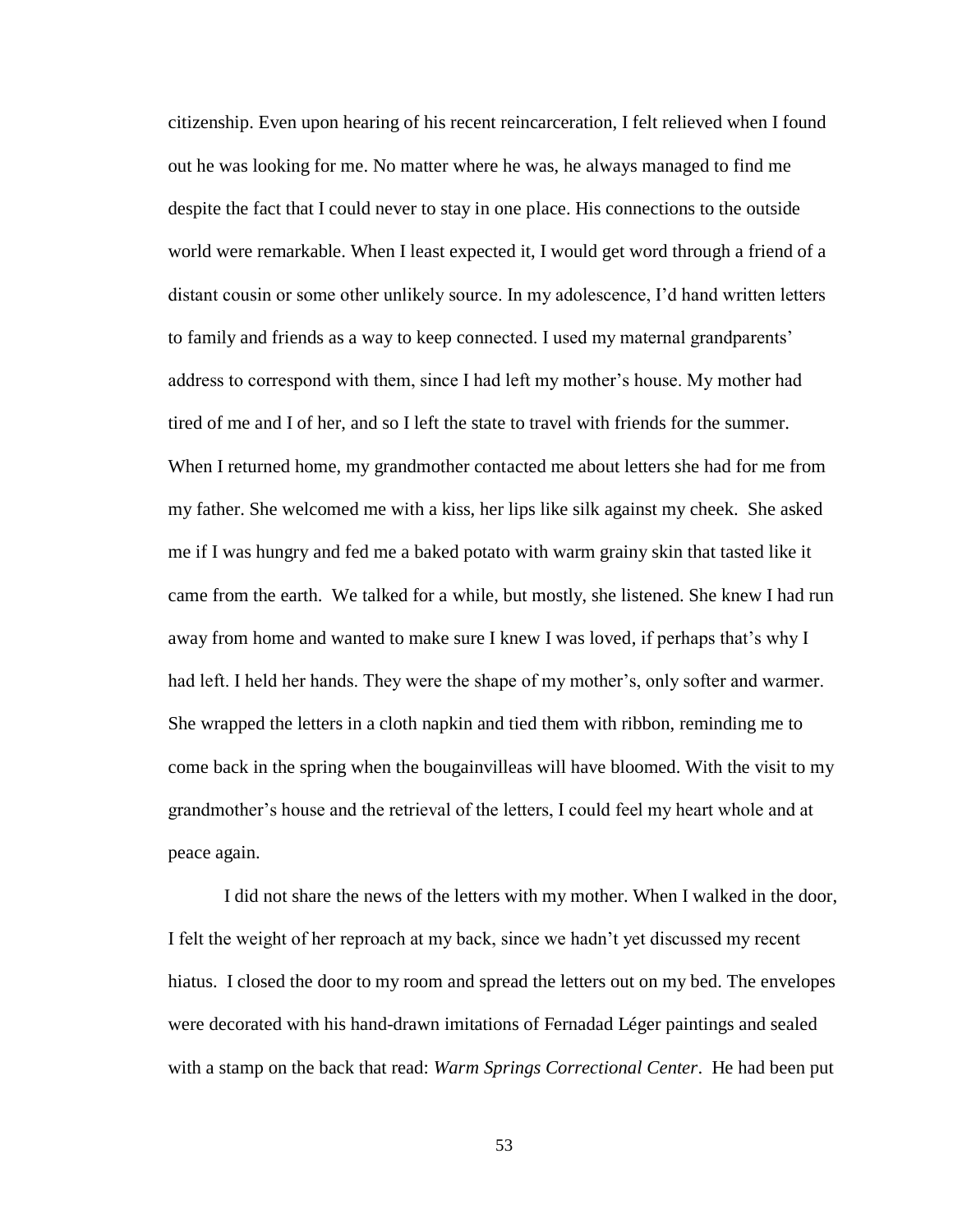away for drug possession, heroin, the same as now, but since he had managed to stay sober or at least off heroin for so long, I was taken aback when I found out he was using again. He wanted to change. He was getting older, and recently, I had the sense that it embarrassed him still to be struggling with his addiction. The U.S. was supposed to be a better life away from the hopelessness of Juarez and the addicts he grew up with. But they *all* wanted a better life, and they all came here together, or eventually, and they inevitably created the same environment.

Now that we had known where to find each other, for the time being, we corresponded by mail on a regular basis. He attended life skills courses and bible studies and opened his heart and mind to a new way of thinking. He listened to my usual complaints about home, and when I explained problems I'd had with friends and a boyfriend, things I felt were minor issues and would have never have mentioned before, he responded with great interest and even offered me helpful advice. Strangely, our relationship had never seemed so normal. I stayed in school and raised my grades, spent time with family and friends, felt free to live a normal teenage life because I knew he was safe. I hung his drawings on my wall, and for that year, I lived my life through those letters.

My confessions, I suppose, urged him to open up to me. He spoke of his regrets as a father, and apologized for the things that hurt me and my mother the most: his irresponsibility, his absence, his indecency. Because he was an addict, we made exceptions for him. If he had been a sober man, we could have seen the inappropriateness in his actions, but we saw them differently, my mother and I, it was a forbearance that came from our subconscious. So even though I felt I didn't need an apology, and that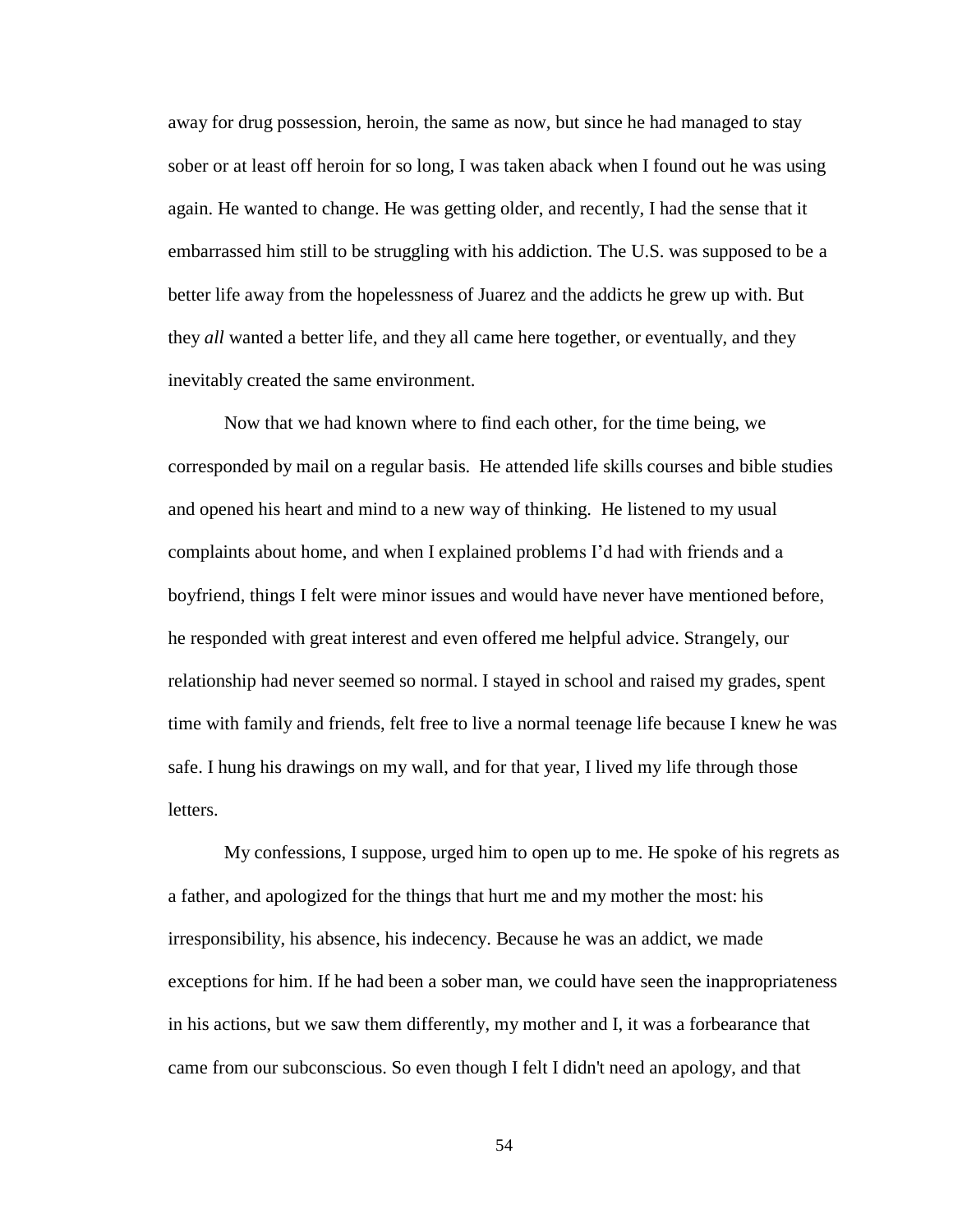maybe my mother needed it more, the words reached deep, mending the dispirited parts of my soul.

*Hadland Park was the only park on 28th Street, but it doesn't exist anymore. My father and I spent the afternoon there, and when the men came, he took me to the sandbox to play by myself for a while. I swung my feet high until my toes touched the leaves of the tree and the chains of the swing rattled on my descent. My sandals dangled between my toes and my hair brushed along the sand. Within a palisade of trees, I could smell the oak, and feel the grit of sand under my feet. So preoccupied with my fantasies, I was jolted by the blare of the police sirens. Disoriented, I tried adjusting my eyes to the direction of the sound. At such close range, the screech of the siren wielded a languid sound of torment. It howled past me over the grass and around the benches. The police cars came to a halt, encircling a group of men who stood a short distance from where I was. I left the sandbox in search of my father. People congregated in the distance, too far for from where I was to distinguish their faces, but none of them called to me. Without knowing why, I walked toward the police cars, because even though I could not see him, I knew he was there.* 

*"Papá," I tried to shout, but it came out as a whimper.* 

*I had interrupted the policeman, startling him, and he scolded me for getting too close.*

*"Get away from here!" the policeman said.*

*I had nowhere else to go, but I was too frightened of him to say it. I stared into his eyes as if he were speaking a language I didn't understand, which made him think I*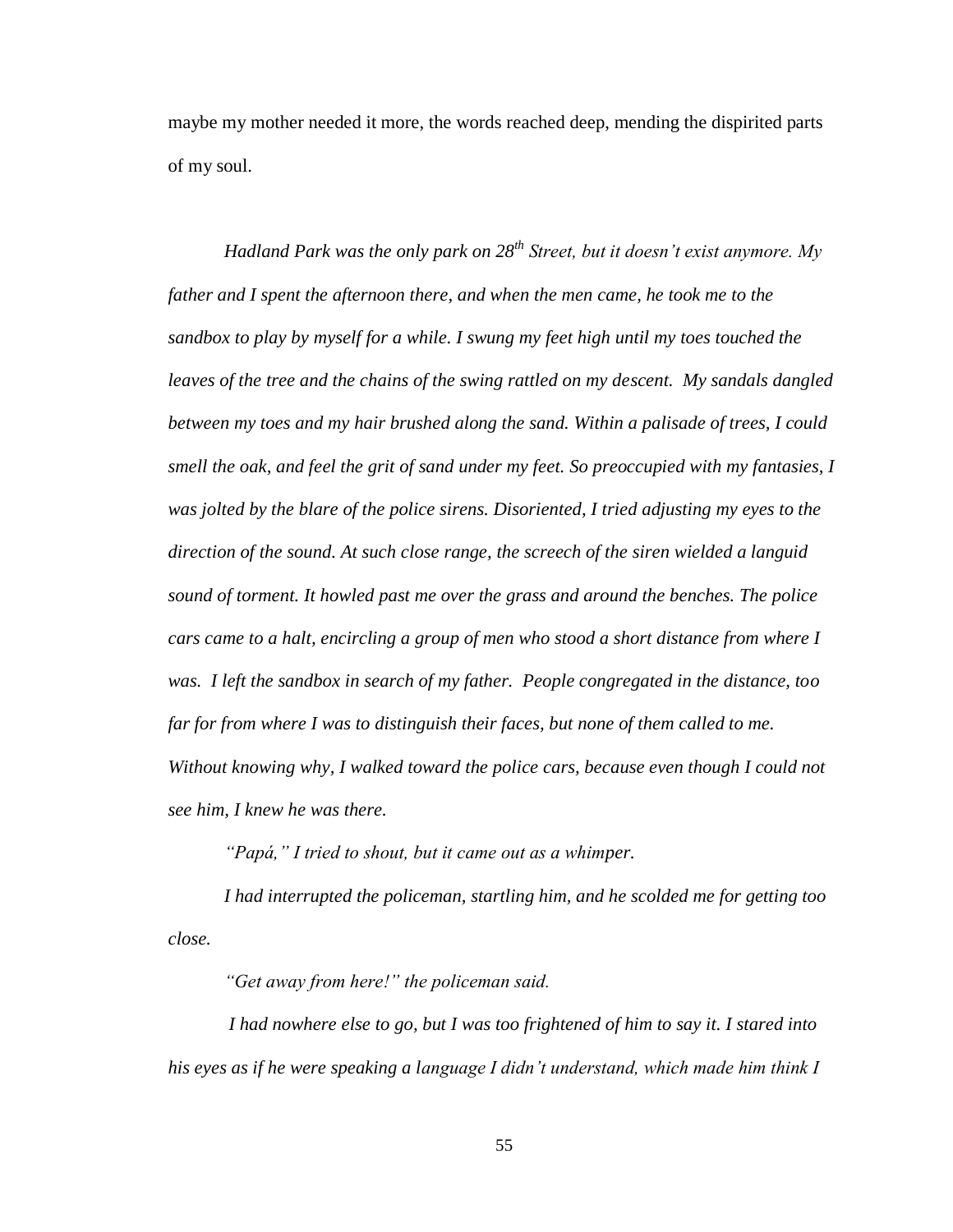*didn't speak English.* 

*"That's my kid," my father said.* 

*"Are you fuckin' kidding me?"*

*He pounded his fist on the hood of the car and removed the handcuffs from my father's wrists so he could send me away. My father gently lifted me into his arms, and I leaned my cheek against the coarseness of his beard. My eyes never left the officer, who*  was also watching us. He placed me back in my swing, but now I did not want to be there. *I put my arms out to be taken back, but he nodded. He had never refused to take me before, his eyes were not the eyes I knew, and I could feel tears welling up inside me.*

*"You'll be safe here, Mija. I'll be back for you," he said.* 

*The metal loops were cold and smelled like rust in my hands. I kept my legs still, watching their gestures, trying to get a sense of what was going to happen to us. I was certain we would go to jail, but the policeman was furious and that meant he might not let us go together.* 

*The policeman berated my father. He spoke with a voice that resembled the sirens, and he did it for a long period of time, as if it were in his nature and all the parts inside of him were knotted up.* 

*'It's a mistake', I wanted to say, he's not the person you think he is. I began to fear I would not see my mother again.* 

*After some time, the men who had met my father there were driven away in a procession of police cars. The red and blue lights pirouetted silently above cast down heads, and it worried me that their families might not be able to find them. My fear began*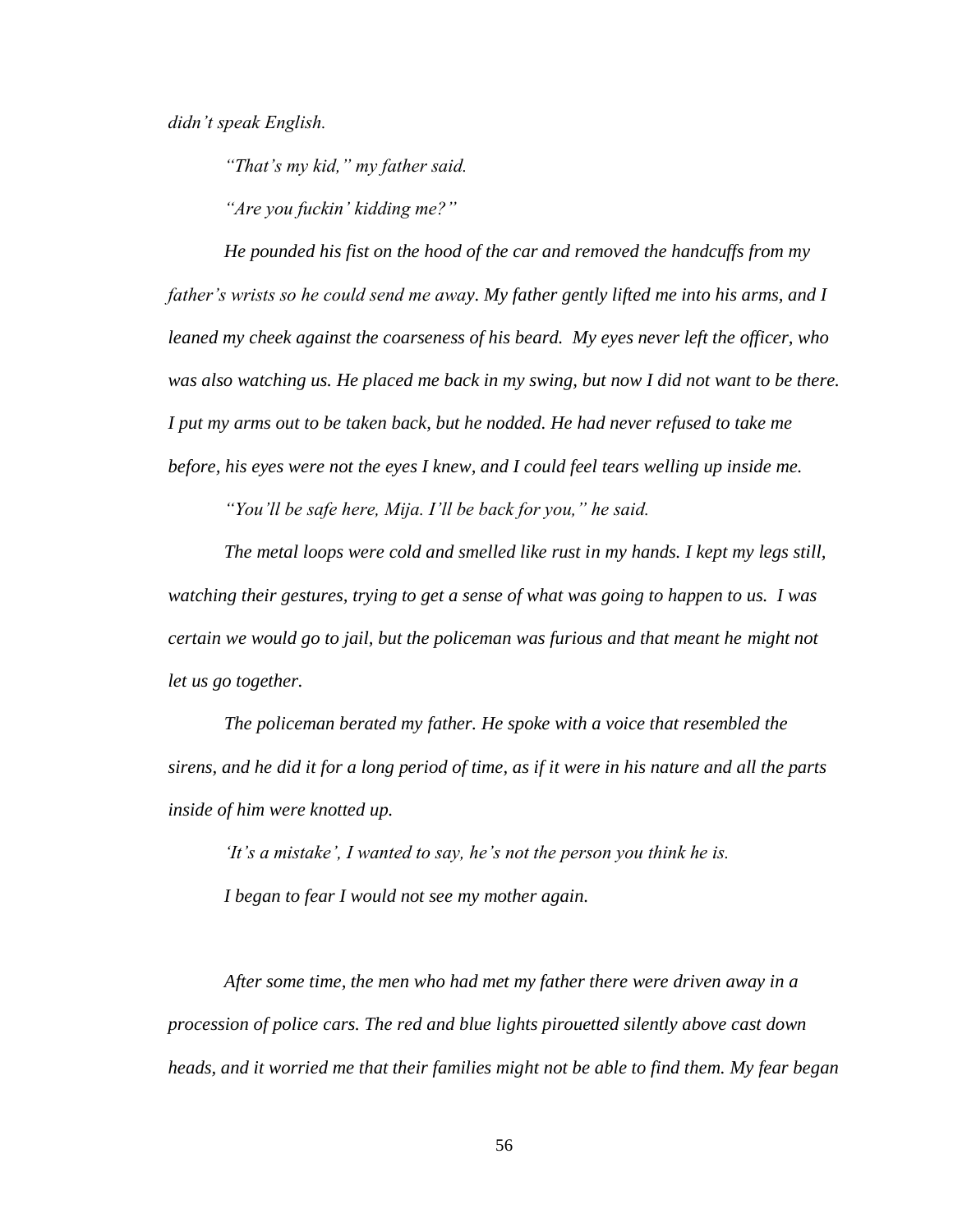*to abandon itself and reveal an overwhelming sense of exhaustion. Even the policeman seemed to be talking in circles. I got the courage to leave the swing. I wiped the black streaks from my hands on the hem of my dress, leaving my sandals buried in the sand. The grass was cool under my feet, and I walked quietly to where they were. I stood behind my father's legs, leaning my head against the pocket of his jeans. I was not sent away. I could not take my attention away from the hard features of the policeman's gun: a black steel revolver with its nose pointed sharply toward the ground. He caught my eyes and re-latched the holster, then without looking at me again, he motioned in my direction with the nod of his head as he gave his final words. My father's weathered hand reached for mine, and we walked together in silence. The park was empty now, and though I couldn't hear them before, the birds chirped sweetly in the trees around us.* 

*I pointed to where my sandals were and he dusted them off. In my eagerness to leave, I wedged the strap between the small toes and began to walk awkwardly in this way. He knelt down, his hair draping forward like a boy's, and secured them properly onto my feet. He held my face in his hands with my hair swathed around my cheeks like a bonnet. The creases around his eyes came together, and he searched mine as if he were looking through a window at the person on the other side. He kissed my forehead. He was beginning to look more like himself.*

In prison, my father took a woodshop class — his specialty — and he asked if I would send him a book of stamps so he could mail me a gift. When I came home from school one day, it was sitting on the kitchen table inside a white box dented in at the corners. In it was a wooden, heart shaped jewelry box. The middle of the heart was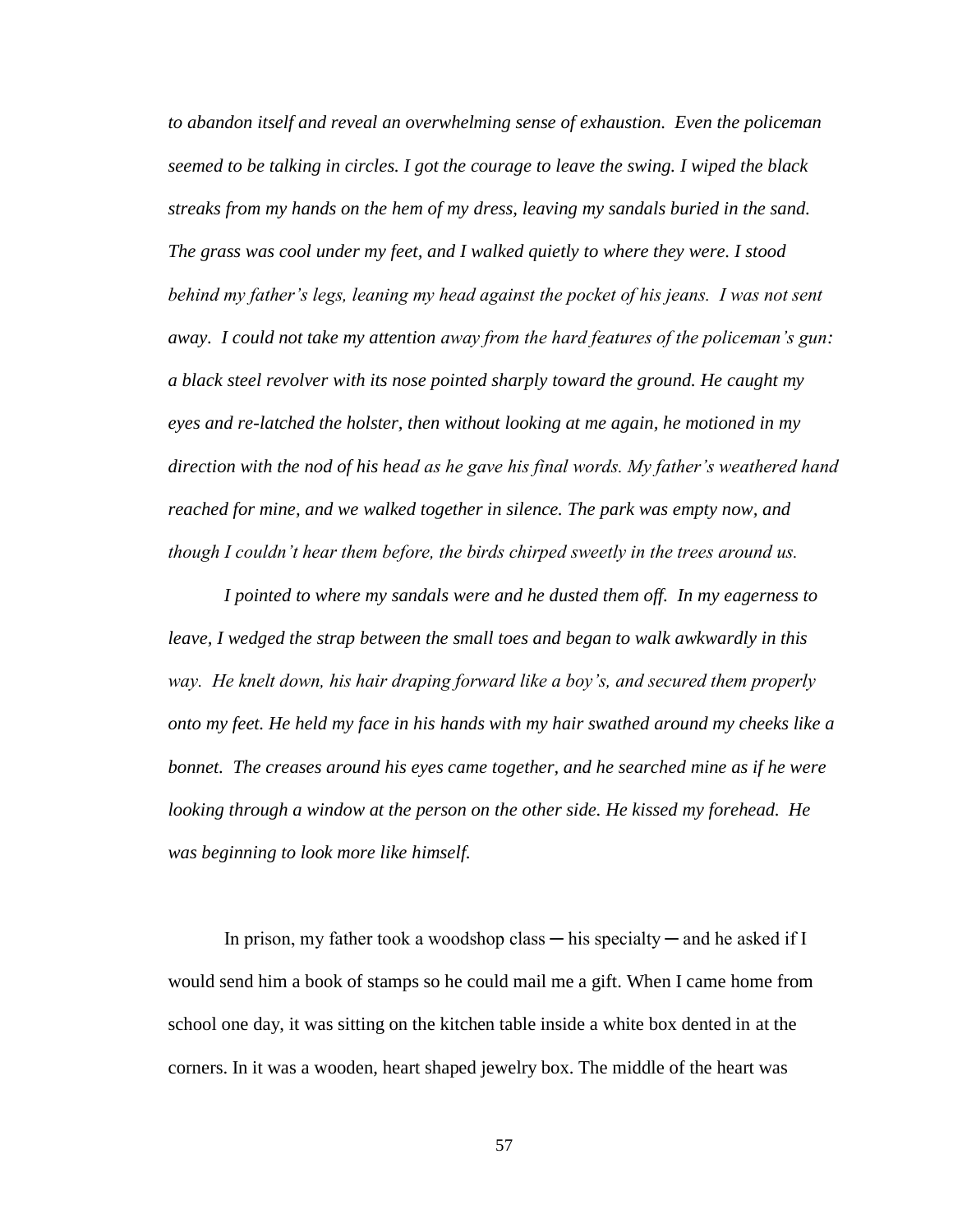carved out and set with tinted glass in the shape of a keyhole with a small butterfly etching. It was a reminder of the time the monarchs came to visit me. I told him how I'd been standing at the screen door of my grandmother's house watching the rain, when I saw a constellation of butterflies that had begun to gather in the apricot trees. The earth stood still for them. The rain and wind ceased and the sun came out and they fluttered their wings as if to shake off the dampness. I walked among them while they flooded the skies with streaks of coral and the air carried the hum of their wings like phantom reverberating chimes overhead. It was winter so they were headed south. And later that spring, I stayed with my grandmother who kept the windows open for me, knowing I was watching and listening for them, but they did not find me again.

I spent a long time fiddling with the heart box, placing items in it that I might want to keep safe. There was a knob on the curve of the heart that when pressed in, pushed out a drawer on the other side lined with red velvet inlay that had my name sewn onto the fabric. This gift made me feel like a child with a renewed sense of worth because of all the detail he put into it for me. I decided not to attenuate the box with earrings or charms, but instead, it became the keeper of invaluable things.

He took English classes to improve his use of the language. The letters he sent contained the usual phonetic spellings, but now with the addition of "ye's" and "thee's" partly influenced by his active bible studies and a renewed interest in Bob Dylan's evangelical album. They were filled with his best intentions and fatherly advice, which I respected and appreciated. For the first time in a long time, his thoughts were lucid; he was sure of what he wanted for us and for himself. I read the letters more than once, so that they would stay with me and carry me through a difficult time. The letters all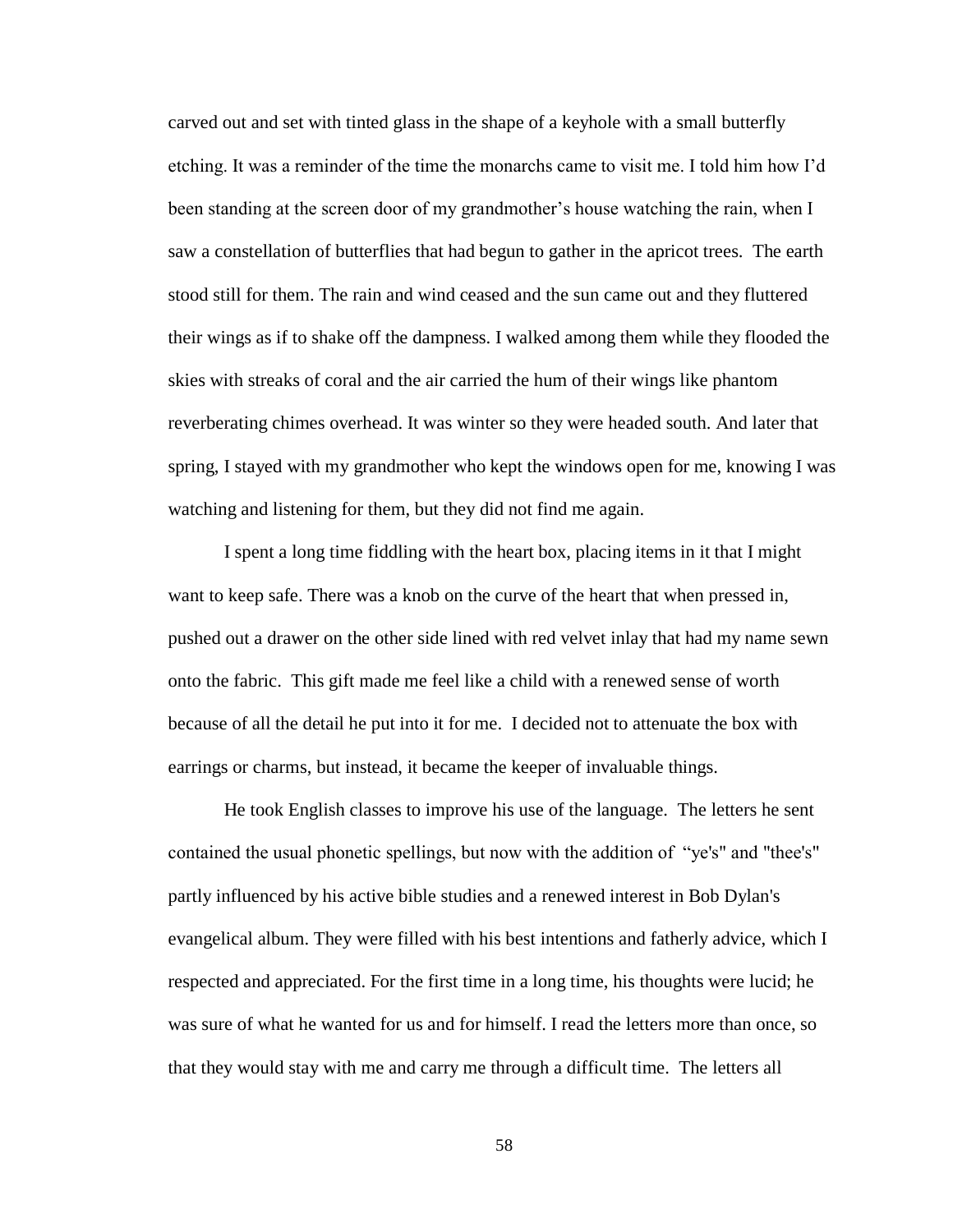concluded in the same way: 'Take care of your mother and tell your brother to write to me.' Selfishly, I thought, *why me?* He wanted me to take care of her, the one who didn't need me at all, and to keep his son, who was very young when he left, from forgetting about him. *Hadn't he heard the things I told him about my mother?* I would put the letters away in my heart box, but his words would never leave me.

December's letter came in an envelope with a picture of Santa sitting in a jail cell with a chain attached to his ankle. After a year in prison, he was getting restless and his letters began to reflect this. There was a parole hearing fast approaching, so he stayed busy familiarizing himself with the bylaws of the courts. He developed a dogmatic view on the social injustices of a U.S. prisoner. He exercised his rights while he still possessed them, plead "guilty by insanity" to the courts, and asked friends and family to write letters for a pardon. We did. Before long he was out of prison but had to be deported back to Mexico.

I was living in Vegas and could only visit him once a year. He lived in the house that his mother owned. Alicia and her husband and their kids lived there, too. There was a section at the back of the house, where my father and his two brothers lived from time to time. I always enjoyed my visits to Juarez to see my family. My grandmother wore her beautiful gray and white hair in a braid that almost reached the back of her knees. With as little as they had, she and Alicia loved to spoil the grandchildren, and I was no exception. They were the most generous and kind people I had ever known. And that house, a memory of my childhood visits, was always filled with love and the comings and goings of three generations.

It was nice to have my father in one place again. It hadn't been that way since my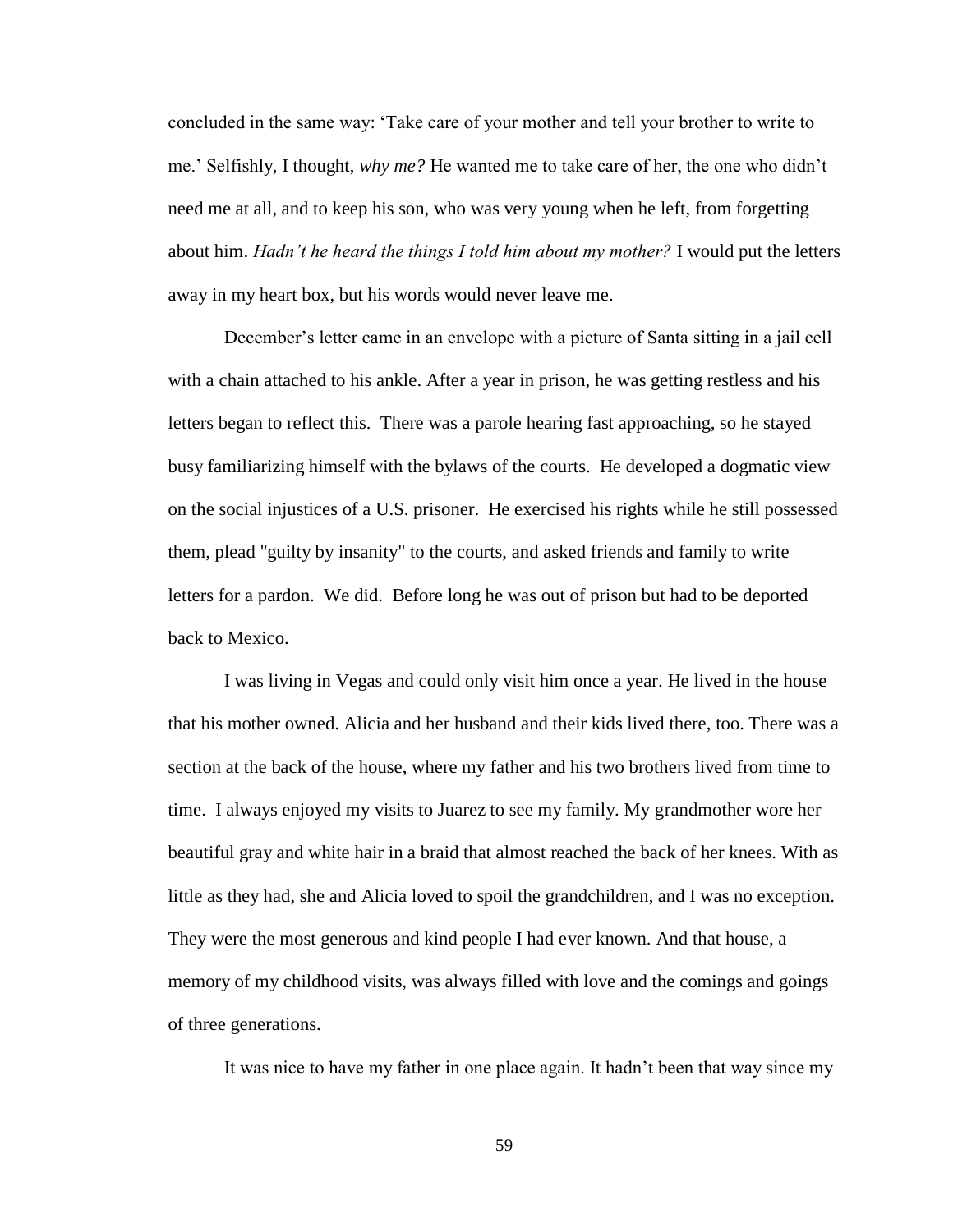parents' divorce, and my visits with him throughout my childhood depended on whether or not he was well enough to see us. My mother would only take me and my brother to see him when he was sober. Although the violence was escalating in Juarez, and drug smuggling showed no signs of subsiding, he was here, in the town he grew up in. He was surrounded by family who loved him. He'd had a year of rehabilitation and had been clean for just as long. It wasn't going to be easy. It could never be easy in a place like this.

I came home from work that day and found a note taped to my front door. *'Your dad's very sick. He's looking for you and your brother. Call Alicia as soon as you get this.'* It had been ten years since he was at Warm Springs. He had recently been using heroin again, but I had been so busy with my life that I hadn't heard anything of it. He had done so good for so long that I couldn't believe it. It felt like I had closed my eyes for just a moment, and when I opened them again, everything had changed.

**\***

We drove through the desert for more than thirty minutes. I pressed my cheek against the window of the bus to get a glimpse of the prison but a sheath of dust obscured the view. The sun shone, even with the dust, warming my face with its rays glistening at the tips of my eyelashes. The driver made a sharp turn and bounced in his seat while passengers' heads swayed side to side. I looked to Alicia, who was already looking at me; she smiled and rested her forearms on the paper sack in her lap. It carried the things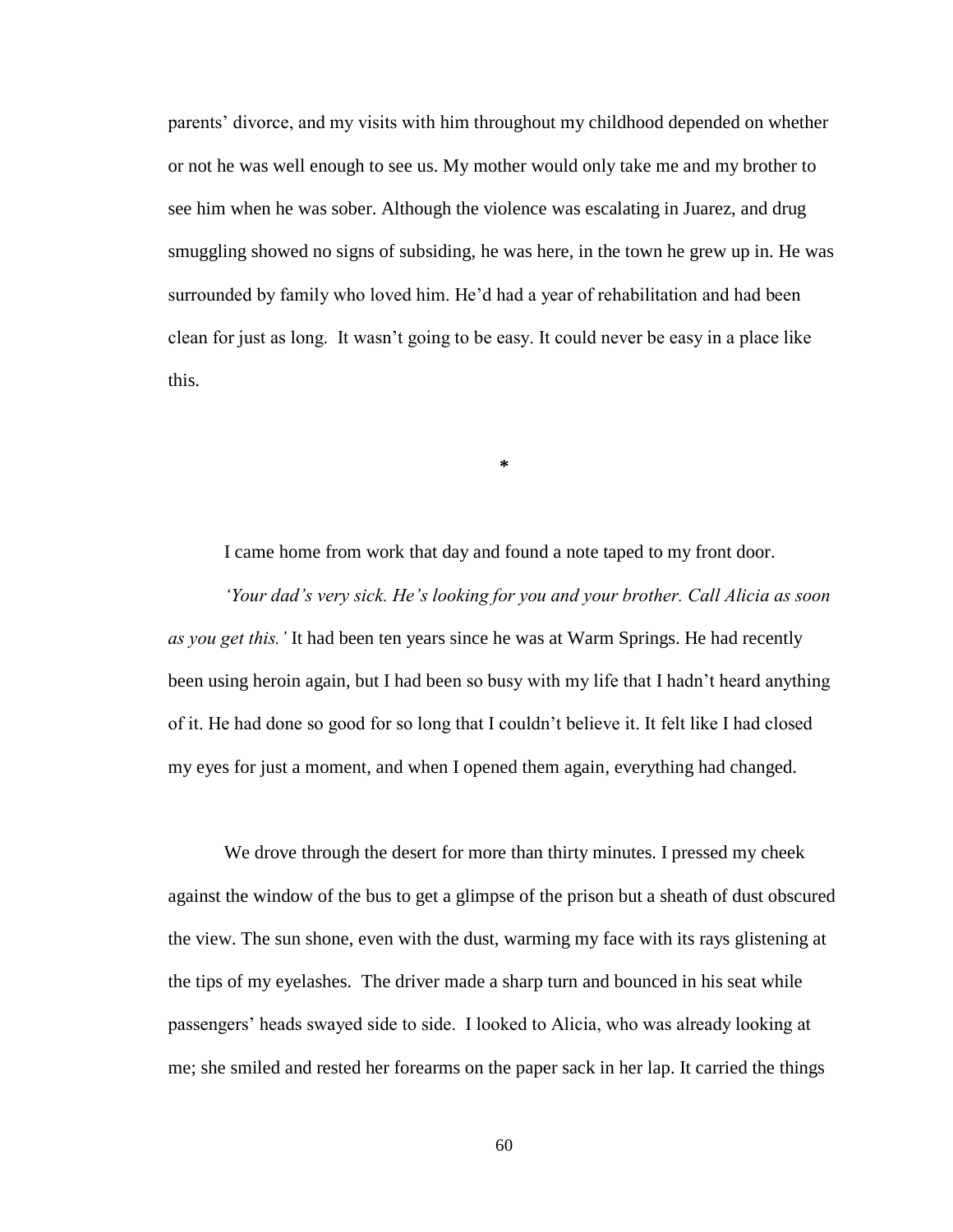my father asked for. I wanted to ask her questions, because she knew her brother better than anyone else, but the words would not come to me. My Spanish had weakened over time and my sentences lacked cohesion. Once in a while, I forced out intermittent phrases and used erratic hand gestures in order get my point across, but it at the moment, it felt good just to be still. My father had always been my interpreter when I visited Mexico, so for now, I had to rely on Miguel, who was sitting toward the back of the bus having an intense but pleasant conversation with his girlfriend, and I did not want to interrupt them. My father and Miguel were more like best friends than cousins. Miguel was familiar with the prison systems because it hadn't been long since his own incarceration, and my father knew Miguel could get us there safely. Out of all the cousins, he had the most tattoos, which meant the most prison time. His skin was deeply tanned and the tattoos ran up his arms and neck, contrasting against a bright, white smile. I wanted to tell Miguel that I didn't have a passport but he was too immersed in the exchange. At the time, having a passport was not a requirement in Mexico, but we were headed further south, to the middle of the desert, and I didn't know what to expect.

After another twenty minutes, our bus lined up behind the others and the driver waited for clearance before letting us out. We were led by foot for less than a quarter mile before we reached a citadel of white stucco walls with black letters that read: Centros de Readaptación Social (CE.RE.SO).

The line was long to get inside the prison. It was Thanksgiving in the States, and visitors had come prepared for festivities. Young, burly Mexican men in cowboy shirts and blue jean jackets carried large metal pots of menudo, one man at each end, their boots digging deeply into the gravel. The women, most of them petite and portly, carried bags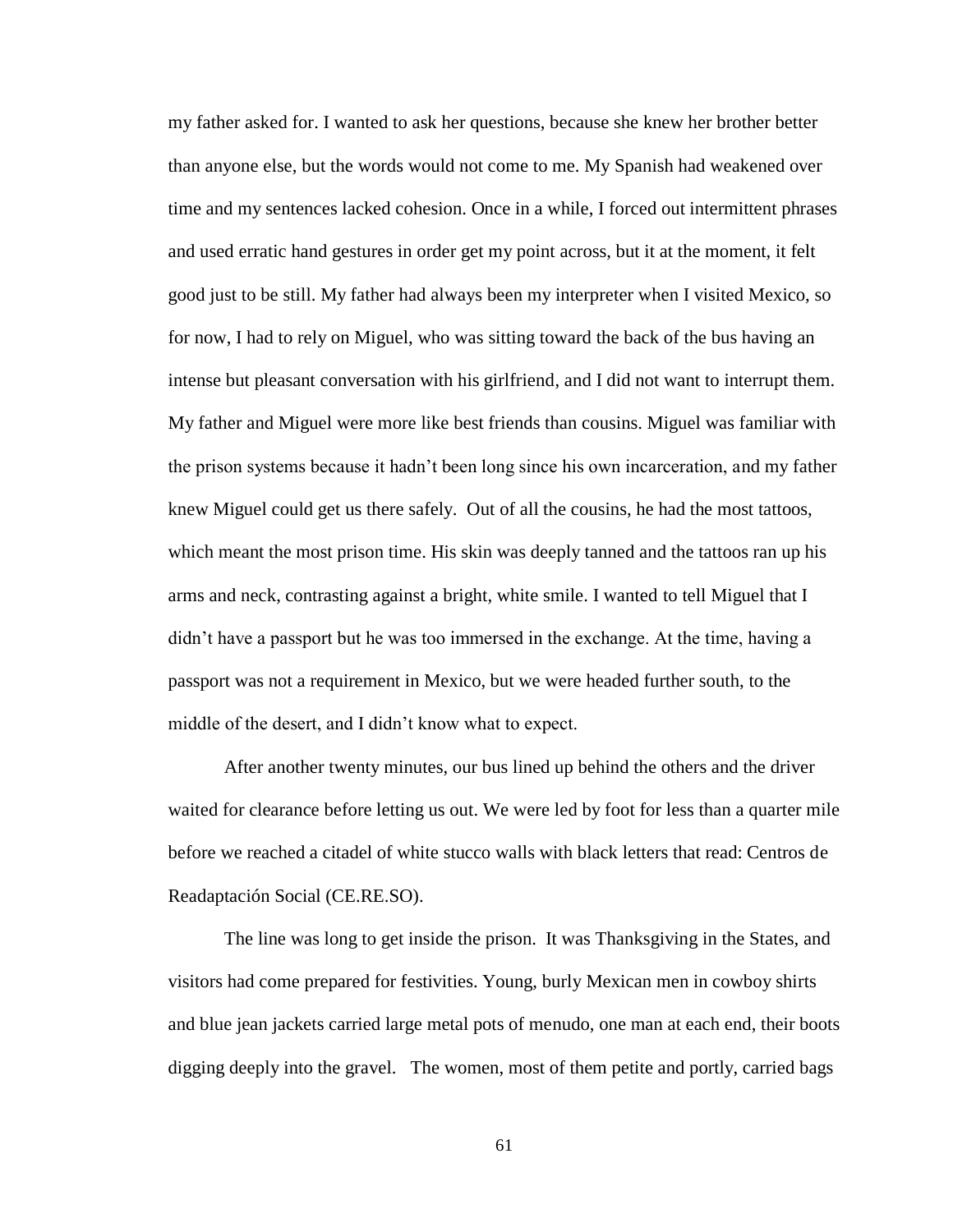of tamales packed in freezer bags, their long coats and scarves sweeping the ground. Other family members brought trays of enchiladas, pre-cooked turkeys under tented foil, and then boxes of pizza and buckets of KFC. I regretted that we hadn't brought my father any real food, but my aunt Alicia said he would only be able to tolerate sweets and liquids. His brothers nicknamed him 'Flaco' because he had always been skinny and never much of an eater. He disliked turkey and couldn't see the logic of a yearly celebration centered on it.

They packed us into a room with two rows of conveyer belts and metal detectors. This turned out to be a lengthy process, because the guards had to search the food, (mostly, they sought after the things they craved) and the women, mothers and wives stood aside to engage them in a friendly conversation. They asked about their wives, sending their regards as they rationed out portions of the food into plastic containers. Alicia said it was easier for the people to do the exchange at the checkpoint before they got into the prison, and that we would have to be patient with the process. The women worked quickly and discretely in hopes of ensuring a longer visit and the well-being of their family member. One of the guards, watching the transaction, traced his hand over the orbit of his belly with subdued satisfaction. Miguel explained that there was little to gain for the people who had to wait in these lines. These guards had little to no power. We'd seen two or three beautiful women in short skirts and stilettos escorted directly through the lines and into the building. The real exceptions were made within the prison, where gang members and the drug cartel demanded and received the best hospitality.

A female guard took me by the arm toward a private partition. I looked to Alicia and she nodded to reassure me it would be okay. The guard removed my coat and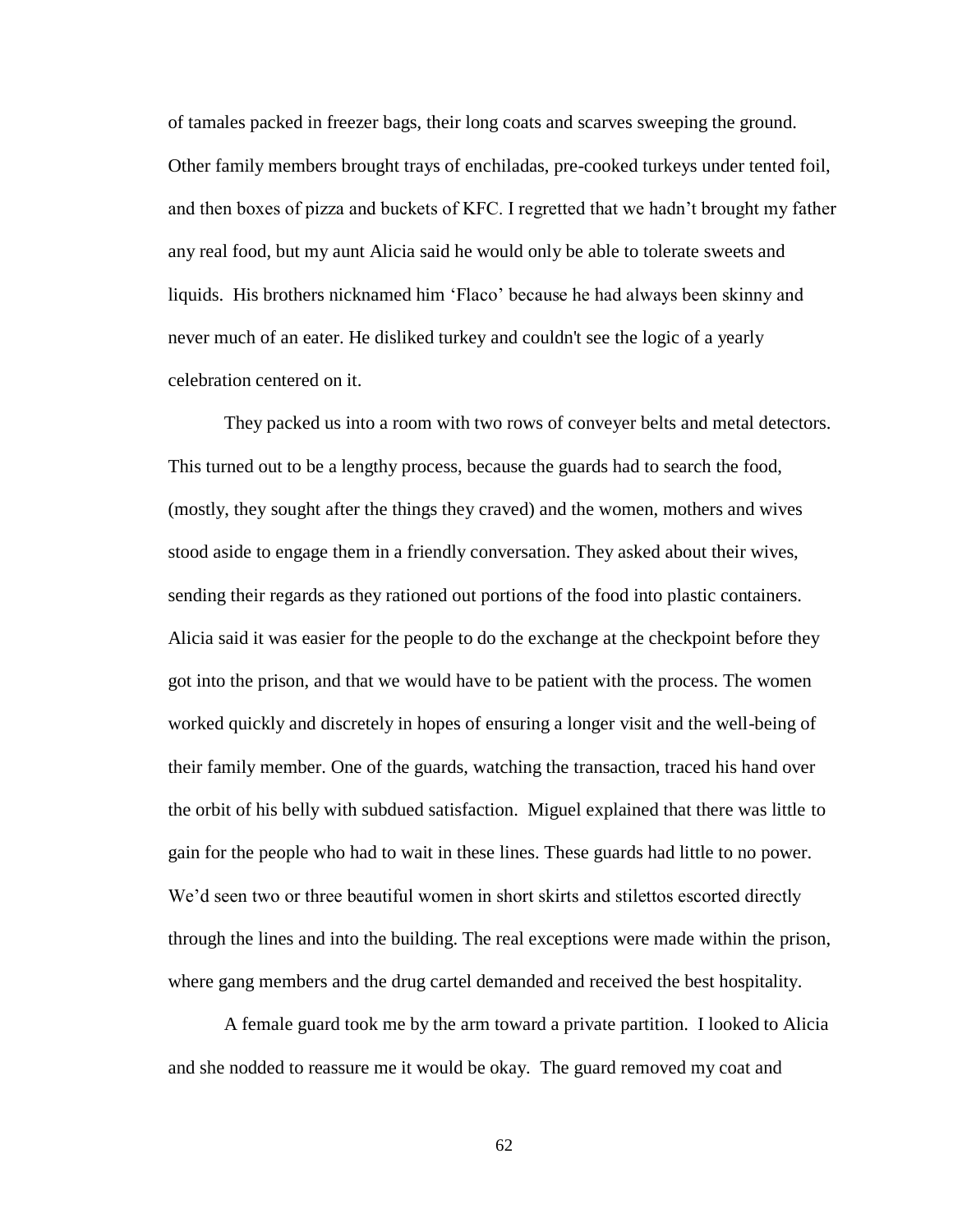sweater, placing latexed fingers under the lining of my bra then inside my pants and around my panties. Without saying anything, she poured out the contents of my purse onto a table, spreading out a debris of crumbs, tampon wrappers and broken pieces of gum. She handed me my sweater and told me to get dressed, while another woman came in behind me already partially undressed, and spoke to them with the familiarity of a family member.

It was four in the afternoon when we finally made it to the reception center, which consisted of a man in a window speaking through an old intercom system. We told him who we were there to see, and he said my father was still in the courtroom for a bail hearing. We were instructed to sit in the courtyard until he was done. I found a place next to Miguel's girlfriend and started a conversation with her. She was beautiful, and reminded me of a girl I knew in school, the way she wore her hair and the shape of her eyes. She spoke English well and told me she had known the family for a long time. Her parents knew my grandparents and she and Miguel went to school with each other years ago. I felt relieved, because I wanted to feel comfortable around her during the visit.

It had been three hours since our arrival and we began to worry that we wouldn't get to see him. We sat mostly in silence, trying to keep warm on concrete benches near a grassy area. We could see prisoners in the distance walking in the courtyard behind a metal chain fence. Other men, who Alicia said were also prisoners, sauntered past us in street clothes. They spoke with authority to the ones who shuffled behind them, smelling of musk and leather. They paraded their wares─designer shirts, blue jeans, and snakeskin boots─along the vast row of visitors. They were inmates, too, but occupied a large sector of the prison which they governed freely.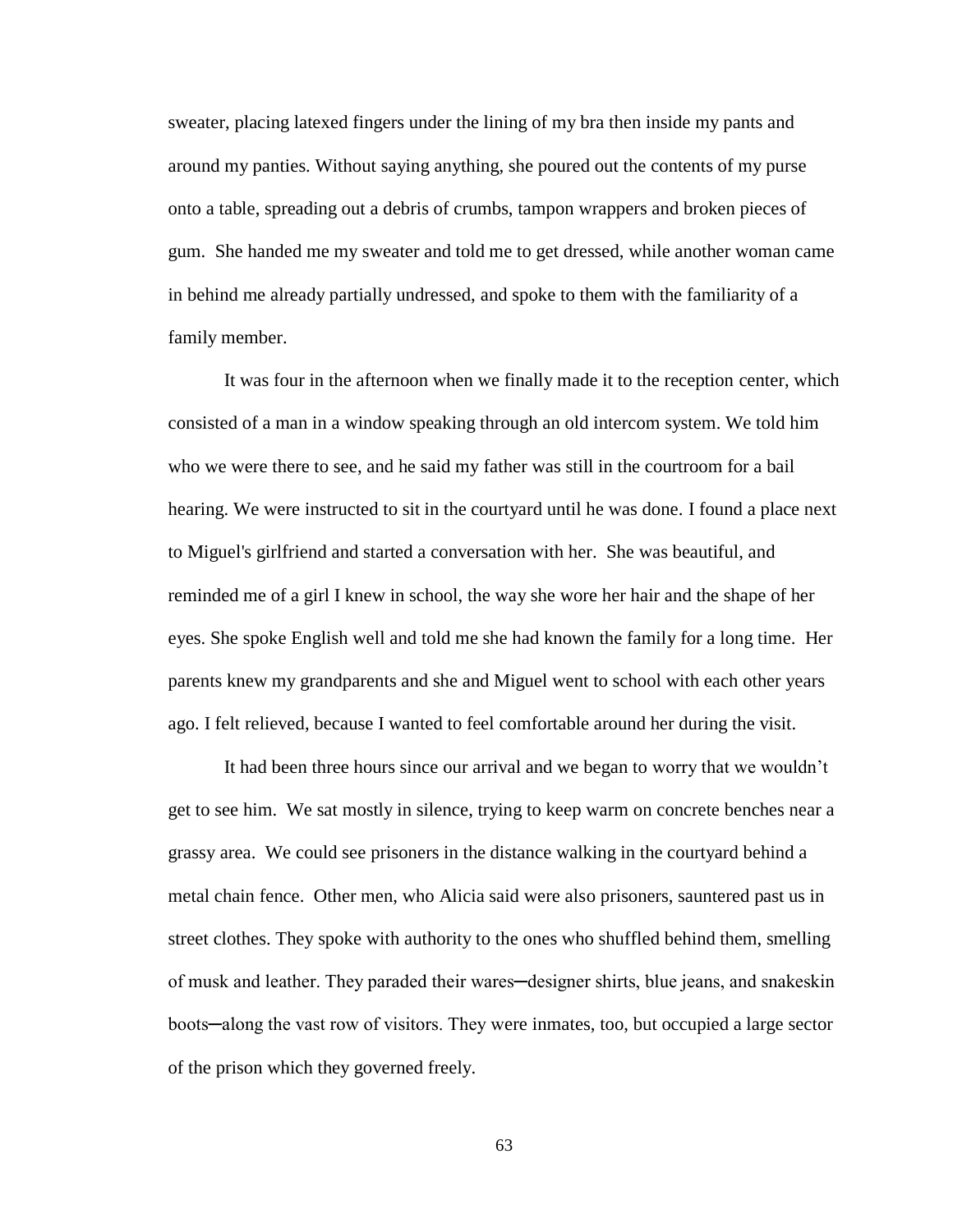Our nerves were on edge because of the time. A boy who stood next to his mother and another woman repeatedly tossed a coin into the air, trying to catch it inside his mouth. At the last toss, he tilted his head back farther than before. The stiff, stray hairs at the top of his head fluttered like a peacock's feathers at the feat. The women were busy talking and didn't notice when it finally lodged in his throat. He stomped his feet with a reddened face and held both hands around his neck. We gasped and got up from our seats, but the mother thumped him on the back with great force, sending the coin bouncing toward Miguel. The women laughed at the boy for crying and he scoffed at them, kicking up a cloud of dust. Miguel kept the coin underneath his shoe, and once the boy regained his composure, he stood like a matador at his feet. An authority came out to inform us that my father was ready for visitors. We gathered our things, scrambling for items left under our seats. The boy seized his coin and sent it reeling into the air but I did not look back.

We were escorted into the visitor's area, where guards stood like military personnel holding semi-automatic weapons. The room was airy with white brick walls and windows that overlooked the courtyard. Loose gravel rasped under our shoes as we shuffled in toward large wooden tables heavily coated with brown paint that looked like it had been poured on. The visitors had already set their holiday tables and the women were busy serving food. There was a drone of chatter and a clattering of pots and pans. Alicia put the brown bag at the center of the table, leaving its contents inside.

The warmth of his eyes reached me as soon as he walked into the room. I motioned my hand to get his attention.

"I knew you'd come. It's so good to see you," he said.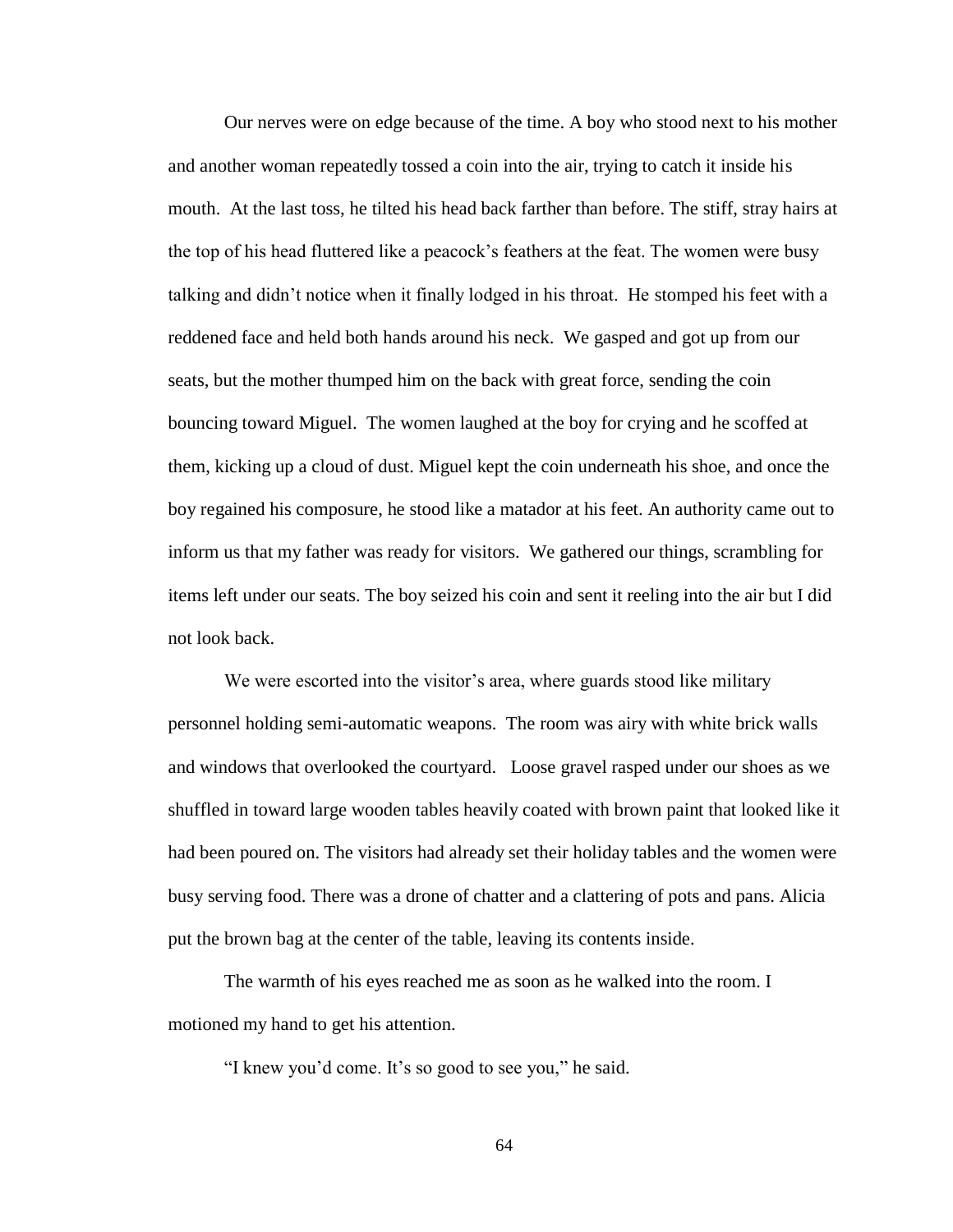When he embraced me, I could smell the desert on his clothes. He looked fatigued in some ways, but otherwise, he looked okay.

Miguel came up behind him. "*Oye, Cabrón*," he said. He put his arm around his neck. ¿*Qué páso, wey*? What the fuck happened?"

"*Pinche chota, me jodieron*. They're trying pin it on me. Said I was trying to sell to an undercover."

Alicia got everyone to sit down. They were eager to hear the events that lead up to his incarceration. I was being watchful for signs of distress, because it was still not clear how serious the situation was. The visit felt rushed and though I had an urge to cry, we were not accustomed to displaying that kind of sentimentality around each other, and especially not in front of the others, so I held it in. And for the rest of the visit, we went along in this manner, even when all I wanted was to be alone with him, to know he was going to be alright.

 My aunt got right to business and began to discuss our plans to get him back home. He glanced at me and breathed out quietly, still nodding at her instructions to show he was listening. When he tried to initiate a conversation with me, the others drew their attention toward us in anticipation of a heartfelt exchange, maybe something that would cause my father to change his behavior. This is what they pleaded with me before we left Alicia's house that day.

"Talk to him. He'll do it for you," Alicia said.

But since it was the first time they ever spoke openly about his addiction, I didn't know how to respond. They said if he could find the strength, it would be for his children. But my brother wasn't here and I had to figure things out for myself. It was complicated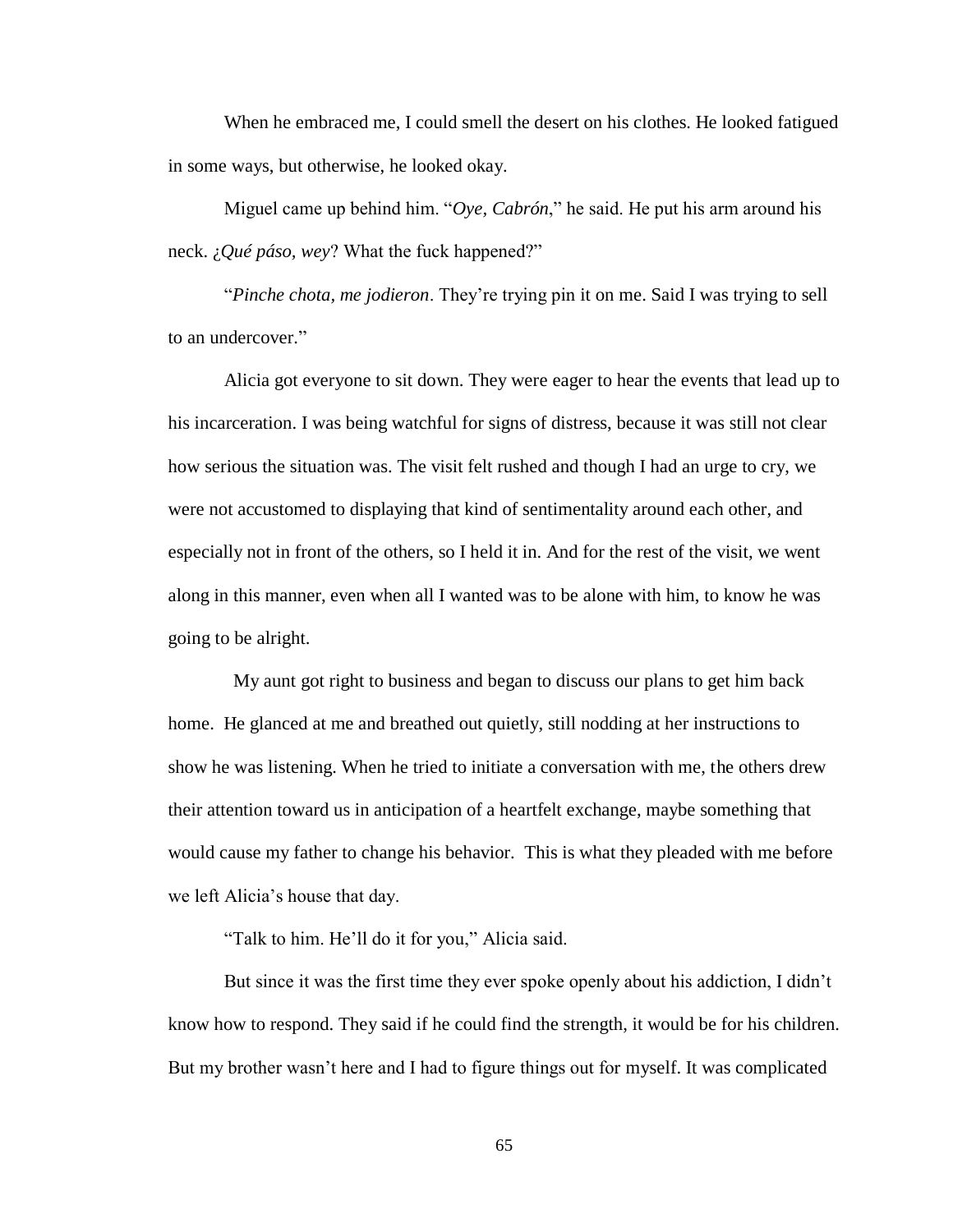and it would take more than my father wanting to change for us. It was heroin. And he lived in Juarez, where most of the men he knew were addicts, and there was no such thing as rehabilitation. They knew it and I knew it, but it meant some kind of hope. My aunt smiled her beautiful smile at me and my father, but we kept things simple.

The vinyl jacket he was wearing looked small, like a child's. The sleeves gripped at his arm an inch above the wrist. He sat cross-legged, in jeans torn at the knees, like the hippie he had always been, with an intricate drawing of a woman's face on the pant leg. They said he had been suffering through terrible withdrawals, but he made an effort to look composed for us, swaying the leg that was crossed and running his hand through his hair a few times. He asked Miguel for a cigarette. The smoke drifted between us, creating a relaxed atmosphere, and it felt as if we were sitting at the kitchen table. My aunt opened the bag and began to set out the items: five king sized Snickers bars and several bottles of lime Gatorade. He drank while he listened to Alicia and Miguel explain the events that transpired after his arrest. It turned into some kind of normalcy that they had known, and I felt out of place and found myself reluctant in the effort to allay the situation. The message I received about his incarceration expressed urgency, but I didn't get a sense of that now. Because they loved my father and loved me, too, they always tried to shield me from seeing him at his lowest point.

*It was those dreams that kept me looking for him even when I didn't know where to find him. I would wake to the sound of thunder and find my father standing near the window. I could see he was speaking to me because his mouth and hands were moving, but he looked like an image cast from a video projector without sound. I asked him what*  was wrong and as hard as I tried to listen, his words did not reach me. He began to melt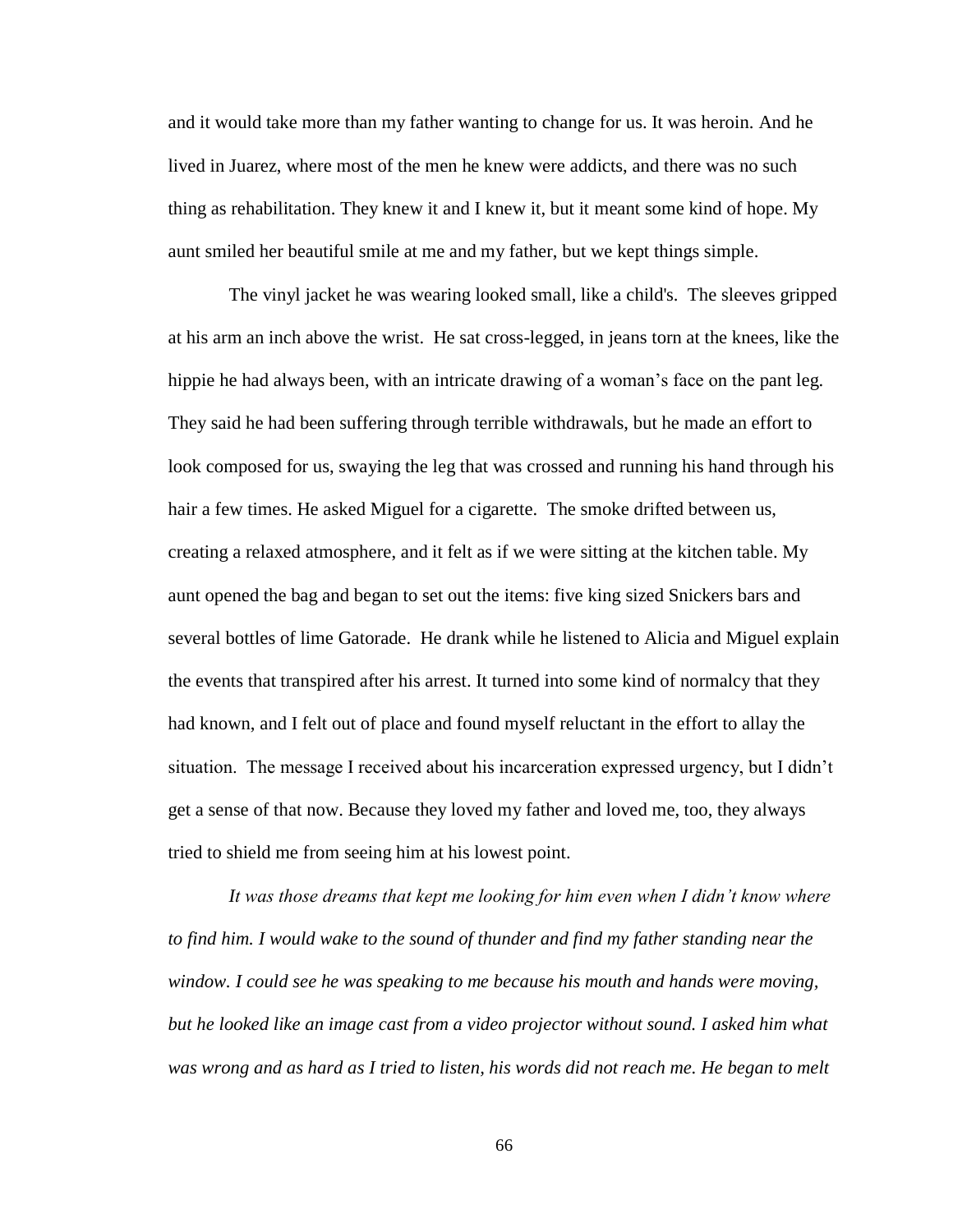*in my hands and I told him I loved him, but he didn't remember who I was. In the days following, I'd cling to my father and try to explain the details of the dream, but it sounded childish the way I said it. But I think he understood because I remember he took me to out*  to the lake, where he showed me how to catch guppies with a plastic Coke bottle. The *bottoms of our jeans were heavy with water and we lay in the sand until they dried or until I was thirsty again. And when we left, I made him take the longest route because I wanted to feel as though we would never find our way back home.* 

The mood had significantly lightened. He looked better than when we first arrived. His eyes were focused and his voice sounded stronger. The conversation ended with funny stories and laughter, the way they always ended, but it was getting late and visiting hours were almost over. We got up to stretch while my father and I walked around the room and into the hall where other prisoners were sitting and lying along the floor, observing the visits. We didn't get any time alone, there was no place for us to go, but I remembered feeling content walking in that room with him. We tried to keep a short distance from the others, intervals of stopping then moving again. And yet, that's all I remembered. I think I tried to forget everything else about that day.

We gathered our things and I stood at the door, watching him talk to the others. It would take another few weeks and a few more paychecks before everyone could get the full amount for the bail. He and Miguel did their handshake-hug with a pat on the back. I stalled so I could to be the last to say goodbye and walk with him a little longer. I wrapped my arms around the puffy vinyl and squeezed until it flattened against his torso. The men on the floor watched as we all said our goodbyes, hugging and kissing until the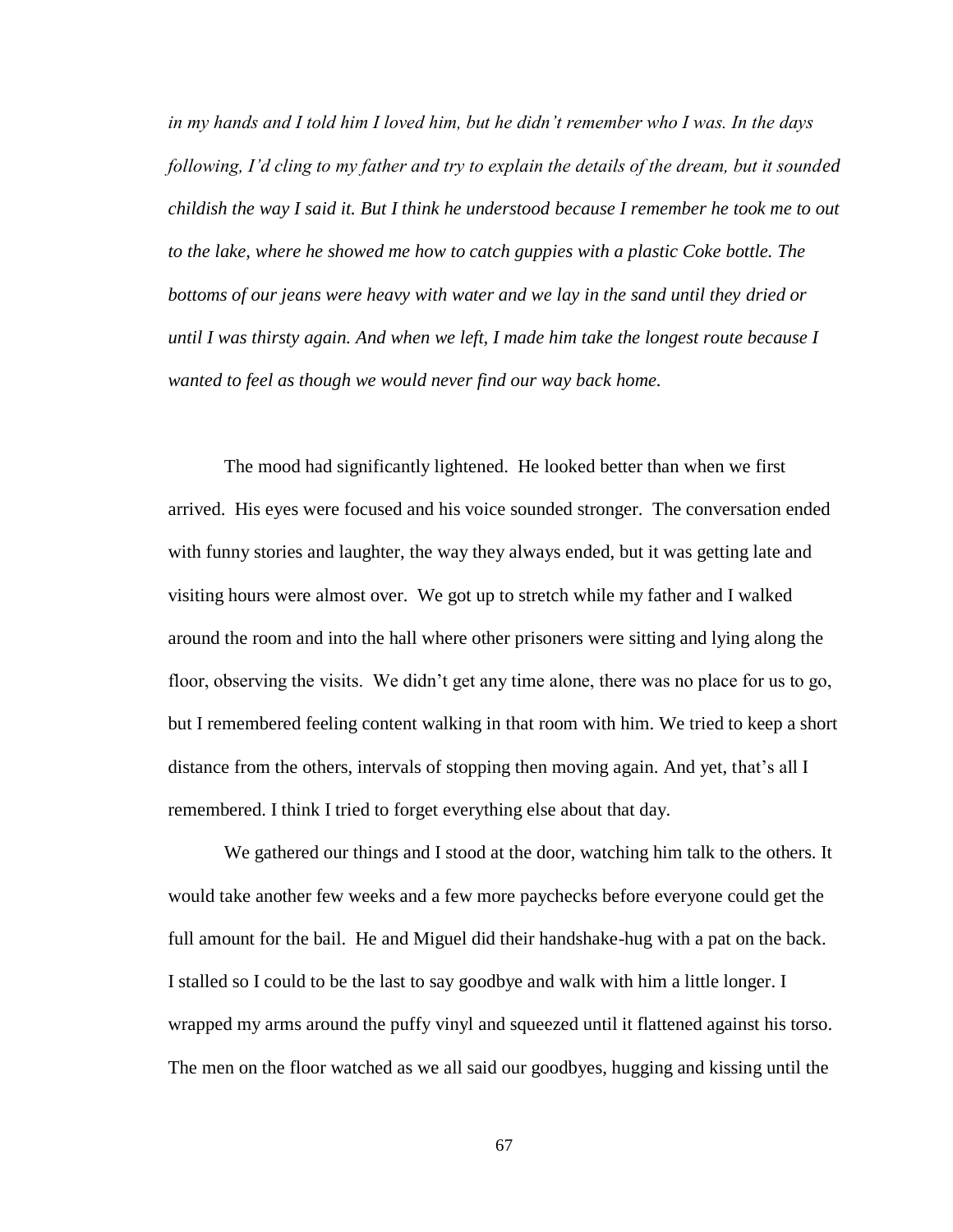authorities said it was over.

A few days before my mother's arrival, I received a call from Alicia, who told me the bail money had been stolen by a man who was considered a friend of the family. So many people had pitched in from savings and paycheck advances, and now it was all gone. My father was in prison, trying to hold on, and we would never see that money again, and would have to start over. This man was battling his own heroin addiction. He was off somewhere in a state of euphoria, unbound by remorse, far from what we were all feeling.

On the day of her flight, I waited impatiently for my mother to arrive. The flight had been delayed by a half hour. I wanted to leave and let her find her own way, but I knew, with her fears about traveling into Mexico, she would not go alone, and he would be disappointed. I was disheartened with the whole situation and fought feelings of frustration toward my father. I wanted him to take care of himself so I could also take care of myself, too. But my fear was that if he knew I felt like giving up, he would want to give up, so I did my best to keep up my energy.

When she finally arrived, I could already feel the weight of these afflictions begin to lift from my chest. I wanted to hand all of these anxieties over to her, but she was married now, and he was not her responsibility anymore, I knew we would have to work together. She wanted to have breakfast despite my concern about the time. I couldn't tell if she was trying to reach out to me in another attempt to mend our relationship or to aggravate it. Entangled in the usual tension, we found ourselves arguing over whether to order a decanter of caffeinated or decaf. It was going to be a long day and I tried hard to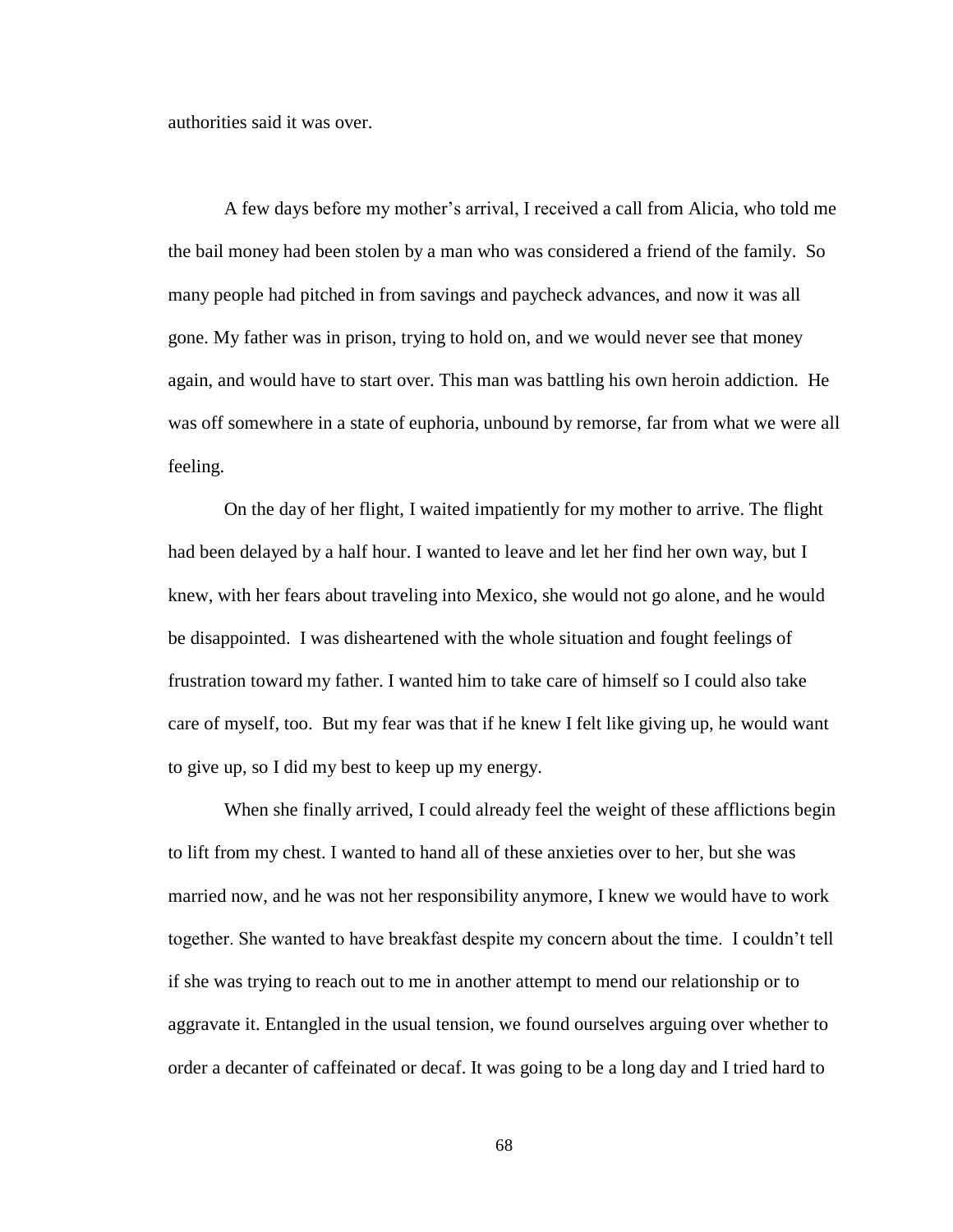refrain from quarrelling with her because it always unsettled my stomach and ruined my mood. But like a godsend, she came prepared with most of the money that was needed for the bail, and we discussed details of what we needed to do before leaving the States.

At the house, she changed into jeans and tennis shoes, and put on a visor the way she did when we went hiking. The money she had was from the jewelry she pawned, gifts from her current husband, diamond earrings and such. She fanned the bills to make sure they were in good condition because it was the only way they would be accepted. Her eyelashes were thinly coated with mascara, and her lips were rouged with lightly colored gloss that brightened her face. The phone rang and it was Miguel's voice on the other line.

"Michelle?"

"We're on our way now…" I said.

"I have bad news."

*He was transferred*, I thought.

"Michelle, your dad died this morning."

I felt suddenly as if I'd been struck by a blunt object. The air left from my lungs. I looked at my mother, who was looking at me, still with a bright face. *wait.* I wanted to tell Miguel. *just let me get there. don't say anything until I get there, until I see him because they won't let me see him anymore, not like this*. My mind back-tracked through that morning. The eggs turned in my stomach. Words stuck at the back of my throat.

My mother's eyes now fixated on me, and without emotion, I said, "He died."

She wept with her hands at her face, smudging her palms with gloss. Black tears gathered at the creases of her eyes. Miguel and I remained quiet over the phone, with my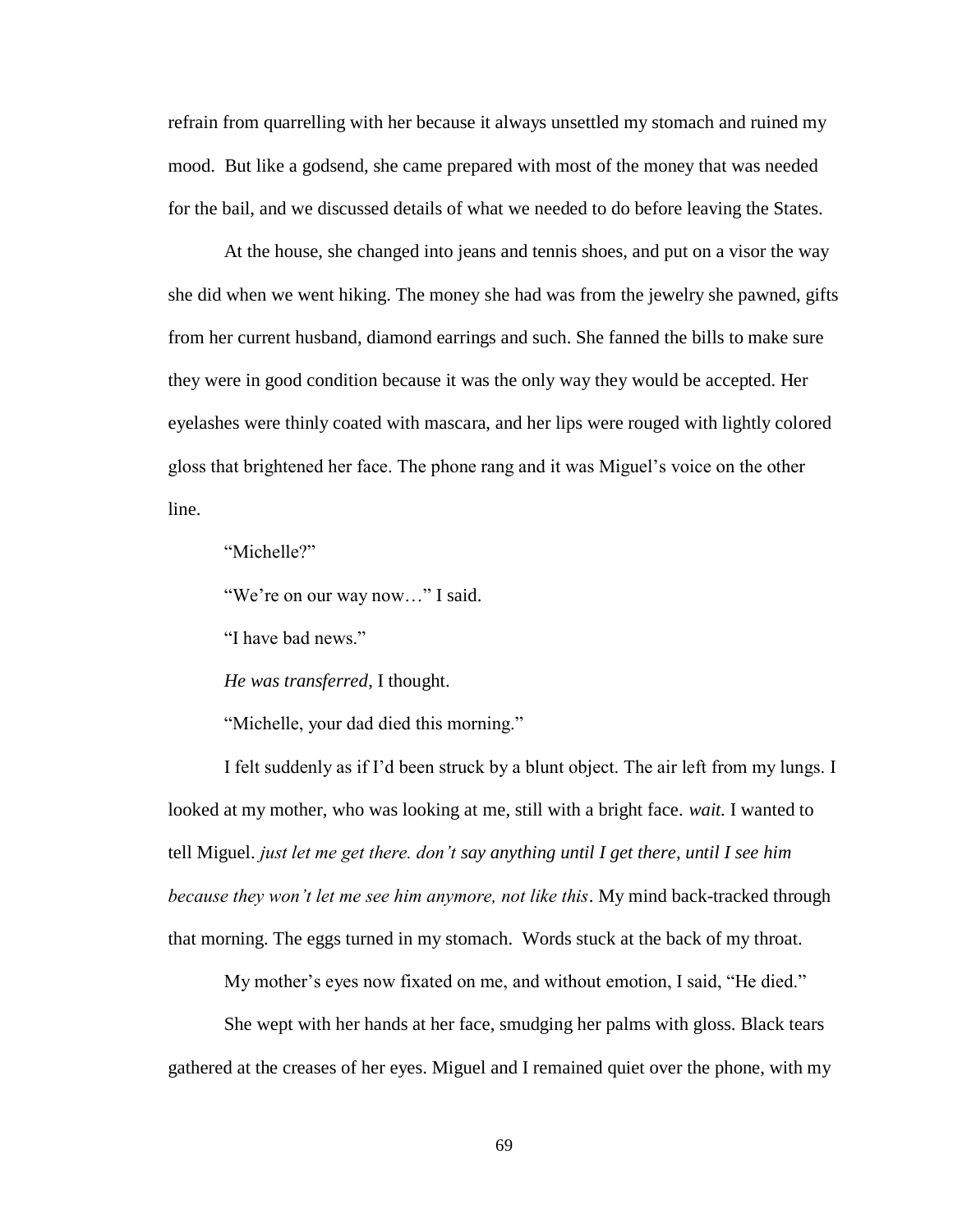mother crying behind me.

"Are you there?" he said.

I kept listening to my mother, wishing I could cry too.

"Everyone said he would be okay, that he'd made it through the worst part and now he was going to be okay," I said.

"I know it. He was keepin' it together, but he messed up. He bought bad heroin from someone on the inside. There's no telling what he got. He probably ODed. We went back to see him a few days ago and he could barely stand up. We had to help him to his chair. He asked for you, but it was late and we told him you would be coming soon with your mom. Those fuckers didn't even have the decency to call us. The neighbor heard it over the radio. They said a prisoner had died, and then they said his name. She ran over here to tell my tía. We called and they said it was true."

\*

I remembered I couldn't see the color in his eyes that day. They were hazy in the way that a cataract obscures the iris. His hair was knotted as if he'd been tossing all night, but still, he sat with us for the visit. There were stories and he was smoking, and I was watching him. We walked ahead of the others. The men on the floor were watching us. It seemed everyone was watching us. He leaned into me to speak.

"I need a favor from you," he said.

"Yes."

"The guards make me mop the floors, but you know I'm in no shape for it. I can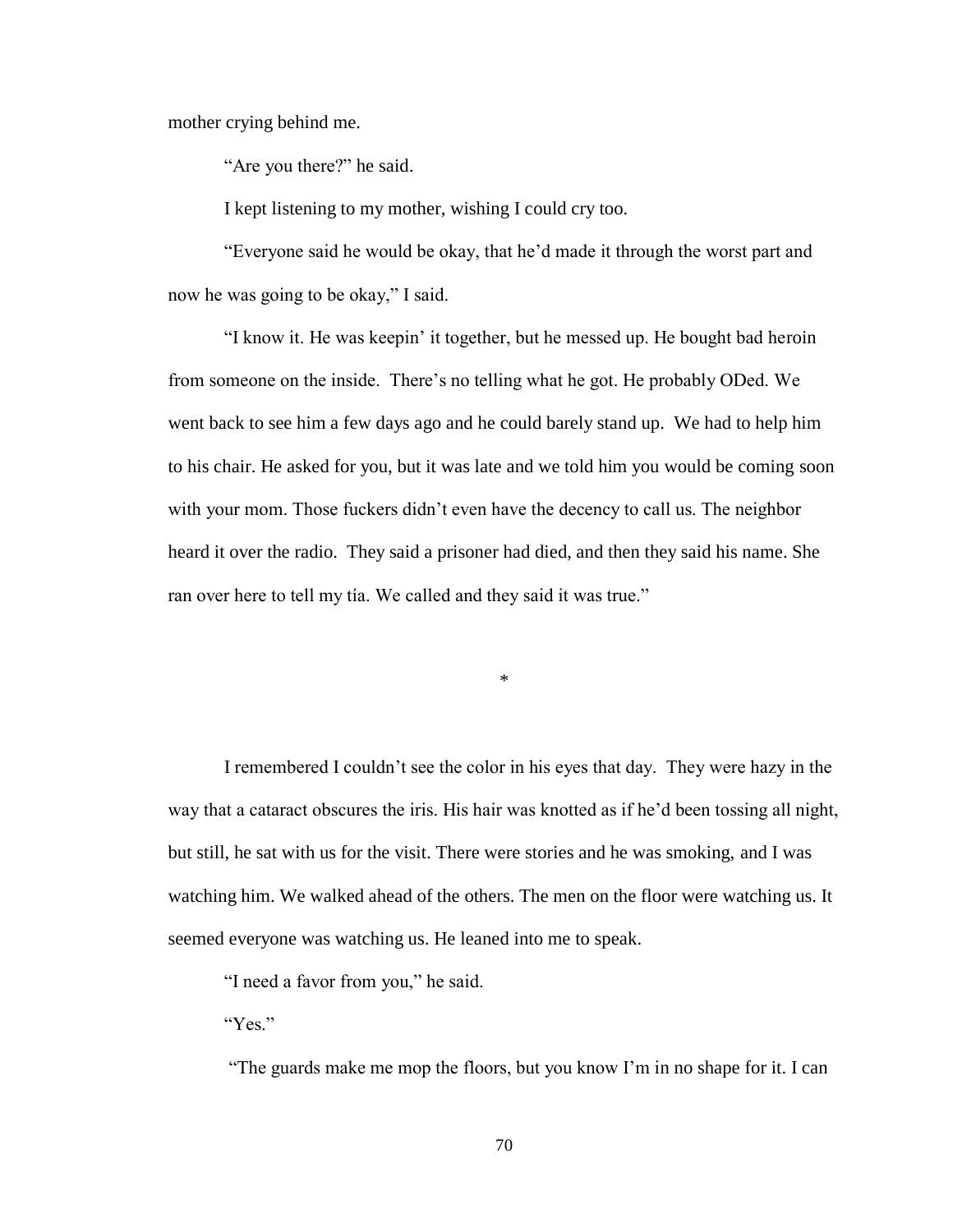give them money."

And suddenly I realized that everything we were doing was wrong. He was suffering now, and we were making plans to help him later, and all he could think about was how to make it through this day. There would be no methadone, like in the States, no one to bring him a glass of water, and no privacy. This was Cereso, and in this insensate facility, he would have to find a way to endure.

I searched every pocket. There was ten dollars left over from lunch and an old dollar bill that was faded and looked like a small handkerchief.

"Eleven," I said.

I knew part of his story was true, but the particulars of that day were obscured by my own sentiment. There were two certainties: law enforcement relied heavily on bribes because they got paid very little, and it was infeasible to make a living solely on their wages, which is why they would take just about anything. Officers would create a disagreeable situation in order to incite a premise for the bribe. They targeted those who found themselves in compromising situations, moments of weakness, when concessions to their demands was likely.

I had also known that this particular prison was self-governed by the drug cartel, which meant, unequivocally, he could purchase drugs from the inside if he had the means. With the onset of desperation, I thought even to buy it for him. But how did one buy heroin here? *Effortlessly*. If I got caught, where would they take me? I would never survive a place like this. Violence and hatred sloughed off the skin of the people who brushed past you. So when he told me he needed the money, I gave him what he asked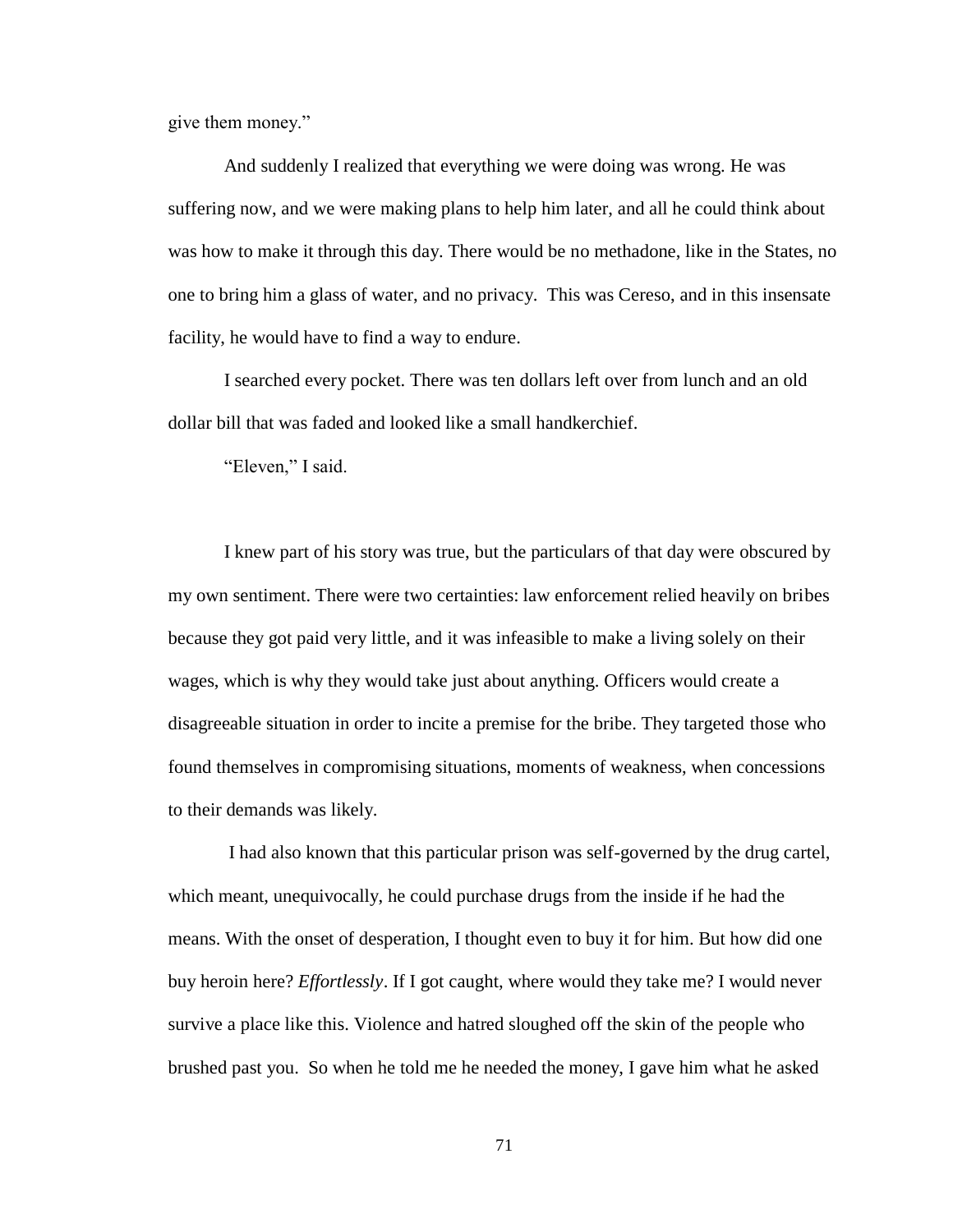for. And now, I couldn't tell if what I regretted was giving him the money or of not giving him enough. If I had skipped lunch or brought another twenty or fifty, would it have afforded him something better? With eleven dollars what could he get? I didn't know exactly. One fix. Or would it be something tainted, a thing that would harden his veins or inflict some kind of noxious bacteria. In our desperation, we made that decision, the one that would come to haunt me. I didn't tell Miguel what happened that day and I wouldn't tell him for a long time.

I stood over my father, wanting to touch his hands and his face, but the casket was sealed in glass. It was common practice in Mexico to bury the dead in this way, and it upset me, also, that the casket was too small for his body. His shoulders were slightly raised, but the lines around his eyes had softened since I'd last seen him. He looked peaceful, and younger than he did when he was living.

The funeral parlor began to fill with relatives and friends of my father's. I took my seat at the front pew. I listened to the voices in the room. The sound of my uncle's voice resonated with the same pitch and tone as my father's. It came from the back of the parlor, where he stood speaking to my mother. It was easy for me to close my eyes and imagine my father there, consoling her the way my uncle was doing now. It was a delusory notion, but the sensation of his presence comforted me. I wasn't ready to let go, even though there was nothing left to hold on to.

When my mother returned to take her place next to me, her thigh touched mine, and I scooted away just enough to convince myself that she hadn't noticed. It had become reflexive to blame her for everything. It was never fair to her. And despite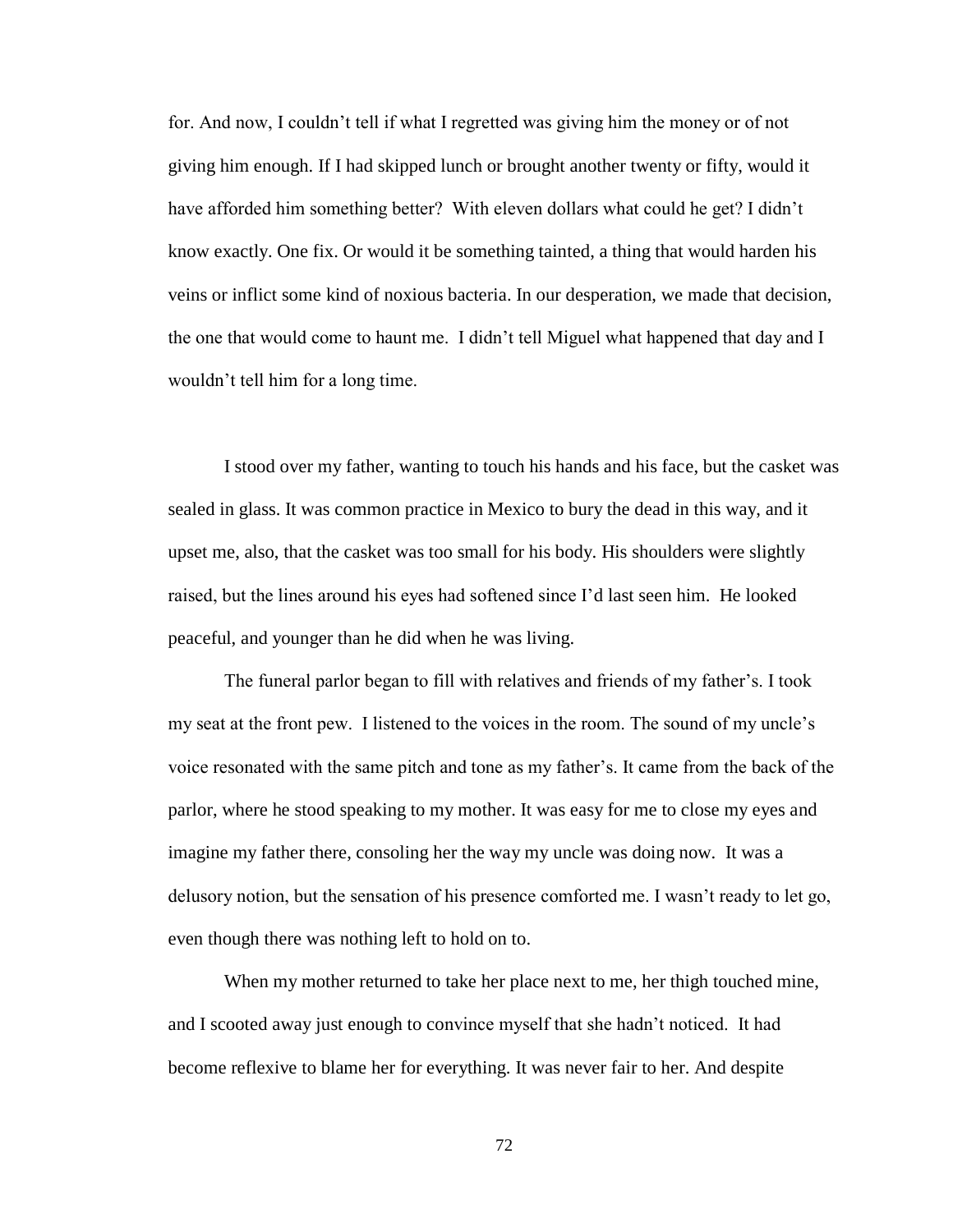knowing this, that her only intention was to protect me from this life, I still gave all my bitterness away to my mother. Maybe it was him I wanted to blame, but I would never say it if it was. His struggle with heroin started before I was born, and I spent most of my life protecting him, or wanting to.

I was greeted and given condolences by the men who knew him that I hadn't seen since childhood. They stood in line to pay their respects with grief stricken faces and lowered heads as if they knowingly awaited their own fate. Many of the others had died long before my father. Some would die within the next few years, a slow and violent death. Juarez became such an integral part of their being, that even when they came to States, and in many ways lived a better life, they had long been ruined by its corruption. It was a certainty they carried on their skin and in their bones.

We laid him to rest him on the other side of the funeral grounds— a plain dirt lot where my grandparents were buried. My mother used the bail money to pay for a headstone with a dignified epitaph that validated his existence on this earth. I would not be able to express my gratitude to her until I was older, when I'd had time to work through my grievances.

The custom was to bury relatives one atop the other, but my grandparents' lot was at capacity with the recent burial of my youngest uncle. He had been an addict too, but with a far more precarious appetite for alcohol and illicit drugs in any form and from any source. By the time he reached thirty, his liver had turned to stone and his brain had nearly liquefied. He spent the last few weeks of his life confined to a hospital bed, spooked by images of spiders on the walls and floors of his room.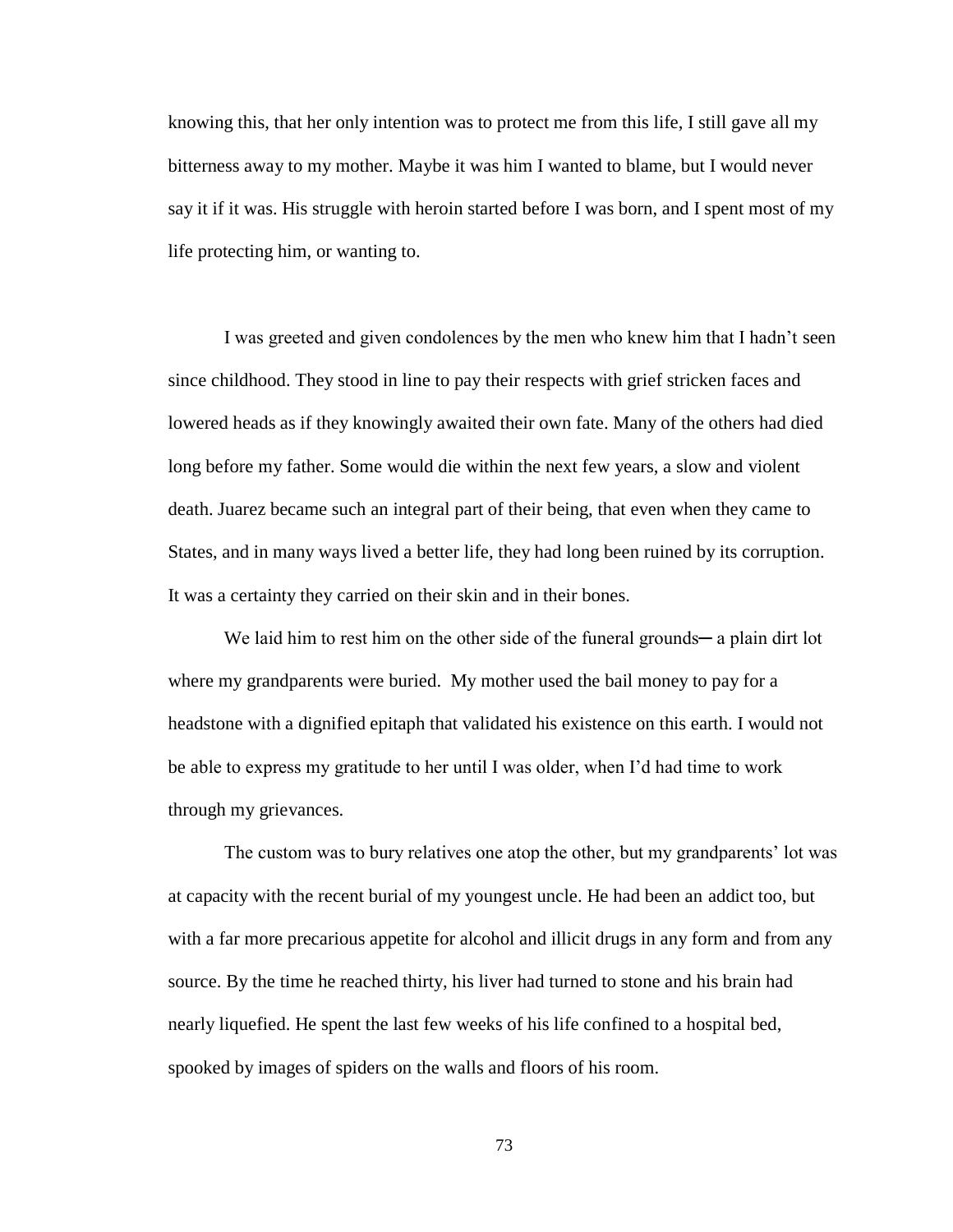It was so cold, and there weren't any structures around the cemetery to shield us from the wind. Dust began to accumulate in my hair and in the ducts of my eyes. My lips developed small fissures from the dry air, causing them to burn, and my compulsion to moisten them ceased. The priest gave a perfunctory eulogy that was drawn out and ritualistic. There was no hope in the voice of the rector or in the faces of the parishioners. I said my own prayer under my breath, for him and for us, clasping my hands together to gather warmth from the cotton gloves my mother gave me.

When the funeral ended, I asked Alicia if any of his belongings had been sent over from the prison, but she said there wasn't anything. I felt a terrible longing inside to find closure: a letter, a note on a gum wrapper, an underlined bible verse, anything. I was sure he would have left something for me, knowing that I was coming back. But I would never see it. The authorities would have discarded everything in the cell. To them, Cereso was not a place that detained human beings. They considered them animals like the dogs that roamed the halls and nothing to them was worth salvaging. Alicia feeling helpless, told me to go back her house to look for the things I wanted.

The ceiling in his bedroom was water damaged and hung low over the bed. On a single shelf were books on astronomy and philosophy, books he'd always encouraged me to read. I sat on his bed and looked through them all. In the drawer was a package of white socks with the plastic ripped apart at the center and one pair missing. It was the thing he had always asked my mother for during parental visits. Depending on his sobriety, the visits were only a couple of times a year. My mother always made them pleasant for me and my brother. I looked forward to them, and I knew she did, too. If it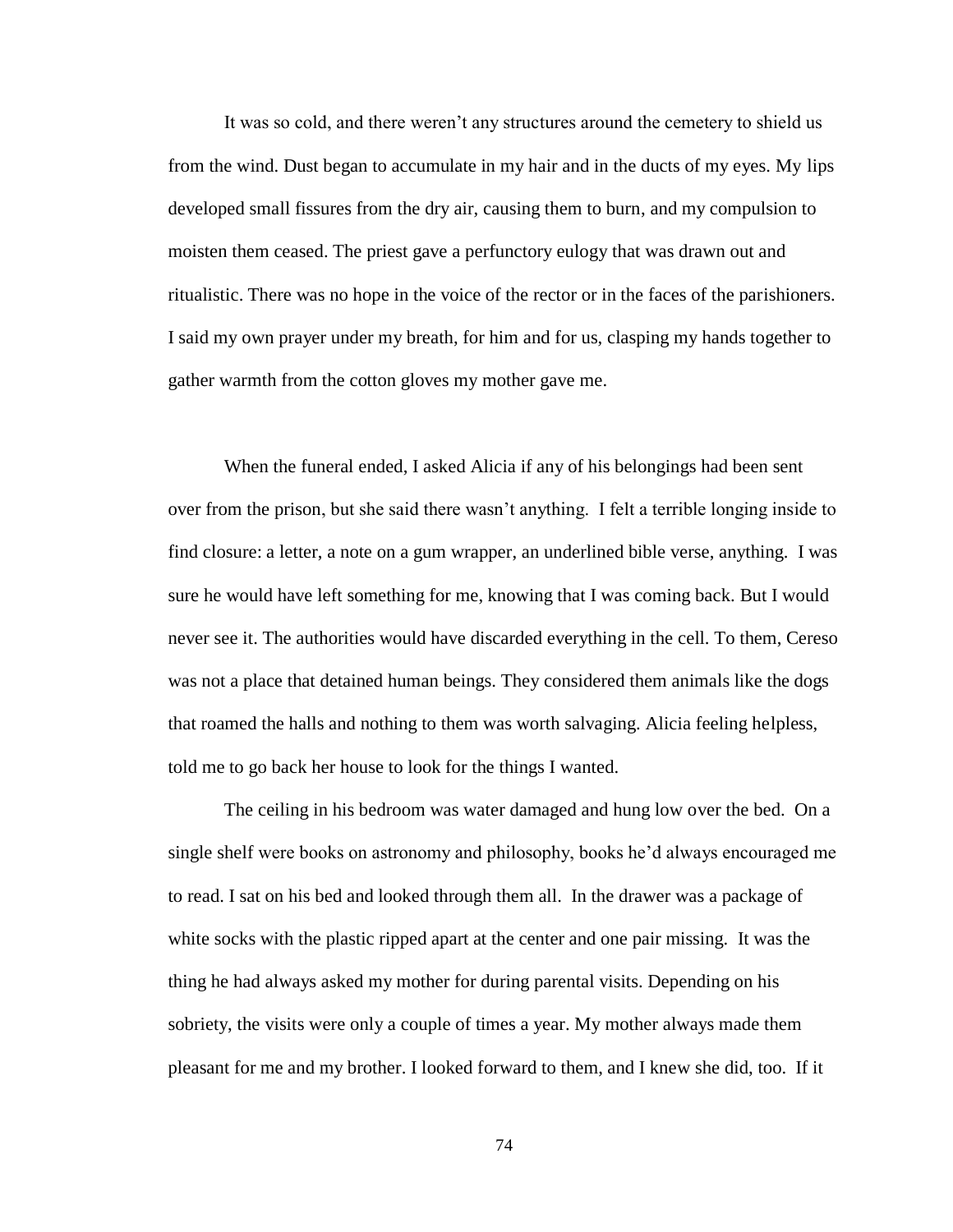happened during the winter months, she would take me to the store and allow me pick out a jacket for him. I would contemplate my choices carefully, and my mother, never rushing me, would attest to my final decision.

"He'll like that one," she'd say.

The process had a calming effect on me. They made the visits seem interminable and permanent somehow.

Perched on a stand at the corner of the room, a guitar looked as if it had been abandoned. It was the guitar I wanted because it held my best memories of him. I placed my fingers over the right chords and strummed the only song I knew, careful not to shift the strings that had begun to unravel at the base. Books of sheet music were bound together with electrical tape and stained with coffee semi-circles and cigarette burns. I chose albums I hadn't seen since I was a child, like Dylan's 'Slow Train Coming' and 'Street Legal.' Their images were a reminder of a time when he had a steady presence in my life. It was the first five years before my brother was born. I took only a few of them to leave some for others who might remember him in this way, too. I placed them in a small stack near the door.

Nostalgia began to propel my curiosity, and I searched the closets and underneath the bed, where I found a shoebox. It was filled with pictures of familiar and unfamiliar faces of a life lived with and without us. He had kept a Garfield Valentine card I had given him years ago. It had my inscription on the inside and his thumbprint embossed in motor oil on the right.

*'We made one of those funny cakes. The kind that made you laugh because they*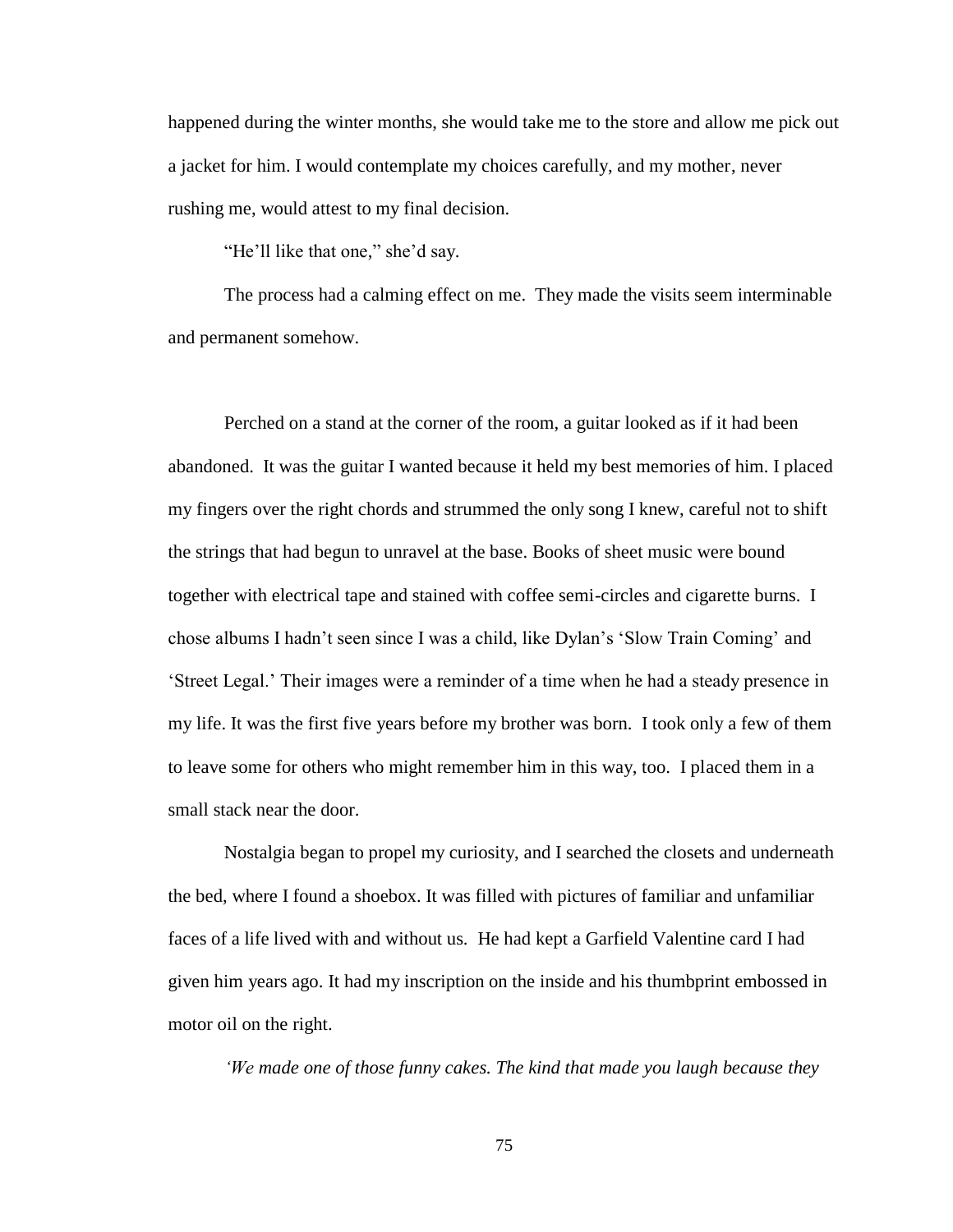*were taller on one side than on the other. We love you…'*

Underneath the photos was a green spiral notebook. The cover had phone numbers written in his handwriting. Inside were pages of song lyrics in both Spanish and English, and one by the Beatles, "Michelle," which he named me after. Somewhere in the middle I found sketches of meticulously detailed illustrations like the drawings of Leonardo daVinci's mechanical elements. It was the archetype for the jewelry box he made for me ten years prior. I realized it was the same notebook he'd had with him at Warm Springs, and I wept quietly, but deeply, on the bed, trying not to alarm my aunt and Miguel, who were in the kitchen talking to friends of my father. I slipped my fingers underneath the glass desktop in his room and removed a picture he had of the four of us. It was one of him kissing my mother, me in my favorite rainbow t-shirt with cotton in my mouth from an extracted tooth, holding out a peace sign with my fingers, and my brother sporting a Kool-Aid moustache with a popped-out belly, wearing a diaper he was too big for. I laughed through my tears at how spoiled we were.

Two hours went by before I could get the courage to leave. I knew that once I left, everything would be different, because there would no longer be a place for me to find him. They took such good care of him, like they did one another, better than relatives from the States. They never stopped hoping, the way everyone on the outside did. But in those last days, I, too, felt myself giving up. I knew that, one day, Alicia and her husband and children would make this place come alive again in a new way. But for me, I feared that with the grandparents gone and my uncle and my father gone, too, the beauty and heart of this place would be lost. It would be a long time before I could come back, and maybe never.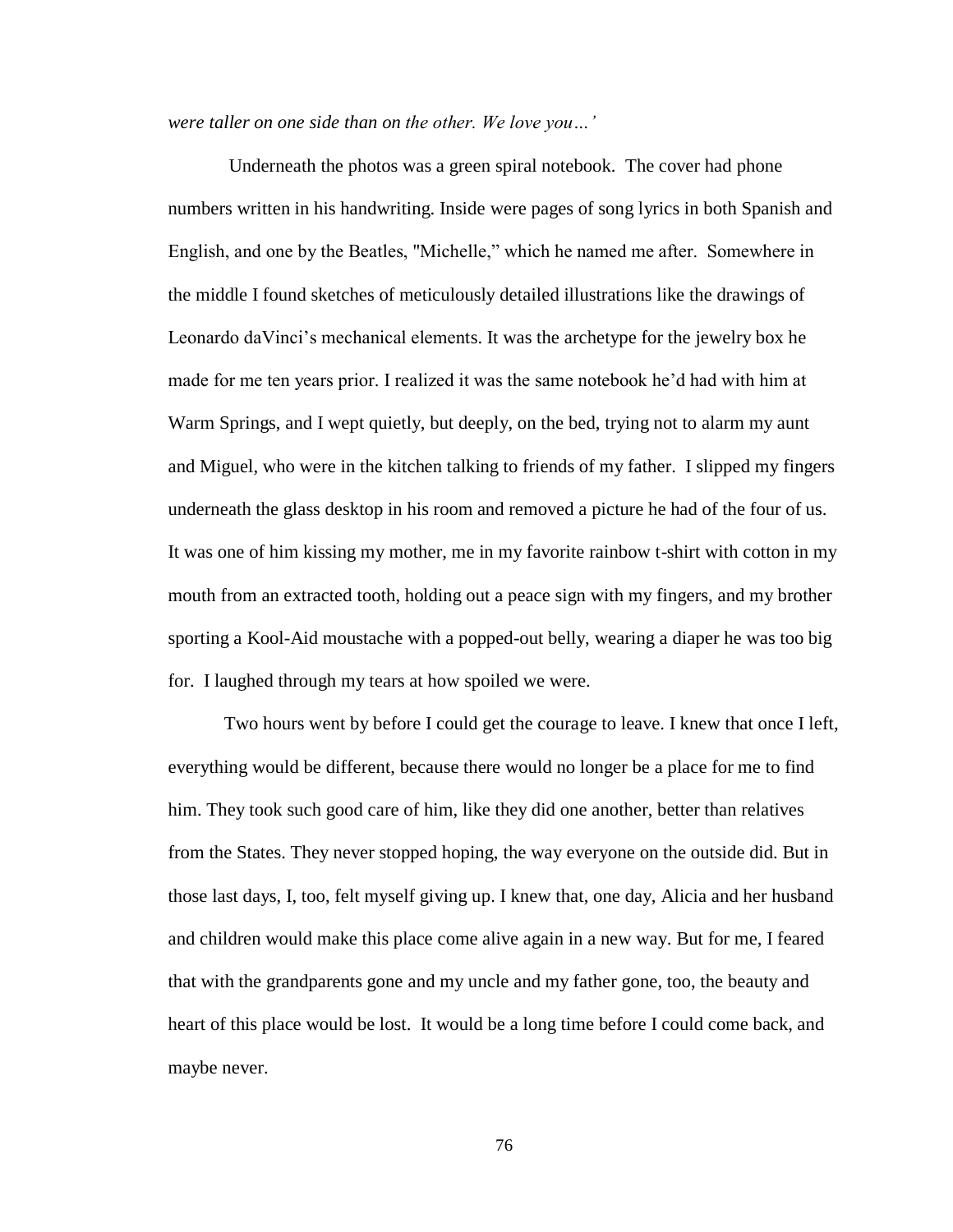That December night was especially cold and windy. I found it difficult to sleep. When I closed my eyes, I felt the cold air that blew through the cemetery that day. Every thought turned to guilt: the food in my stomach and the warmth of my blankets. But I knew it was wrong, that guilt. I remembered what he said to me that day at my uncle's funeral. He had his arm around me, wearing mirrored sunglasses to conceal his grief, and in consolation, he said, "The people we love are only on loan to us. God doesn't allow us to grieve for too long."

And he looked back up at the sun as if to measure its distance from us, putting his other arm around my brother and kissing him on the top of his head. I could feel the cold, thin air seeping through the cracks of the windowpane, and I hid my head underneath the blankets, seeking their warmth. I listened to the drumming of the branches outside and then I didn't hear anything.

*I open my eyes, but I know I'm still sleeping. From the portico of the cathedral, I can see snow everywhere. It blankets the ground, weighing down the branches of the pine trees. I pull my sweater close around me and listen to the snow falling. It's barely audible, creating a silence beyond the trees that yields to the darkness. Small flecks of ice dissolve on my nose and eyes and on my tongue when I breathe them in. I hear your footsteps in the snow, moving briskly. You can't stay long, but you came to tell me where you've been and what you've seen. You walk toward me with the hood of your sweatshirt over your head, and both hands buried in the front pockets of your jeans, the way you always did. You come to the foot of the step, pulling off the hood. Your face is the way I remember it in pictures before you knew me. You say my name and smile.*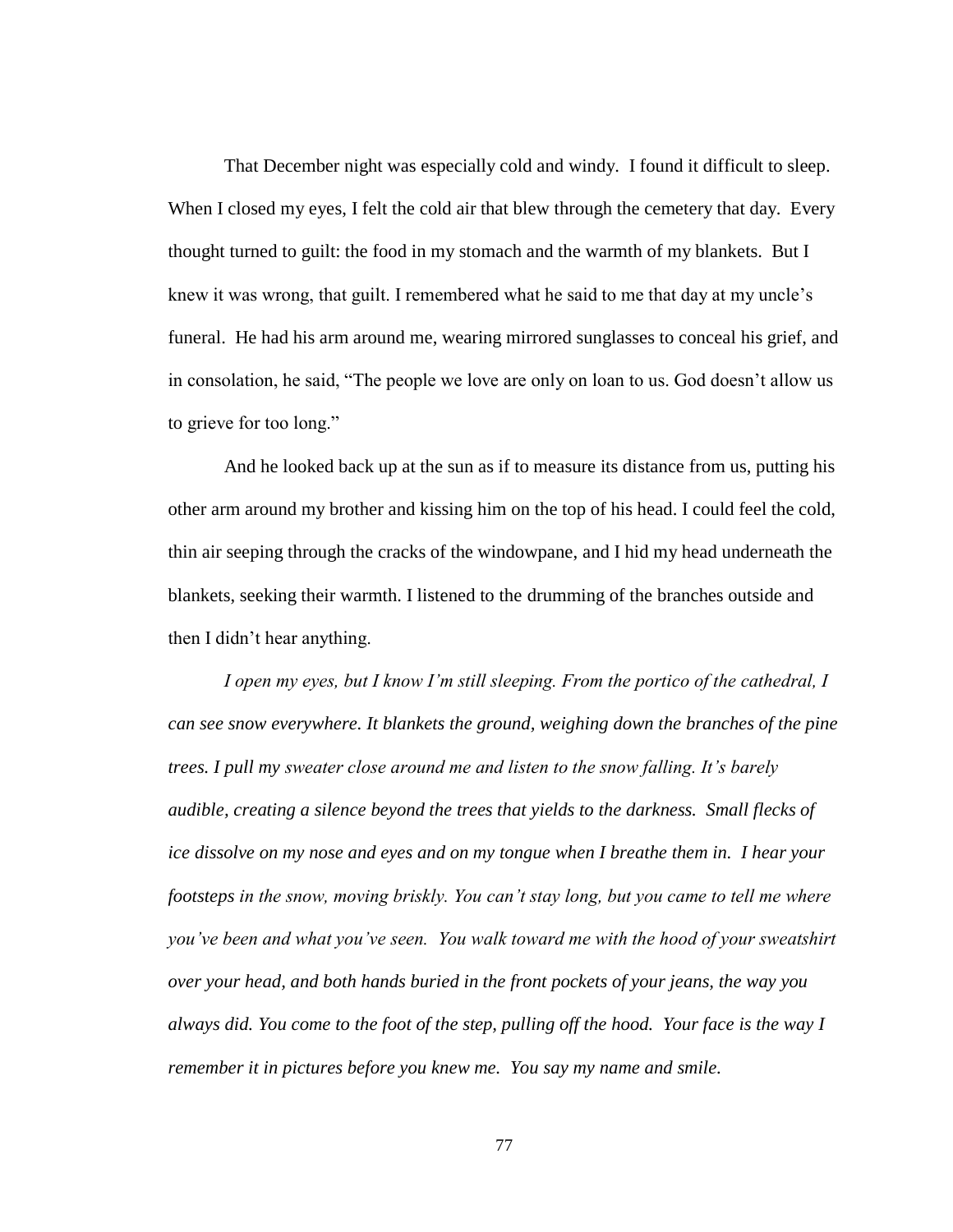## **Cigarettes**

She's standing barefoot at my door with pink pajamas and a coupon for seven dollar vodka.

"Where are your shoes?" I say.

"They're at home." Marie hands me a pair of fabric shears and the rest of the newspaper. "Take these," she says.

She puts her loving arms around me and kisses my hair. The sleeves of her black tweed coat hold the warmth of mint and tobacco. She sighs and pats down the wavy strands of hair that have come loose from her bun.

"You need to eat. You want breakfast?" I say.

Her eyes examine the details of my face. She unravels a fuzzy knitted scarf from around her neck and admires the pictures on the wall as if it were the first time she'd seen them. She lingers at the one of me and Eric, thumping him on the forehead.

"Something sweet," she says, and wraps her arms around mine. "Like marshmallows. You have marshmallows?"

I find an opened bag of them in the pantry but they're shriveled and stale.

"What about French toast?" I raise my voice to reach her as she turns to the living room.

I hear a sort of laughter that sounds like crying, so I go out to see her. She's sitting on the edge of the couch watching the muted television, laughing at an infomercial about spray-on-hair.

"What's so funny?"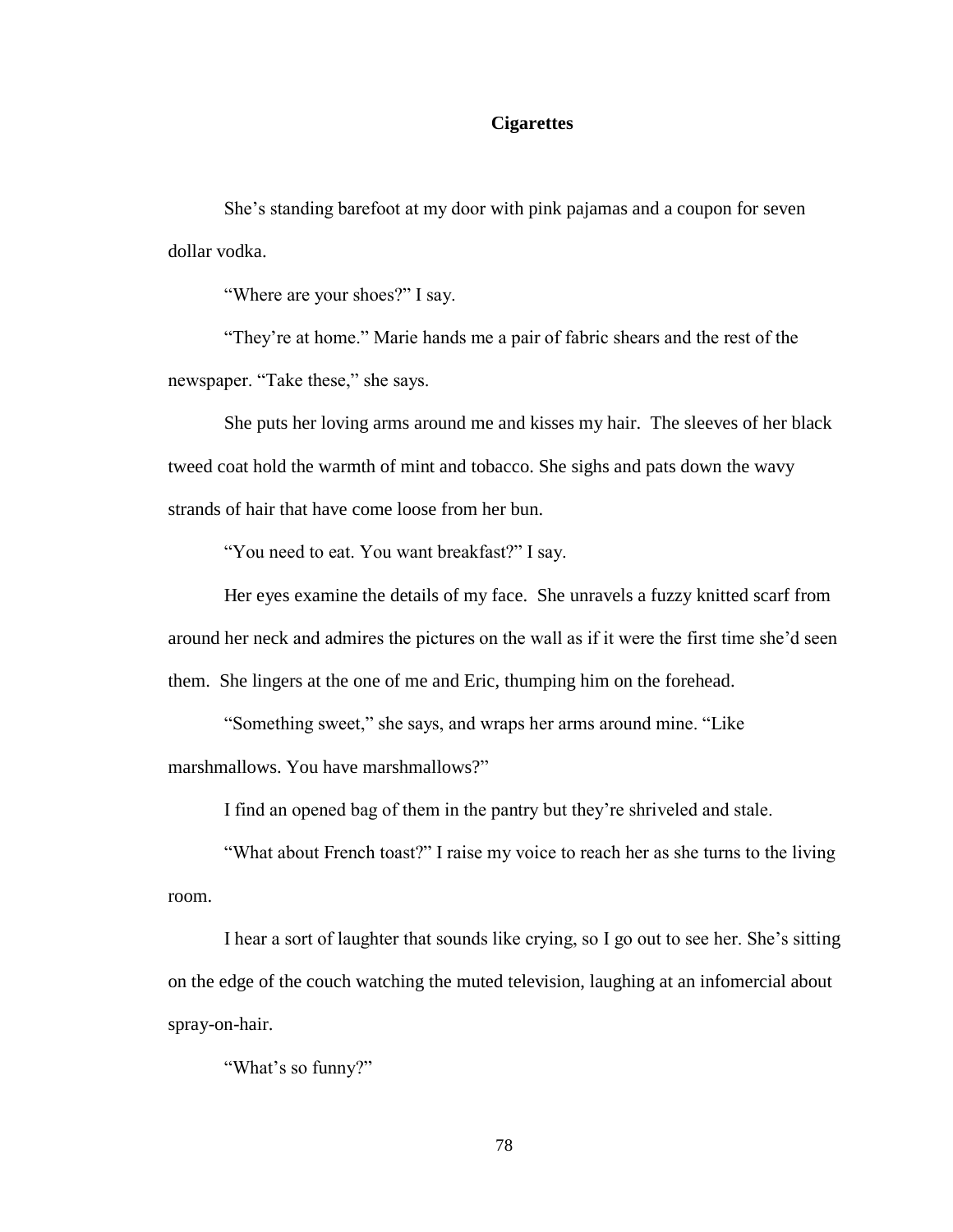She tries to explain its absurdity, pointing to the man's face, but the thought of it brings her to tears and more laughter. I laugh, too. The camera zooms in, and the man, who seems more like a caricature, smiles with a full head of powdered hair that resembles coal dust. The female assistant mimics his expression and Marie falls with her back against the couch, her face reddening and mouth agape without sound.

Wheezing, she says, "I have to pee!"

This goes on for a few minutes before she is able to compose herself. She takes a deep breath and leans on my knee for support. Her arms are thinner every time I see her, and it worries me. I stop laughing when I notice a bruise.

"What happened?"

She moistens her lips to speak. "It's from the IV," she says. Her mood changes and she favors the arm. "And the diabetes," she says.

She had been in the hospital for three weeks after having a diabetic seizure in the county jail. Her boyfriend had her arrested after she tried strangling him with kitchen twine while he slept. It was the result of a year-long drinking binge and three days of fighting. She'd met him at this place, a bar, where patrons could drink all night, and then lay hunched on a stool, in a sort of half sleep, until morning. Kasey was homeless when she met him. This both attracted and repulsed her. But that night, they indulged in a surfeit of ale and whiskey as if it were the only thing they had in common. At dawn, they shared a plate of Irish bacon with black and white pudding, and she took him home, which became his home, and no one could get him to leave. It had been the eighth apartment my aunt had co-signed for her in an attempt to keep Marie off the streets. Her mother always made sure the apartments were adorned with her favorite floral prints and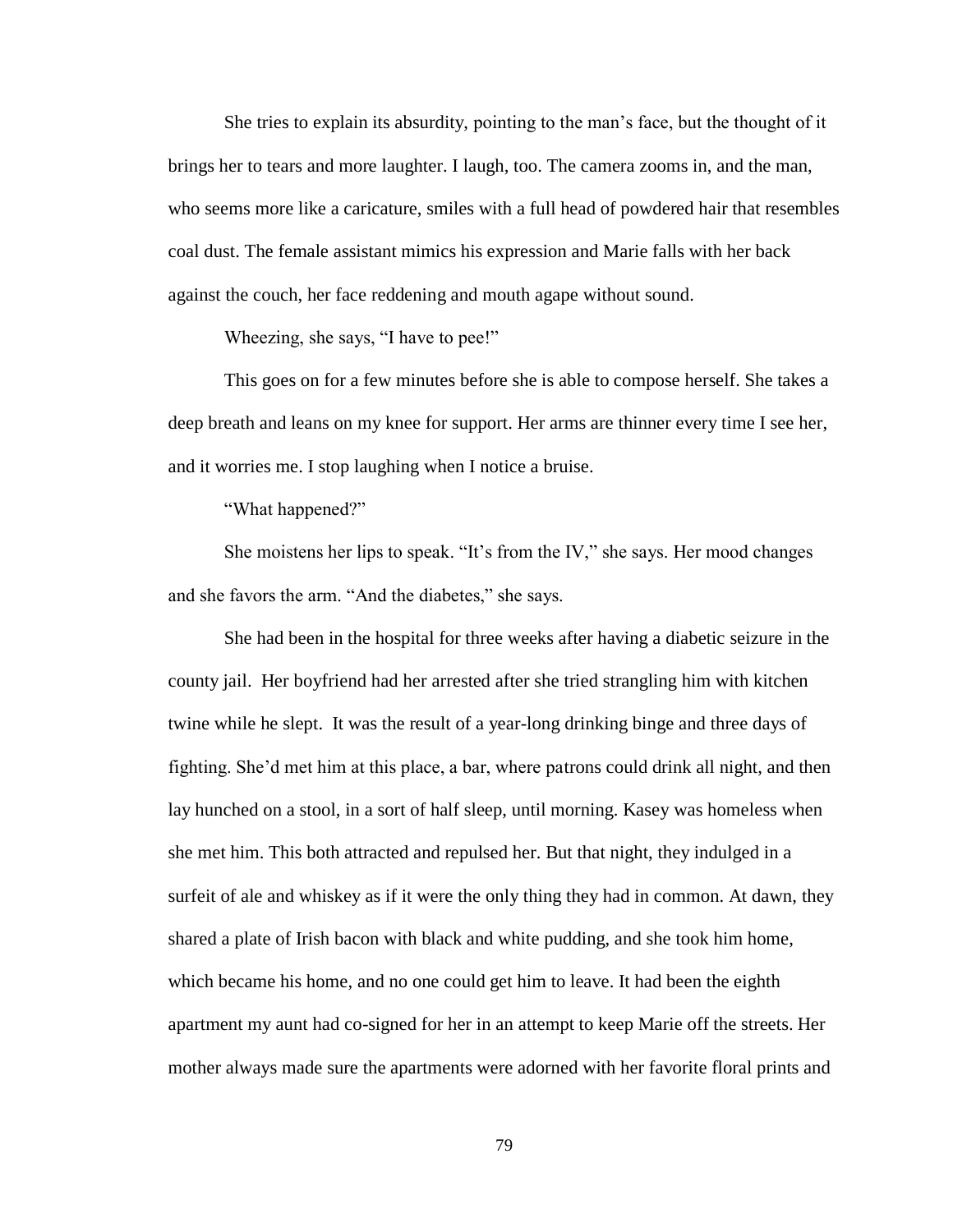good quality, second hand furniture, so that if she left, she could leave it all there or give it away. Marie loved to give everything away.

I had gone to visit her in the ICU during that first week. She was sedated with a tube affixed to the corner of her mouth. Her eyelids glistened with Vaseline, and her lashes gathered neatly in small upside down triangles like a doll at rest. The room gave off a bitter and sterile scent, as if it were filled with a gas to preserve her body. I sat and talked with my aunt, who spoke in whispers with her soft hands over mine and solace in her eyes. Eventually, solace would turn into laughter when we tried discussing the seriousness of the situation. Making light of Marie's antics had gradually become a sort of survival mechanism for those of us who loved her. Other visitors came and went, and when there wasn't anything left to say, we would just listen to Marie mumble restlessly in her sleep, letting out intermittent puffs of air as if she were sighing.

Three days later, I went to see her again. She seemed better but not quite herself. She asked about Eric, and I told her he'd come to see me. I said he'd brought flowers and my favorite wine and the new dog that I hadn't seen since it was a puppy. He asked to take me out to dinner and said he'd been depressed and lonely for some time. Marie said that we reminded her of her and Kasey, but I didn't know what she meant.

"That fag," she said.

When lunch came, she asked for more Jello. They brought her the sugar-free kind, and I watched her eat three cups and half of the cherry slushy she told me to bring. Afterward, the nurse brought little pleated cups with pills that she rattled every time she said, "okay, one more." Marie obliged, examining and discussing dosages like a medical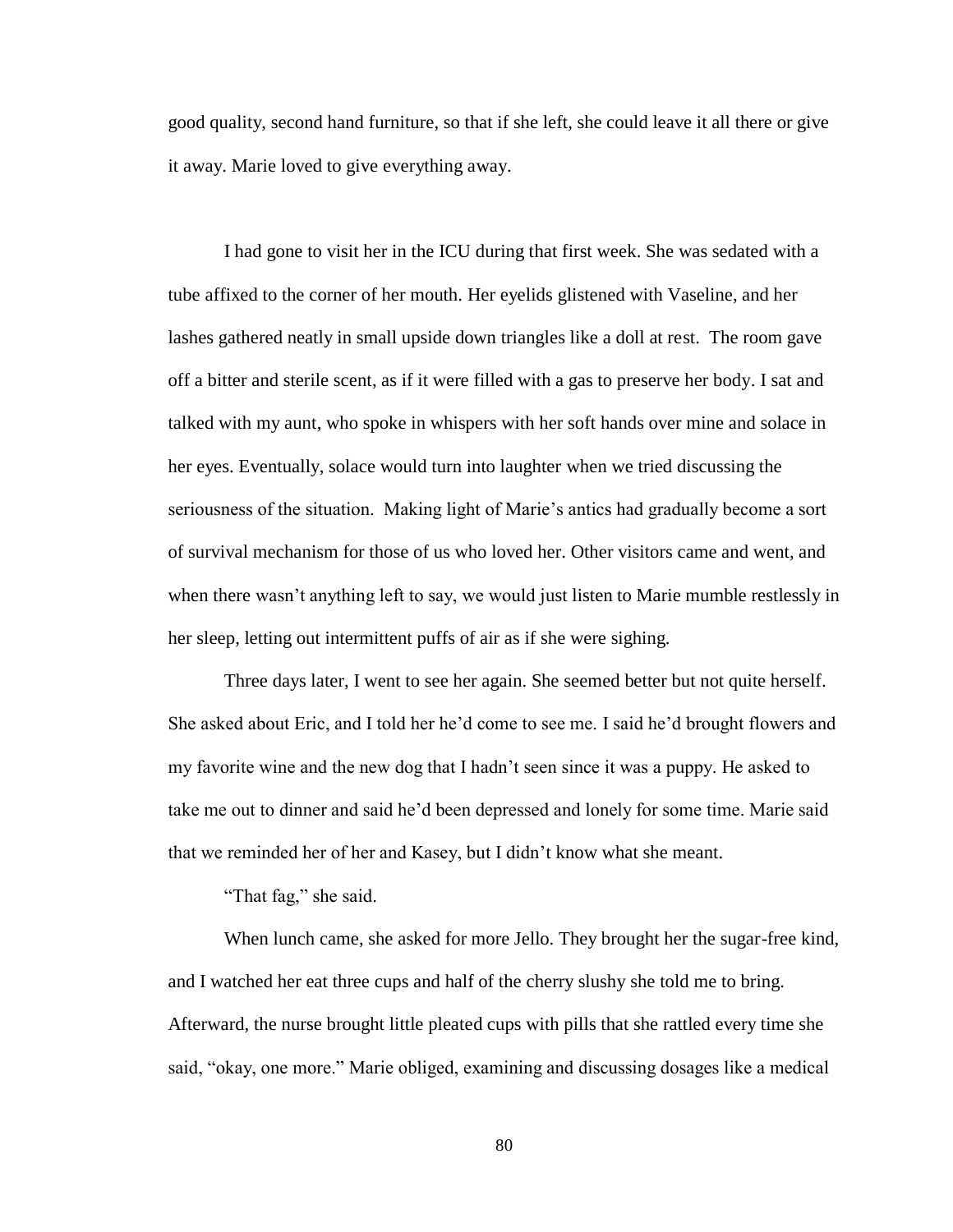professional, then savoring them in her mouth as if they had flavor.

After the nurse had gone, I fluffed her pillows and positioned them so that she could watch television. She flipped through the channels, stopping only to tell me about the programs I didn't know: The Wives of this or that. But it was the travel show that caught her attention, where the host drifted idly on a yacht off the Croatian coast, coddling a simmering pot of mussels from the Adriatic Sea.

"Damn Bourdain," she said. "Who lives this kind of life?"

"Some day."

We sat through five more episodes, all of which she'd already seen. I was beginning to doze off when she muted the television. Her hand was on the remote, listening to the nurses at the station, thinking they were conspiring against her.

"What is it?" I said, but she only raised a finger to her lips and kept listening.

"You have to get me out of here," she said, finally.

I turned around and saw that the nurses were in good spirits, drinking coffee and cackling loudly. One said, "Everything alright?"

Marie looked at me and I looked back at the nurse, "Yeah," I said.

I told Marie to try and sleep. She said, "You know what I want?" She held my wrist to keep me from fluffing the pillow again. "Tell me a story. About anything. I like when you tell me stories." She sunk her head into the pillow and watched me until I could think of something to say.

I told her about the time we drove to California, to the beach, because she loves the beach. I described what the sand felt like under our feet. It was clay soft, and cold and wet. I told to her how peaceful she looked, picking up sea shells and rocks, placing them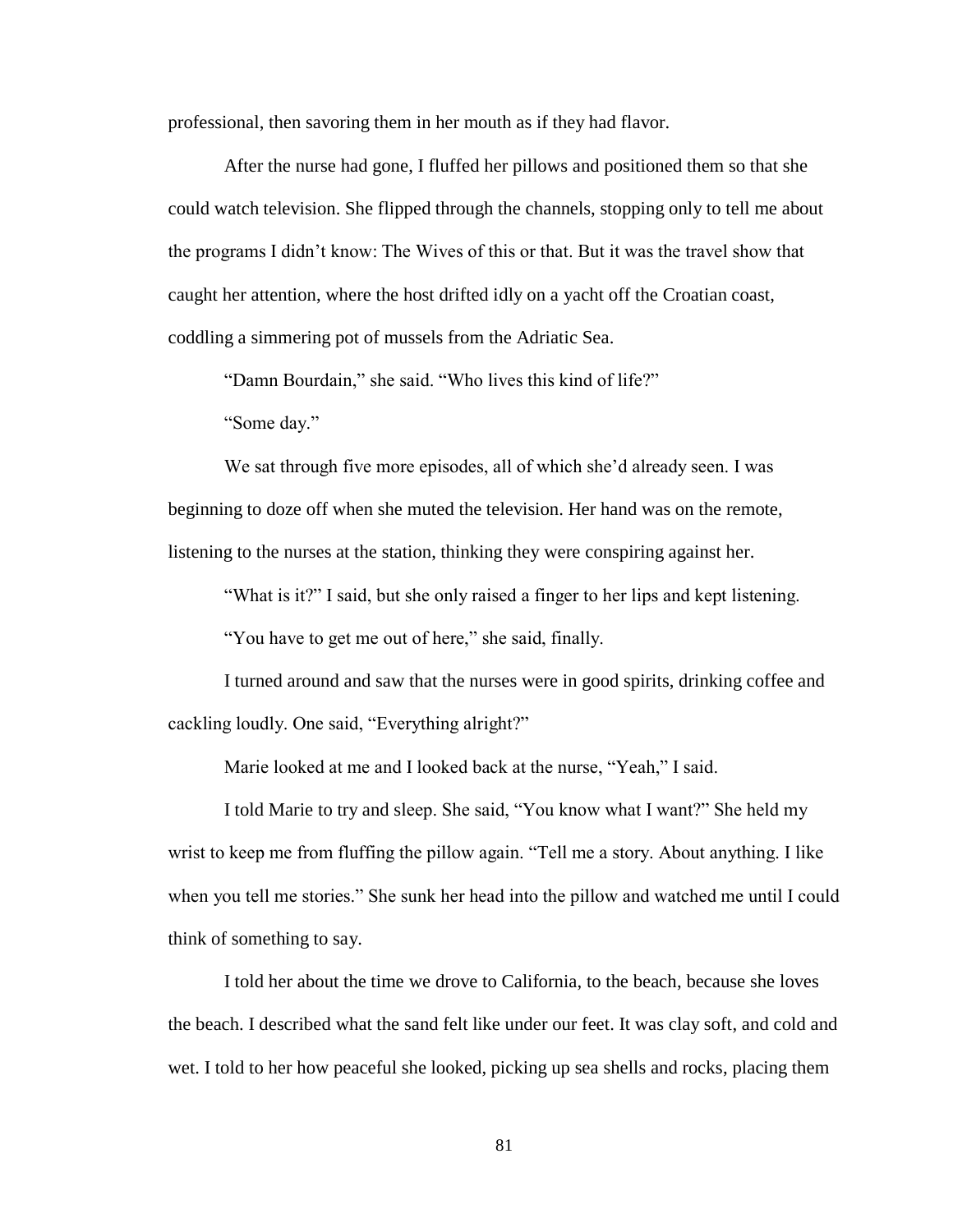in the fold of her sweater. Her hair was braided, the way she does it during her good days. She crouched over the colored rocks and smoothed off the mud until she had a collection of the ones she liked best. I watched her walk far away, so far, I worried that she wouldn't come back. And when she did, we sat on the pier, not talking, and not laughing, just listening to the seagulls and the waves as they lapped up to the shore.

By the time the story was over, Marie had fallen asleep sitting up. So I pushed two chairs together and I fell asleep, too. When I awoke, I found her sitting at the lower end of the hospital bed with her legs dangling over the high rail. She had wild, frizzy hair and suspicious eyes; her voice was erratic. It was like she was the possessed, preparing to thwart her own exorcism.

"I'm leaving," she said. She leapt.

The IV pole crashed down onto the monitor and she dragged it to the door before detaching its tentacles from her skin. The nurses, with coffee in hand, looked to me, and I pointed down the hall. A heavy-set black woman in a tight nurse's uniform ran around the corner like a quarterback in white squeaky shoes. She caught up with Marie near the entrance of the unit.

"You fat bitch, let me go!" Marie's voice echoed down the hall.

The nurses took her down and carried her by her arms and legs back to the room.

"And you?" the nurse said to me. "Only family," she said, "And if she don't behave, she don't get no family neither!"

They let down her feet while they set the bed. Marie stood there with a nurse at each arm, panting like an animal, her gown tussled, her breasts exposed. The catheter lay over the bed rail, dripping urine onto the floor. The nurse paced the room with agitation,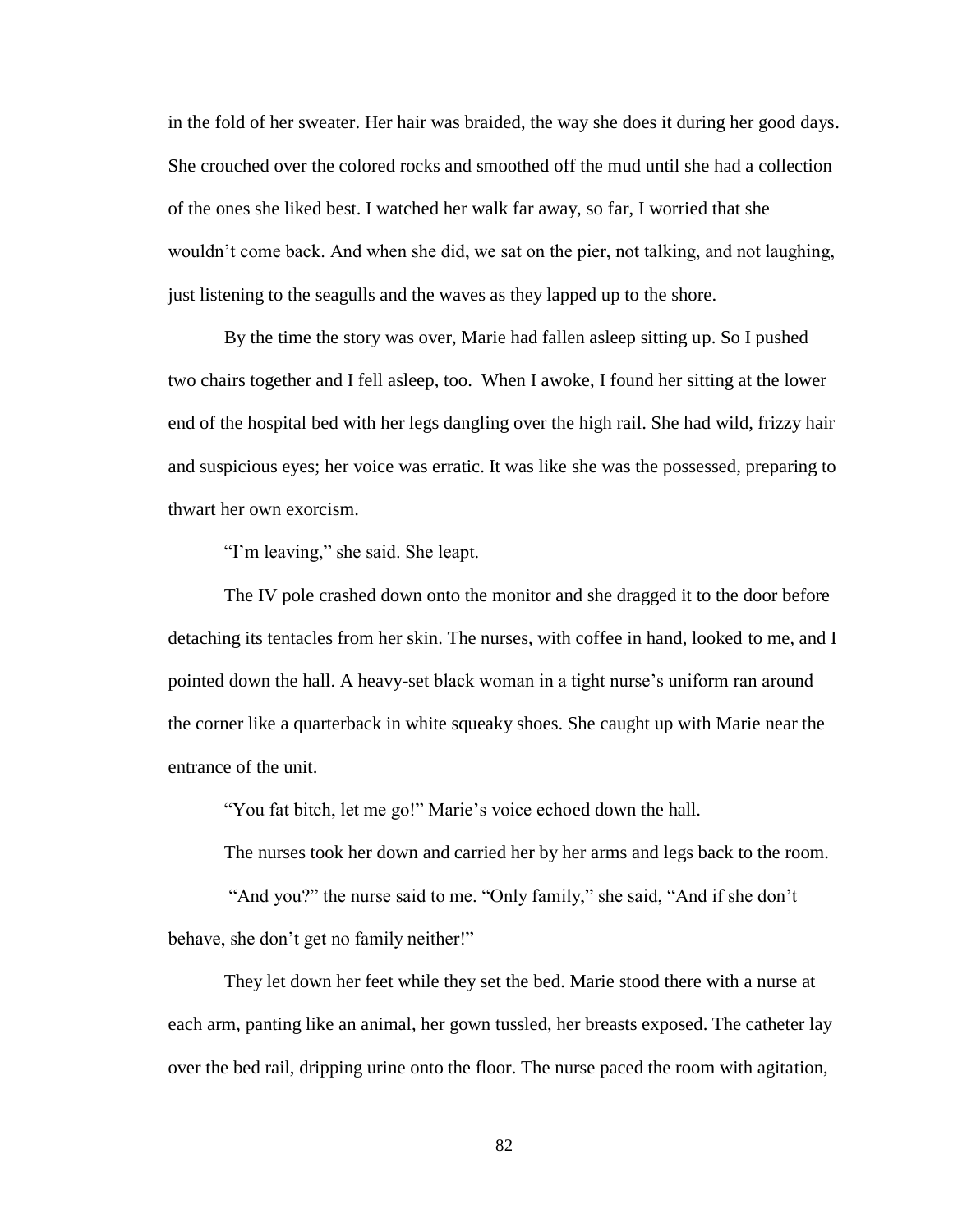the sides of her shoes stretching beyond the soles.

"Yes, I'm family," I said.

\*

She took me from bed when I was seven because she had no one to love her. It was early morning before the sun had come up. There was no one else on the road. We stopped to get donuts at a shop on the Strip. The sign said 'closed', but the door was open. She rang the service bell on the counter many times before a small Asian man came out from the back.

"Cash only," he said.

"There aren't that many left. Just give me everything," Marie said.

She was wearing a leopard fur coat with a collar that looked like a lion's mane around her neck. Her make-up was smeared from crying, and her eyes were a clear, crystal blue.

"What else?" she asked me.

"Chocolate milk."

We got into the car. It was an old T-bird that belonged to her husband. She'd left the T-tops lying like half-moons in the lawn.

"Where should we go?" she whispered to herself. She looked sad.

I looked into the box and took out a donut with sprinkles that had mostly fallen

off.

"Hoover Dam…Oh, it's so beautiful at night," she said.

We stopped at the corner store. The man at the register hesitated when he saw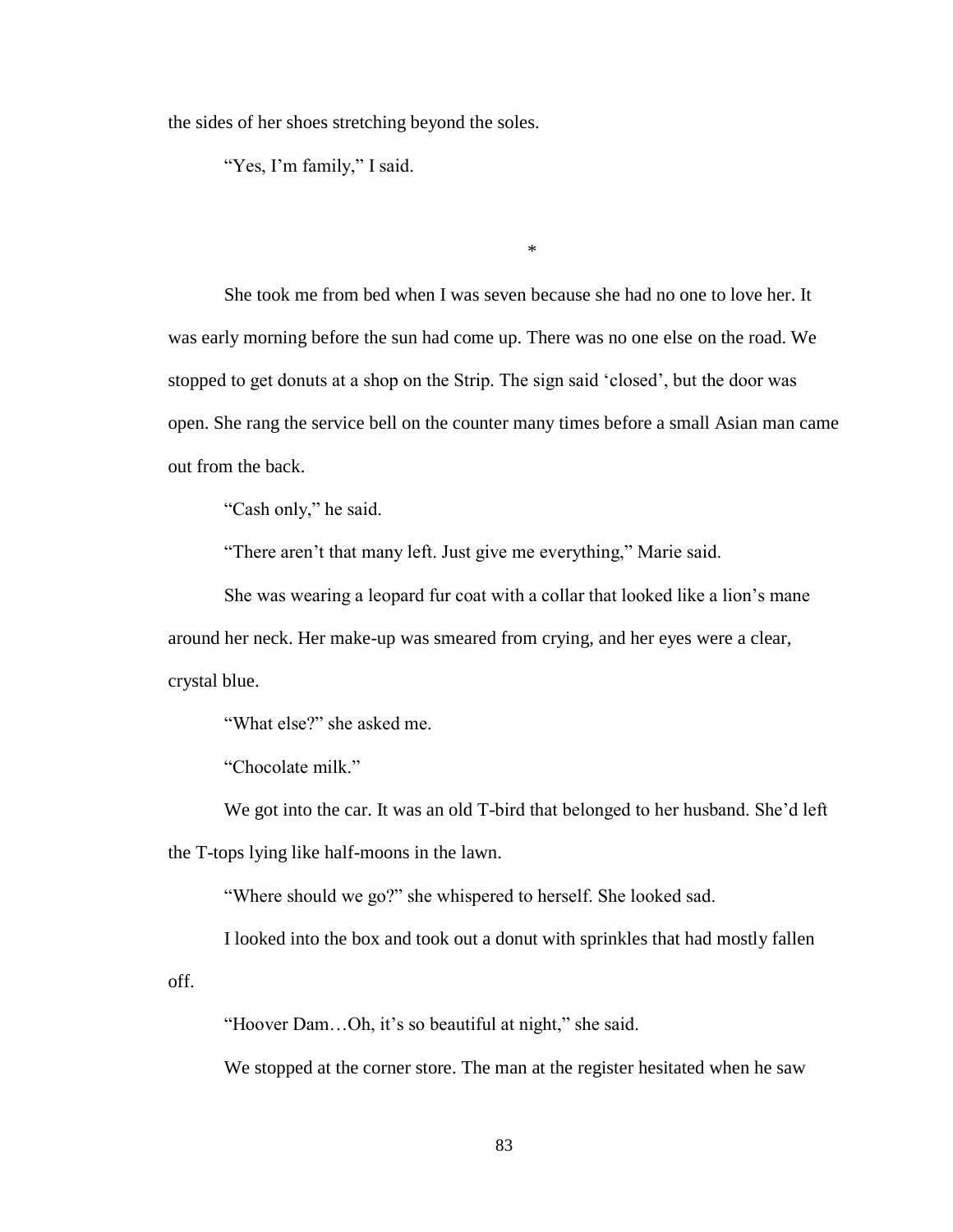Marie's face. He tried looking out the window past his own reflection to see who she was with, but he didn't see me. She came back with a bottle that she left inside a small paper sack.

Even though the drive felt long, I didn't care to ask where we were going. By the time we got there, I was on my second donut, feeling full and on the verge of nausea. We rounded the illuminated roadways faster than we should. I could hear the roar of the spillways and feel the sharp turns in my stomach. The donut crumbled in my hand, and the milk rolled onto the floor under my feet.

She told me her deepest regret, the drinking.

"I know I can change," she said.

Only she said it as if she were joking. She laughed and laughed. I had to turn away from her to listen. The stars streaked the dark sky like comets. I was weightless. I could hear the air but I could not breathe it in.

"You have to tell Kasey to leave, Marie."

She stares me down and belches. "Can I have one?" she says, holding an orange in each hand.

"I'll cut it into wedges."

She rolls one toward me and uses the shears to cut the peel of the other. There is an uncomfortable silence and I knick my finger with the knife. She bites into the incision of the orange, allowing beads of juice to roll over the tweed. I wrap a napkin around my finger and press tightly.

"I can't buy vodka for…."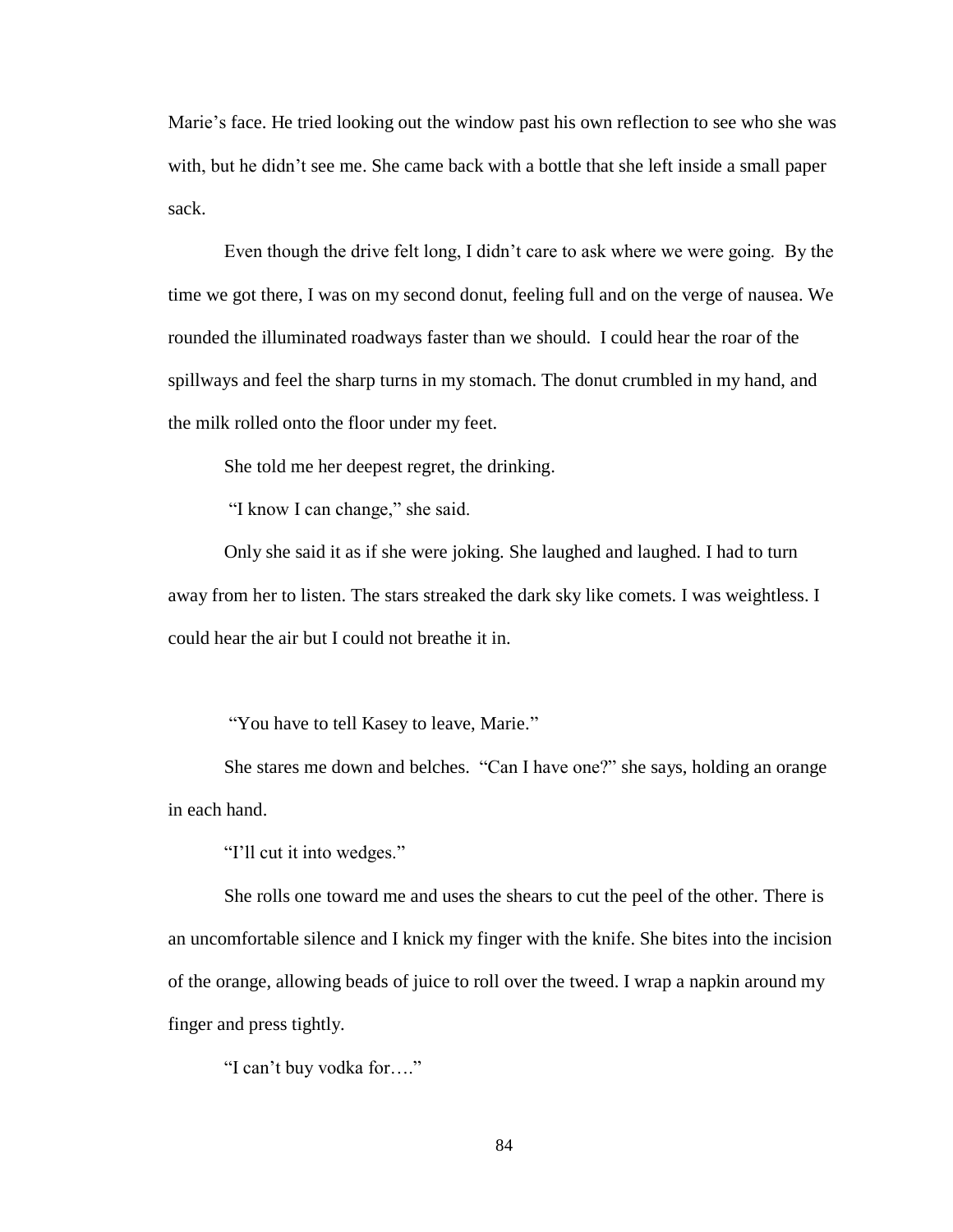"Yes, you can," she says before I've finished saying it. Her mouth is full of juice and it sounds like gargling.

"That's a shitty thing to do. Buy vodka for an alcoholic. A diabetic-alcohloic," I say.

By folding the rest of the orange in half, she is able to siphon the juice with slurping motions.

"I'll pay you back," she says.

"Are you crazy?" I dab her coat with a sponge. "You're not listening to me."

"No, I heard you. I know you can't do it. But I love you anyway. You know I love you, right? I love my cousin so much."

I lean back into the couch and stare at the ceiling. "What are we gonna do? I don't ever know what to do," I say.

It's overcast outside and all we have is the gray light from the clouds. It shines dimly on our faces, and when I look at her, her thin little body, skin loose from all the weight loss, I think she looks tired, ready to give in to some kind of change.

"Did I show you my foot?" she says.

"What?"

"I hit it on the stairs, I got this toe right here." She wiggles the small reddened toe. "It's swollen. It hurts, too."

I touch it and it feels hot, the skin dry and cracked. She crosses her arms over her chest and squeezes her upper arms, the way one does to ward off the cold. Her voice turns soft and child-like and her eyes illuminate at any sign of assent.

"We can get the small bottle," she says in sort of a snivel. "I have a coupon."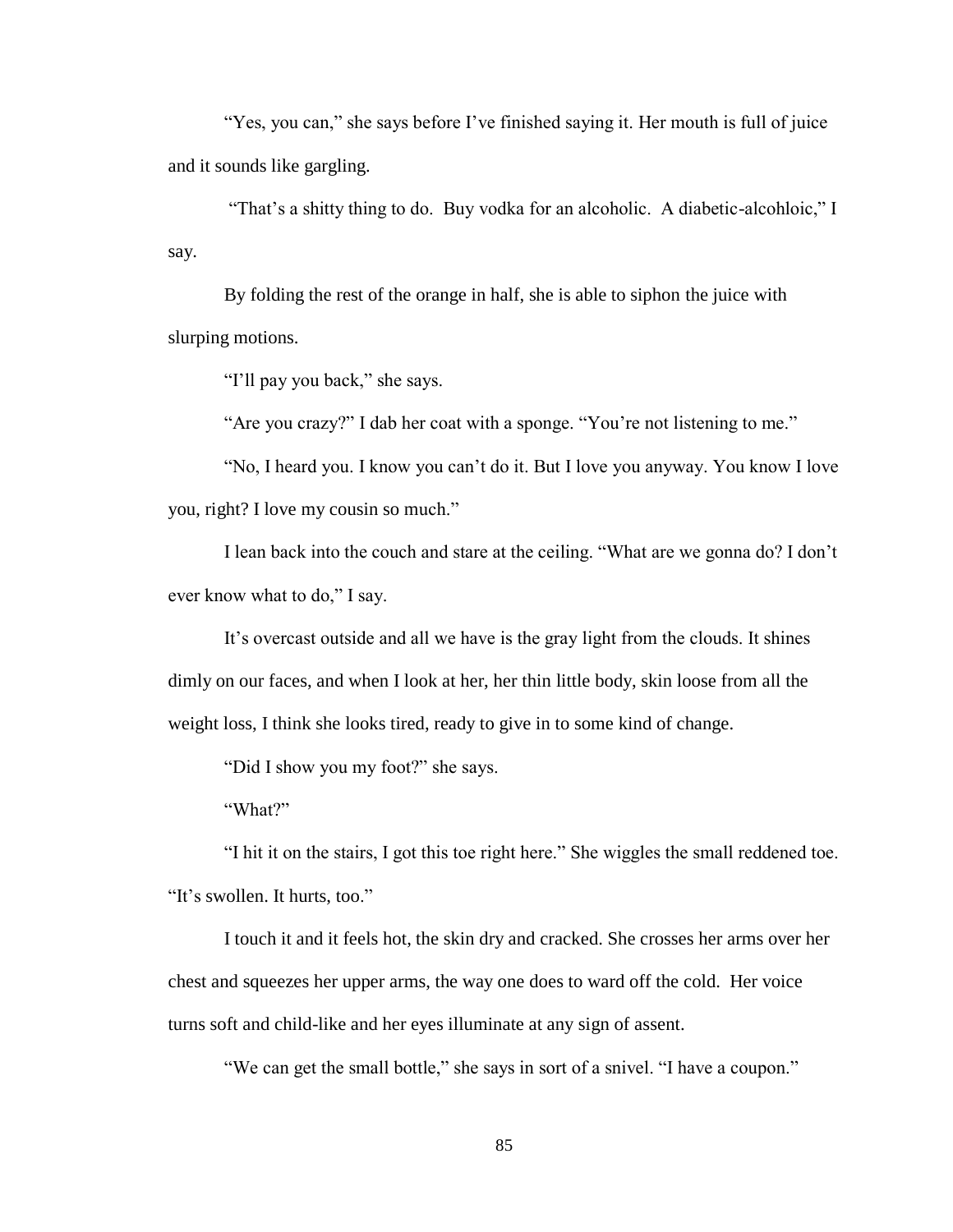"Will you just go back to the hospital and get it over with?"

She wraps the orange into a napkin and puts it in her pocket. She smiles at me and runs a warm sticky hand over my cheek.

It is getting dark outside and she says she has to leave before the rain. She's decided to walk to the store to get an ointment for her toe.

"Just wait till morning," I say. "Can you wait until then?"

The pharmacy clerk is surprised to see us standing outside the doors before opening hours. She lets us in, and Marie walks doggedly toward the liquor isle, where a man in black slacks is still unpacking bottles of whiskey. By the time I get there, Marie is holding a half gallon bottle of vodka with the bottom flat against her stomach, while she scours the label for proof and impurities. Large block numbers tower over her head, like a dialogue balloon that reads: Vodka \$10.94.

"No, no, no," I say, as I walk around the corner.

The man in slacks is begins to adhere lock tops to the whiskey bottles. He's looking at me, I sense, with disgust, but I avoid eye contact with him and crouch down to look for the 50ml 'mini bottle' on the bottom shelf.

"It's on *sale*," she says from behind me. Her voice is loud and garbled and it startles me. I turn to face her and see that her eyes are beginning to droop. "I'll pay…*back*," she says.

I start walking to the register with the 50ml hidden behind a bag of potato chips. "This is all you're getting," I tell her.

The worker has stopped locking the bottles and is watching us like a buzzard from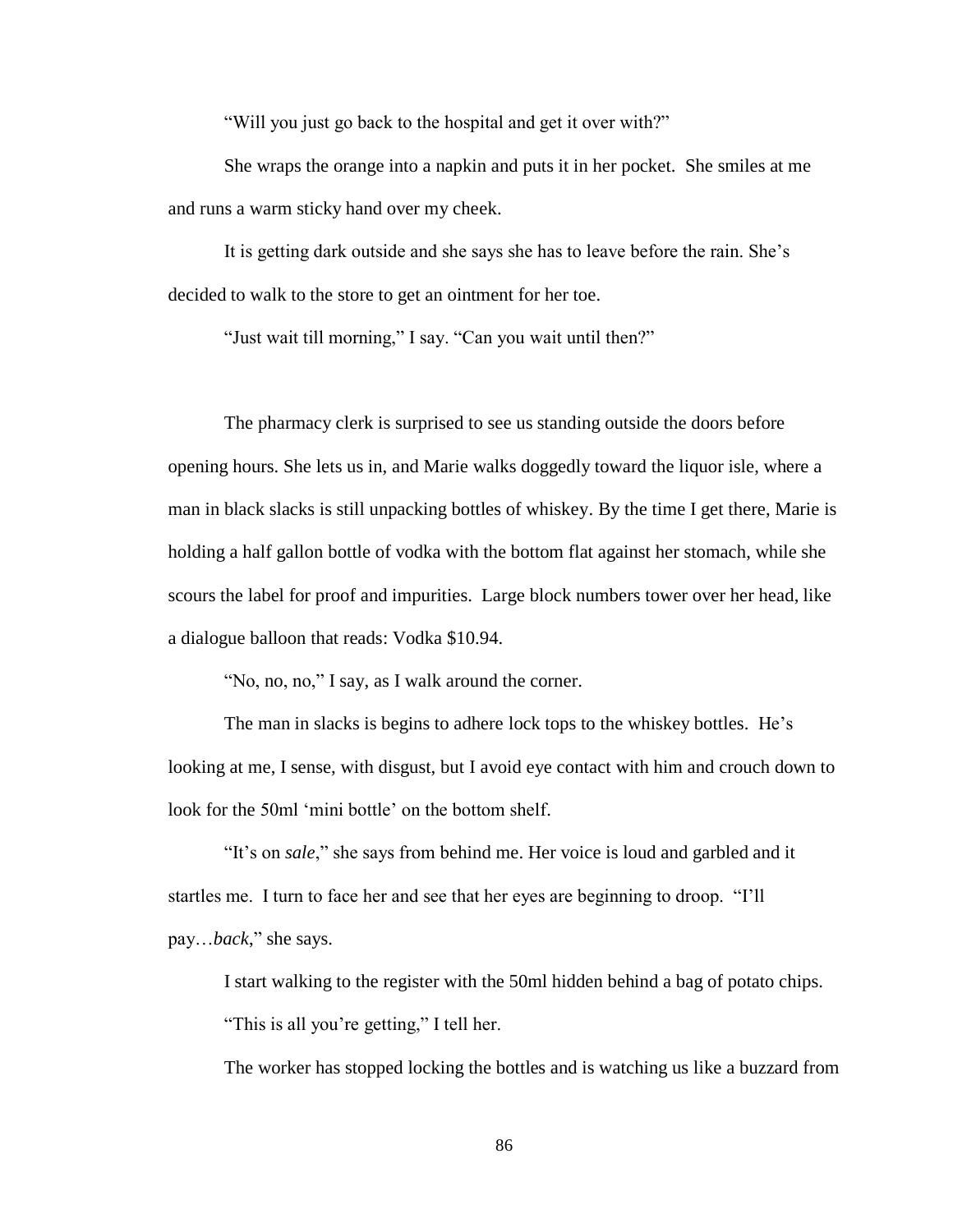the perch of his ladder. Marie keeps up with me, still holding the liter. I turn to her in the food isle and whisper, "Put-the-bottle-back." I avoid her response and move with haste to the counter.

"Will that be all?" the cashier says, while scanning the items.

"Yes," I say.

"*And* this," Marie says, placing the liter and coupon on the counter. She keeps her eyes on the cashier and ignores my gaze.

"Nope." I slide the liter off the counter with Marie's hand still gripping the handle.

The cashier holds the scanner back and peers over her reading glasses. "Sssooo just one bottle…and the chips?" she says, looking back and forth between me and Marie.

"Jen!" she says, then mouthes, *my foot*. "I'll go to that place next week. Just this one time."

"That one, too," I say to the cashier. My ears and temples are throbbing.

The scanner beeps a third time, running its red laser over the barcode and Marie's knuckles.

"Twenty-six o' three, with the coupon" the lady says.

Marie leans into the counter with her pelvis and rummages through a snap-top change purse. "Wait, I have the three pennies," she says.

I spend the next three days without a word from Marie. I work overtime at the bank and eat frozen spaghetti meals for lunch every day because they're on sale, ten for ten. The drab of the lunch hour in the employee lounge drags on longer than it should.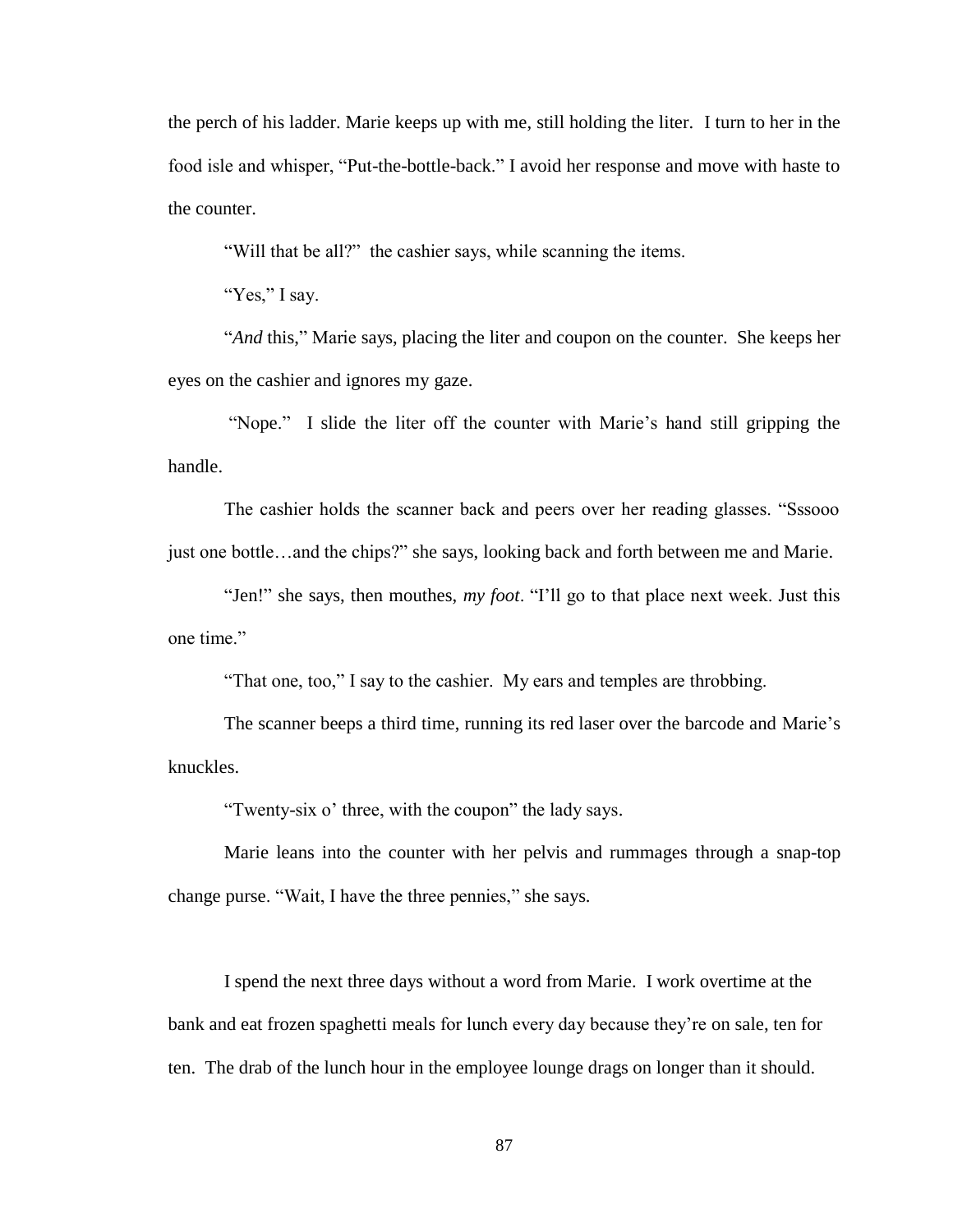The inane hour of soap operas and court dramas are shrouded by the static of an old television screen, but still, I find myself engaging in their stories. I flip through outdated magazines, sniff the odorless perfume inserts and read the same articles I've already read. A guy named Allan eats lunch at the same time I do. He talks to his girlfriend, and they talk about nothing in particular, but it always makes him hum in response. "Hmm," he says. Some days, I find myself attracted to him.

It is early evening. I make myself a turkey sandwich for dinner and sit on the patio. I take out photo albums that hold vivid images of my life with Eric that now, seems so long ago. We had been in the habit of loving and hating each other. This oscillation became a regular cycle of the relationship, and the only ones who never seemed to tire of this madness, were us. We always had the energy for it, after three months, or even six months. There was always hope for each other and for this thing that wasn't working. When the dog died, I should have taken it as a sign, but it was in my nature to hold on to the things I couldn't change. It's been a year, and I told him when he came back for me that I've stopped loving him, and that I've given myself permission to let go. He cried when I said it. He was at my door with the picture of an extravagant herb garden he'd planted for me in our backyard, because when he was hurting, he was more thoughtful and more patient and giving of his time. But these gestures were only temporary. I had to put enough distance between us so I could discover who I was apart from him.

The neighborhood moved at a slower pace than it did that morning. Stray cats roam the streets waiting to be fed, and the pigeons flock the carports looking for scraps from the people who live on the second floor. They scratch and flutter at the slightest movement of my hand.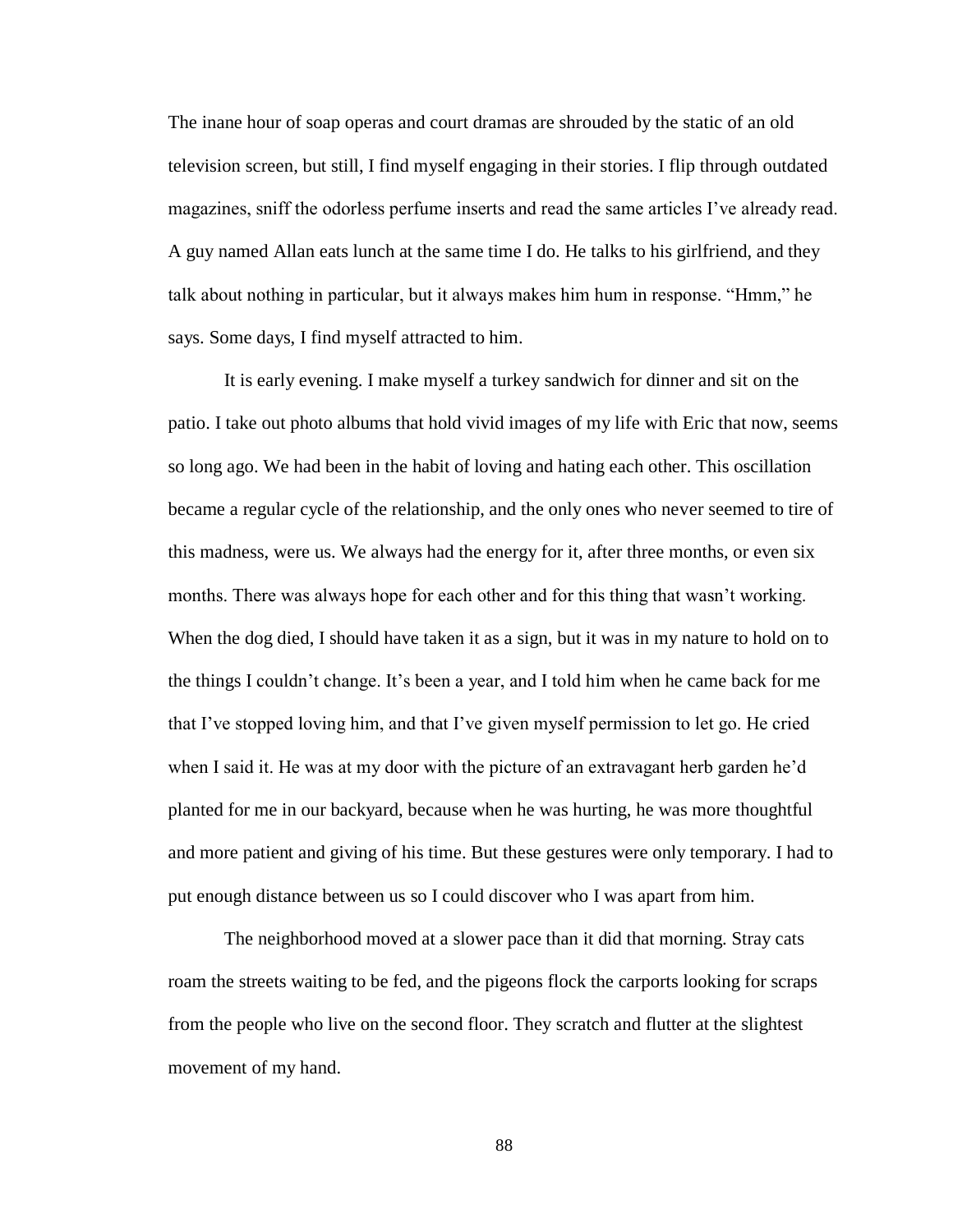"Hello?" I hear a voice from inside the apartment.

I turn around, and even though the room is getting dark, I can see her silhouette, the bun and the stray hairs.

"Hey," I say, turning on the lights.

"Kasey's asleep," Marie says. "That *ass*hole won't tell me where he put the cigarettes, and I can't find his wallet."

She's barefoot again and looking into the mirror by the door. I can tell she hasn't slept because of the lines around her eyes. She lets out a sigh of frustration.

"Have you heard from my mom?" she asks.

"Yesterday. Just hello and goodbye. "

"Don't tell her anything," Marie says. "She doesn't like Kasey and she won't

help me when he's here." She says to the mirror, "Fine, mom, I'll starve!"

"What do you want to eat?" I say.

We look down at her feet. She bends her toes up and down to measure the amount of swelling, then brushes away the dust and puts on my sandals.

"Can I borrow these?" she says.

She kisses me on the cheek and leaves without closing the door, her scarf a small heap on the floor. I slip my fingers between the blinds to watch her. Her pink silk pajamas flutter around her legs and the bun bobs up and down with her movement. I release the blinds and breathe in a wisp of dust.

*Something sweet for Marie*. I turn the burner on high and let the pieces of charred flakes burn away from the metal grates. Thin streams of smoke rise from the burners, making the kitchen smell of pot roast and rosemary potatoes. The small drops of water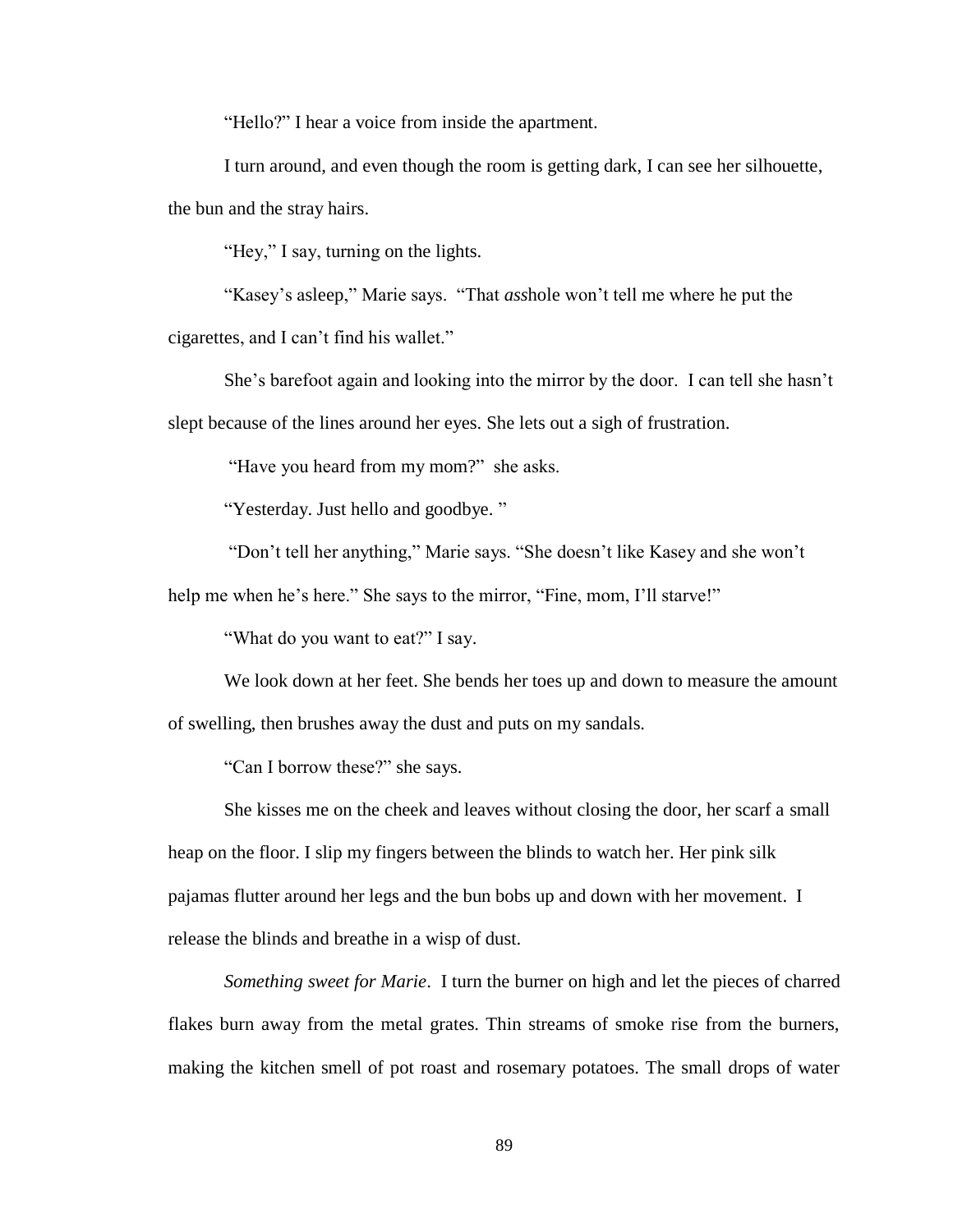under the pan crackle and steam until they evaporate and I lower the heat. *Something rich*. I wisk eggs and cream and vanilla in a bowl until it froths; then cut thick slices of French bread, allowing the crumbs to fall at my feet. *Something bitter*. I grate the rind of an orange and mix it into the cream. Each slice of bread absorbs more than its share. Two knobs of butter in the pan for crispy edges. They cool a bit and get cradled into a bed of white napkins with a side of maple syrup.

With her scarf over my shoulders, I knock on her door several times before the peephole goes black.

She opens the door just wide enough to put her face through.

"For later," I say.

She looks behind her and then back at me, "Come in," she says, and takes me by the arm, slamming the door behind me. The television is up so loud that I think something is wrong. It's only been an hour since she left my apartment, but I get the sense that she's doing something she shouldn't. The atmosphere is circuslike and peculiar. It's cold in the apartment, and the ceiling fan is revolving so fiercely that the motor swivels unsteadily from side to side. The cool night wind blows through the curtains that frame the sliding doors of the back porch. They flap and swirl in and out of the apartment. Kasey lies face down on the sofa bed, naked, but partially covered by a floral sheet. I pause before coming in further, afraid that I'll wake him, but Marie shrugs and leads me to the kitchen. The lights shine brightly from every corner of the room: the closets, the stove, and even a flashlight, which is pointed at his head.

We sit at the kitchen table lined with empty prescription bottles. The pills were arranged into colorful piles, where she'd been sorting them into weekly-labeled pill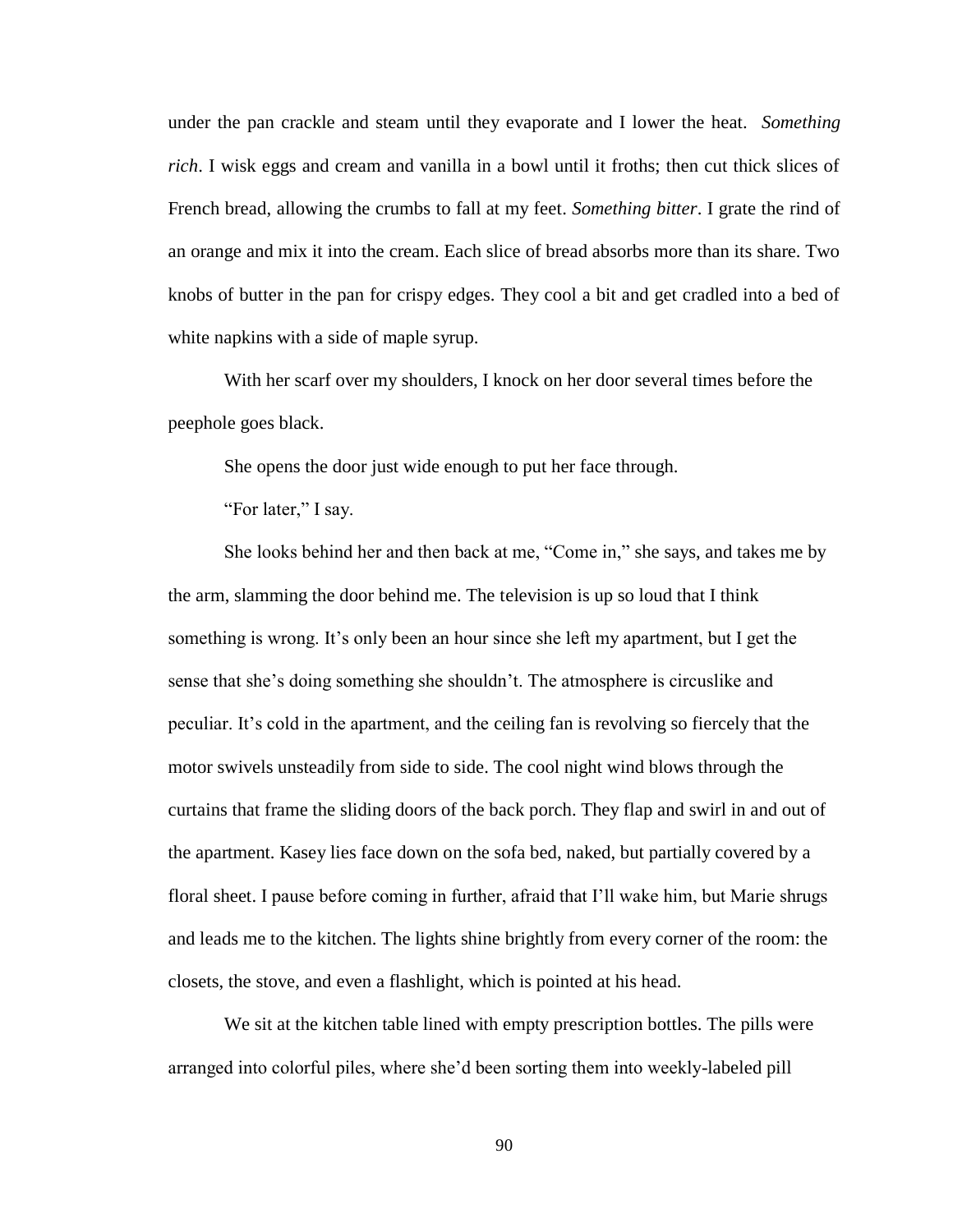boxes. She slides them to the very edge with her arm to make room for the plate. She unravels the plastic wrap and licks off the powdered sugar from a slice of French toast, still eyeballing Kasey.

"Do you have milk?" I ask.

"My disability check doesn't come 'til tomorrow."

"What have you been eating?"

"Pizza."

I open the fridge and find a few condiment packets, a watered down Slurpee, and food wrapped in a napkin.

"Is this pizza?"

"It's Bisquick," she says. "The sauce is ketchup. You do what you gotta do, you know?"

On the counter, there are cupcakes stuck to the inside of a baking pan; the cake is hard around the edges and doughy in the middle. There's a mixing bowl with more than one container of frosting and a swirl of red food coloring. The wooden spoon is sitting within the mix and the dropper is on its side dripping dye onto the counter.

"Those are still good, you can have one if you want, but leave some for Kasey or he'll get on my ass, like a little bitch." She folds a piece of French toast in half and dips it into the maple syrup, turning it slowly in her mouth.

"What's that flavor?" she says.

"I think you're tasting the orange."

"Mmm"

She stops chewing when she hears Kasey stir, and stretches her body halfway off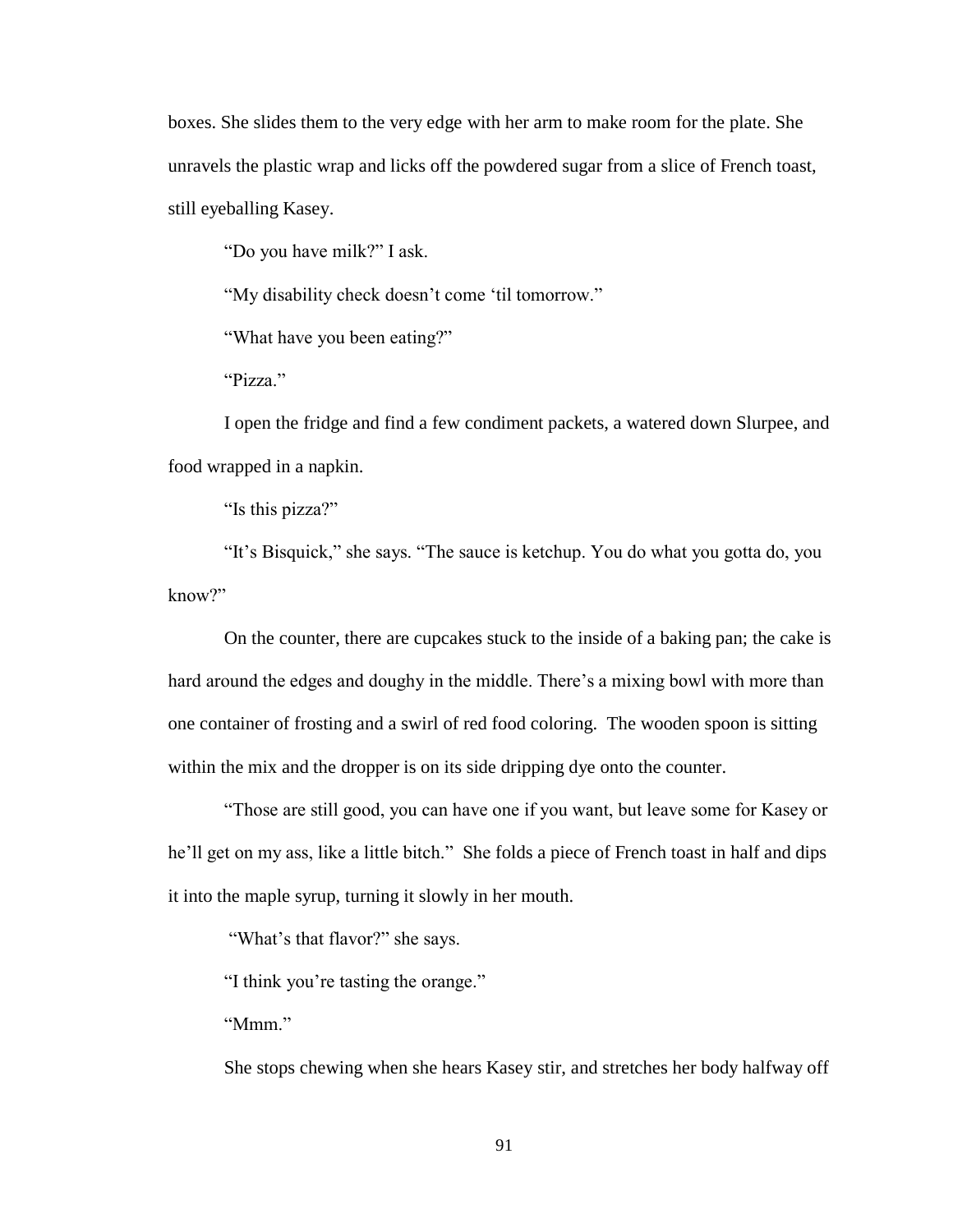the chair, peering into the living room. Her arm is extended out for balance, and syrup drips from the toast onto the carpet.

"Kasey! The cigarettes!" Her body lifts upward with the force of her words.

I feel like I should leave, but I'm worried what he'll do. I've only known him to be well-mannered and composed, but that feels like a lie. From here, I can't tell if he's breathing, but Marie is sure he is.

"I'm gonna beat your ass if you don't get up!" she says.

His face is now turned toward us, mouth open, cheek stretched against the pillow. Her eyes have narrowed out of annoyance for his incognizance.

"Let's just go to my place," I say, but she brushes past me.

She takes an unripe peach from a bowl at the top of the fridge and says, "Watch this"

She balls up the peach in her hand the way a baseball pitcher would, bringing her arm over her head.

"No!" I try to say firmly, but it comes out in a whisper.

I clench my eyes and hear the slap against his cheek, and then a groan.

Marie leans over his ear, "*Where-are-the-cigarettes*?" she says, calmly. When he doesn't respond, she picks up the peach from the pillow.

"You want me to throw it again?" she says.

I mouth, *Marie!* She just winks at me.

"Look at me," she says to him.

With his face still smothered against the pillow, he takes in a deep breath. She cups the peach again and smiles at me. I think I'm holding my breath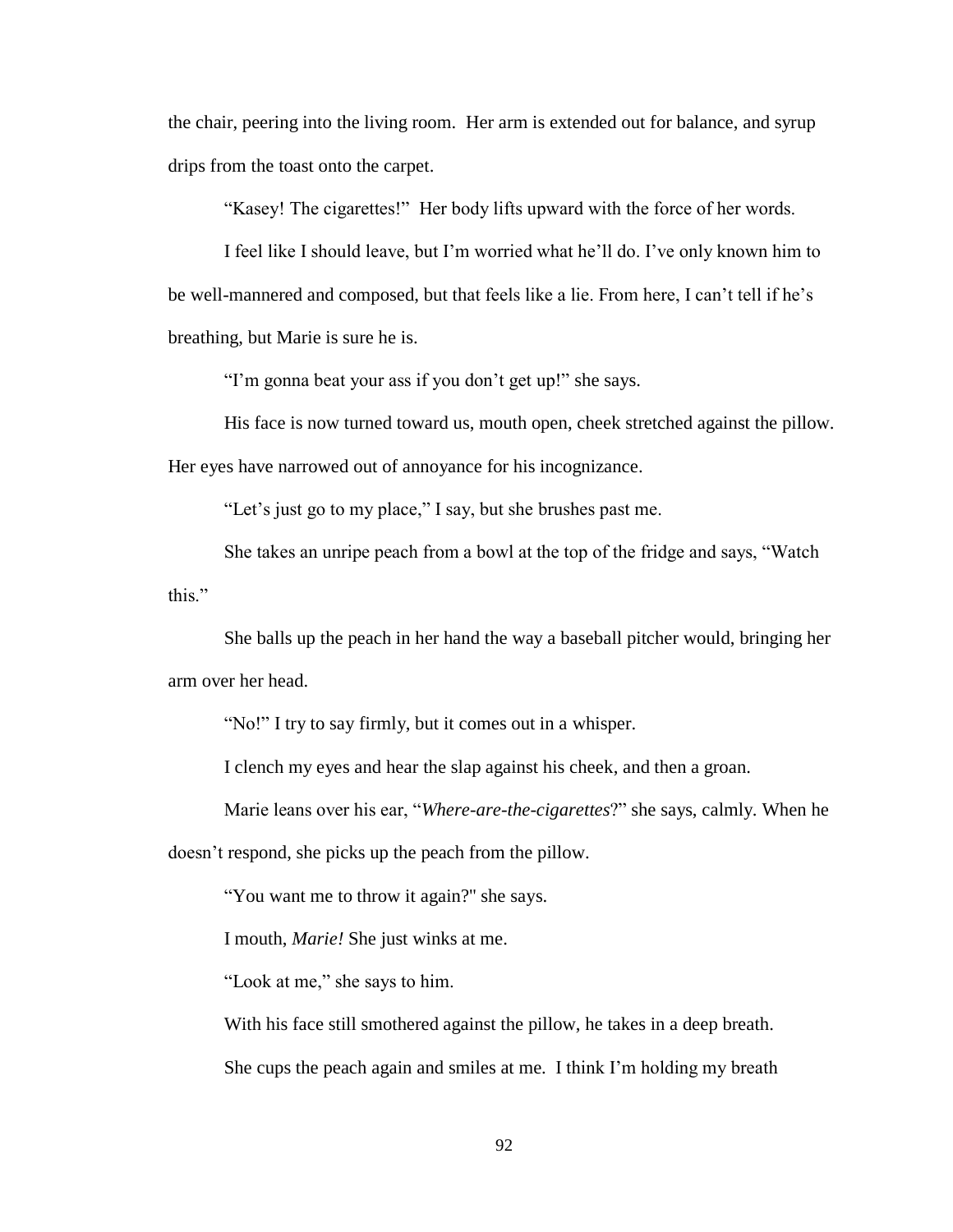because she begins to laugh at me, her windpipe forcing a wheeze that elongates the sound. "You should see the look on your face," she tells me.

"Marie!" I reach for her wrist, but the peach is already in motion, and we both fall against the wall. Then the crack of his nose.

"Owww! Shhhit!" His speech is slurred and reaction, gradual. He puts his hand to his nose and tries to open his eyes with quick irratic blinks. "What the fuck's going on?" He lies there for a moment, staring at the ceiling.

I try to pull her to the kitchen but she's too strong. She continues to nibble on the toast, keeping vigil over Kasey. He finally sits up and pulls the weight of his legs into the denim shorts that were on the floor. His socks are blackened on the bottoms and turned up at the toes.

"Look at you!" she crows.

"Hey!" He yells but not in her direction. "Do you want me to get off this bed and kick your ass?" His eyes are focused on the floor, and he hasn't noticed me. "Do you?" he says.

She laughs another throaty laugh at the thought of it. "You can't even stand up!"

He tries to balance himself, following the sound of her voice as if he lacked peripheral vision.

"Let's go," I say, but she's locked in like a cat waiting to seize a mouse that's scurrying across the floor.

I move away to the kitchen, just out of sight, to see what he will do. Still unmindful of my presence, he walks toward her with clenched fists. His chest is crowded with curly blonde hair. He walks as if on a tight rope, feeling the air. He puts his face at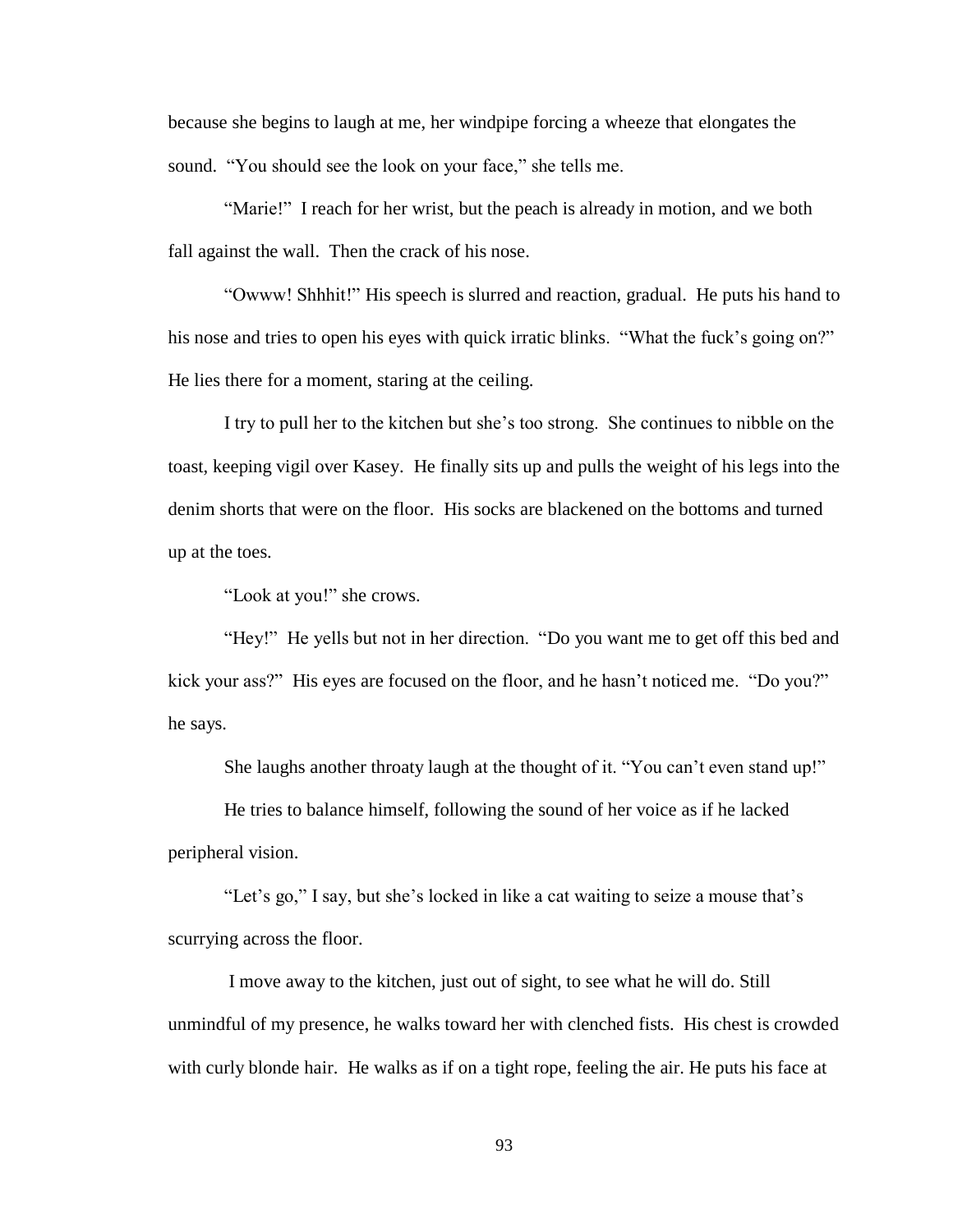hers, but Marie remains unmoved with an arched brow and a cagey stare.

"I *can* and *will* beat your ass!" he says with his teeth compressed.

"Hey!" I say to him. He turns in my direction, hones in on the refrigerator, then at me.

"What are you doing?" I ask him. He stares at me with his lips apart, his tongue mimicking speech against the roof of his mouth.

"Kasey!" I say.

"She hit me… with a piece of fruit," he says this like it just occurred to him.

"I thought you said *she* was the drunk."

His body sways subtly from side to side, which then turns to small circular motions.

"She makes me drink with her." He confers with himself before going on. "Yes, she says…Kasey, you dumb fuck, take me to the grocery store and buy me some fucking booze."

I look to Marie to see if it's true. She's smiling.

"Why are you still here when the cops have already told you to leave?" I say.

"Because…because I pay the bills." He talks past me toward the wall. "I pay for everything here."

"Get the fuck out, Kasey!" Marie says.

"You want these cigarettes? Huh!" He takes the pack out of its hiding place, opens it and throws a handful of cigarettes at her chest, which fall to the floor. Marie picks them up and lights one.

"You want me to leave?" he says to the room. "I'll leave." He goes to the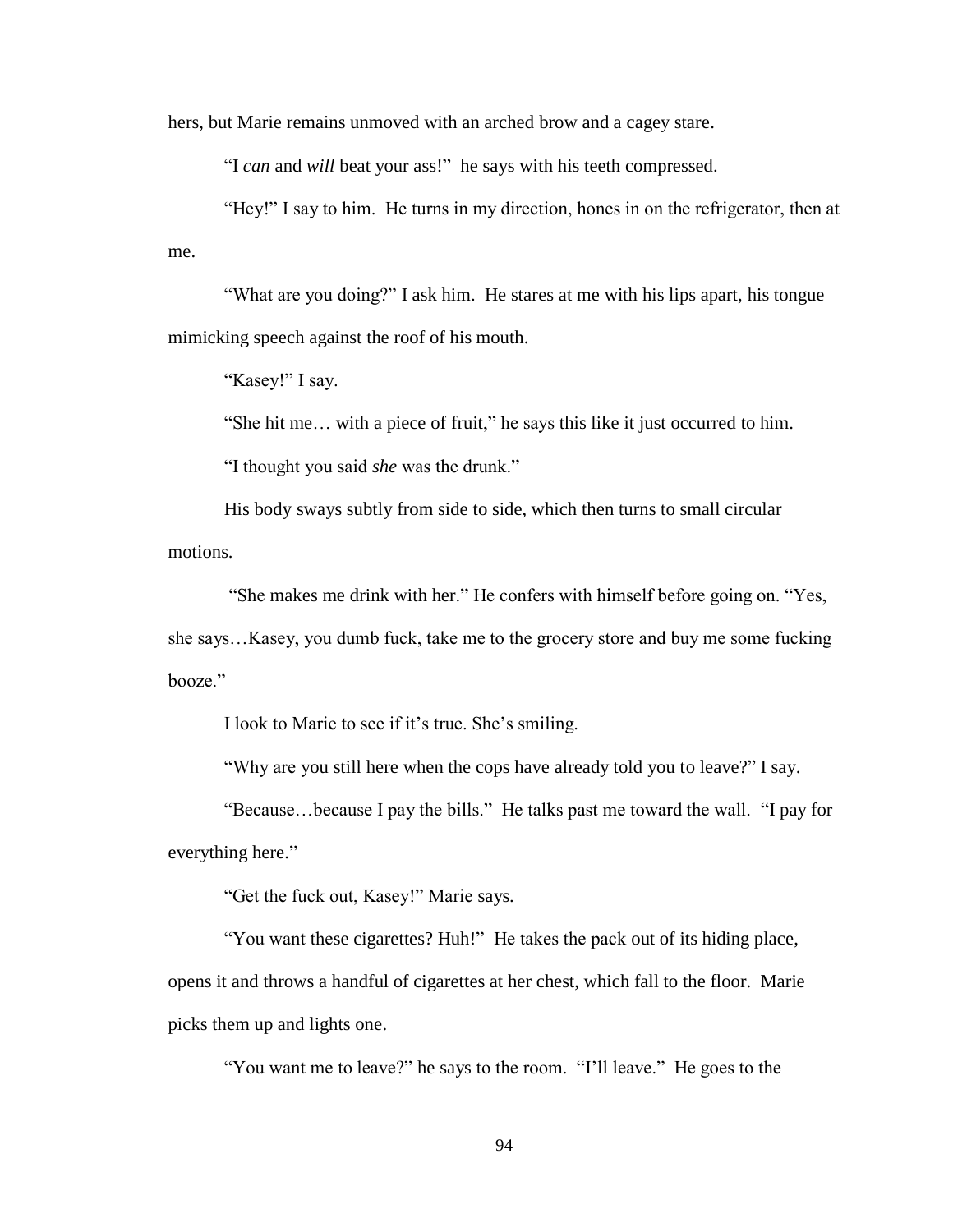bedroom and shoves a pair of shorts and socks in a backpack. He leans against the dresser and scrolls through his cell phone, mumbling to himself. "*I paid for that couch. That couch is definitely mine*."

When he comes out of the room, he announces, "All these things here belong to me!"

"Her mother gave her this furniture," I say.

Marie goes to the kitchen and he follows her. She digs a cupcake out of the pan, then dips her hand into the frosting.

"Here. You paid for this too," she holds it up to his face.

"Oh, you think this is a joke?" he says. He paces around the apartment, saying to himself: "*I bought this bed, that T.V.'s mine, the DVD…that is my DVD, I bought all these movies*."

He goes to the kitchen and takes out an old steak knife with a wooden handle. He conceals it with the inside of his palm like a ruffian, the blade pointing upward along his forearm, his head leaning forward ready to charge at us. It's more comedic than alarming.

"Are you stupid?" she says.

He speaks out of the corner of his mouth with an unnatural sounding country

accent, "Come on, sweetheart, you know I love you to death." Marie looks enchanted.

"Just leave!" I say.

He throws down the knife, and rather than leave through the front door, he leaves through the patio and jumps the short stucco wall. Methodically, she follows him out to the patio, and sits at a stone table, flicking ashes into a mound of crushed filters and ash.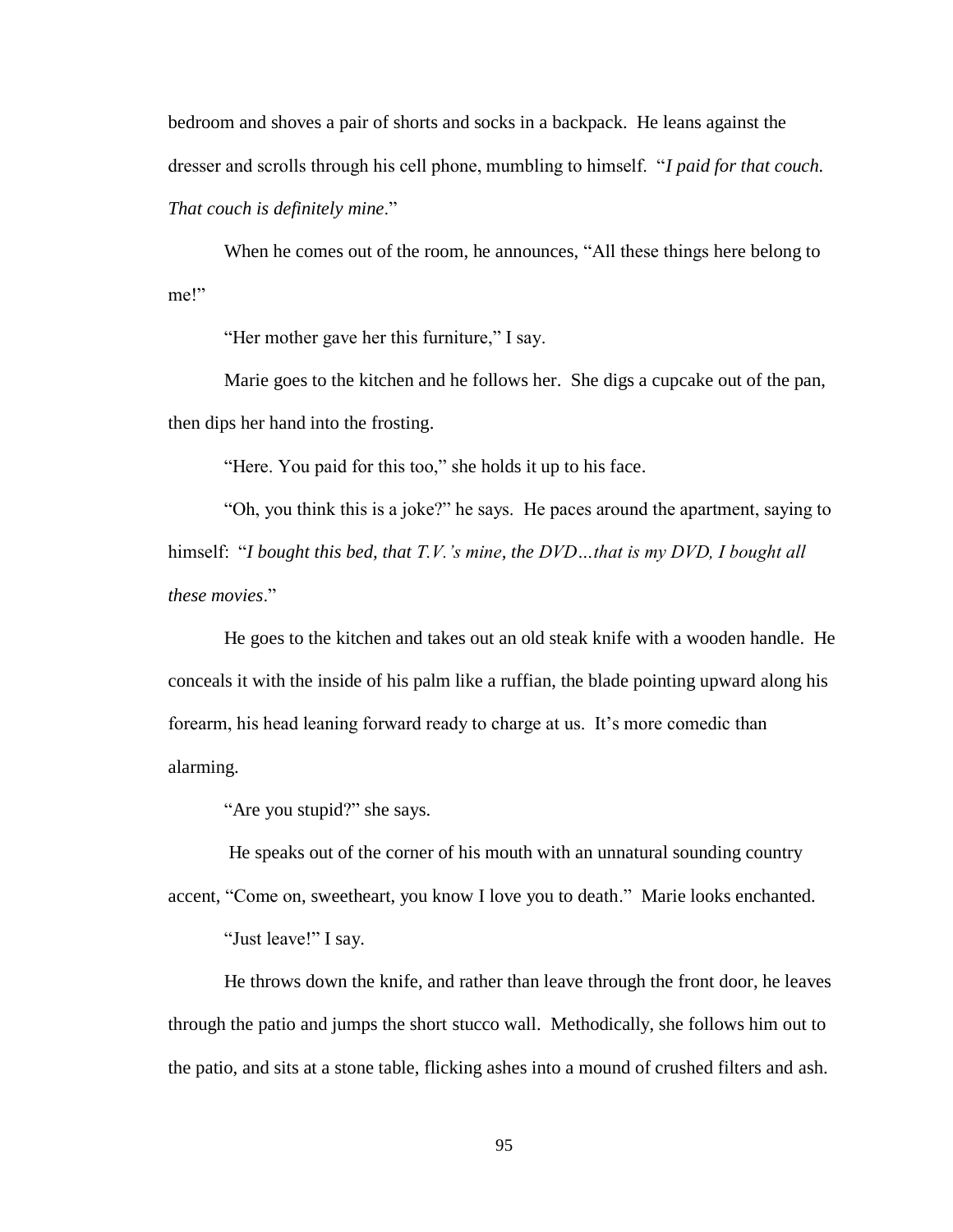Kasey stretches his arm over the wall and says, "Those cigarettes are mine! I'm not going anywhere until I get those back."

She squints in response to his words, streaming smoke from her tight lips. He paws in vain at the pack that lay just out of reach, Marie finding it humorous.

"Here," she flicks a cigarette butt from the ashtray, striking the center of his forehead.

"This is bullshit!" He takes the sagging backpack and yanks up the sides of his denim shorts and dawdles across the street to a park, where he sits under a tree among the pigeons, looking doleful.

"What's he doing?" I ask.

"He'll be back," she says.

Now that we are alone, I feel I can talk with Marie about the situation, the drinking and the dysfunction of this relationship. I tell her that they both need help and that her body won't be able to last in this way. She listens attentively and even engages in a plan to leave him and admit herself to rehab. It is in these quiet moments that she seems most like her herself, shrewd and sensible. And pushing through my exhaustion, I'm hopeful. We hug with our cheeks pressed together and she tells me she loves me, which, despite anything else, I have always sensed to be true. The smell of her skin, and the mint, and the distinctness of her voice, remind me of my childhood. Although the signs had always been there, there were longer periods of sobriety in which I came to know her. She gave me a book of prayers with an inscription of her affection and said it would help me during my most troubling times. Within my own prayers for deliverance and grace, I prayed, too, she would find her way.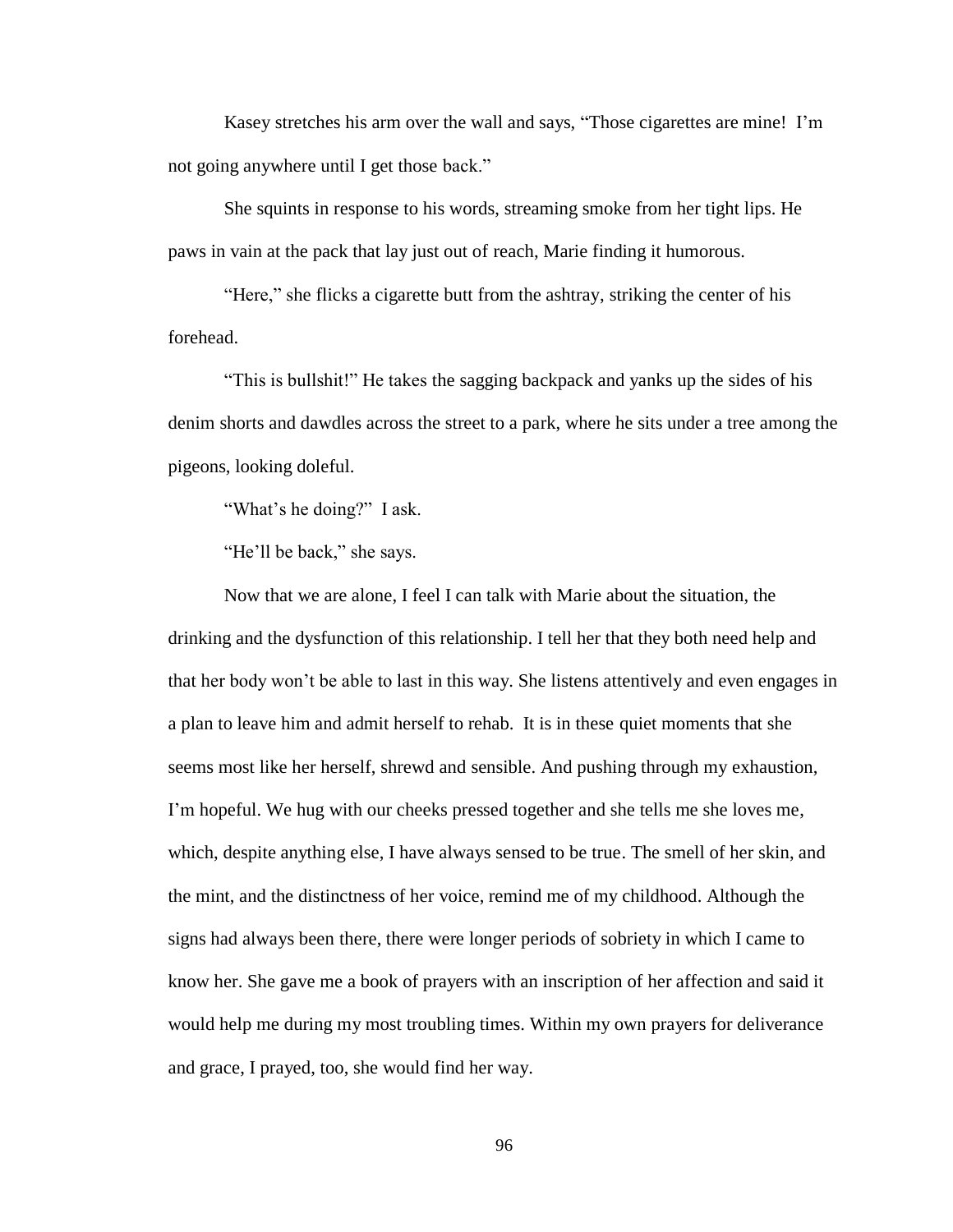On nights when my mother worked late, and my father, who was an addict, too, was not well enough to care for me, I would stay under the care of my aunt and uncle. I'd lay awake in the bed they made for me, thinking about my mother and when she would return. Marie would look in on me and sometimes find me staring at the ceiling, crying. She'd take me to her room and tuck me in, and together, we'd say a prayer for the safe return of my parents. And then I had questions. *Are we supposed to love God more than our parents? Why did He make us? Who made God? Who made the person who made God?*

"Yes, more than our parents, more than anyone."

"Why did He…"

"I don't know about all that. No one does."

I couldn't understand it. My parents were the universe. It was because of them I could see the moon and the stars and feel the warmth of the sun. But she told me what everyone always told me: I would understand someday what it meant. And when I ran out of questions, or when she stopped giving answers to them, I fell asleep soundly in the nook of her arm until I felt my mother carry me away.

She kept her eyes on Kasey during our entire conversation. And after more than thirty minutes, a man in a truck pulls up and they drive off.

"That dumbass called his dad," she says. She strokes the thumbwheel of the lighter three times before it ignites. The flame rises and falls with each puff.

"What will you do?" I say.

"I'm sick of his shit, you know?"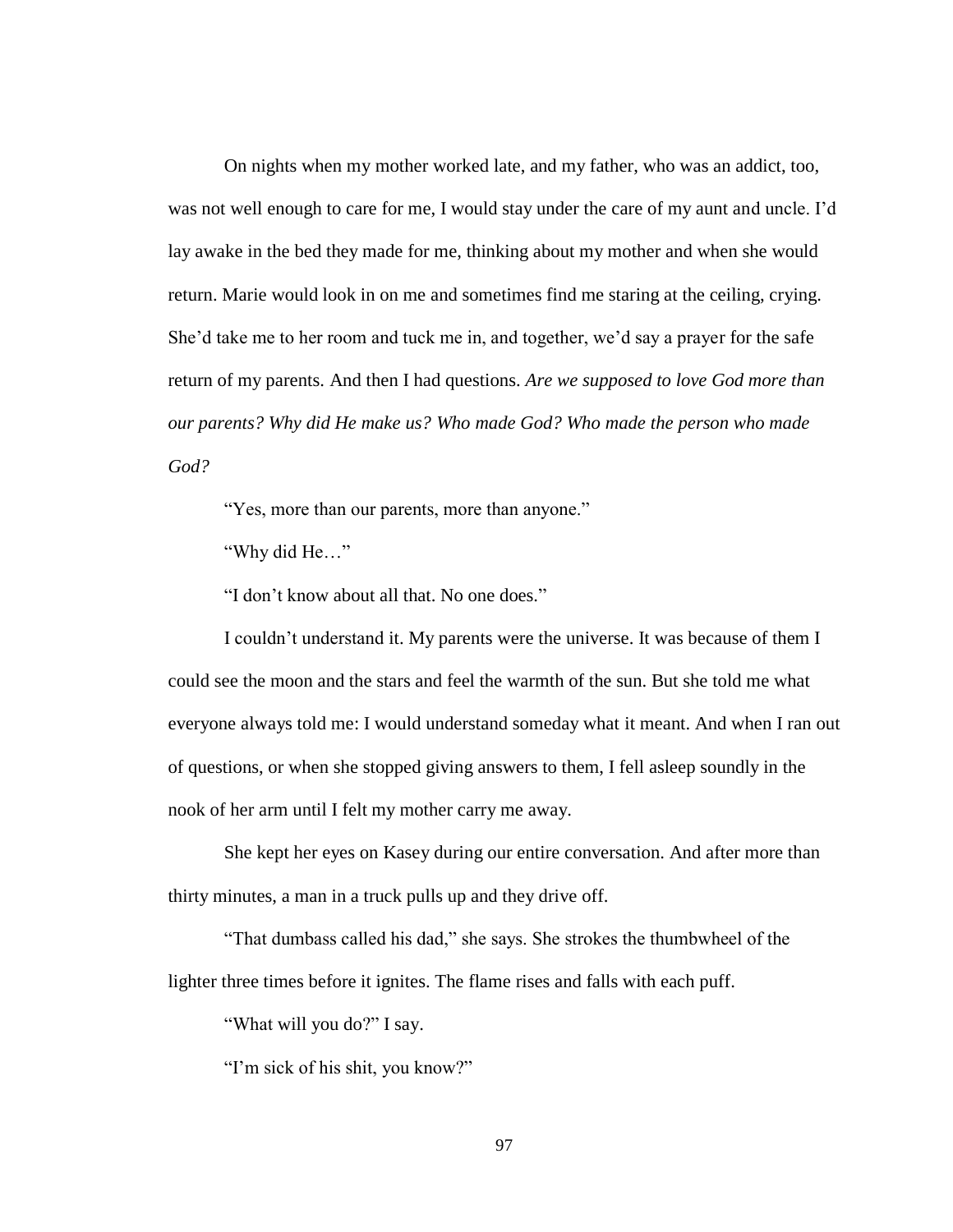"Why don't you let me call your mom. You should stay with her. Just until you get better."

She shrugs her shoulders and breathes in smoke. She smokes and smokes, until the last of the tobacco and paper has burned away.

"My mom hates me," she says.

And then I realize we're back where we started. I walk to the door to let myself out and she follows me.

"You know what? I can't say that. She's been good to me," she says.

"You have to want this." I say these words, but they sound like ones I've said before.

We're interrupted by Marie's next door neighbor, an elderly woman, who comes out in her nightgown and robe with her hair made-up. She sets down a bag of garbage just outside her door.

"Hey, Jeanie," Marie says.

"Yes, hello," Jeanie says loudly. The nodding of her head causes her wig to shift up and down over her forehead. "Oh." She holds the wig in place. "I put it on to take out the trash. No pins."

"Are we making too much noise?" Marie says.

"No, no. I turn my hearing aid all the way down at night," she says, tapping the device. "I don't hear anything."

Marie crosses her arms, creating an uncomfortable silence as Jeanie retreats back to her apartment. "Okay then," she says.

"She's one of my mom's spies," Marie says.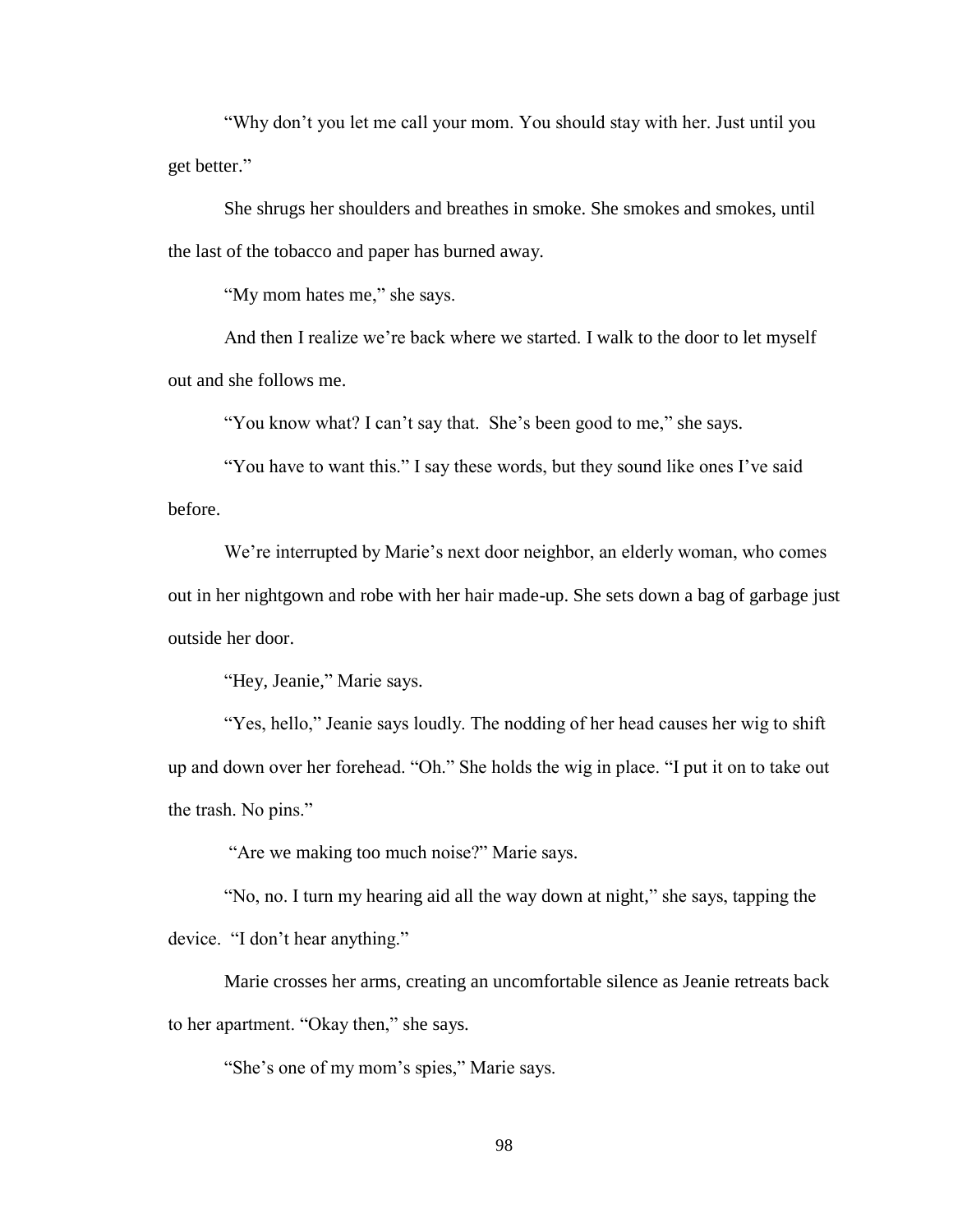I hear Marie gasp and she turns me around by the shoulders. "Look!"

Two men on Harleys pull into the carport. One of them is Marie's neighbor, the biker guy from upstairs, and the other, one of his cohorts. They capture our attention with their black leather sleeveless jackets and white t-shirts, dirty blond hair past the shoulders and neatly trimmed beards and goatees. They look down at us through the spaces between the steps, treading up the stairs with the pounce of heavy black leather boots and rattling chains.

"Mmm," I think I hear Marie say, but when I look at her, she doesn't blink.

The friend grips a case of beer over his shoulder with thick hands and flat, foursided silver rings on the middle fingers that make them seem immense. His eyes are serious but friendly, inviting.

"Have you met my cousin?" Marie says, using her best decorum. "This is Jennifer!"

I raise my hand hello in an attempt to counter her signals.

"Nice to meet you, Jennifer?"

The friend taps his rings against the case of beer. "It's poker night, ladies," he says as he ascends to the top.

Marie is awestruck with an expression similar to the man in the infomercial. "Don't do it," I say.

She lights another cigarette, holding in the smoke and says, "I won't," then blows it out.

"Hey, did you get a note on your door about the fire extinguishers?" she says. "Not yet, no."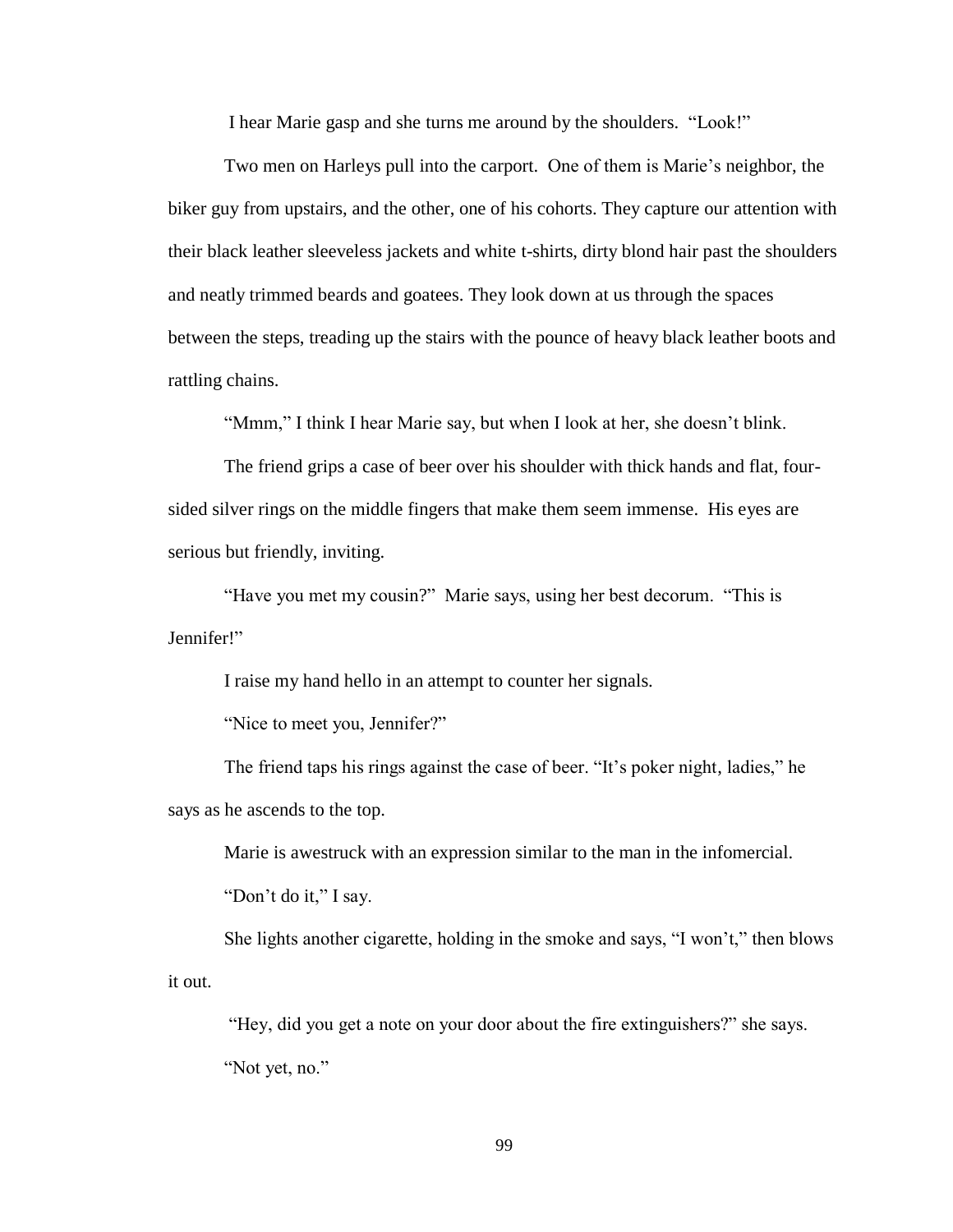"Or maybe it's an eviction notice. I don't understand the letter. They use any excuse just to come in and look through your shit."

I don't say anything. My mind is too tired. She rolls her eyes at me and tells me I'm too serious and that I should stop thinking about that little bitch, meaning Eric. But I wasn't thinking about him.

"Here." She holds out the cigarette and I take a hit from between her fingers even though it's been a year. Then I take it from her and smoke it until it's done.

She puts a few *Red and Whites* in my pocket. "That's for the other things you'll miss," she says. We say goodnight, and without turning around, she says, "Thanks for the food."

I sleep soundly that night. One of the neighbors complains to me about the loud music that lasted until one in the morning, but I said I didn't hear anything. When I get home that evening, I stop at my mailbox and see Jeanie holding one of the strays and posting a lost and found on the community board.

"Marie's been evicted," she tells me.

"How do you know?"

"There's a letter on the door. She knocked on my door this morning and asked me for garbage bags to put her clothes in. I just gave them to her, didn't ask questions. Then her guy friend, you know the one that lives there, he showed up, and they took what they could carry with them to the bus stop."

"Was it Kasey? The skinny guy?"

"Yes, that's the one," she nods. Her hair is pinned at the sides with several bobby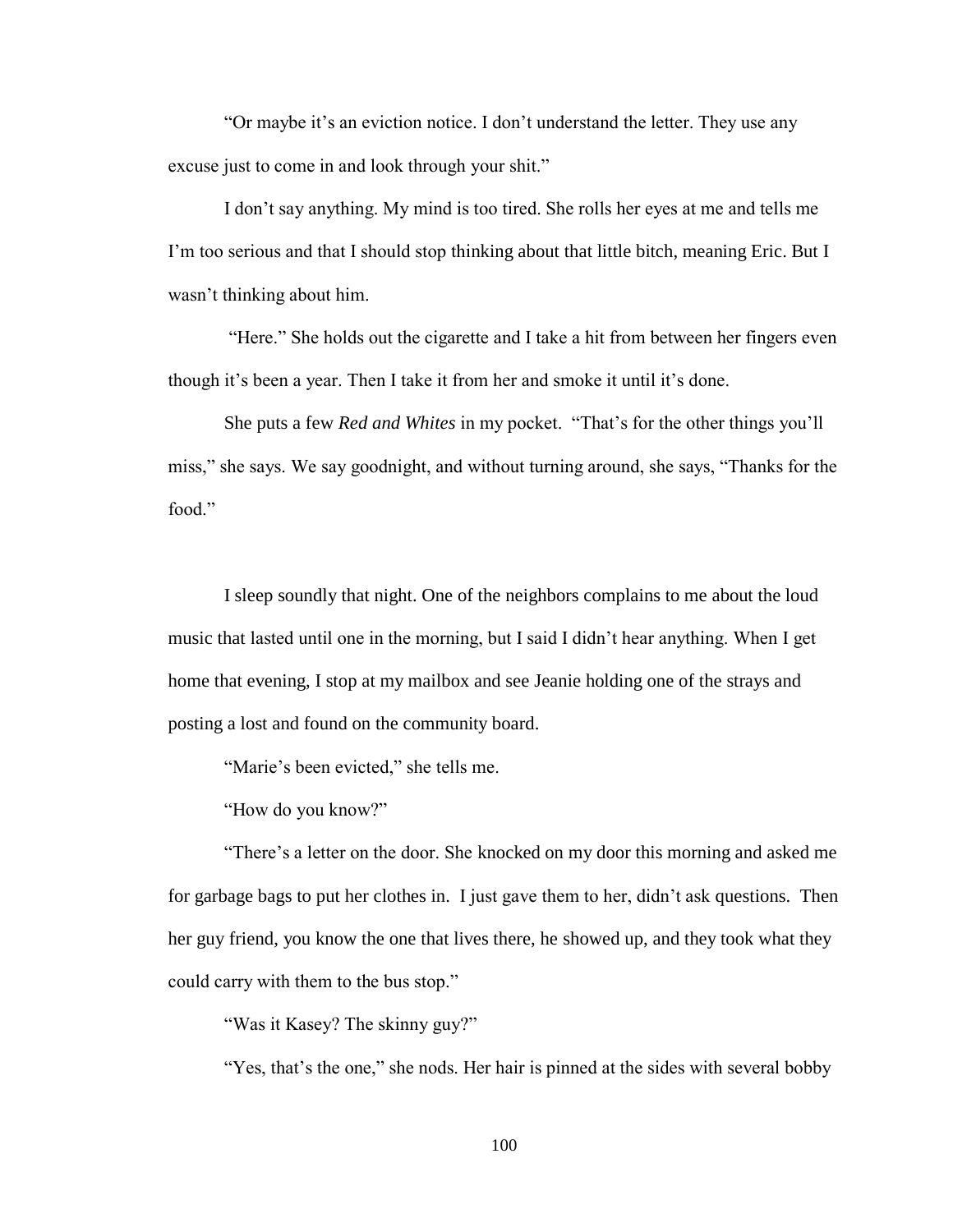pins that overlap each other. "But there's something else," she says.

She tells me she saw Marie coming down the stairs after midnight, wearing only a sweater and underwear that 'exposed her tuckus.' She said she had her jeans in one hand and a bottle of gin in the other.

"I called her mother. I thought she should know," she says.

When I go to her apartment, only half the notice is still taped to the door. Her furniture, everything, is lined up along the walkway. The nightstand has a piece of notebook paper taped to its side that reads: *free furniture more inside,* in Marie's handwriting. I don't know why, but I go in. There isn't anything except a couple of roach motels in the corners of the room, and the patio curtains and table. The sliding door is open, as if they'd left through it. The wind blew ash into the apartment and the crushed filters rolled in different directions on the floor. I find my plate and sandals at the kitchen counter next to an empty Sno Balls wrapper.

The neighbors begin to congregate outside the apartment.

"Are you having a yard sale?"

Another woman says to her, "The sign says *free*."

"Take it. She'd want you to have it," I say.

"Did she pass away?"

"No." I hear frustration in my voice and change my tone. "She just doesn't need them anymore."

I never told Eric my feelings had changed. There was a part of me that always expected him to come back year after year, that looked for a letter in the mail, or a word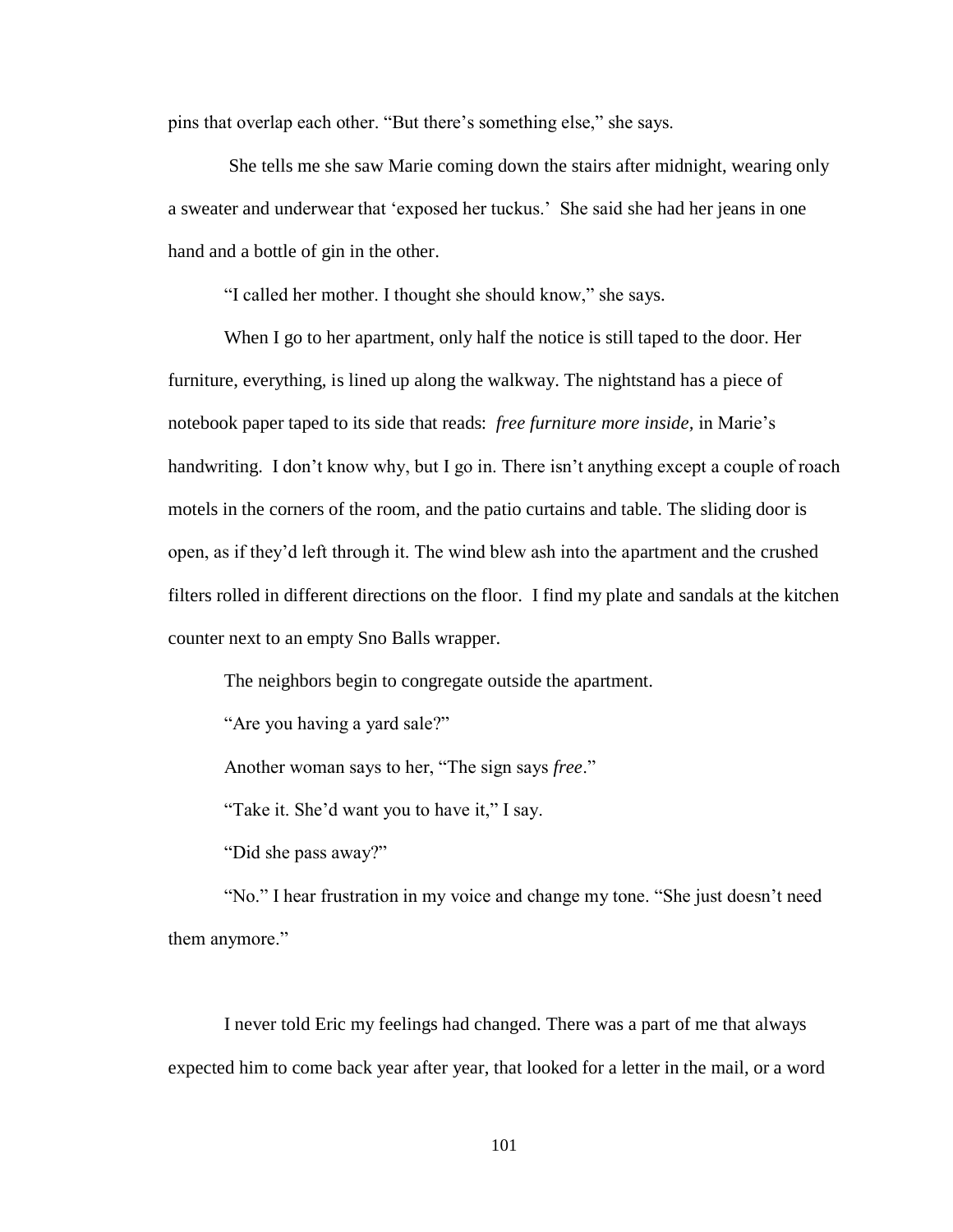from a friend who'd run into him. That's how it always started. But when he showed up at my door, I didn't pretend to love him anymore. I had stopped nurturing an affection for him that was naturally trying to die off. I didn't warn him that things had changed because, in my loneliness, I hadn't recognized the change in myself. And how would I begin to take back the parts of myself I had given away for so long? I couldn't yet see it.

I sit on the porch, still in my uniform, listening to the evening news. I lose track of the time, and after a while, I see my aunt pull up to the empty carport in front of Marie's apartment. She sits in her car and makes several phone calls before leaning back against the headrest. Jeanie meets her at the door and they talk for a while. She motions toward the biker's apartment, and after some words, toward the bus stop, too. My aunt stays inside the apartment and emerges again just before dark, sweeping the porch. I make a couple of sandwiches and go to her. We carry a few boxes to the car of the household items people didn't take, but there isn't much. We eat our dinner at the stone table outside, and being here with her restores my strength. She tells me about a house she and my uncle bought in Idaho, where they go every summer to rake away the leaves and build solidarity with other Idahoans, the groundwork for a future permanent life.

"Every day there's something to look forward to. Something important you didn't know was there before," she says.

Before long, everyone has gone inside and we're sitting in the dark, and the only sound is the sound of our voices getting stronger. We're talking and laughing about the things Marie said.